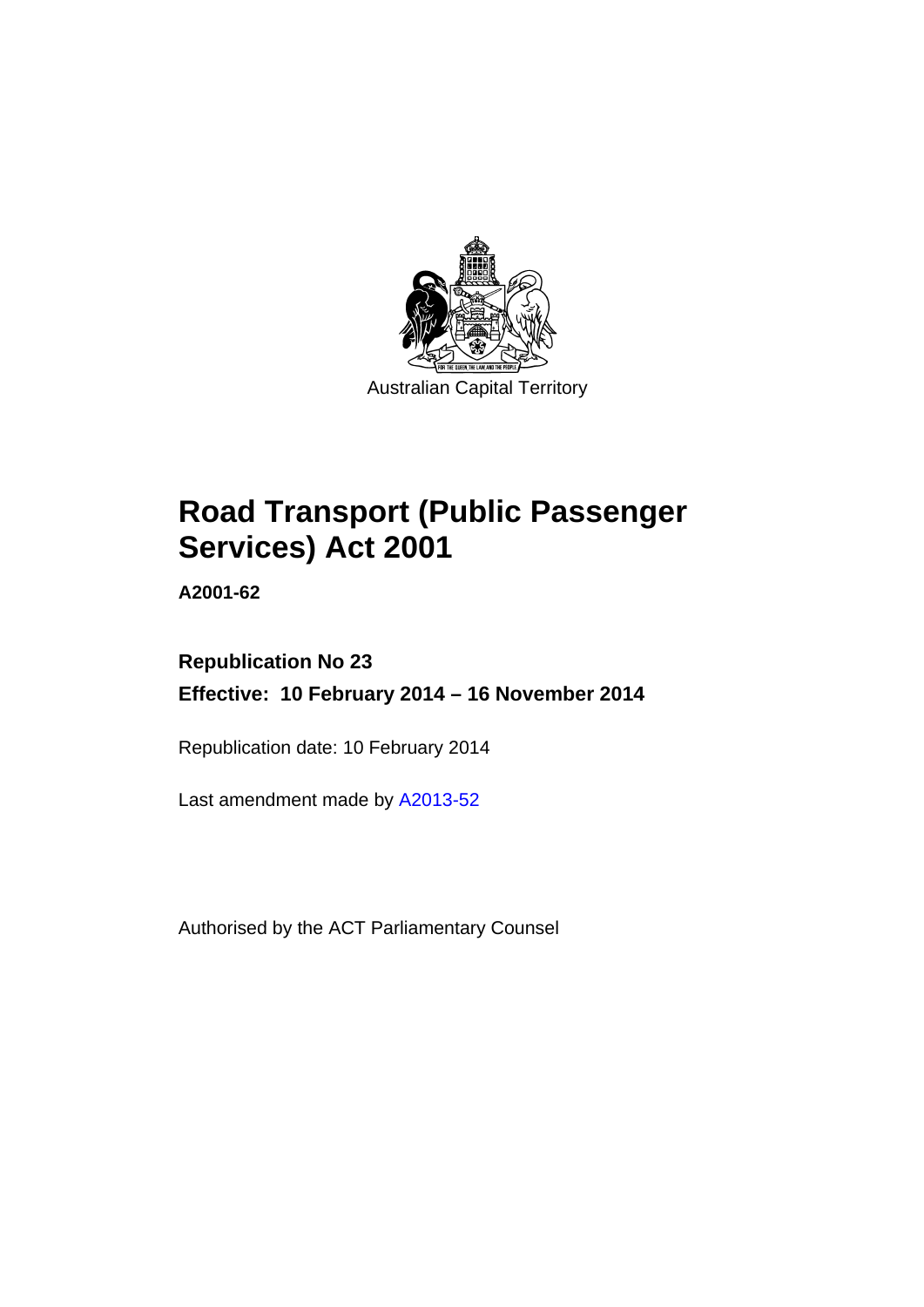#### **About this republication**

#### **The republished law**

This is a republication of the *Road Transport (Public Passenger Services) Act 2001* (including any amendment made under the *[Legislation Act 2001](http://www.legislation.act.gov.au/a/2001-14)*, part 11.3 (Editorial changes)) as in force on 10 February 2014*.* It also includes any commencement, amendment, repeal or expiry affecting this republished law to 10 February 2014.

The legislation history and amendment history of the republished law are set out in endnotes 3 and 4.

#### **Kinds of republications**

The Parliamentary Counsel's Office prepares 2 kinds of republications of ACT laws (see the ACT legislation register at [www.legislation.act.gov.au](http://www.legislation.act.gov.au/)):

- authorised republications to which the *[Legislation Act 2001](http://www.legislation.act.gov.au/a/2001-14)* applies
- unauthorised republications.

The status of this republication appears on the bottom of each page.

#### **Editorial changes**

The *[Legislation Act 2001](http://www.legislation.act.gov.au/a/2001-14)*, part 11.3 authorises the Parliamentary Counsel to make editorial amendments and other changes of a formal nature when preparing a law for republication. Editorial changes do not change the effect of the law, but have effect as if they had been made by an Act commencing on the republication date (see *[Legislation Act 2001](http://www.legislation.act.gov.au/a/2001-14)*, s 115 and s 117). The changes are made if the Parliamentary Counsel considers they are desirable to bring the law into line, or more closely into line, with current legislative drafting practice.

This republication does not include amendments made under part 11.3 (see endnote 1).

#### **Uncommenced provisions and amendments**

If a provision of the republished law has not commenced, the symbol  $\mathbf{U}$  appears immediately before the provision heading. Any uncommenced amendments that affect this republished law are accessible on the ACT legislation register [\(www.legislation.act.gov.au\)](http://www.legislation.act.gov.au/). For more information, see the home page for this law on the register.

#### **Modifications**

If a provision of the republished law is affected by a current modification, the symbol  $\mathbf{M}$ appears immediately before the provision heading. The text of the modifying provision appears in the endnotes. For the legal status of modifications, see the *[Legislation Act 2001](http://www.legislation.act.gov.au/a/2001-14)*, section 95.

#### **Penalties**

At the republication date, the value of a penalty unit for an offence against this law is \$140 for an individual and \$700 for a corporation (see *[Legislation Act 2001](http://www.legislation.act.gov.au/a/2001-14)*, s 133).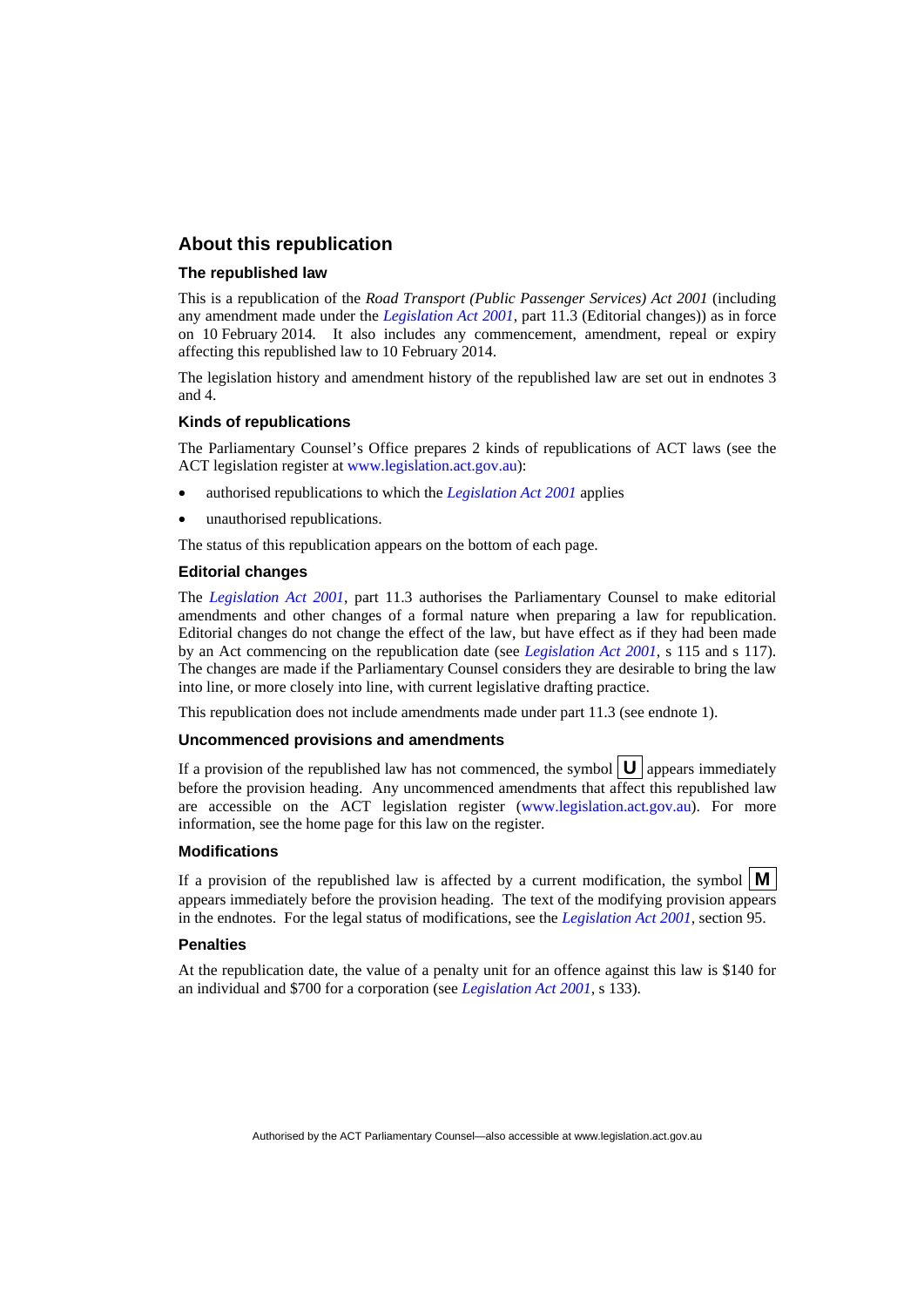

# **Road Transport (Public Passenger Services) Act 2001**

# **Contents**

| Part 1                      | <b>Preliminary</b>                                                                            |            |  |  |
|-----------------------------|-----------------------------------------------------------------------------------------------|------------|--|--|
| 1                           | Name of Act                                                                                   |            |  |  |
| 2                           | Objects                                                                                       | 2          |  |  |
| 3                           | Dictionary                                                                                    | 3          |  |  |
| 4                           | <b>Notes</b>                                                                                  | 3          |  |  |
| 4A                          | Offences against Act-application of Criminal Code etc                                         | 3          |  |  |
| 5                           | Functions of road transport authority<br>4                                                    |            |  |  |
| 6                           | Registers of accredited people, demand responsive service<br>authorisations and licences<br>5 |            |  |  |
| 7                           | Security and disclosure of information in registers                                           | 6          |  |  |
| 8                           | Competition and Consumer Act authorisation                                                    | 6          |  |  |
| 9                           | Combinations of accreditations, authorisations and licences                                   | 6          |  |  |
| 10                          | What is a <i>public passenger service</i> ?                                                   |            |  |  |
| R <sub>23</sub><br>10/02/14 | Road Transport (Public Passenger Services) Act 2001<br>Effective: 10/02/14-16/11/14           | contents 1 |  |  |

Page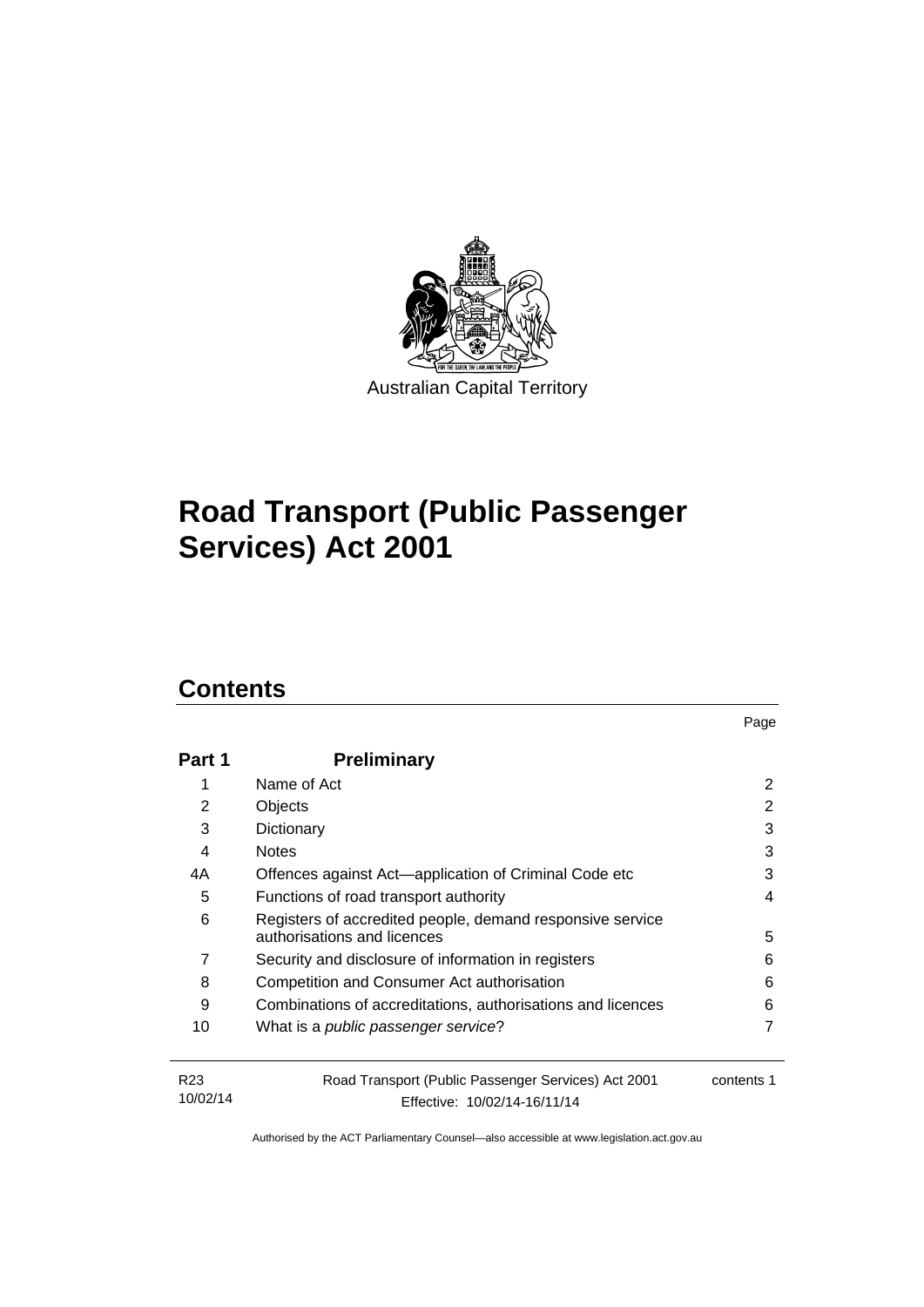#### **Contents**

|                     |                                                                  | Page            |
|---------------------|------------------------------------------------------------------|-----------------|
| Part 2              | <b>Bus services</b>                                              |                 |
| <b>Division 2.1</b> | <b>Basic concepts</b>                                            |                 |
| 10A                 | Meaning of bus and public bus                                    | 8               |
| 11                  | Meaning of bus service                                           |                 |
| 12                  | What is a regular route service?                                 | 8               |
| 13                  | What is a <i>tour and charter service</i> ?                      | 8               |
| 14                  | What is a long-distance service?                                 | 8               |
| <b>Division 2.2</b> | <b>Accreditation of bus service operators</b>                    |                 |
| 15                  | Bus operators---purposes of accreditation                        | 9               |
| 16                  | Regulations about accreditation system                           | 9               |
| Division 2.3        | Service contracts for regular route services                     |                 |
| 17                  | Service contracts-regular route services                         | 11              |
| <b>Division 2.4</b> | Entitlement to operate certain bus services                      |                 |
| 18                  | Entitlement to operate regular route services                    | 12              |
| 19                  | Entitlement to operate tour and charter services                 | 13              |
| 19A                 | Territory's entitlement to operate bus service                   | 13              |
| 20                  | Unaccredited operators not to operate certain bus services       | 13              |
| 21                  | Pretending to be an accredited bus service operator              |                 |
| 22                  | Operators of regular route services to hold service contracts    | 14              |
| <b>Division 2.5</b> | <b>Regulation of bus services</b>                                |                 |
| 23                  | Regular route services-power to determine maximum fares          | 15              |
| 24                  | Regulations about operation of bus services by accredited people | 15              |
| 25                  | Regulations about operation of public buses                      | 16              |
| 26                  | Regulations about bus drivers                                    | 17              |
| 27                  | Regulations about conduct of passengers                          | 17              |
| Part 3              | <b>Taxi networks</b>                                             |                 |
| <b>Division 3.1</b> | <b>Basic concepts</b>                                            |                 |
| 28                  | Meaning of taxi network                                          | 19              |
| 29                  | Meaning of taxi booking service                                  | 19              |
| <b>Division 3.2</b> | Accreditation of taxi network providers                          |                 |
| 30                  | Taxi network providers-purposes of accreditation                 | 19              |
| 31                  | Taxi network providers-regulations about accreditation system    | 20              |
| contents 2          | Road Transport (Public Passenger Services) Act 2001              | R <sub>23</sub> |
|                     | Effective: 10/02/14-16/11/14                                     | 10/02/14        |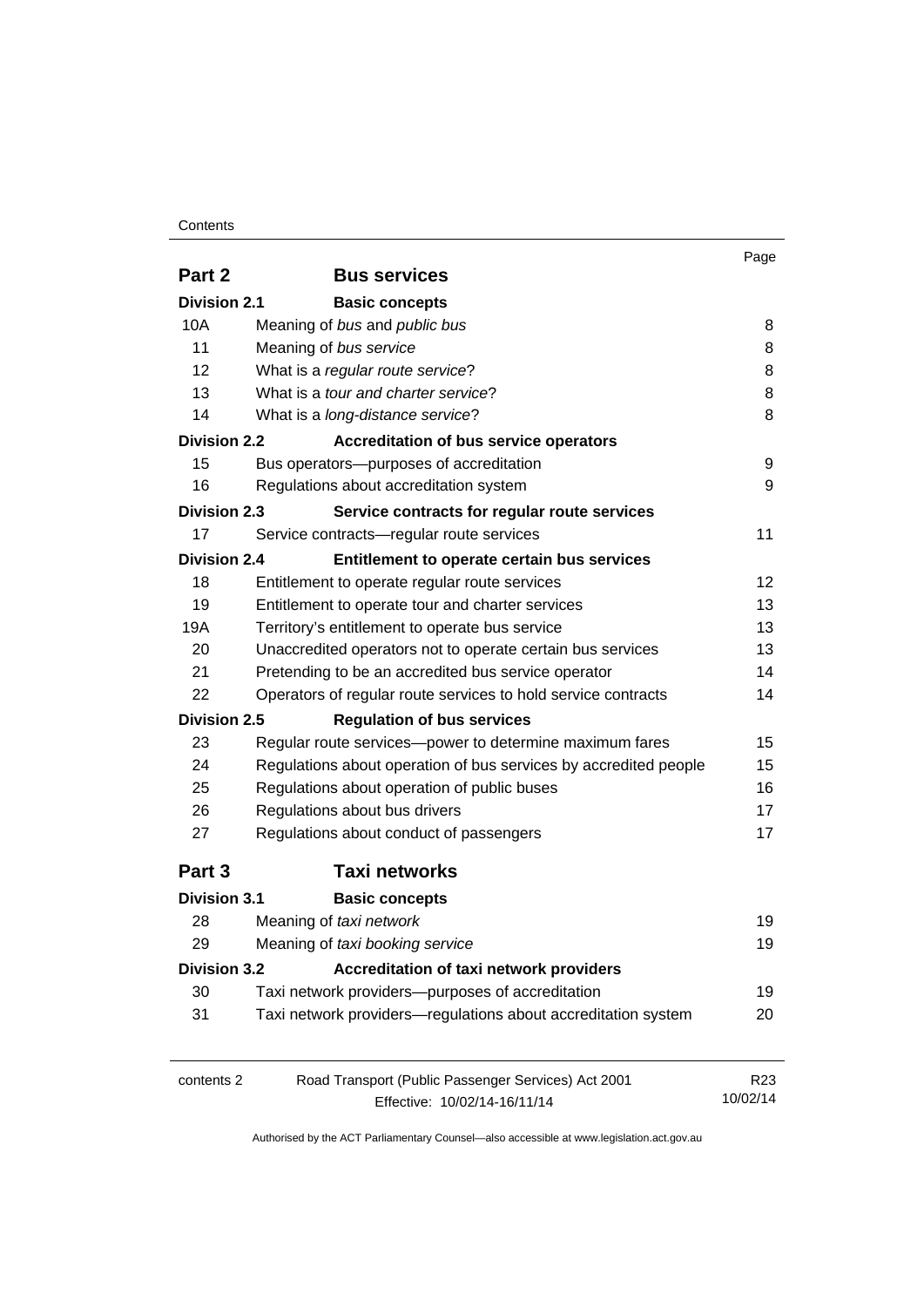|                     |                                                                   | Contents   |
|---------------------|-------------------------------------------------------------------|------------|
|                     |                                                                   | Page       |
| <b>Division 3.3</b> | Entitlement to operate taxi networks                              |            |
| 32                  | Entitlement to operate taxi networks                              | 21         |
| 33                  | Operating taxi network without entitlement                        | 21         |
| 34                  | Pretending to be an accredited taxi network provider              | 21         |
| <b>Division 3.4</b> | <b>Regulation of taxi networks</b>                                |            |
| 35                  | Regulations about operation of taxi networks by accredited people | 22         |
| 36                  | Regulations about operation of taxi networks                      | 23         |
| Part 4              | <b>Licensing of taxi vehicles</b>                                 |            |
| <b>Division 4.1</b> | <b>Basic concepts</b>                                             |            |
| 37                  | Meaning of taxi licence                                           | 25         |
| 38                  | Meaning of restricted taxi licence                                | 25         |
| <b>Division 4.2</b> | <b>Taxi licences</b>                                              |            |
| 39                  | Maximum numbers of taxi licences                                  | 25         |
| 40                  | Issue of taxi licences                                            | 25         |
| 41                  | Transferability of taxi licences                                  | 25         |
| 42                  | Use of vehicles as taxis                                          | 26         |
| 43                  | Pretending vehicles are licensed taxis                            | 27         |
| 44                  | Regulations about taxi licences                                   | 27         |
| Part 5              | <b>Taxi services</b>                                              |            |
| <b>Division 5.1</b> | <b>Basic concepts</b>                                             |            |
| 45                  | Meaning of taxi                                                   | 29         |
| 46                  | Meaning of restricted taxi                                        | 29         |
| 47                  | Meaning of taxi service                                           | 29         |
| 48                  | Meaning of restricted taxi service                                | 29         |
| <b>Division 5.2</b> | Accreditation of taxi service operators                           |            |
| 49                  | Taxi service operators-purposes of accreditation                  | 30         |
| 50                  | Taxi service operators-regulations about accreditation system     | 30         |
| Division 5.3        | Entitlement to operate taxi services                              |            |
| 51                  | Entitlement to operate taxi services                              | 32         |
| 52                  | Unaccredited operators not to operate taxi services               | 32         |
| 53                  | Pretending to be an accredited taxi service operator              | 32         |
| 54                  | Taxi service operators to be affiliated with taxi network         | 33         |
| R <sub>23</sub>     | Road Transport (Public Passenger Services) Act 2001               | contents 3 |
| 10/02/14            | Effective: 10/02/14-16/11/14                                      |            |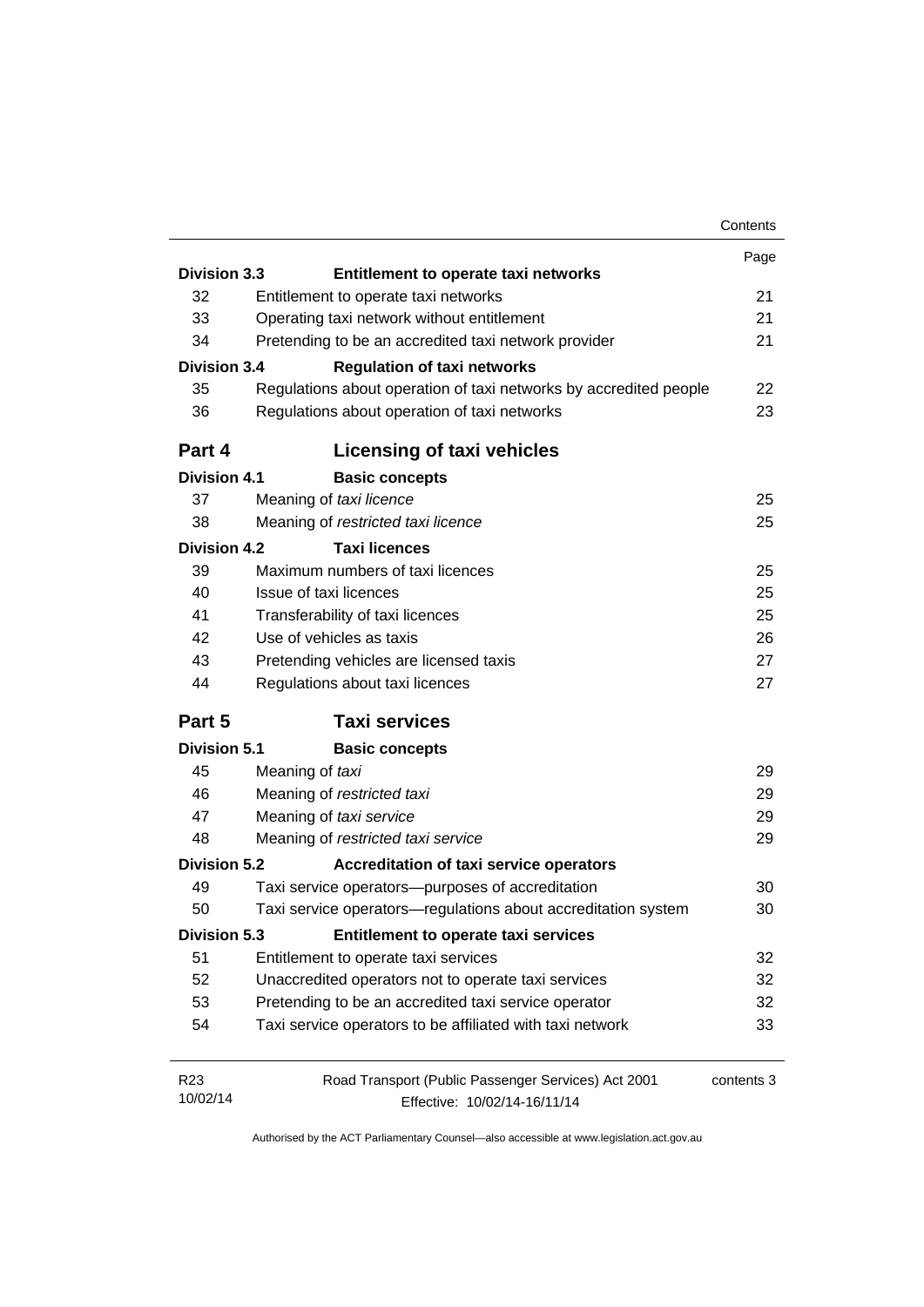#### **Contents**

| 55                  | Pretending to be affiliated with taxi network                         | Page<br>33      |
|---------------------|-----------------------------------------------------------------------|-----------------|
| <b>Division 5.4</b> | <b>Regulation of taxi services</b>                                    |                 |
| 56                  | Regulations about operation of taxi services by accredited people     | 33              |
| 57                  | Regulations about operation of taxis                                  | 35              |
| 58                  | Regulations about taxi drivers                                        | 36              |
| 59                  | Regulations about conduct of taxi passengers                          | 36              |
| 60                  | Power to determine maximum taxi fares                                 | 36              |
| Part 6              | Licensing of hire cars                                                |                 |
| <b>Division 6.1</b> | <b>Basic concepts</b>                                                 |                 |
| 61                  | Meaning of hire car licence                                           | 38              |
| 62                  | Meaning of restricted hire car licence                                | 38              |
| <b>Division 6.2</b> | <b>Hire car licences</b>                                              |                 |
| 63                  | Transferability of hire car licences                                  | 38              |
| 64                  | Use of vehicles as hire cars                                          | 39              |
| 65                  | Pretending vehicles are licensed hire cars                            | 39              |
| 66                  | Regulations about hire car licences                                   | 40              |
| Part 7              | <b>Hire car services</b>                                              |                 |
| <b>Division 7.1</b> | <b>Basic concepts</b>                                                 |                 |
| 67                  | Meaning of hire car                                                   | 42              |
| 68                  | Meaning of restricted hire car                                        | 42              |
| 69                  | 42<br>Meaning of hire car service                                     |                 |
| 70                  | Meaning of restricted hire car service                                | 43              |
| <b>Division 7.2</b> | Accreditation of hire car service operators                           |                 |
| 71                  | Hire car service operators—purposes of accreditation                  | 43              |
| 72                  | Hire car service operators—regulations about accreditation system     | 43              |
| <b>Division 7.3</b> | Entitlement to operate hire car services                              |                 |
| 73                  | Entitlement to operate hire car services                              | 45              |
| 74                  | Unaccredited operators not to operate hire car services               | 45              |
| 75                  | Pretending to be an accredited hire car service operator              | 46              |
| <b>Division 7.4</b> | <b>Regulation of hire car services</b>                                |                 |
| 76                  | Regulations about operation of hire car services by accredited people | 46              |
| 77                  | Regulations about operation of hire cars                              | 47              |
| contents 4          | Road Transport (Public Passenger Services) Act 2001                   | R <sub>23</sub> |
|                     | Effective: 10/02/14-16/11/14                                          | 10/02/14        |
|                     |                                                                       |                 |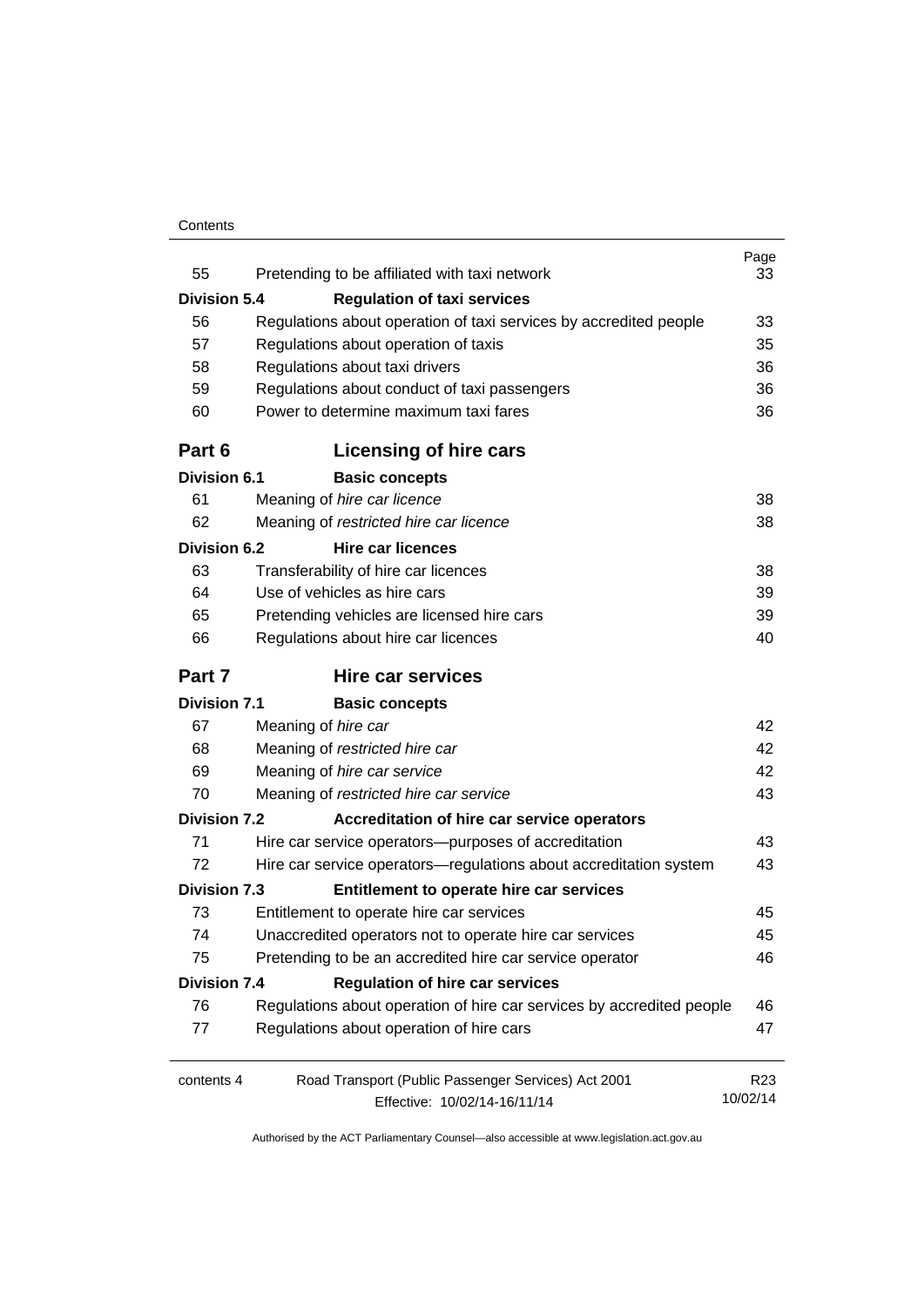| Contents |
|----------|
|----------|

| 78                          | Regulations about hire car drivers                                                  | Page<br>48 |
|-----------------------------|-------------------------------------------------------------------------------------|------------|
| 79                          | Regulations about conduct of hire car passengers                                    | 48         |
| Part 8                      | <b>Demand responsive services</b>                                                   |            |
| <b>Division 8.1</b>         | <b>Basic concepts</b>                                                               |            |
| 80                          | Meaning of demand responsive service                                                | 50         |
| 81                          | Meaning of demand responsive service vehicle                                        | 50         |
| <b>Division 8.2</b>         | Authorisations to operate demand responsive services                                |            |
| 82                          | Demand responsive service authorisations                                            | 50         |
| 82A                         | Territory's entitlement to operate demand responsive service                        | 51         |
| 83                          | Demand responsive services-guidelines for giving authorisations                     | 51         |
| 84                          | Demand responsive services-regulations about authorisations                         | 52         |
| 85                          | Use of vehicles for demand responsive services                                      | 53         |
| 86                          | Representing vehicle as demand responsive service vehicle                           | 53         |
| <b>Division 8.3</b>         | Accreditation of demand responsive service operators                                |            |
| 87                          | Demand responsive service operators-purposes of accreditation                       | 54         |
| 88                          | Demand responsive service operators-regulations about<br>accreditation system       | 54         |
| <b>Division 8.4</b>         | Service contracts for demand responsive services                                    |            |
| 89                          | Service contracts-demand responsive services                                        | 55         |
| <b>Division 8.5</b>         | Entitlement to operate demand responsive services                                   |            |
| 90                          | Entitlement to operate demand responsive services                                   | 57         |
| 91                          | Operating demand responsive service without entitlement                             | 58         |
| 92                          | Representing entitlement to operate demand responsive service                       | 58         |
| <b>Division 8.6</b>         | <b>Regulation of demand responsive services</b>                                     |            |
| 93                          | Demand responsive services-minimum fares                                            | 59         |
| 94                          | Regulations about operation of demand responsive services                           | 59         |
| 95                          | Regulations about operation of demand responsive service vehicles                   | 61         |
| 96                          | Regulations about demand responsive service vehicle drivers                         | 62         |
| 97                          | Regulations about conduct of demand responsive vehicle passengers                   | 62         |
| Part 8A                     | Additional public passenger vehicle                                                 |            |
| 110                         | insurance<br>Definitions-pt 8A                                                      | 64         |
| R <sub>23</sub><br>10/02/14 | Road Transport (Public Passenger Services) Act 2001<br>Effective: 10/02/14-16/11/14 | contents 5 |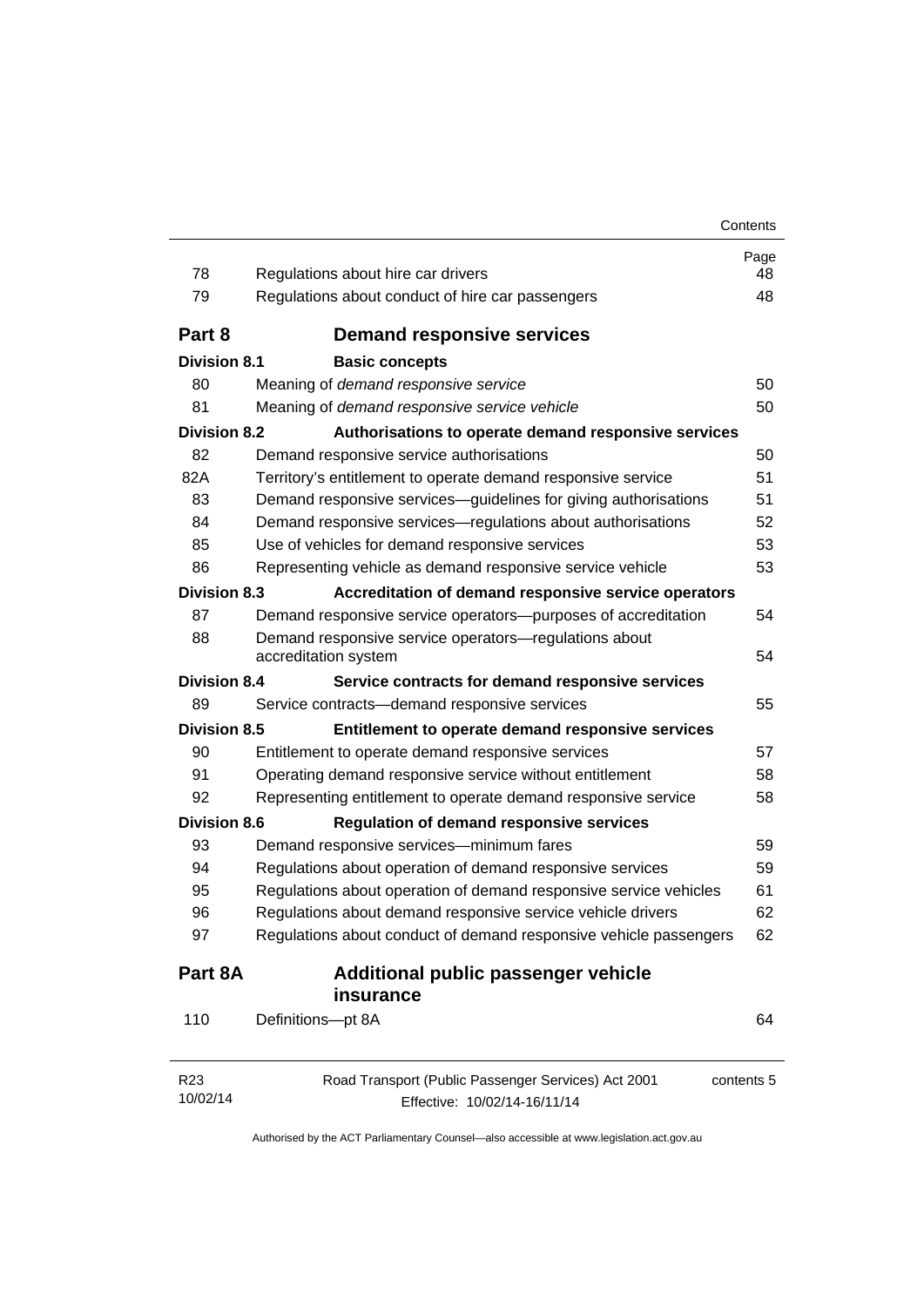| 111               | Public passenger vehicle insurance compulsory                                                     | Page<br>64 |
|-------------------|---------------------------------------------------------------------------------------------------|------------|
| 112               | Police officer or authorised person may require evidence of public<br>passenger vehicle insurance | 65         |
| Part 9            | <b>Enforcement</b>                                                                                |            |
| 115               | Purpose of powers under pt 9                                                                      | 66         |
| 116               | Power to require records or information                                                           | 66         |
| 117               | Power to inspect maintenance facilities                                                           | 67         |
| 118               | Power to inspect and test vehicles                                                                | 68         |
| 119               | Power to require vehicles or equipment to be inspected and tested                                 | 70         |
| 120               | Attachment and removal of noncompliance notices                                                   | 71         |
| 121               | Police officer or authorised person-power to require name and<br>address etc.                     | 72         |
| Part 10           | <b>Miscellaneous</b>                                                                              |            |
| 125               | Unauthorised public passenger services                                                            | 73         |
| 126               | Regulation-making power                                                                           | 74         |
| 127               | Minister may exempt vehicles and people from Act                                                  | 75         |
| 128               | Regulations may exempt vehicles and people from Act                                               | 75         |
| 129               | References to Motor Traffic Act, Traffic Act etc                                                  | 75         |
| <b>Dictionary</b> |                                                                                                   | 77         |

#### **[Endnotes](#page-88-0)**

|   | About the endnotes     | 81  |
|---|------------------------|-----|
| 2 | Abbreviation key       | 81  |
| 3 | Legislation history    | 82  |
| 4 | Amendment history      | 86  |
| 5 | Earlier republications | 108 |
| 6 | Renumbered provisions  | 109 |

| contents 6 | Road Transport (Public Passenger Services) Act 2001 | R23      |
|------------|-----------------------------------------------------|----------|
|            | Effective: 10/02/14-16/11/14                        | 10/02/14 |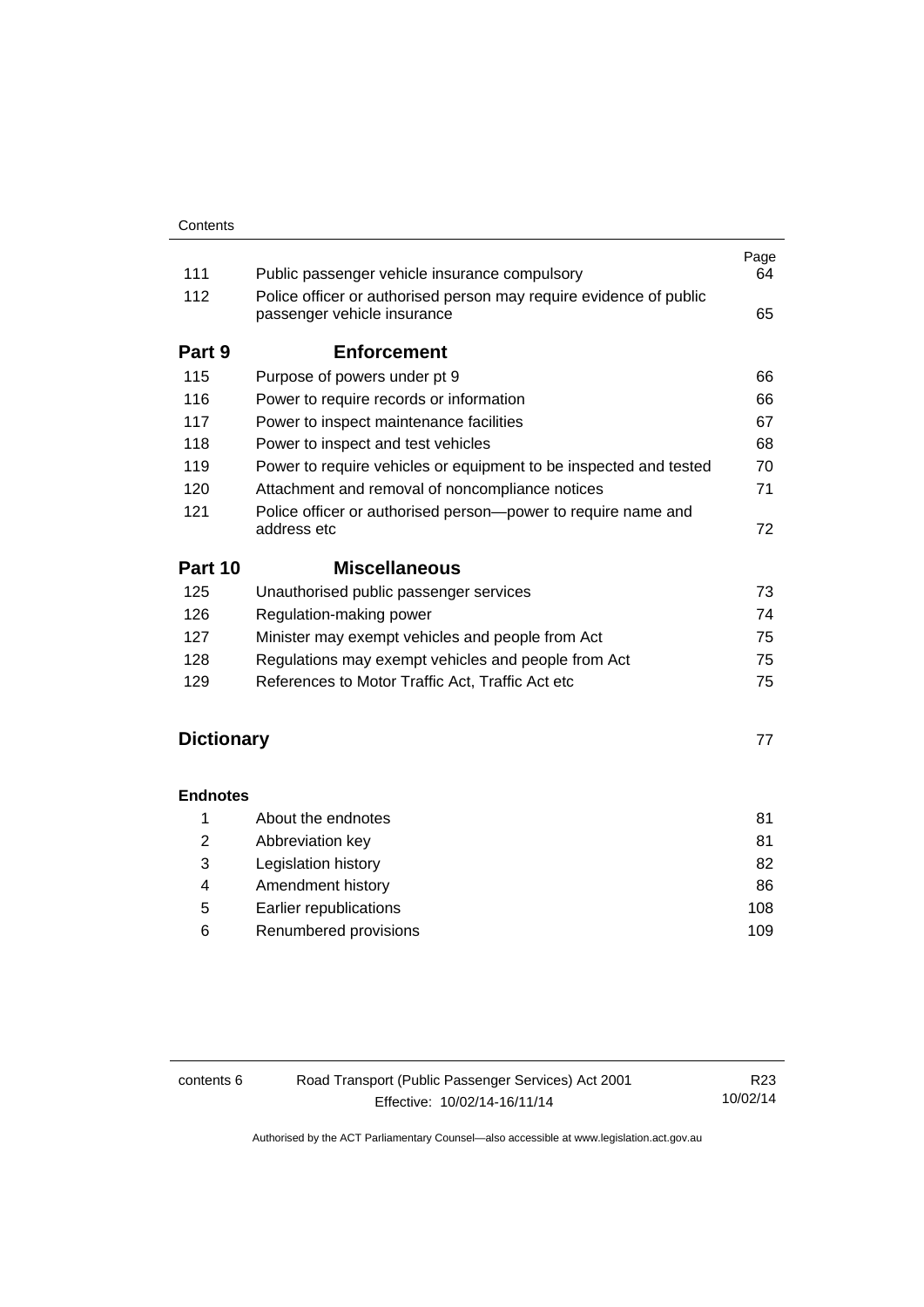

# **Road Transport (Public Passenger Services) Act 2001**

An Act to regulate public transport services, and for other purposes

R23 10/02/14

l

page 1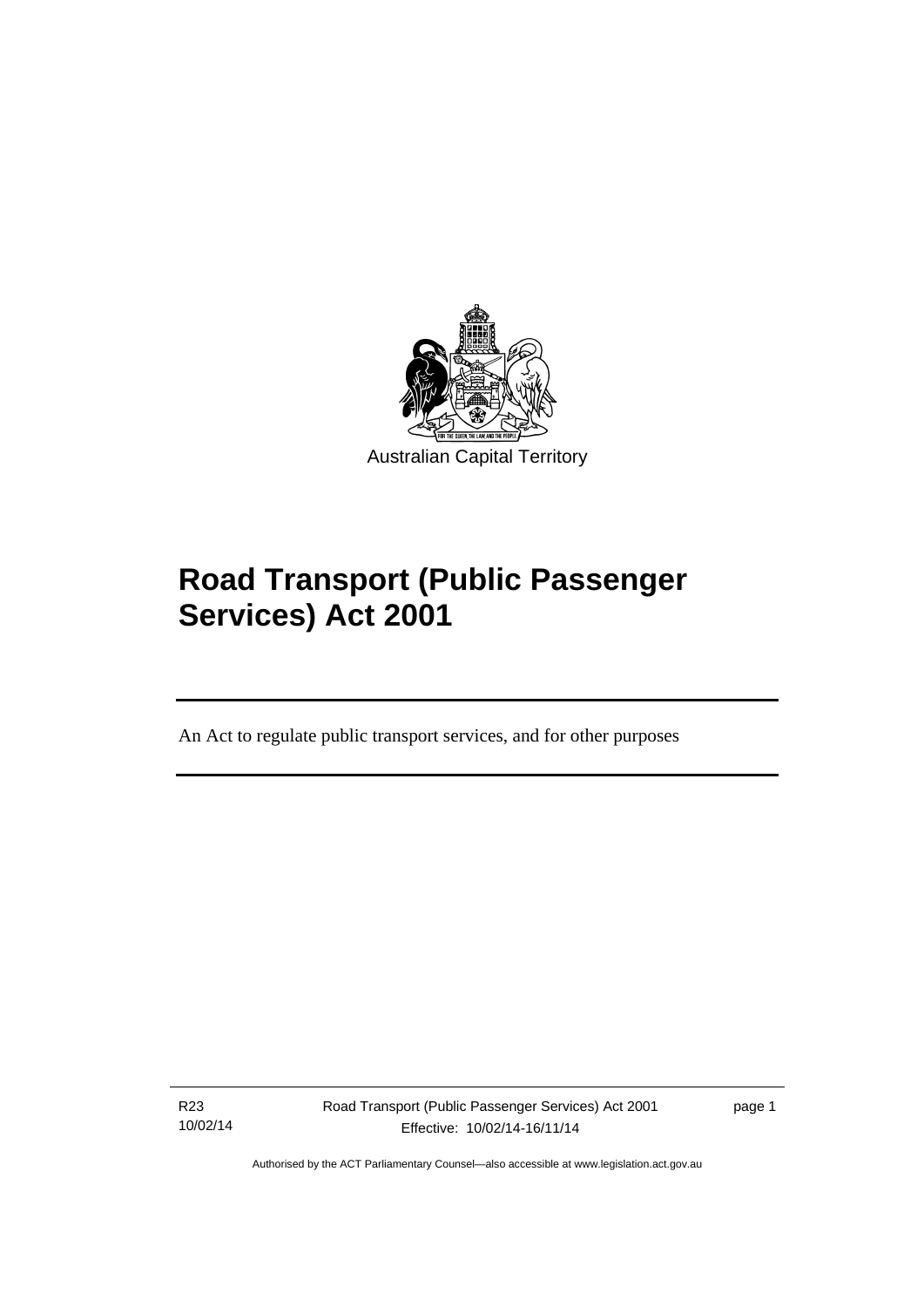#### Part 1 **Preliminary**

Section 1

# <span id="page-9-0"></span>**Part 1** Preliminary

#### <span id="page-9-1"></span>**1 Name of Act**

This Act is the *Road Transport (Public Passenger Services) Act 2001.* 

- *Note 1* This Act is part of the road transport legislation. See the *[Road](http://www.legislation.act.gov.au/a/1999-77)  [Transport \(General\) Act 1999](http://www.legislation.act.gov.au/a/1999-77)* for various provisions about the administration and enforcement of the road transport legislation generally.
- *Note 2* Other road transport legislation includes the following:
	- *[Road Transport \(Alcohol and Drugs\) Act 1977](http://www.legislation.act.gov.au/a/1977-17)*
	- *[Road Transport \(Driver Licensing\) Act 1999](http://www.legislation.act.gov.au/a/1999-78)*
	- *[Road Transport \(General\) Act 1999](http://www.legislation.act.gov.au/a/1999-77)*
	- *[Road Transport \(Safety and Traffic Management\) Act 1999](http://www.legislation.act.gov.au/a/1999-80)*
	- *[Road Transport \(Third-Party Insurance\) Act 2008](http://www.legislation.act.gov.au/a/2008-1)*
	- *[Road Transport \(Vehicle Registration\) Act 1999](http://www.legislation.act.gov.au/a/1999-81)*.
- *Note 3* Other laws dealing with road transport include the *[Dangerous Goods](http://www.legislation.act.gov.au/a/2009-34)  [\(Road Transport\) Act 2009](http://www.legislation.act.gov.au/a/2009-34)* and the *[Heavy Vehicle National Law \(ACT\).](http://www.legislation.act.gov.au/a/db_49155/default.asp)*
- *Note 4* A reference to an Act includes a reference to the statutory instruments made or in force under the Act, including any regulation (see [Legislation Act,](http://www.legislation.act.gov.au/a/2001-14) s 104).

#### <span id="page-9-2"></span>**2 Objects**

The objects of this Act include—

- (a) to provide for the accreditation of the operators of public passenger services and taxi networks that operate in or partly in the ACT; and
- (b) to provide for the licensing of vehicles used as taxis and hire cars in or partly in the ACT; and

R23 10/02/14

Authorised by the ACT Parliamentary Counsel—also accessible at www.legislation.act.gov.au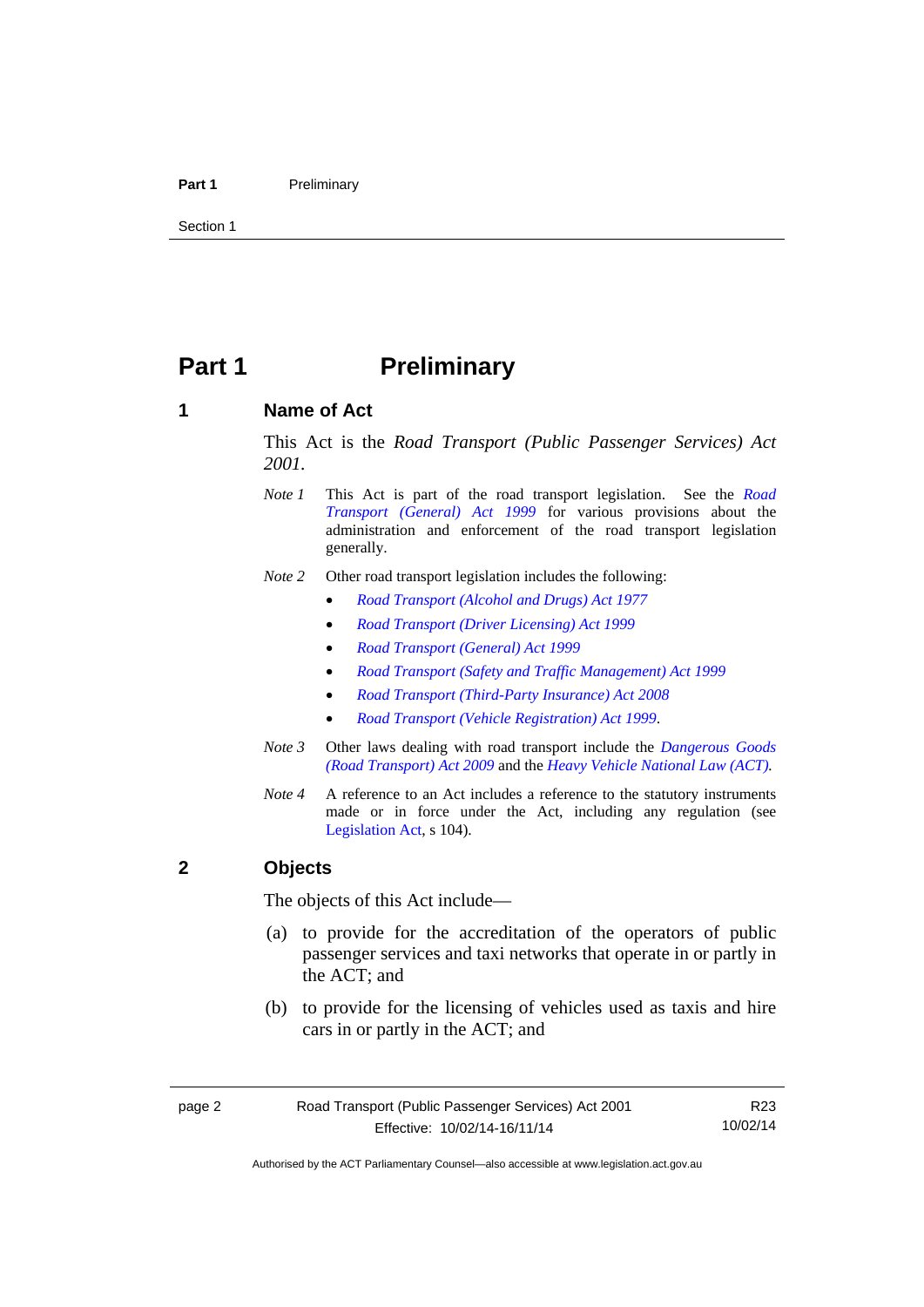(c) to encourage public passenger services that meet the reasonable expectations of the community for safe, reliable and efficient public passenger services.

#### <span id="page-10-0"></span>**3 Dictionary**

The dictionary at the end of this Act is part of this Act.

*Note 1* The dictionary at the end of this Act defines certain terms used in this Act, and includes references (*signpost definitions*) to other terms defined elsewhere in this Act or in the road transport legislation.

> For example, the signpost definition '*bus service*—see section 11' means that the term 'bus service' is defined in section 11 of this Act.

*Note* 2 A definition in the dictionary (including a signpost definition) applies to the entire Act unless the definition, or another provision of the Act, provides otherwise or the contrary intention otherwise appears (see [Legislation Act,](http://www.legislation.act.gov.au/a/2001-14) s  $155$  and s  $156$  (1)).

#### <span id="page-10-1"></span>**4 Notes**

A note included in this Act is explanatory and is not part of this Act.

*Note* See the [Legislation Act](http://www.legislation.act.gov.au/a/2001-14), s 127 (1), (4) and (5) for the legal status of notes.

#### <span id="page-10-2"></span>**4A Offences against Act—application of Criminal Code etc**

Other legislation applies in relation to offences against this Act.

*Note 1 Criminal Code*

The [Criminal Code](http://www.legislation.act.gov.au/a/2002-51), ch 2 applies to the following offences against this Act (see Code, pt 2.1):

- s 33 (Operating taxi network without entitlement)
- s 54 (Taxi service operators to be affiliated with taxi network)
- s 64 (Use of vehicles as hire cars)
- s 65 (Pretending vehicles are licensed hire cars)
- s 74 (Unaccredited operators not to operate hire car services)
- s 75 (Pretending to be an accredited hire car service operator)
- s 85 (Use of vehicles for demand responsive services)

R23 10/02/14 Road Transport (Public Passenger Services) Act 2001 Effective: 10/02/14-16/11/14

page 3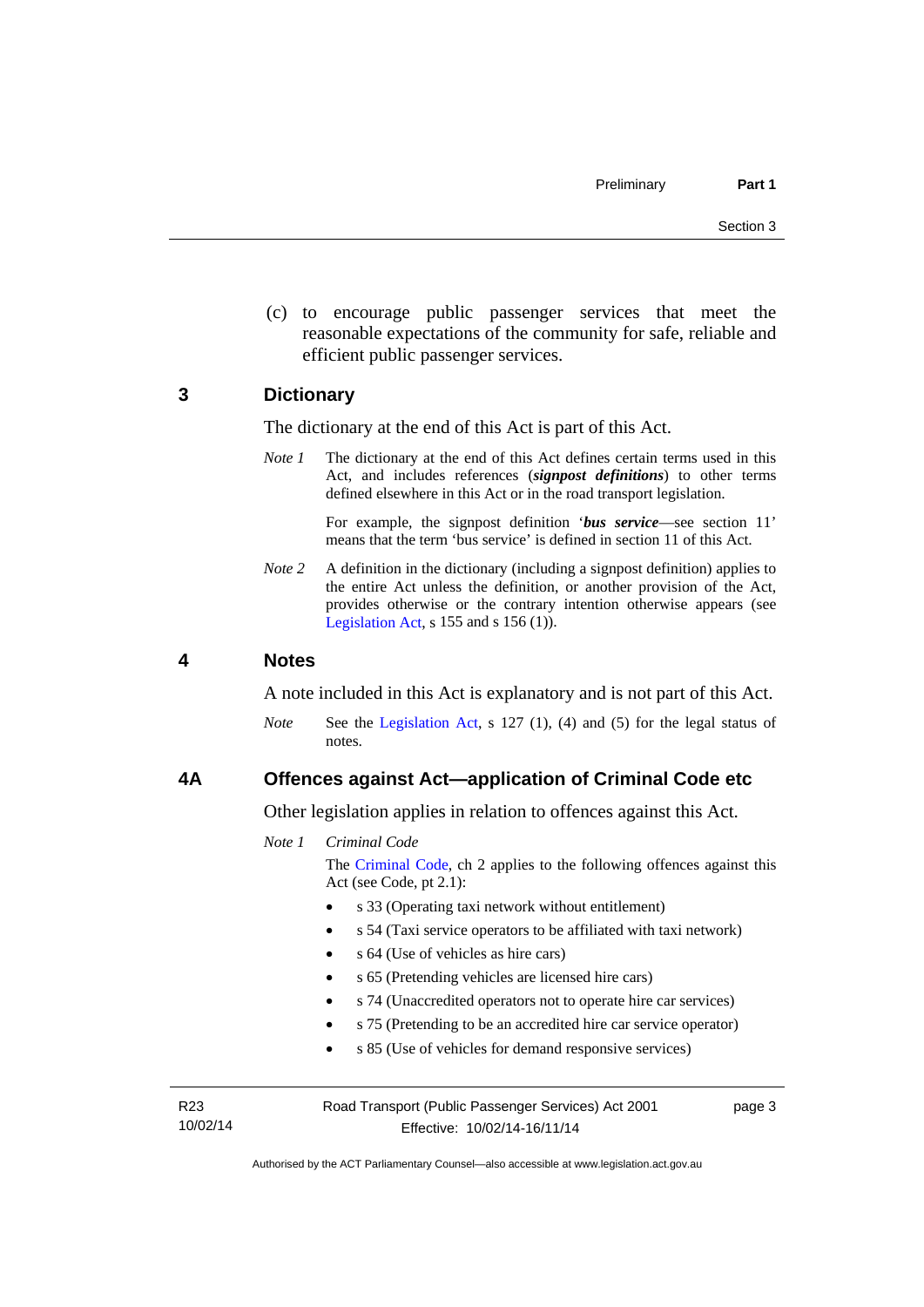Section 5

- s 86 (Pretending vehicle is demand responsive service vehicle)
- s 91 (Operating demand responsive service without entitlement)
- s 92 (Pretending to be entitled to operate demand responsive service)
- a provision of pt 9 (Enforcement)
- s 125 (Unauthorised public passenger services).

The chapter sets out the general principles of criminal responsibility (including burdens of proof and general defences), and defines terms used for offences to which the Code applies (eg *conduct*, *intention*, *recklessness* and *strict liability*).

*Note 2 Penalty units* 

The [Legislation Act](http://www.legislation.act.gov.au/a/2001-14), s 133 deals with the meaning of offence penalties that are expressed in penalty units.

#### <span id="page-11-0"></span>**5 Functions of road transport authority**

The functions of the road transport authority under this Act are—

- (a) to administer the accreditation schemes established under this Act for the accreditation of the operators of public passenger services and taxi networks; and
- (b) to administer the licensing schemes established under this Act for the licensing of taxis and hire cars; and
- (c) to administer demand responsive service authorisations given under this Act; and
- (d) to keep registers of accreditations given, and licences issued, under this Act; and
- (e) to keep a register of demand responsive service authorisations given under this Act; and
- (f) to provide information about accredited and licensed people, and authorised demand responsive service operators, in accordance with this Act and other laws in force in the ACT; and

R23 10/02/14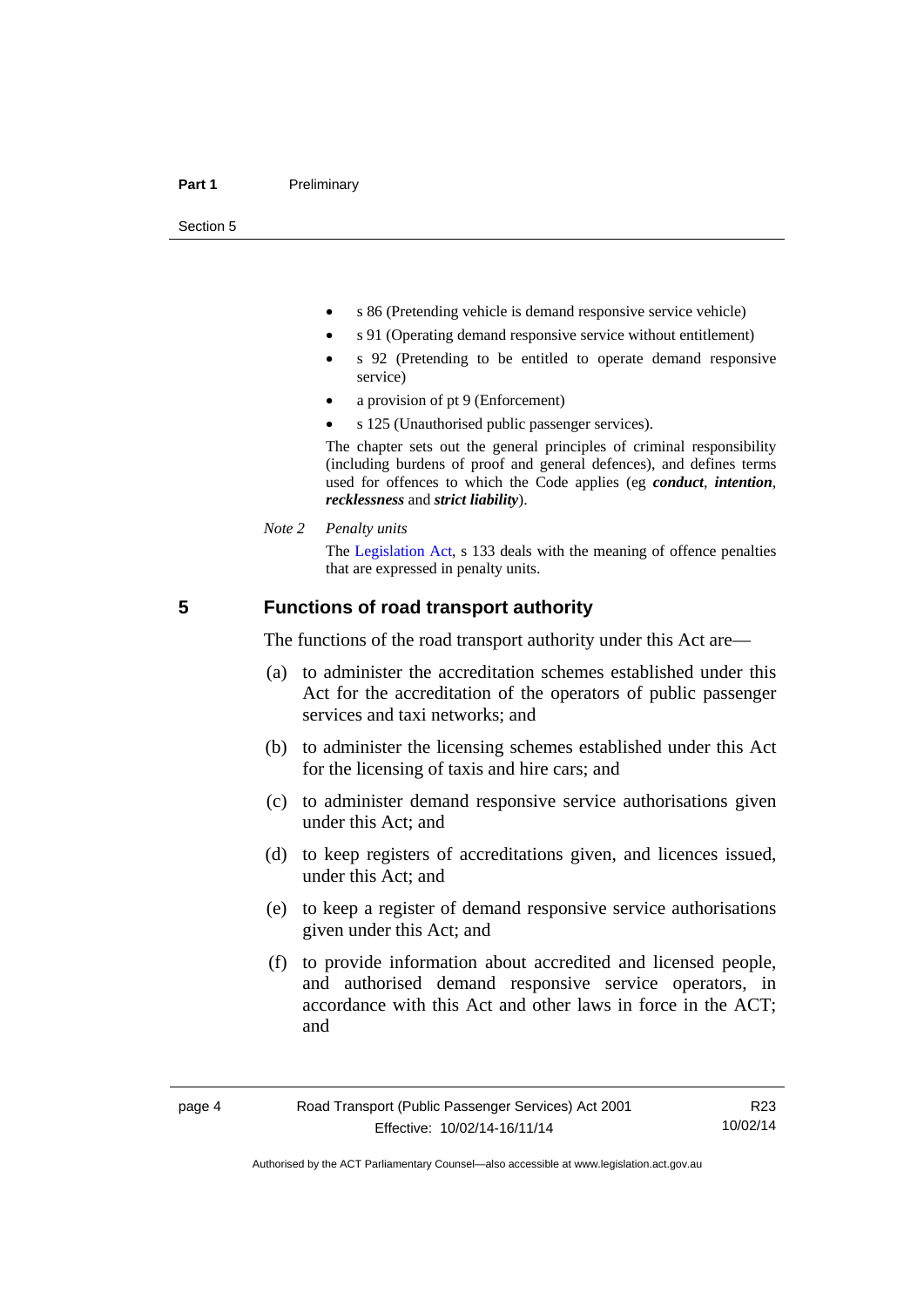(g) to exercise any other functions given to the authority under this Act.

#### <span id="page-12-0"></span>**6 Registers of accredited people, demand responsive service authorisations and licences**

(1) A register under this Act may include information given to the road transport authority or the Minister under this Act and any other information the authority considers appropriate.

*Note* Section 5 (d) and (e) requires registers for the following to be kept:

- accredited bus service operators
- accredited demand responsive service operators
- accredited hire car operators
- accredited taxi network providers
- accredited taxi service operators
- demand responsive service authorisations
- hire car licences
- restricted hire car licences
- restricted taxi licences
- taxi licences.
- (2) A register may be kept in the form of, or as part of, 1 or more computer databases or in any other form the road transport authority considers appropriate.
- (3) The road transport authority may correct any mistake, error or omission in a register subject to the requirements (if any) prescribed by regulation.
- (4) This section does not limit the functions of the road transport authority in relation to a register.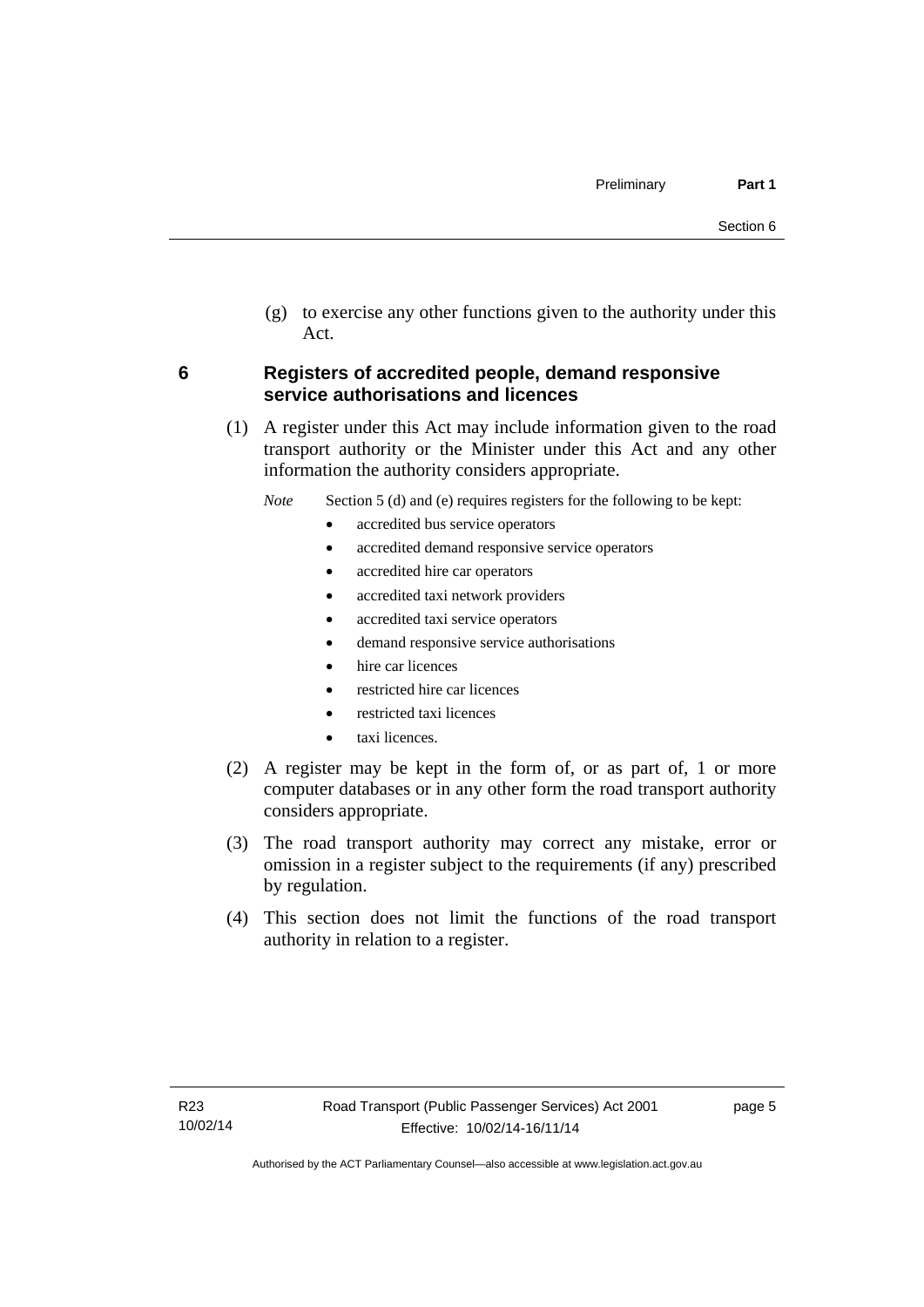#### <span id="page-13-0"></span>**7 Security and disclosure of information in registers**

The road transport authority must ensure that information in a register under this Act is kept securely and disclosed only in accordance with this Act or another law in force in the ACT.

- *Note 1* The Information Privacy Principles apply to the road transport authority. Principle 4 states requirements about the storage and security of personal information and principle 11 states when personal information may be disclosed by an agency (see *[Privacy Act 1988](http://www.comlaw.gov.au/Current/C2004A03712)* (Cwlth), s 14).
- *Note 2* Access to the register may be sought under the *[Freedom of Information](http://www.legislation.act.gov.au/a/alt_a1989-46co)  [Act 1989](http://www.legislation.act.gov.au/a/alt_a1989-46co)* (which also provides that certain information is exempt from disclosure).

#### <span id="page-13-1"></span>**8 Competition and Consumer Act authorisation**

For the *[Competition and Consumer Act 2010](http://www.comlaw.gov.au/Details/C2013C00004)* (Cwlth) and the Competition Code of the Australian Capital Territory, the following are authorised by this Act:

- (a) everything done under this Act;
- (b) all service contracts made under this Act;
- (c) everything done under a service contract, or a provision of a service contract, authorised by this Act.
- *Note 1* For the Competition Code of the Australian Capital Territory, see the *[Competition Policy Reform Act 1996](http://www.legislation.act.gov.au/a/1996-21)*, s 5 and s 10.
- *Note 2* A reference to an Act includes a reference to statutory instruments made or in force under the Act, including regulations (see [Legislation Act,](http://www.legislation.act.gov.au/a/2001-14) s 104).

#### <span id="page-13-2"></span>**9 Combinations of accreditations, authorisations and licences**

This Act does not prevent a person from holding any combination of accreditations, authorisations and licences under this Act.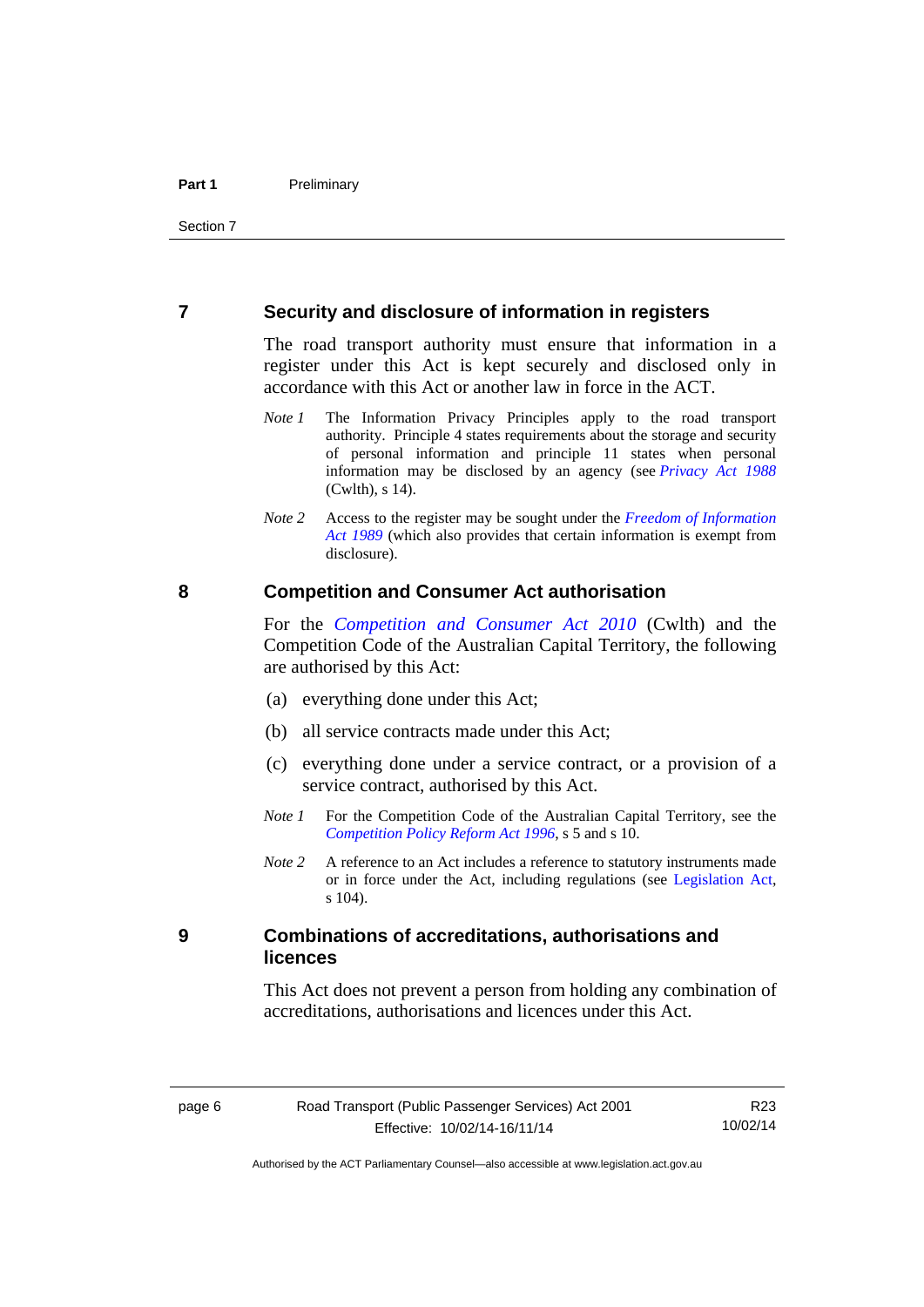#### <span id="page-14-0"></span>**10 What is a** *public passenger service***?**

A *public passenger service* is a service for the transport of passengers for a fare or other consideration by public passenger vehicles along a road or road related area.

R23 10/02/14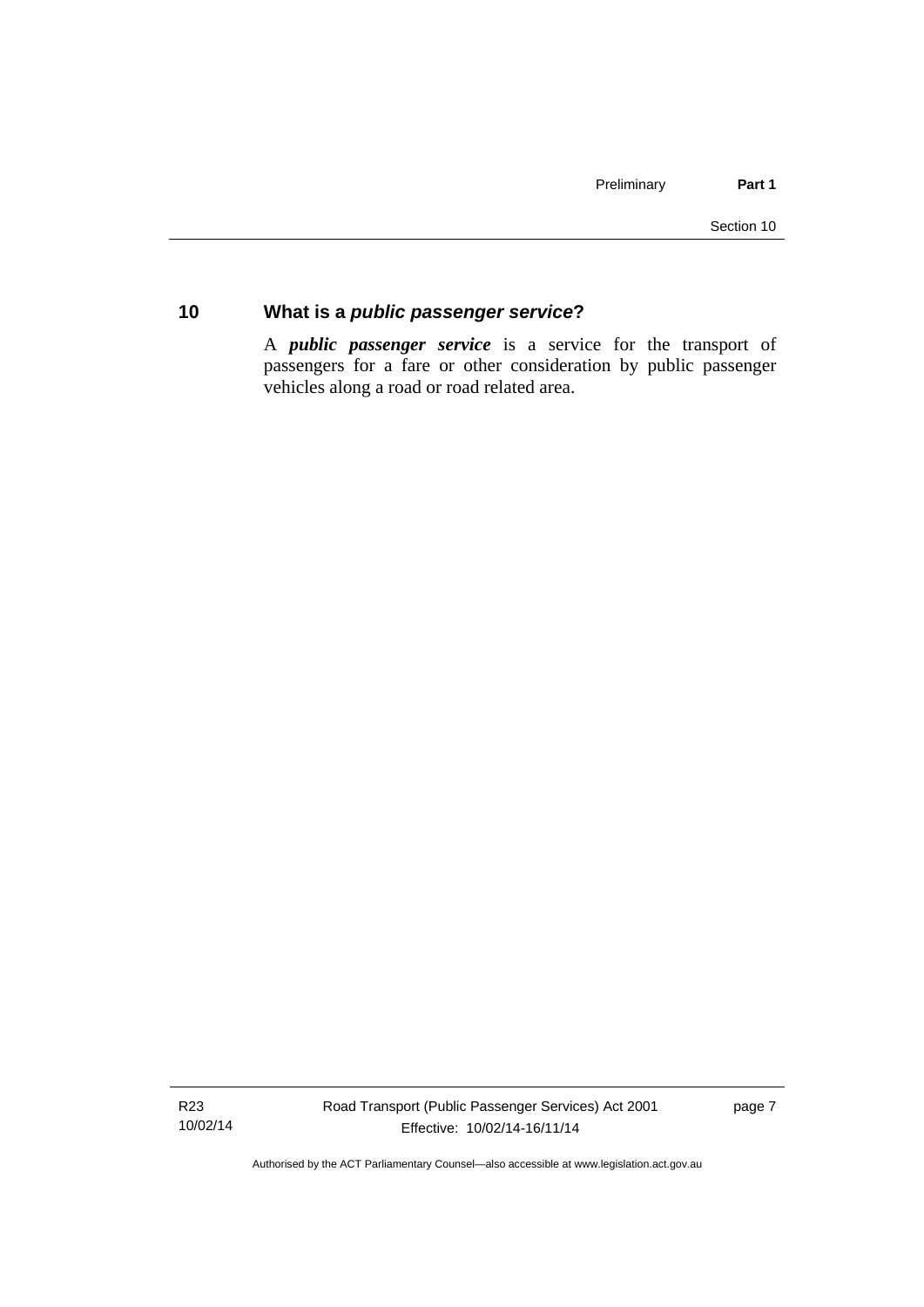**Part 2** Bus services<br> **Division 2.1** Basic concer **Division 2.1** Basic concepts Section 10A

# <span id="page-15-0"></span>**Part 2 Bus services**

### <span id="page-15-1"></span>**Division 2.1 Basic concepts**

#### <span id="page-15-2"></span>**10A Meaning of** *bus* **and** *public bus*

In this Act:

*bus* means a motor vehicle built mainly to carry people that seats over 9 adults (including the driver).

*public bus* means a bus used to provide a bus service.

#### <span id="page-15-3"></span>**11 Meaning of** *bus service*

A *bus service* is a public passenger service (other than a demand responsive service) operated using buses.

#### <span id="page-15-4"></span>**12 What is a** *regular route service***?**

A bus service is a *regular route service* if it is conducted according to regular routes and timetables, but does not include—

- (a) a bus service designed mainly to transport tourists; or
- (b) a long-distance service.

#### <span id="page-15-5"></span>**13 What is a** *tour and charter service***?**

A bus service is a *tour and charter service* if the bus service is not a regular route service or a long-distance service.

<span id="page-15-6"></span>**14 What is a** *long-distance service***?**

A bus service is a *long-distance service* if—

- (a) it is conducted according to regular routes and timetables; and
- (b) each passenger travels at least 40km.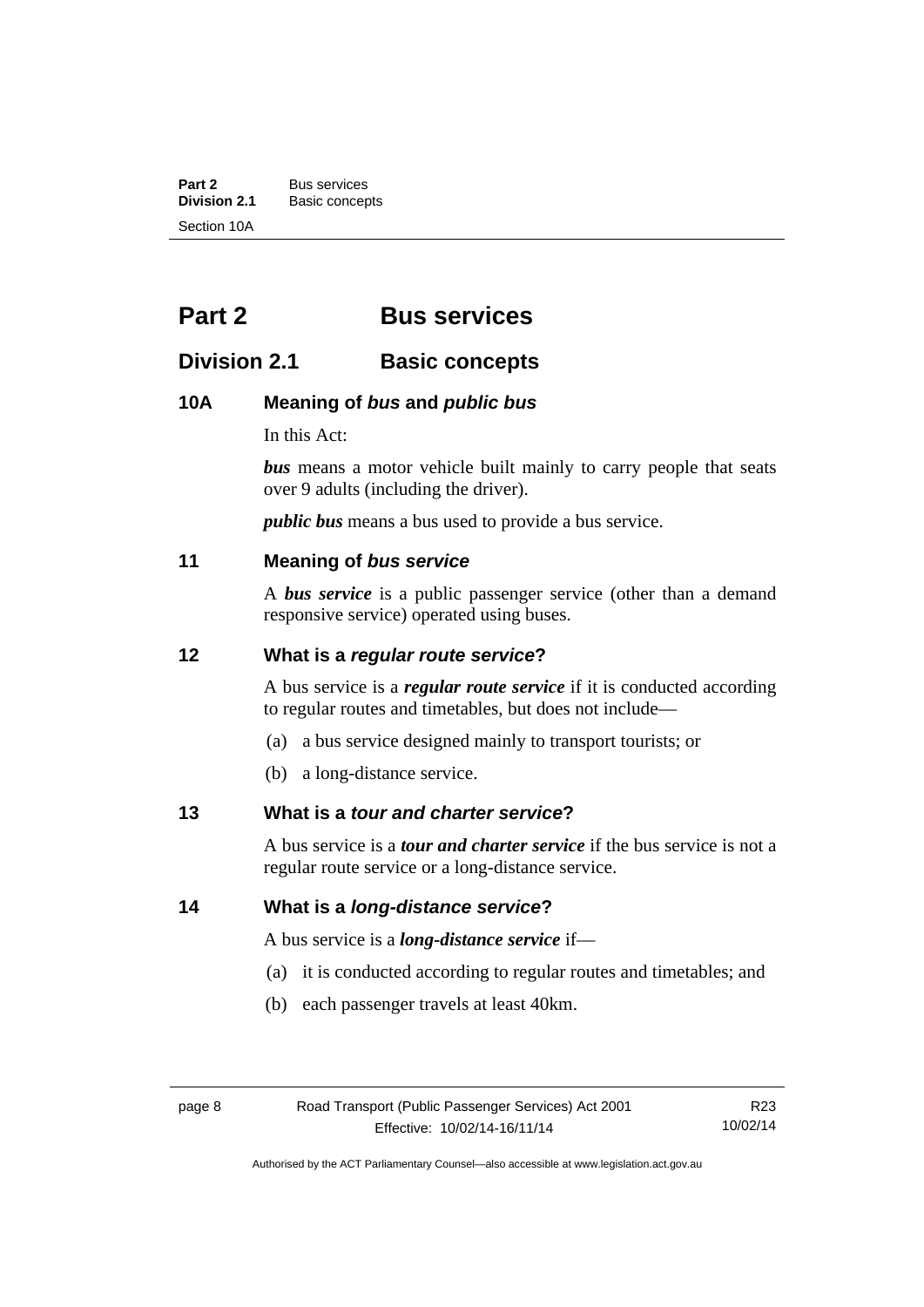# <span id="page-16-0"></span>**Division 2.2 Accreditation of bus service operators**

#### <span id="page-16-1"></span>**15 Bus operators—purposes of accreditation**

The purpose of accreditation under the regulations to operate a bus service is to ensure that—

- (a) the accredited person has the financial capacity to meet the service standards for the service; and
- (b) the accredited person, and each person who is concerned with, or takes part in, the management of the service, are suitable people to operate the service; and
- (c) the accredited person, and each person who is concerned with, or takes part in, the management of the service, have demonstrated the capacity to comply with the relevant regulations and, in particular, the regulations about—
	- (i) the safety of passengers and the public; and
	- (ii) the maintenance of public buses.

#### <span id="page-16-2"></span>**16 Regulations about accreditation system**

- (1) A regulation may provide a system for the accreditation of operators of bus services, including, for example—
	- (a) the kinds of accreditations; and
	- (b) the bus services that a person who holds a kind of accreditation is entitled to operate; and
	- (c) the conditions of accreditations; and
	- (d) matters relating to the giving, refusal or surrender of accreditations; and

page 9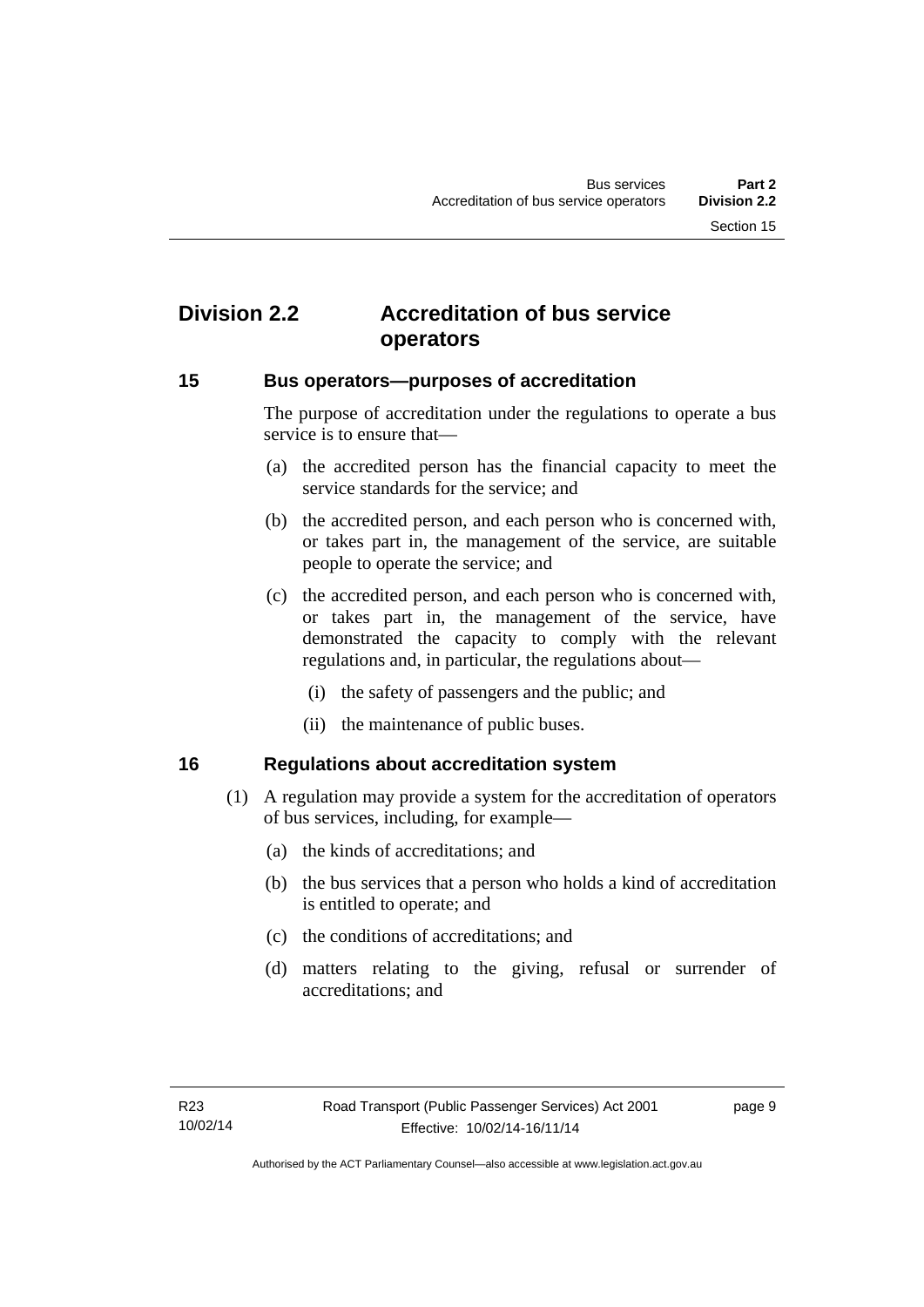- (e) the action that may be taken in relation to accreditations in circumstances prescribed by regulation, including—
	- (i) the suspension or cancellation of an accreditation; and
	- (ii) the imposition of a condition on, or the amendment of a condition of, an accreditation; and
	- (iii) an order that an accredited person pay to the Territory an amount of not more than—
		- (A) for an individual—\$5 000; or
		- (B) for a corporation—\$25 000; and
	- (iv) the reprimanding of an accredited person.
- *Note* An example is part of the Act, is not exhaustive and may extend, but does not limit, the meaning of the provision in which it appears (see [Legislation Act,](http://www.legislation.act.gov.au/a/2001-14) s 126 and s 132).
- (2) A regulation may make provision in relation to the accreditation of people to operate bus services, including, for example—
	- (a) requirements about the suitability of the applicant and each person who will be concerned with, or take part in, the management of the services; and
	- (b) capacity to meet service standards; and
	- (c) financial viability.
- (3) For subsection (1) (a), the regulations must provide for the accreditation of people to operate the following kinds of bus services:
	- (a) regular route services;
	- (b) tour and charter services.
- (4) However, this section does not require the regulations to provide an accreditation system for all kinds of bus services.

R23 10/02/14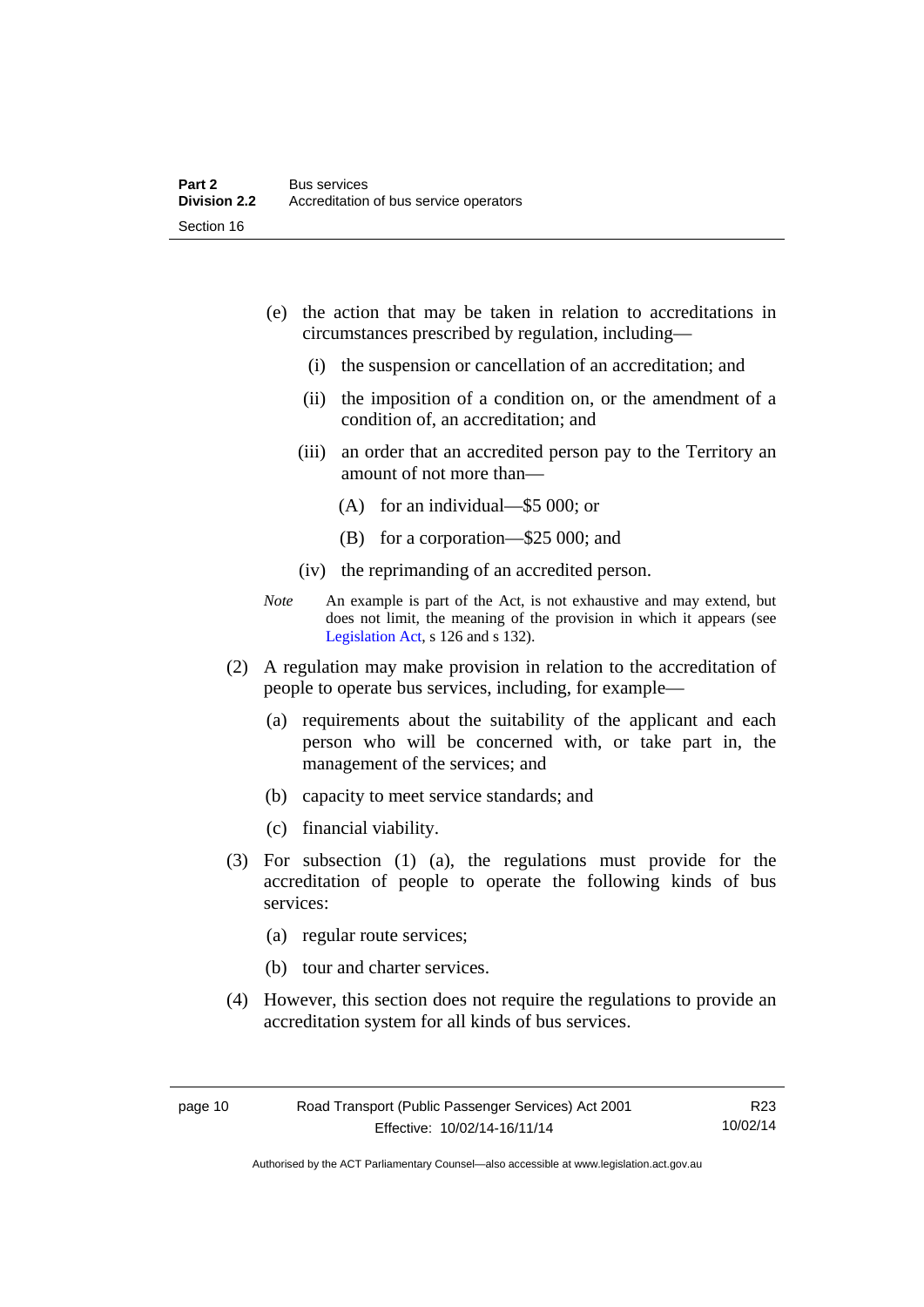# <span id="page-18-0"></span>**Division 2.3 Service contracts for regular route services**

#### <span id="page-18-1"></span>**17 Service contracts—regular route services**

- (1) The road transport authority may, on behalf of the Territory, enter into a contract (a *service contract*) for the operation of a regular route service with a person accredited to operate regular route services.
- (2) A service contract must state whether the right given under the contract to operate a route is an exclusive right to operate the route or a stated part of the route.
- (3) A service contract may make provision in relation to the operation of a regular route service and the administration of the contract, including, for example—
	- (a) service requirements under the contract; and
	- (b) the transfer, suspension, cancellation and surrender of the contract; and
	- (c) the fees (if any) payable under the contract; and
	- (d) the adjustment of payments and refunds in relation to any contract fees; and
	- (e) financial or other penalties for breaches of the contract; and
	- (f) the records (including accounts) to be made and kept, how they are to be made and kept, and their inspection; and
	- (g) the provision of information and reports to the road transport authority about the regular route service and the verification of the information and reports; and
	- (h) the publication and the collection of fares payable by passengers; and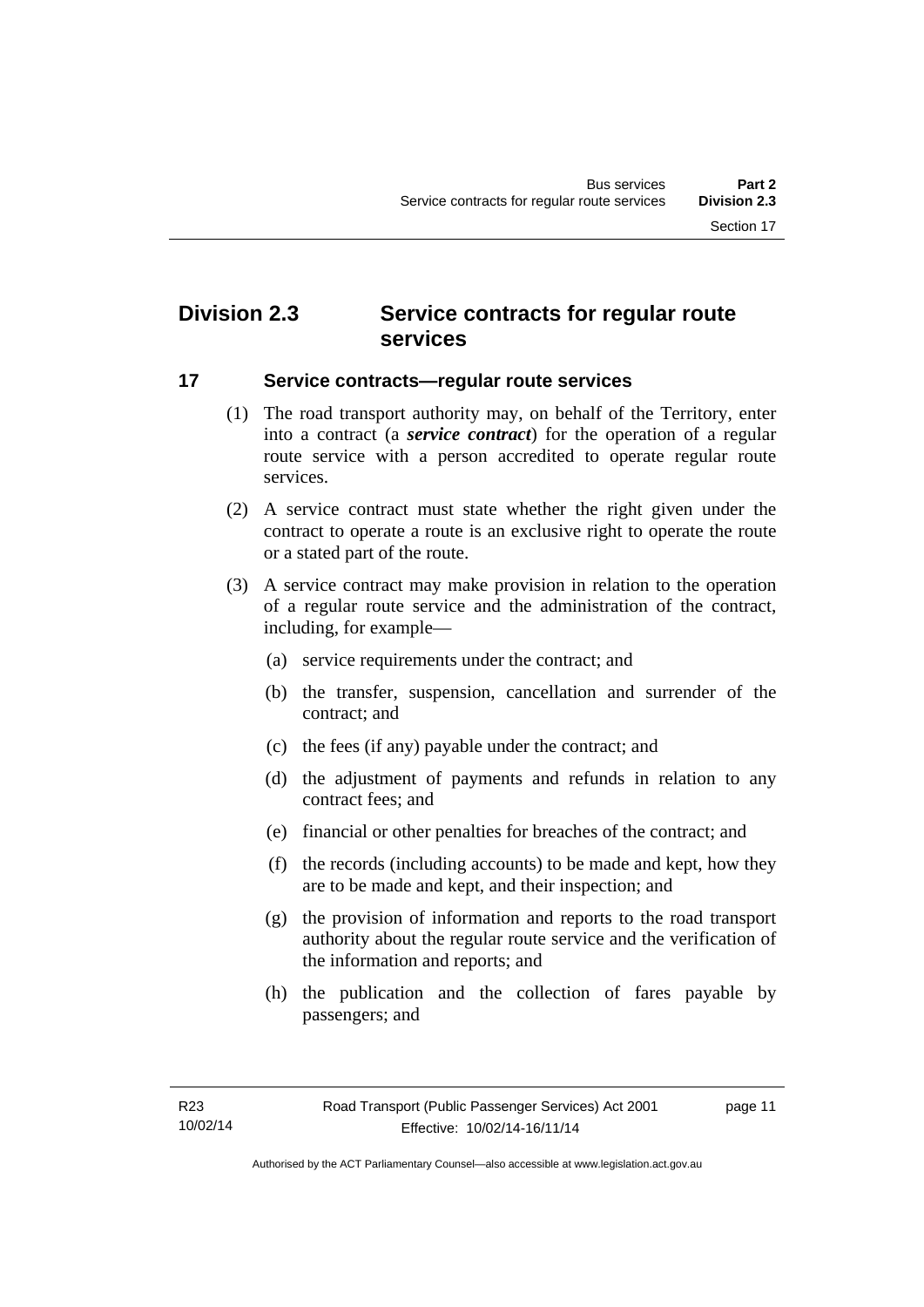- (i) the sale of tickets and the conditions under which tickets must be sold; and
- (j) free or reduced fares for travel; and
- (k) the issue and acceptance of free or concession passes.
- *Note* An example is part of the Act, is not exhaustive and may extend, but does not limit, the meaning of the provision in which it appears (see [Legislation Act,](http://www.legislation.act.gov.au/a/2001-14) s 126 and s 132).
- (4) Subsection (3) does not limit the matters about which a service contract may make provision.

## <span id="page-19-0"></span>**Division 2.4 Entitlement to operate certain bus services**

#### <span id="page-19-1"></span>**18 Entitlement to operate regular route services**

- (1) A person is entitled to operate a regular route service, in or partly in the ACT, if—
	- (a) the person is accredited under the regulations to operate regular route services; and
	- (b) the person holds a service contract for the service.
- (2) However, the Territory is entitled to operate a regular route service whether or not the Territory—
	- (a) is accredited under the regulations to operate regular route services; or
	- (b) holds a service contract for the service.
- (3) If the Territory operates a regular route service, part 2 (Bus services) applies in relation to the Territory's operation of the service as if—
	- (a) the Territory were accredited to operate the service; and
	- (b) the Territory held a service contract for the service; and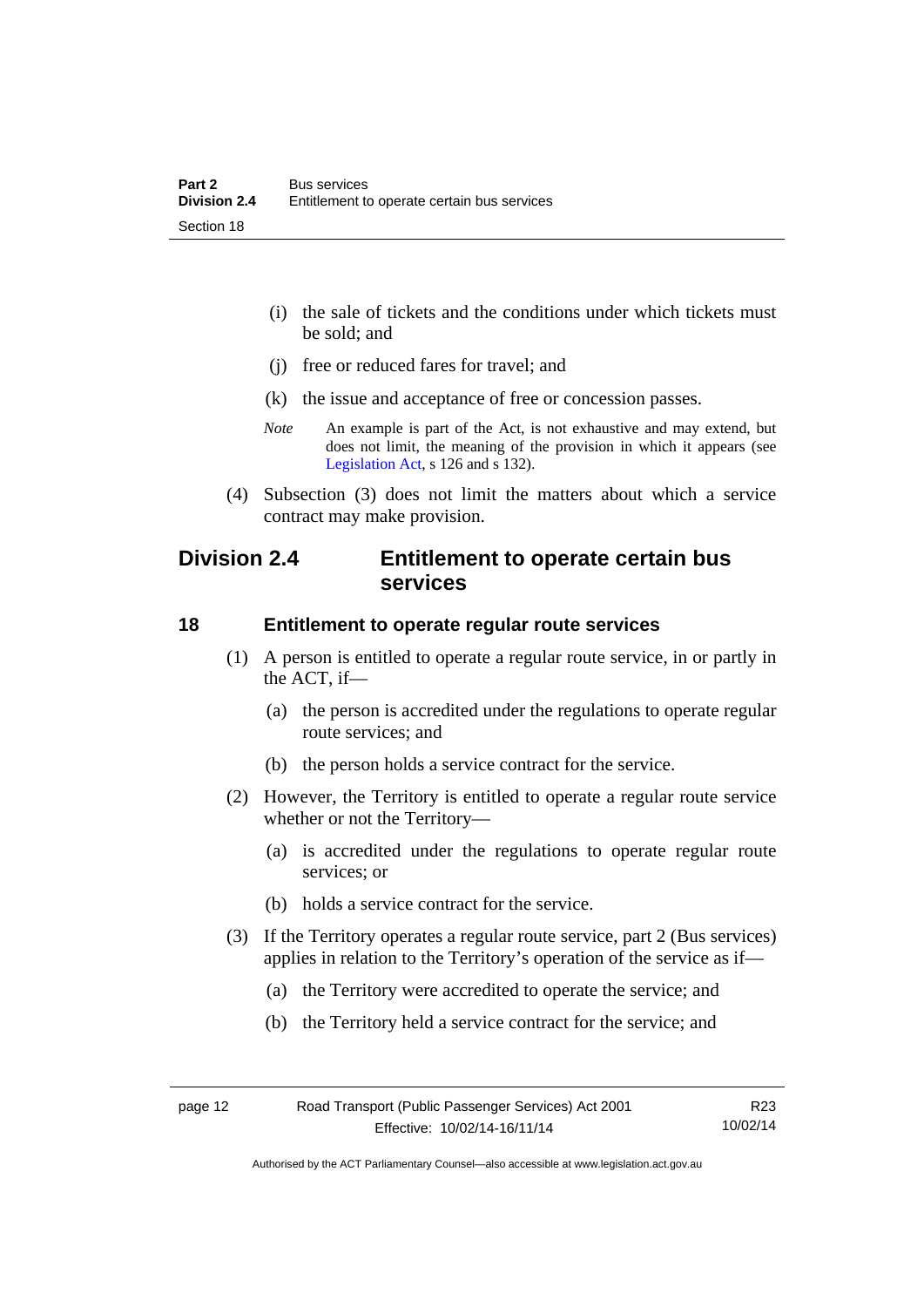(c) all necessary changes, and any changes prescribed by regulation, were made.

#### <span id="page-20-0"></span>**19 Entitlement to operate tour and charter services**

- (1) A person is entitled to operate a tour and charter service, in or partly in the ACT, if the person is accredited under the regulations to operate tour and charter services.
- (2) However, the Territory is entitled to operate a tour and charter service, whether or not the Territory is accredited under the regulations to operate tour and charter services.
- (3) If the Territory operates a tour and charter service, part 2 (Bus services) applies in relation to the Territory's operation of the service as if—
	- (a) the Territory were accredited to operate the service; and
	- (b) the Territory held a service contract for the service; and
	- (c) all necessary changes, and any changes prescribed by regulation, were made.

#### <span id="page-20-1"></span>**19A Territory's entitlement to operate bus service**

If the Territory operates a bus service, the territory may operate the service under a name prescribed by regulation.

#### <span id="page-20-2"></span>**20 Unaccredited operators not to operate certain bus services**

(1) A person must not operate, in or partly in the ACT, a regular route service unless the person is accredited under the regulations to operate regular route services.

Maximum penalty: 50 penalty units.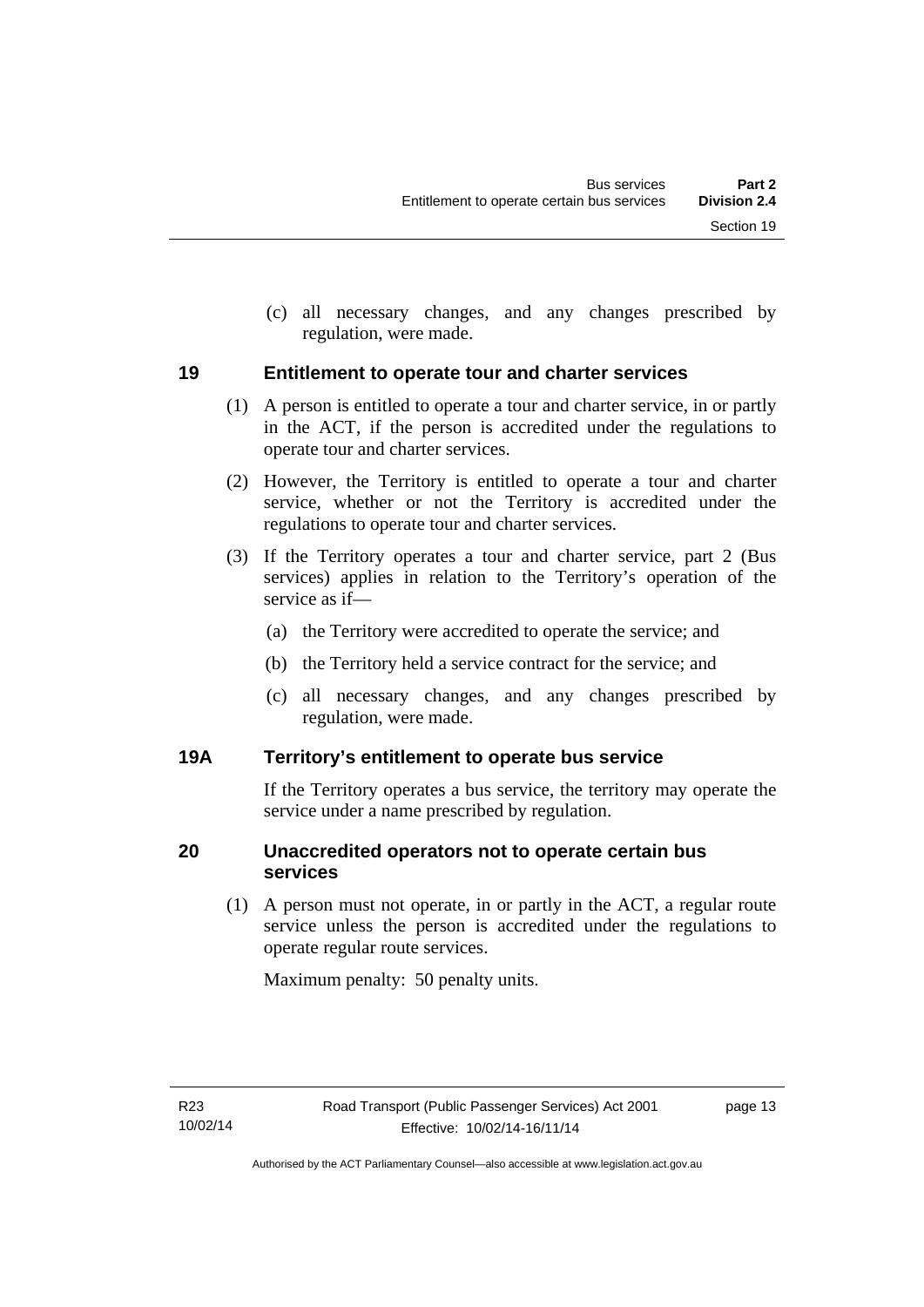(2) A person must not operate, in or partly in the ACT, a tour and charter service unless the person is accredited under the regulations to operate tour and charter services.

Maximum penalty: 50 penalty units.

 (3) This section does not apply to the operation of a bus service by the Territory.

#### <span id="page-21-0"></span>**21 Pretending to be an accredited bus service operator**

A person must not pretend to be accredited under the regulations to operate a bus service.

Maximum penalty: 30 penalty units.

#### <span id="page-21-1"></span>**22 Operators of regular route services to hold service contracts**

(1) A person must not operate, in or partly in the ACT, a regular route service unless the person holds a service contract for the service.

Maximum penalty: 50 penalty units.

- (2) However, if a regular route service is discontinued because of a variation or termination of a service contract, the road transport authority may make arrangements with an appropriately accredited person to operate a temporary regular route service to replace the discontinued service even though the person does not hold a service contract for the replacement service.
- (3) This section does not apply to the operation of a regular route service by the Territory.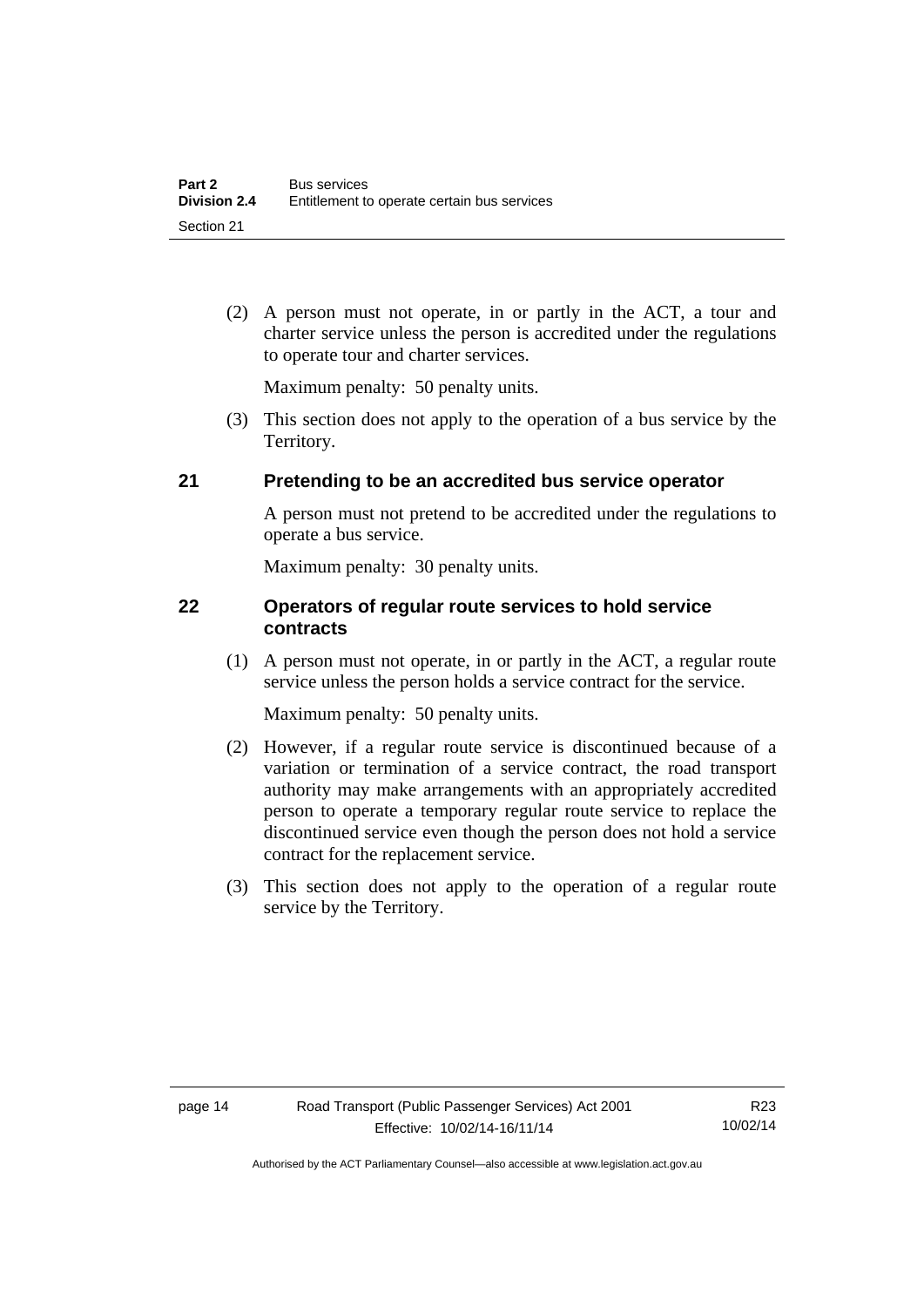# <span id="page-22-0"></span>**Division 2.5 Regulation of bus services**

#### <span id="page-22-1"></span>**23 Regular route services—power to determine maximum fares**

- (1) The Minister may determine maximum fares, and ways of calculating maximum fares, payable by passengers on regular route services.
- (2) A determination is a disallowable instrument.
	- *Note* A disallowable instrument must be notified and presented to the Legislative Assembly, under the [Legislation Act.](http://www.legislation.act.gov.au/a/2001-14)

#### <span id="page-22-2"></span>**24 Regulations about operation of bus services by accredited people**

A regulation may make provision in relation to the operation of bus services by accredited bus service operators, including, for example—

- (a) the conduct of bus services, including, for example—
	- (i) the safety of passengers (including, for example, by the use of particular kinds of security devices) and the public; and
	- (ii) the qualifications, training and experience of bus drivers and other people providing services on behalf of accredited bus service operators; and
	- (iii) maximum driving times and minimum rest times of bus drivers; and
	- (iv) insurance; and
	- (v) the issue of tickets; and
	- (vi) customer complaints and inquiries; and
- (b) the preparation and publication of, and compliance with, timetables for regular route services; and

R23 10/02/14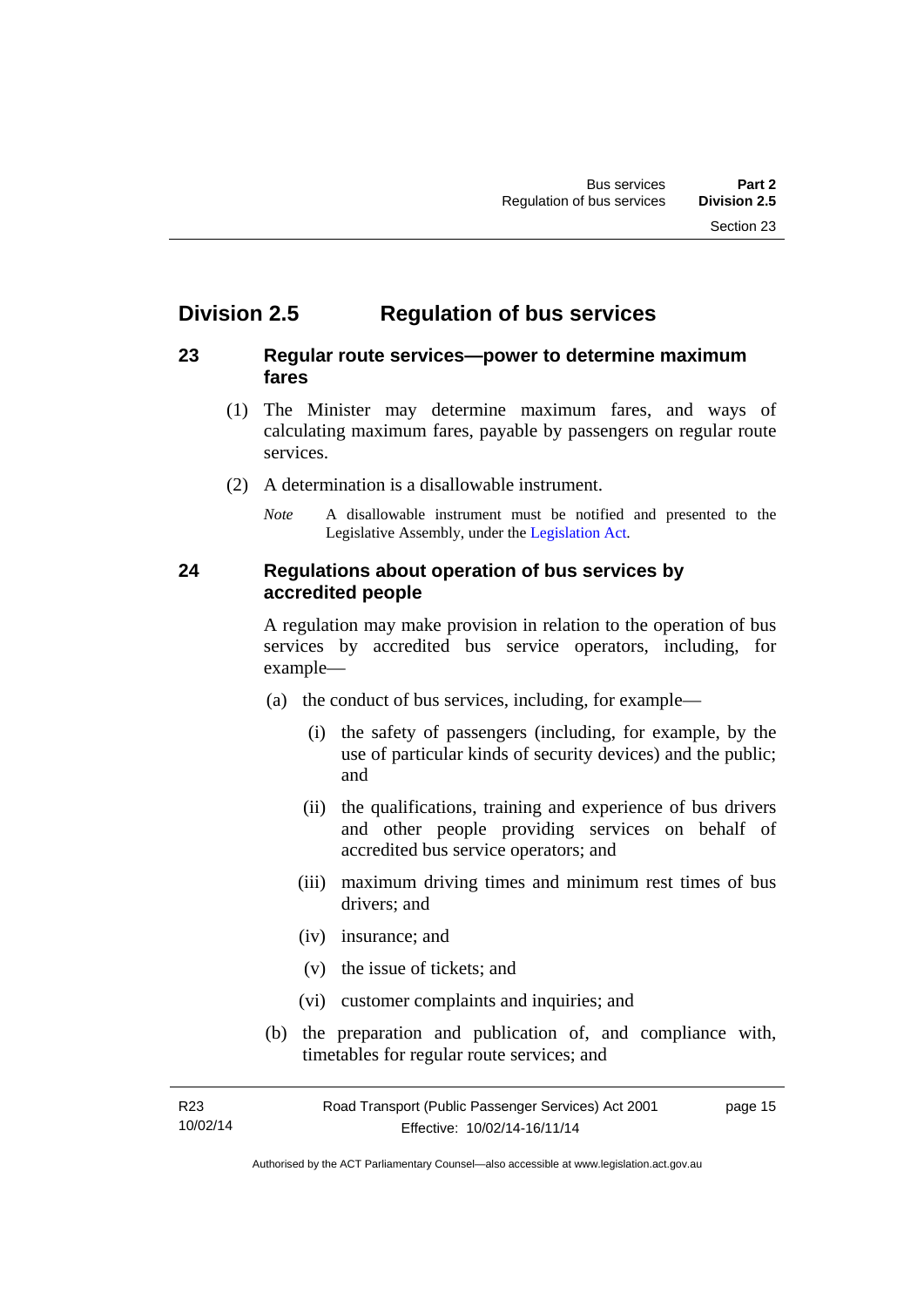- (c) the obligations of drivers of public buses and other people providing services on behalf of accredited bus service operators; and
- (d) the requirements that public buses, and their equipment and fittings (internal and external), must comply with; and
- (e) the maintenance and cleaning of public buses; and
- (f) maintenance, parking and other facilities for public buses; and
- (g) the making and keeping of records and their inspection; and
- (h) the auditing of records and systems; and
- (i) requirements for display of accreditation numbers on advertisements for the service; and
- (j) the provision of information and reports to the road transport authority.
- *Note* An example is part of the Act, is not exhaustive and may extend, but does not limit, the meaning of the provision in which it appears (see [Legislation Act,](http://www.legislation.act.gov.au/a/2001-14) s 126 and s 132).

#### <span id="page-23-0"></span>**25 Regulations about operation of public buses**

A regulation may make provision in relation to the operation of public buses, including, for example—

- (a) the regulation or prohibition of the use of public buses on certain roads or road related areas; and
- (b) the picking-up and dropping-off of passengers and other matters relating to the transport of passengers; and
- (c) the records to be made and kept by, how they are to be made and kept, and their inspection; and
- (d) the transport of passengers' luggage or other goods, and animals; and

R23 10/02/14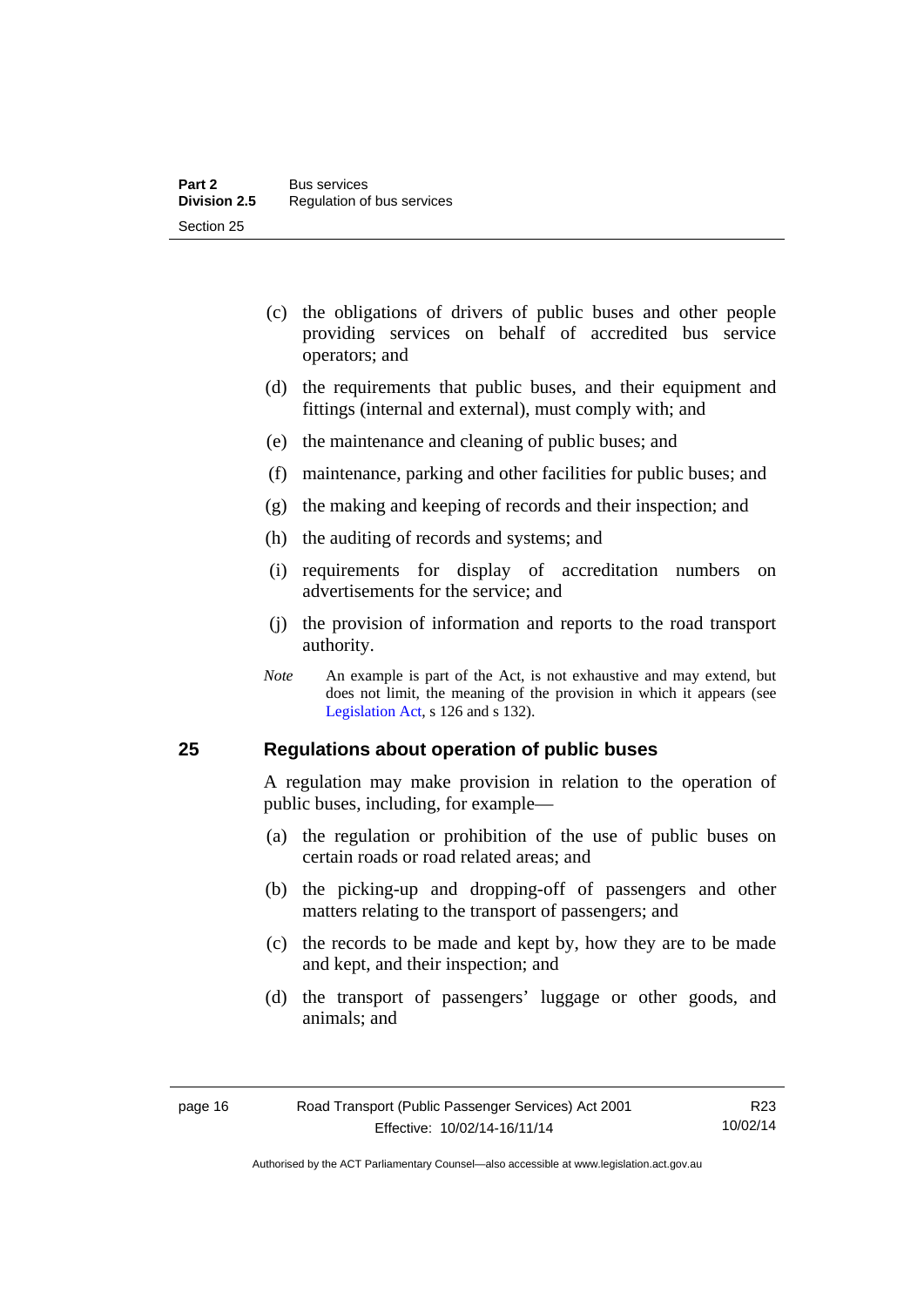- (e) the regulation or prohibition of the transport of passengers standing in or on any part of a public bus; and
- (f) the maximum speed of public buses; and
- (g) the prohibition of anyone from soliciting for passengers or for a hiring; and
- (h) the design, equipment and fittings (internal or external) of public buses; and
- (i) the sections, terminal points and bus stops on bus routes; and
- (j) the regulation or prohibition of notices, signs and advertisements inside or on the outside of public buses.
- *Note* An example is part of the Act, is not exhaustive and may extend, but does not limit, the meaning of the provision in which it appears (see [Legislation Act,](http://www.legislation.act.gov.au/a/2001-14) s 126 and s 132).

#### <span id="page-24-0"></span>**26 Regulations about bus drivers**

A regulation may make provision in relation to drivers of public buses, including, for example—

- (a) the powers, duties and conduct of drivers; and
- (b) how drivers must dress.
- *Note* An example is part of the Act, is not exhaustive and may extend, but does not limit, the meaning of the provision in which it appears (see [Legislation Act,](http://www.legislation.act.gov.au/a/2001-14) s 126 and s 132).

#### <span id="page-24-1"></span>**27 Regulations about conduct of passengers**

A regulation may make provision in relation to the conduct of passengers on public buses, including, for example—

(a) the regulation or prohibition of eating and drinking; and

page 17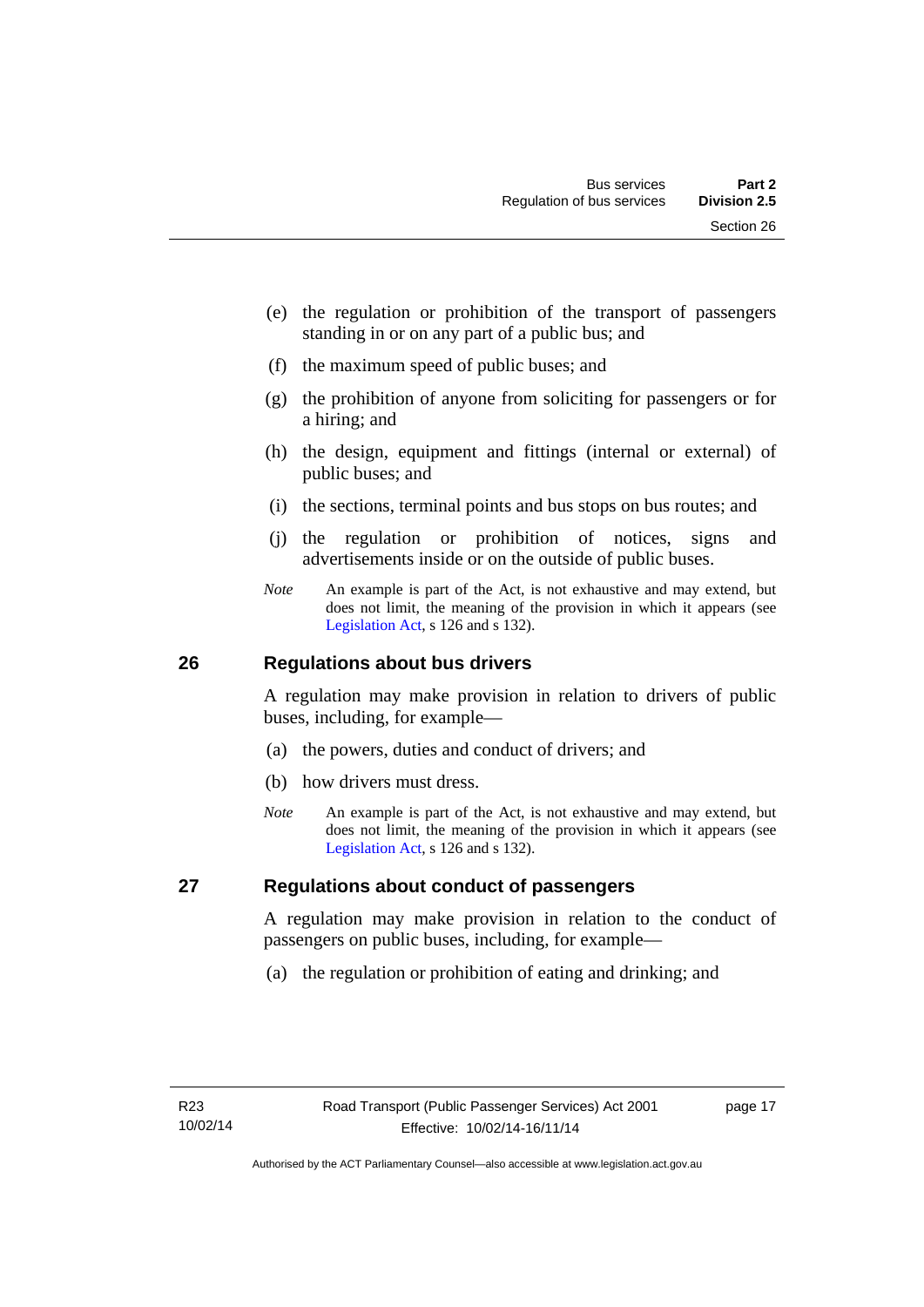- (b) the authority of public bus drivers, police officers and authorised people to direct people contravening a regulation to leave a bus and to remove them if they fail to leave.
- *Note* An example is part of the Act, is not exhaustive and may extend, but does not limit, the meaning of the provision in which it appears (see [Legislation Act,](http://www.legislation.act.gov.au/a/2001-14) s 126 and s 132).

page 18 Road Transport (Public Passenger Services) Act 2001 Effective: 10/02/14-16/11/14

R23 10/02/14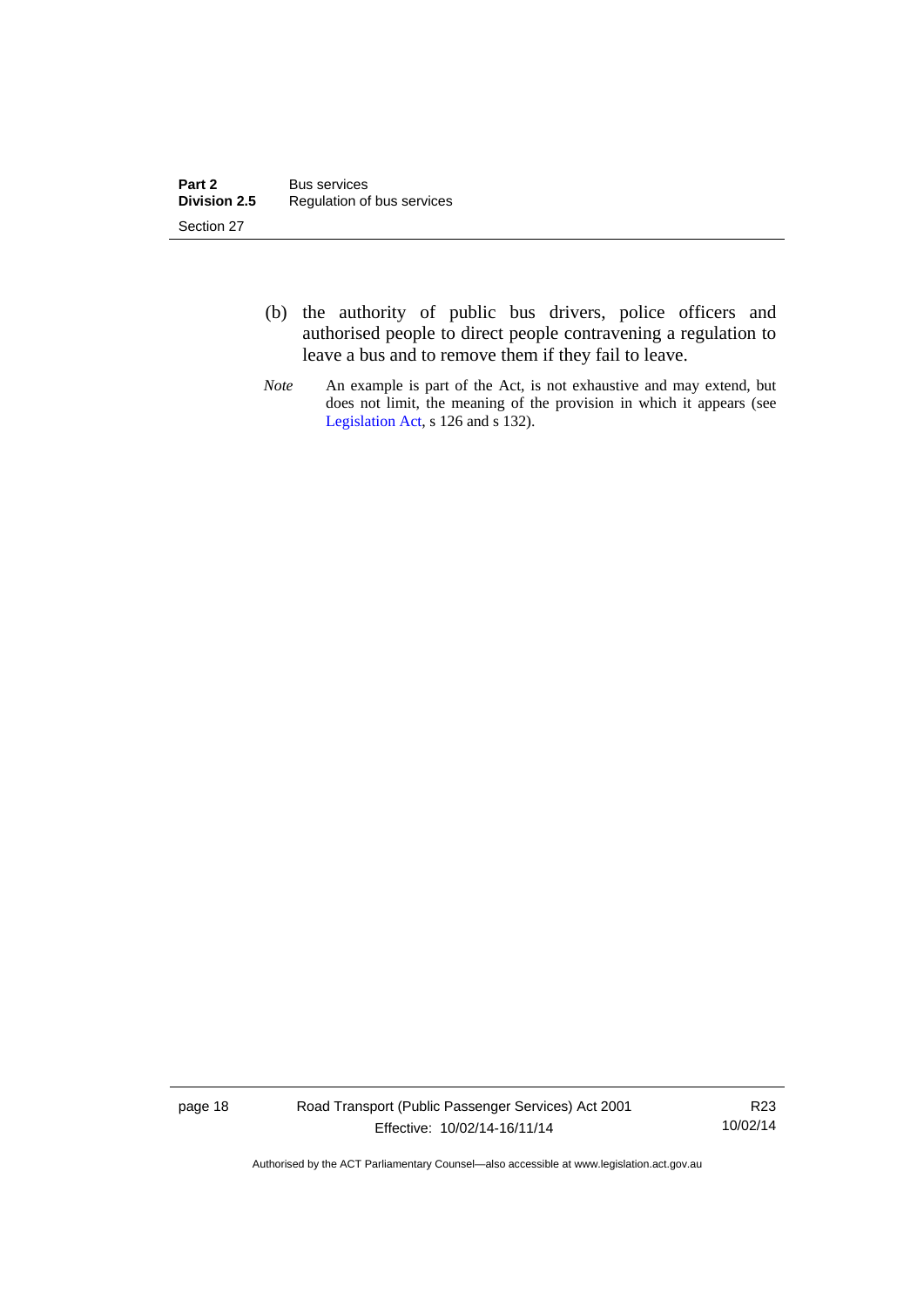# <span id="page-26-0"></span>**Part 3 Taxi networks**

# <span id="page-26-1"></span>**Division 3.1 Basic concepts**

#### <span id="page-26-2"></span>**28 Meaning of** *taxi network*

A *taxi network* is an entity that provides taxi related services to affiliated accredited taxi service operators, including providing (directly or through another entity) a taxi booking service for the network.

#### <span id="page-26-3"></span>**29 Meaning of** *taxi booking service*

A *taxi booking service* is a service provided by or for an accredited taxi network provider that—

- (a) accepts bookings for taxis from people; and
- (b) sends messages about bookings to taxi drivers by electromagnetic energy to equipment in taxis that can receive such messages.

# <span id="page-26-4"></span>**Division 3.2 Accreditation of taxi network providers**

### <span id="page-26-5"></span>**30 Taxi network providers—purposes of accreditation**

The purpose of accreditation under the regulations to operate a taxi network is to ensure that—

- (a) the accredited person has the financial capacity to meet the service standards for the network; and
- (b) the accredited person, and each person who is concerned with, or takes part in, the management of the network, are suitable people to operate the network; and
- (c) the accredited person, and each person who is concerned with, or takes part in, the management of the network, have

page 19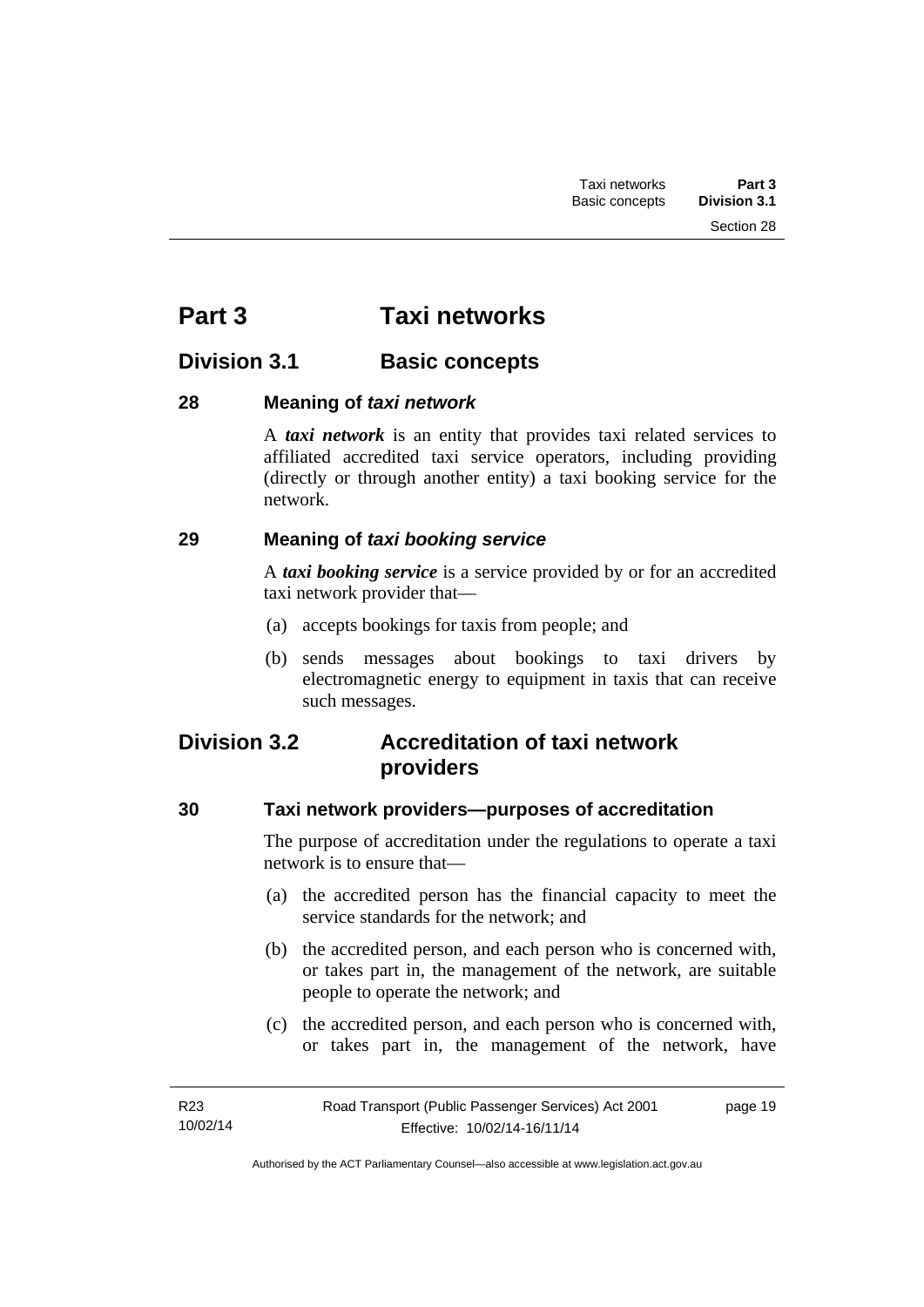demonstrated the capacity to comply with the relevant regulations and, in particular, the regulations about—

- (i) the operation of the network; and
- (ii) the supervision and monitoring of affiliated accredited taxi service operators and drivers of taxis operated by affiliated accredited taxi service operators.

#### <span id="page-27-0"></span>**31 Taxi network providers—regulations about accreditation system**

- (1) A regulation may provide a system for the accreditation of people to operate taxi networks, including, for example—
	- (a) the conditions of an accreditation; and
	- (b) matters relating to the giving, refusal or surrender of an accreditation; and
	- (c) the action that may be taken in relation to an accredited person in circumstances prescribed by regulation, including—
		- (i) the suspension or cancellation of an accreditation; and
		- (ii) the imposition of a condition on, or the amendment of a condition of, an accreditation; and
		- (iii) an order that an accredited person pay to the Territory an amount of not more than—
			- (A) for an individual—\$5 000; or
			- (B) for a corporation—\$25 000; and
		- (iv) the reprimanding of an accredited person.
- (2) A regulation may make provision in relation to the accreditation of people to operate taxi networks, including, for example—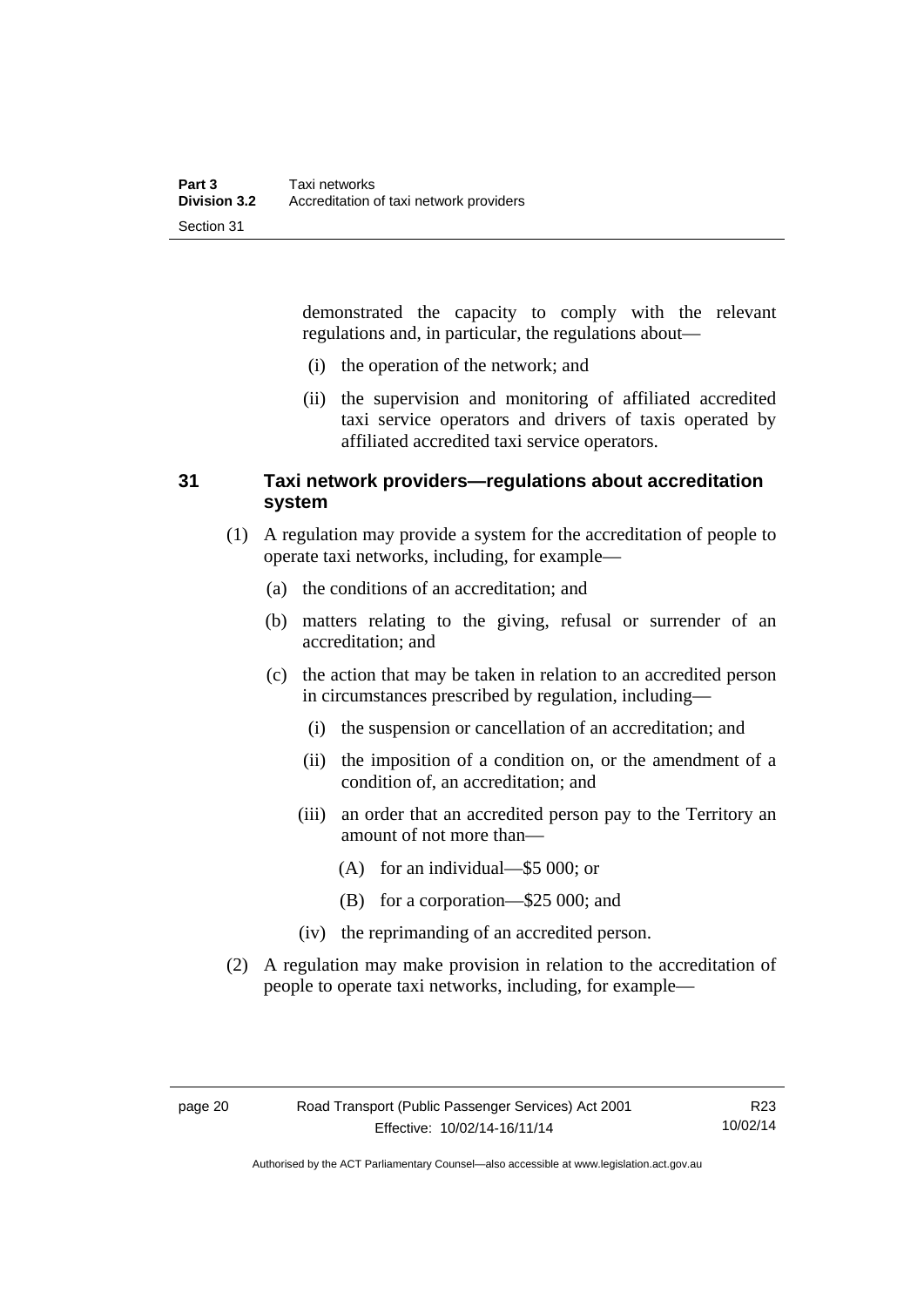- (a) requirements about the suitability of the applicant and each person who will be concerned with, or take part in, the management of the network; and
- (b) capacity to meet service standards; and
- (c) financial viability.
- *Note* An example is part of the Act, is not exhaustive and may extend, but does not limit, the meaning of the provision in which it appears (see [Legislation Act,](http://www.legislation.act.gov.au/a/2001-14) s 126 and s 132).

## <span id="page-28-0"></span>**Division 3.3 Entitlement to operate taxi networks**

#### <span id="page-28-1"></span>**32 Entitlement to operate taxi networks**

A person is entitled to operate a taxi network, in or partly in the ACT, if the person is accredited under the regulations to operate a taxi network.

#### <span id="page-28-2"></span>**33 Operating taxi network without entitlement**

- (1) A person commits an offence if—
	- (a) the person operates, in or partly in the ACT, a taxi network; and
	- (b) the person is not accredited under the regulation to operate a taxi network.

Maximum penalty: 50 penalty units.

(2) An offence against this section is a strict liability offence.

#### <span id="page-28-3"></span>**34 Pretending to be an accredited taxi network provider**

A person must not pretend to be accredited under the regulations to operate a taxi network.

Maximum penalty: 30 penalty units.

page 21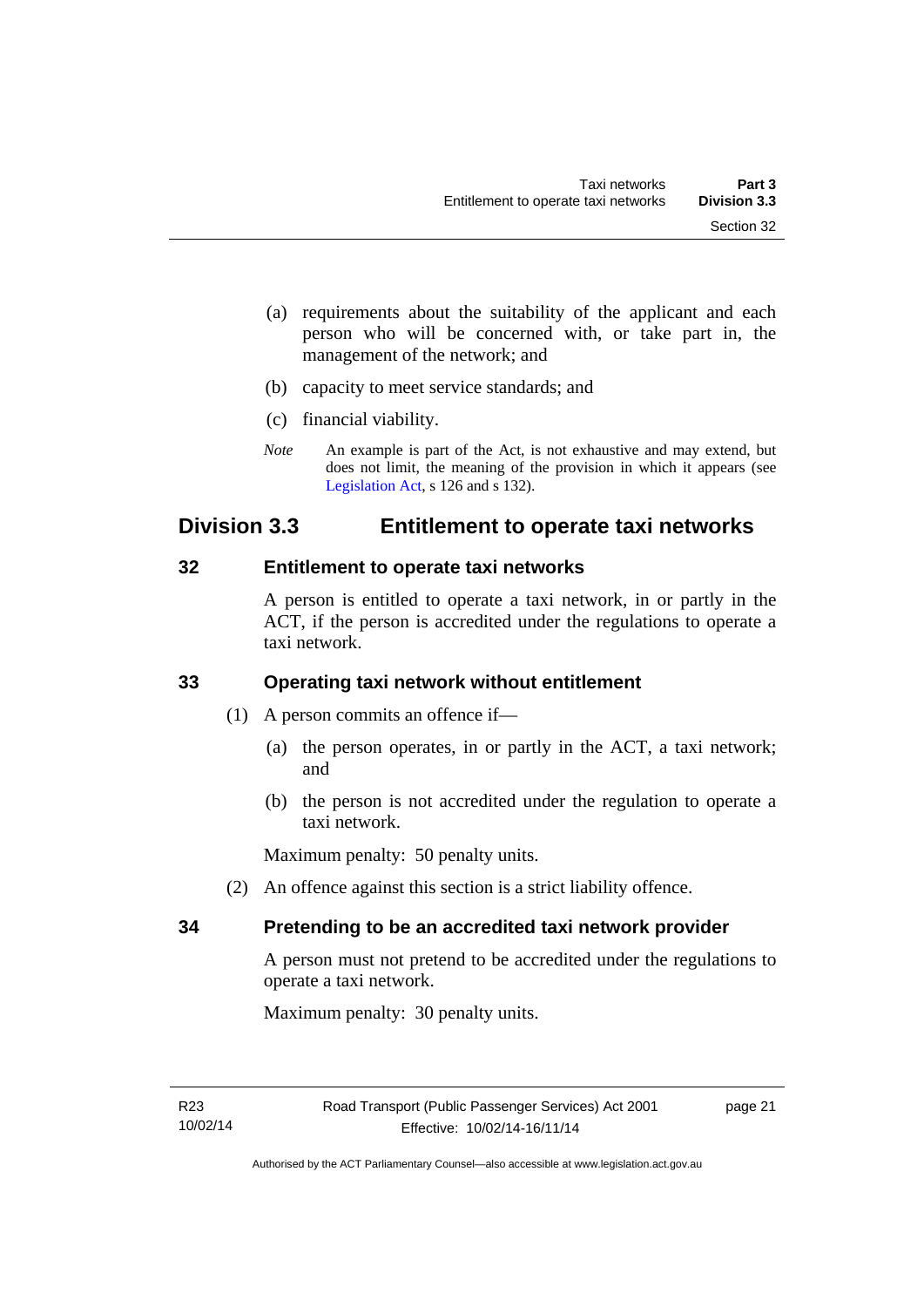# <span id="page-29-0"></span>**Division 3.4 Regulation of taxi networks**

#### <span id="page-29-1"></span>**35 Regulations about operation of taxi networks by accredited people**

A regulation may make provision in relation to the operation of taxi networks by accredited people, including, for example—

- (a) the affiliation of accredited taxi service operators with networks; and
- (b) network rules for affiliated accredited taxi service operators and drivers of taxis operated by affiliated accredited taxi service operators; and
- (c) the specifications for equipment operated by or for networks for sending messages (including messages sent through a taxi booking service) to taxi drivers; and
- (d) the specifications for taximeters; and
- (e) the circumstances in which networks must accept applications for affiliation from, and maintain affiliation with, accredited taxi service operators; and
- (f) the operation of, and service standards for, taxi booking services operated by or for networks (including, for example, service standards about when a booking must be transferred to another taxi or a taxi booking service for another taxi network); and
- (g) the numbers and kinds of taxis, and the numbers of taxis with particular equipment (including, for example, baby capsules), operated by affiliated accredited taxi service operators that are to be available at particular times and places; and
- (h) directions that networks may give to affiliated accredited taxi service operators and drivers of taxis operated by affiliated accredited taxi service operators; and

Authorised by the ACT Parliamentary Counsel—also accessible at www.legislation.act.gov.au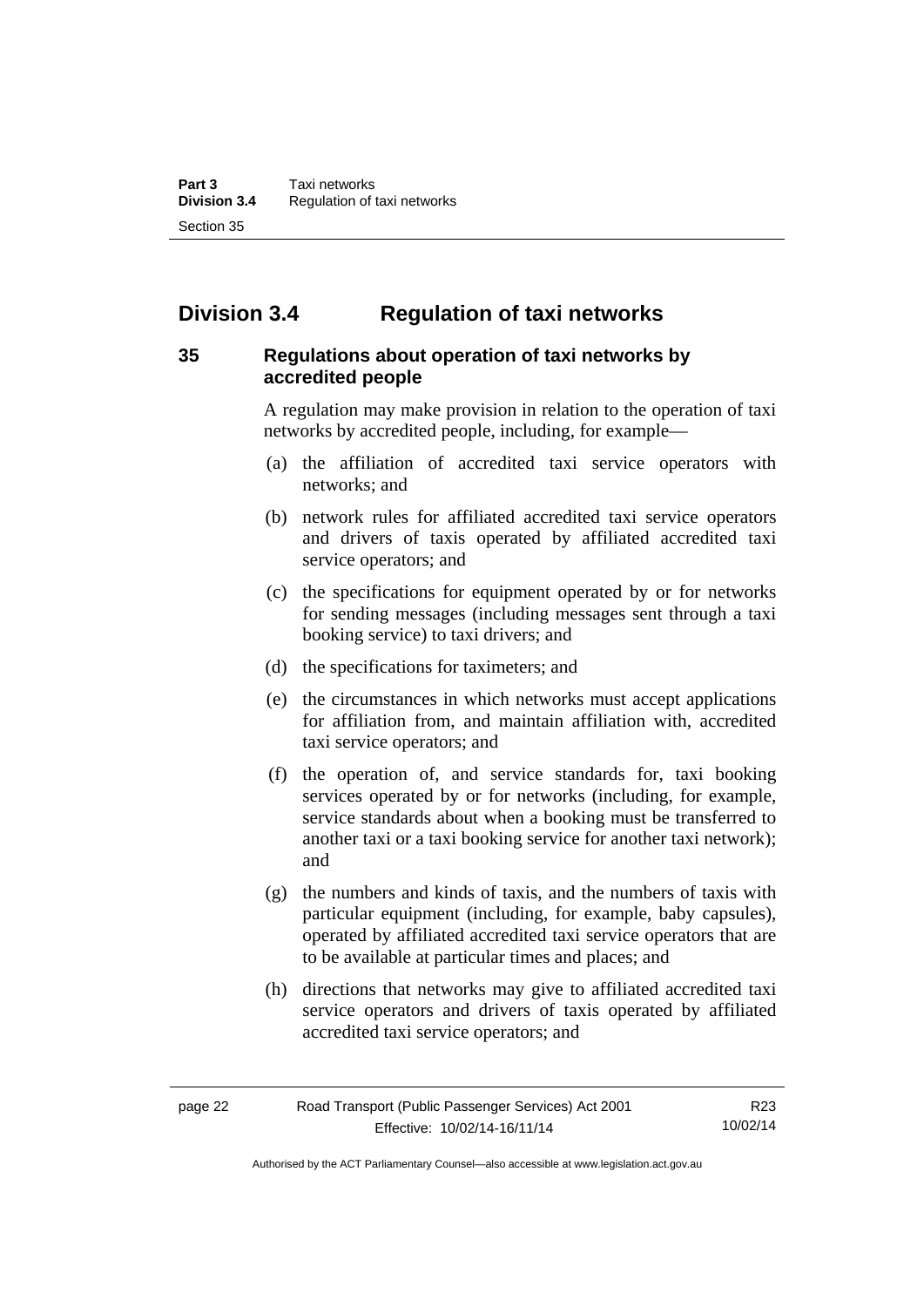- (i) the supervision and monitoring of affiliated accredited taxi service operators, and drivers of taxis operated by affiliated accredited taxi service operators, for compliance with network service standards and other requirements and the responsibilities of networks in relation to a failure to comply with the standards; and
- (j) the management of particular kinds of taxis (including, for example, taxis with wheelchair access) and taxi services; and
- (k) customer complaints and inquiries; and
- (l) the making and keeping of records and their inspection; and
- (m) the auditing of records and systems; and
- (n) the provision of information and reports to the road transport authority.
- *Note* An example is part of the Act, is not exhaustive and may extend, but does not limit, the meaning of the provision in which it appears (see [Legislation Act,](http://www.legislation.act.gov.au/a/2001-14) s 126 and s 132).

#### <span id="page-30-0"></span>**36 Regulations about operation of taxi networks**

A regulation may make provision in relation to the obligations that an accredited taxi network provider must ensure that affiliated accredited taxi service operators, and drivers of taxis operated by affiliated accredited taxi service operators, must comply with, including, for example—

- (a) service standards for booked taxis; and
- (b) the safety of drivers and passengers (including, for example, particular kinds of security devices); and
- (c) the qualifications, training and experience of affiliated accredited taxi service operators, taxi drivers and other people providing services on behalf of networks; and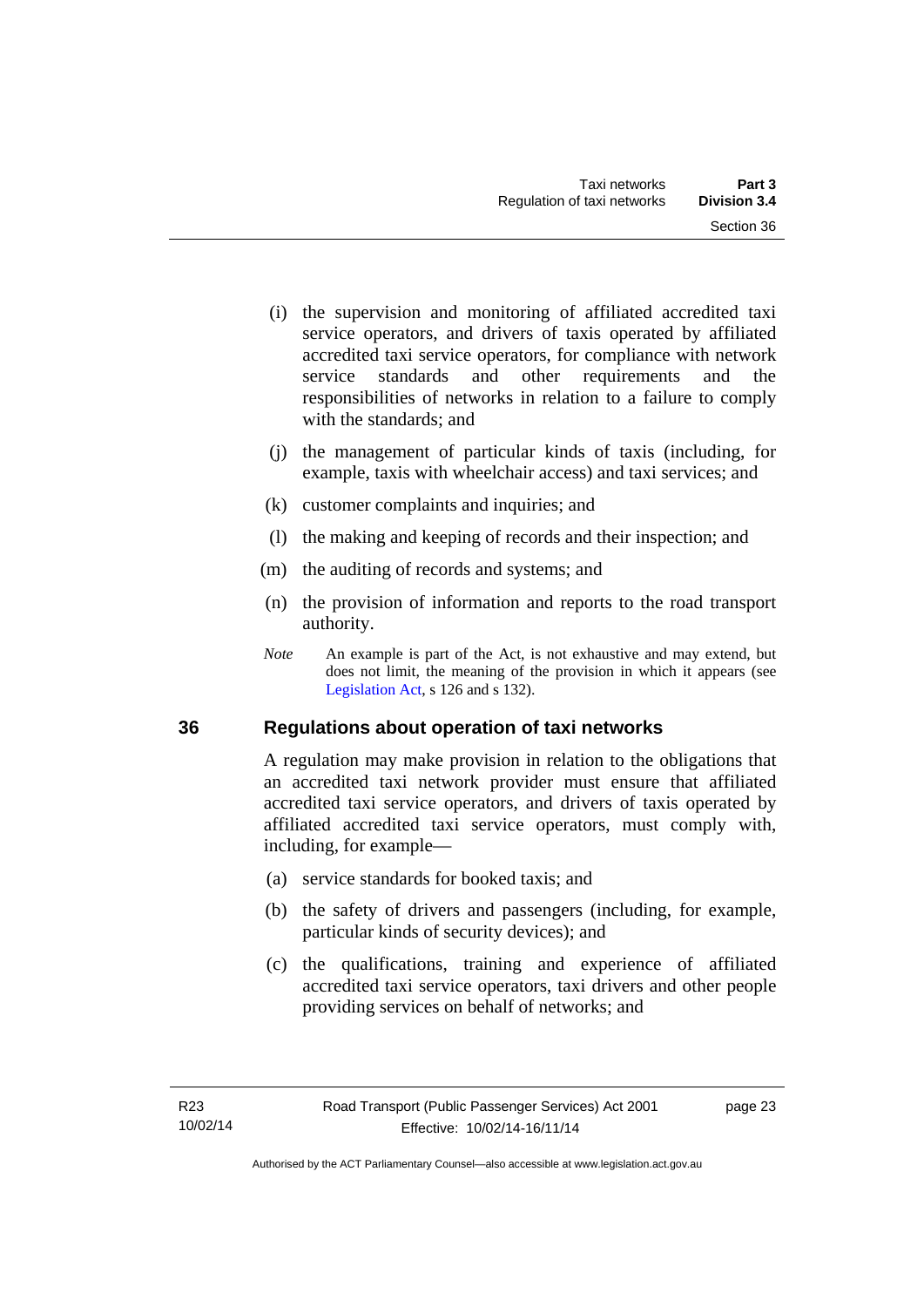- (d) the operation of equipment for sending messages between a network (including messages sent through a taxi booking service) and taxi drivers; and
- (e) the maintenance and cleaning of taxis.
- *Note* An example is part of the Act, is not exhaustive and may extend, but does not limit, the meaning of the provision in which it appears (see [Legislation Act,](http://www.legislation.act.gov.au/a/2001-14) s 126 and s 132).

page 24 Road Transport (Public Passenger Services) Act 2001 Effective: 10/02/14-16/11/14

R23 10/02/14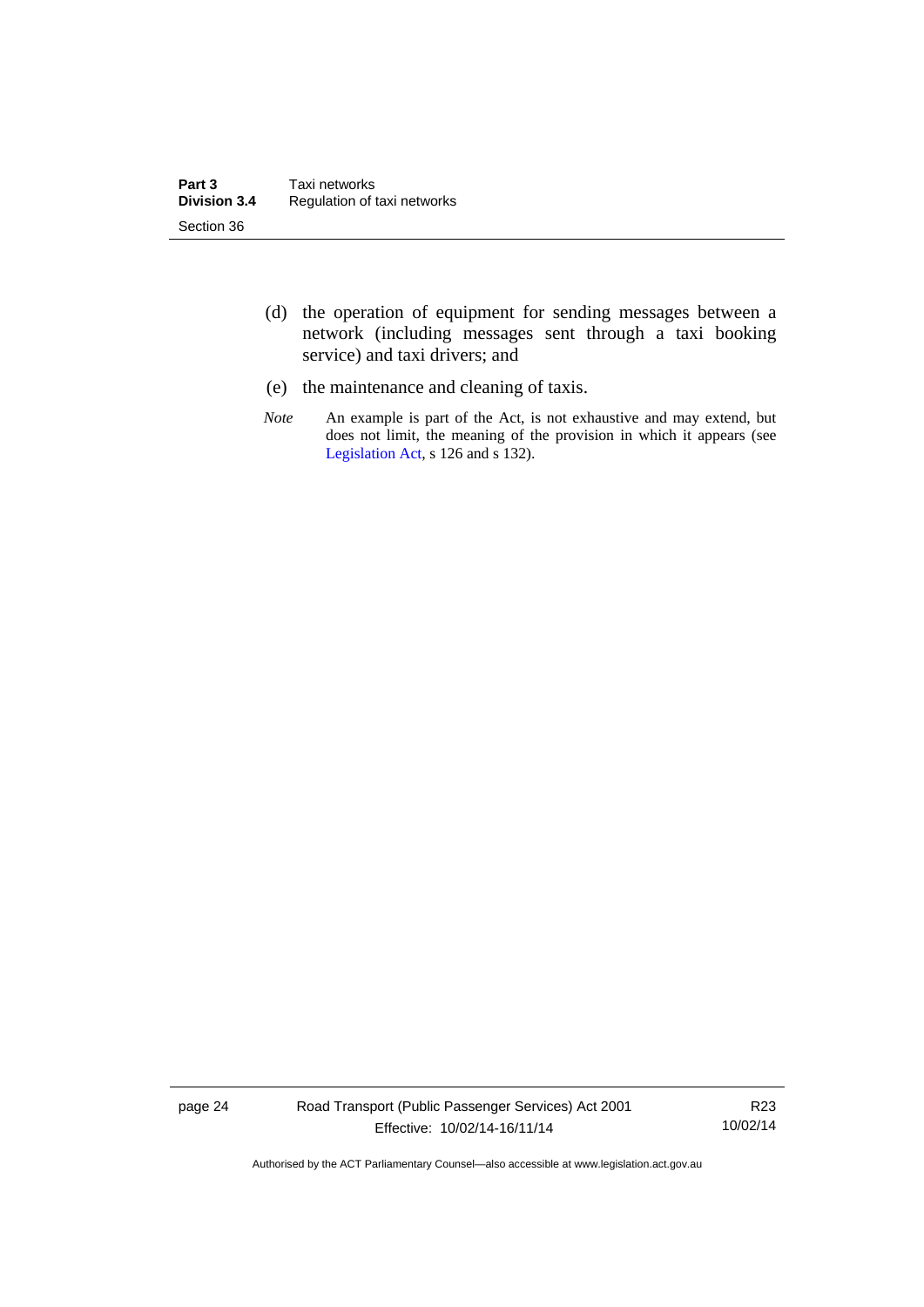# <span id="page-32-0"></span>**Part 4 Licensing of taxi vehicles**

# <span id="page-32-1"></span>**Division 4.1 Basic concepts**

#### <span id="page-32-2"></span>**37 Meaning of** *taxi licence*

A *taxi licence* is a licence issued under the regulations to use a vehicle as a taxi, and includes a restricted taxi licence.

*Note* References to *taxi licence* include a *restricted taxi licence* unless the contrary intention otherwise appears (see [Legislation Act,](http://www.legislation.act.gov.au/a/2001-14) s 155).

#### <span id="page-32-3"></span>**38 Meaning of** *restricted taxi licence*

A *restricted taxi licence* is a licence issued under the regulations to use a vehicle as a restricted taxi.

# <span id="page-32-4"></span>**Division 4.2 Taxi licences**

#### <span id="page-32-5"></span>**39 Maximum numbers of taxi licences**

- (1) The Minister may, in writing, determine the number of taxi licences or restricted taxi licences.
- (2) A determination is a notifiable instrument.

*Note* A notifiable instrument must be notified under the [Legislation Act](http://www.legislation.act.gov.au/a/2001-14).

#### <span id="page-32-6"></span>**40 Issue of taxi licences**

The road transport authority must not issue a taxi licence or a restricted taxi licence if the number of taxi licences or restricted taxi licences (as appropriate) would exceed the relevant number determined by the Minister.

#### <span id="page-32-7"></span>**41 Transferability of taxi licences**

(1) A taxi licence (other than a restricted taxi licence) issued before the commencement of the *[Road Transport Legislation Amendment](http://www.legislation.act.gov.au/a/2006-26)  [Act 2006](http://www.legislation.act.gov.au/a/2006-26)* (the *amendment Act*) is transferable.

page 25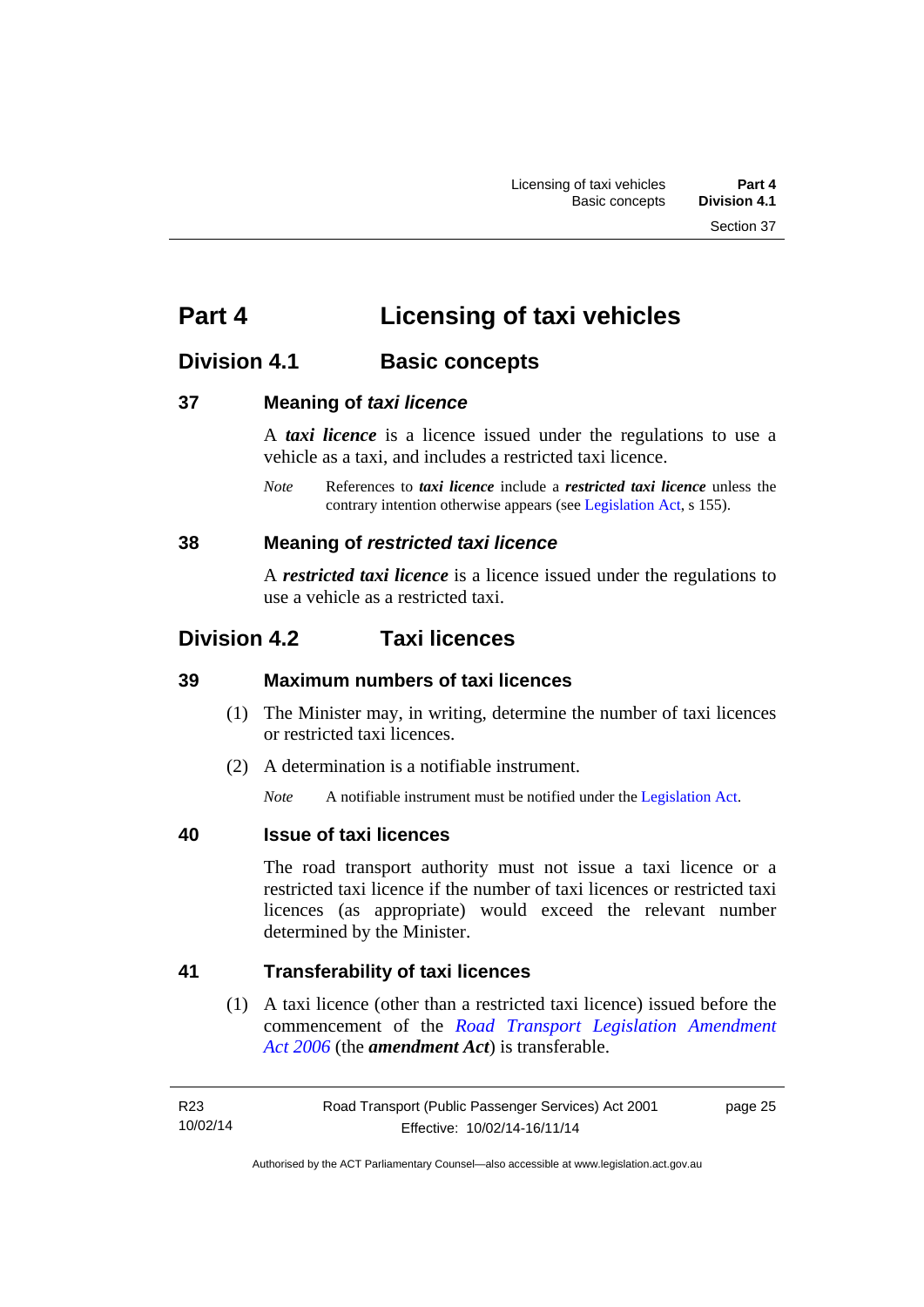- (2) A taxi licence (other than a restricted taxi licence) issued after the commencement of the amendment Act may be issued as a transferable or non-transferable taxi licence.
- (3) If the holder of a taxi licence mentioned in subsection (1), or of a taxi licence issued as a transferable taxi licence, asks the road transport authority to transfer the licence to someone else, the authority must transfer the licence to the person.
- (4) The following taxi licences are not transferable:
	- (a) a taxi licence issued as a non-transferable taxi licence;
	- (b) a restricted taxi licence.
- (5) A taxi licence mentioned in subsection (4) that is issued after the commencement of the amendment Act is issued subject to the condition that the licence-holder must not transfer the licence to anyone else.

#### **Example of transfer of licence**

The licence-holder hiring the licence to someone else.

*Note* An example is part of the Act, is not exhaustive and may extend, but does not limit, the meaning of the provision in which it appears (see [Legislation Act,](http://www.legislation.act.gov.au/a/2001-14) s 126 and s 132).

#### <span id="page-33-0"></span>**42 Use of vehicles as taxis**

 (1) A person must not use a vehicle as a taxi (other than a restricted taxi) unless the vehicle is licensed under the regulations as a taxi.

Maximum penalty: 50 penalty units.

 (2) A person must not use a vehicle as a restricted taxi unless the vehicle is licensed under the regulations as a restricted taxi.

Maximum penalty: 50 penalty units.

 (3) This section does not apply to a person in relation to the hiring of a vehicle used by the person if—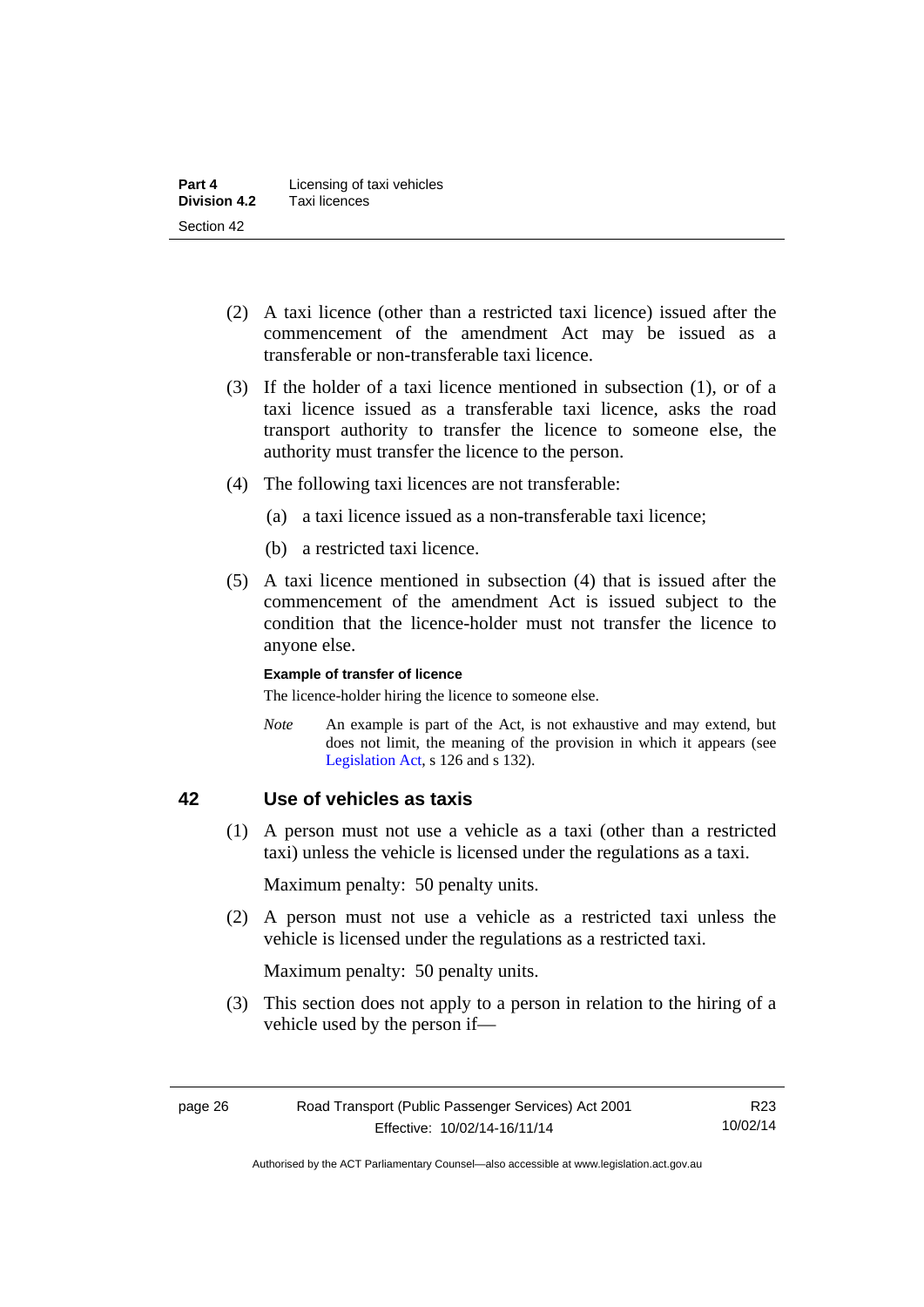- (a) the vehicle is licensed as a taxi under the law of another jurisdiction; and
- (b) the hiring begins in that jurisdiction and is completed in the ACT.
- (4) This section also does not apply to a person who is using a substitute vehicle as a licensed taxi in accordance with the regulations.

#### <span id="page-34-0"></span>**43 Pretending vehicles are licensed taxis**

(1) A person must not pretend that a vehicle is licensed under the regulations as a taxi (other than a restricted taxi).

Maximum penalty: 30 penalty units.

 (2) A person must not pretend that a vehicle is licensed under the regulations as a restricted taxi.

Maximum penalty: 30 penalty units.

#### <span id="page-34-1"></span>**44 Regulations about taxi licences**

- (1) A regulation may provide a system for the licensing of taxis and restricted taxis, including, for example—
	- (a) matters relating to the giving, refusal or surrender of licences; and
	- (b) the term (if any) of taxi licences; and
	- (c) the conditions of licences; and
	- (d) the circumstances in which a substitute vehicle may be used as a licensed taxi; and
	- (e) the action that may be taken in relation to licences in circumstances prescribed by regulation, including—
		- (i) the suspension or cancellation of a licence; and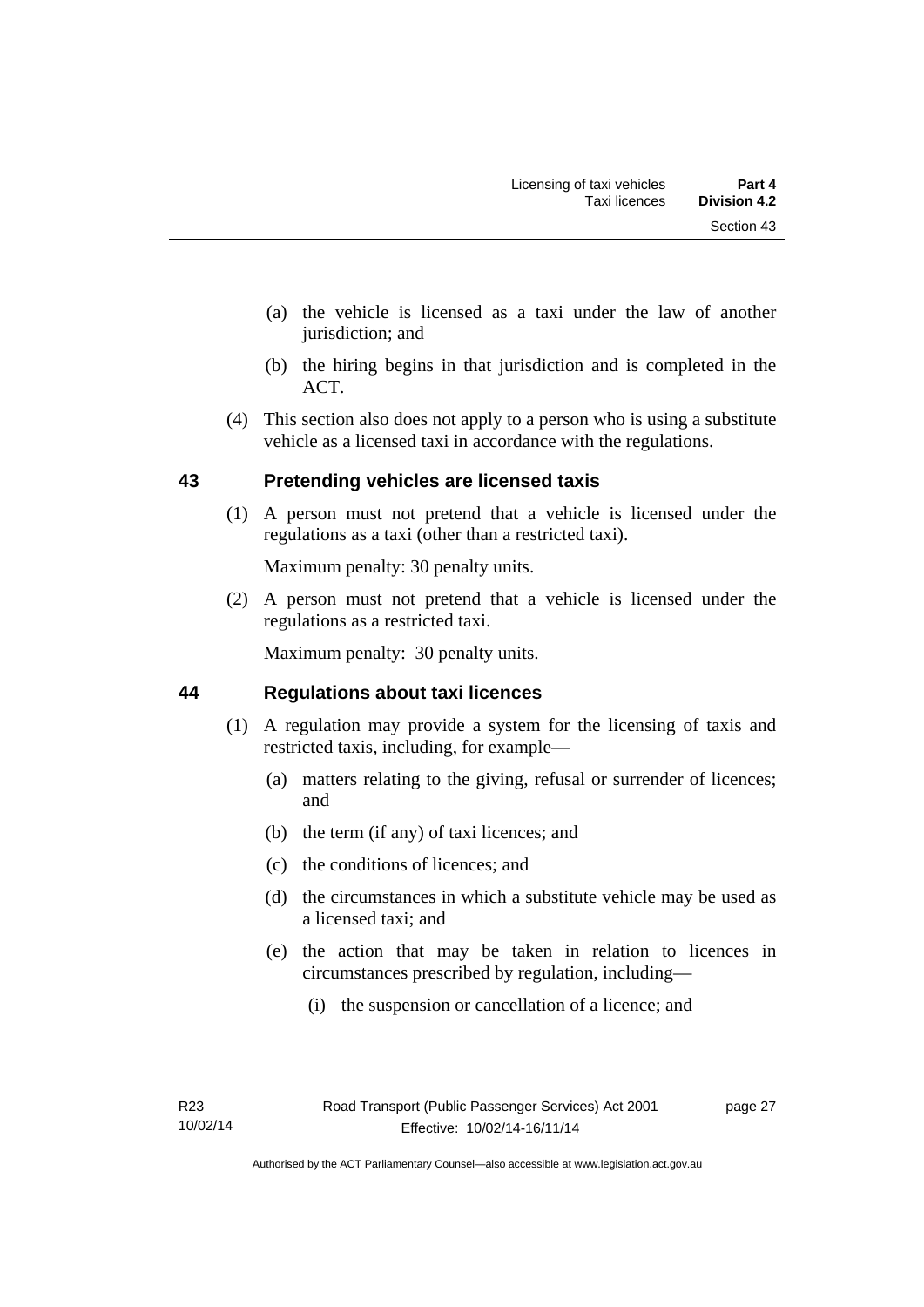| Part 4              | Licensing of taxi vehicles |
|---------------------|----------------------------|
| <b>Division 4.2</b> | Taxi licences              |
| Section 44          |                            |

- (ii) the imposition of a condition on, or the amendment of a condition of, a licence; and
- (iii) an order that the holder of a licence pay to the Territory an amount of not more than—
	- (A) for an individual—\$5 000; or
	- (B) for a corporation—\$25 000; and
- (iv) the reprimanding of the holder of a licence.

#### **Examples of conditions for restricted taxi licences—s (1) (c)**

- 1 how the vehicle to which the restricted taxi licence relates must be equipped
- 2 the kinds of restricted taxi services that may be operated using the vehicle
- *Note* An example is part of the Act, is not exhaustive and may extend, but does not limit, the meaning of the provision in which it appears (see [Legislation Act,](http://www.legislation.act.gov.au/a/2001-14) s 126 and s 132).
- (2) The regulations may place different requirements on the person to whom a taxi licence (other than a restricted taxi licence) is issued and a person to whom the licence is hired.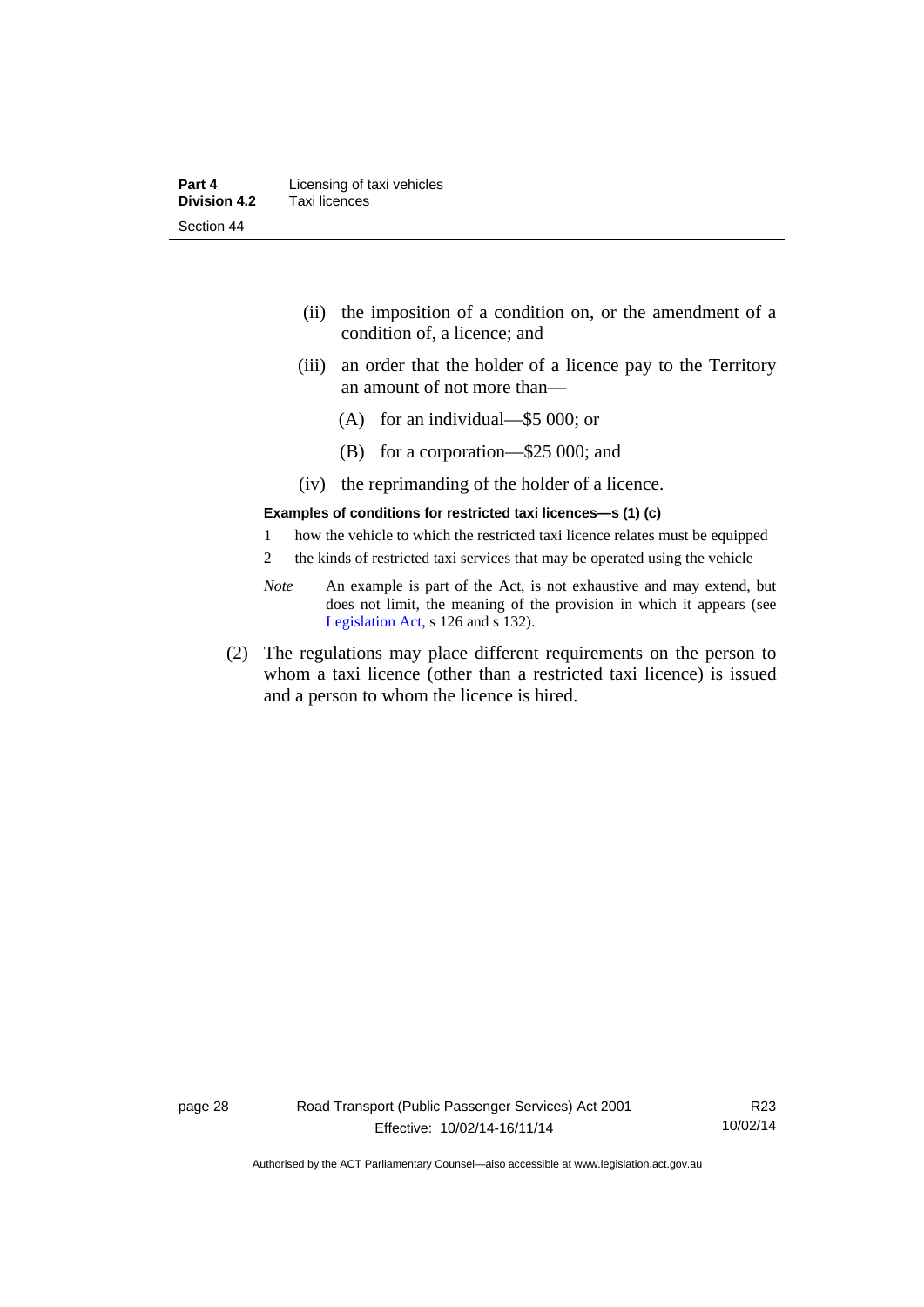# **Part 5 Taxi services**

## **Division 5.1 Basic concepts**

## **45 Meaning of** *taxi*

A *taxi* is a vehicle (other than a bus or demand responsive service vehicle) that stands or plies for hire for the transport of passengers along a road or road related area, and includes a restricted taxi.

*Note* References to *taxi* include a *restricted taxi* unless the contrary intention otherwise appears (see [Legislation Act,](http://www.legislation.act.gov.au/a/2001-14) s 155).

## **46 Meaning of** *restricted taxi*

A *restricted taxi* is a vehicle (other than a bus or demand responsive service vehicle) that stands or plies for hire for the transport of passengers along a road or road related area and that is licensed under the regulations as a restricted taxi.

## **47 Meaning of** *taxi service*

A *taxi service* is a public passenger service operated using 1 or more taxis (including restricted taxis).

## **48 Meaning of** *restricted taxi service*

A *restricted taxi service* is a public passenger service operated using only 1 or more restricted taxis.

## **Examples of kinds of restricted taxi services**

- 1 a service that must give priority to the transport of people with disabilities
- 2 a service with no requirement to give priority to the transport of people with disabilities
- *Note* An example is part of the Act, is not exhaustive and may extend, but does not limit, the meaning of the provision in which it appears (see [Legislation Act,](http://www.legislation.act.gov.au/a/2001-14) s 126 and s 132).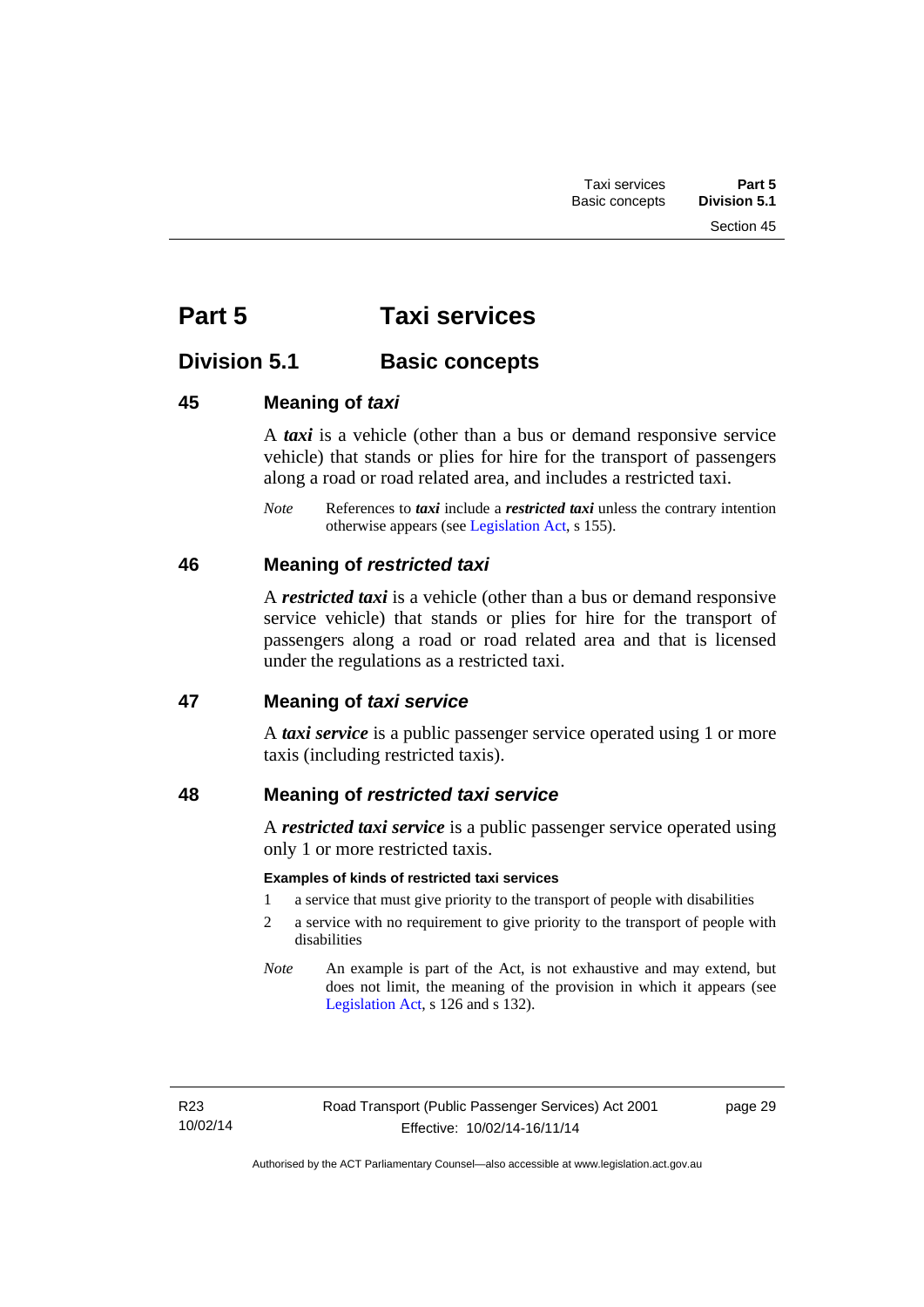# **Division 5.2 Accreditation of taxi service operators**

## **49 Taxi service operators—purposes of accreditation**

The purpose of accreditation under the regulations to operate a taxi service is to ensure that—

- (a) the accredited person has the financial capacity to meet the service standards for the service; and
- (b) the accredited person, and each person who is concerned with, or takes part in, the management of the service, are suitable people to operate the service; and
- (c) the accredited person, and each person who is concerned with, or takes part in, the management of the service, have demonstrated the capacity to comply with the relevant regulations and, in particular, the regulations about—
	- (i) the safety of passengers and the public; and
	- (ii) the maintenance of taxis.

## **50 Taxi service operators—regulations about accreditation system**

- (1) A regulation may provide a system for the accreditation of people to operate taxi services, including, for example—
	- (a) the kinds of accreditations; and
	- (b) the kinds of taxis and taxi services that a person who holds a particular kind of accreditation is entitled to operate; and
	- (c) the conditions of accreditations; and
	- (d) matters relating to the giving, refusal or surrender of accreditations; and
	- (e) the action that may be taken in relation to an accredited person in circumstances prescribed by regulation, including—

page 30 Road Transport (Public Passenger Services) Act 2001 Effective: 10/02/14-16/11/14 R23 10/02/14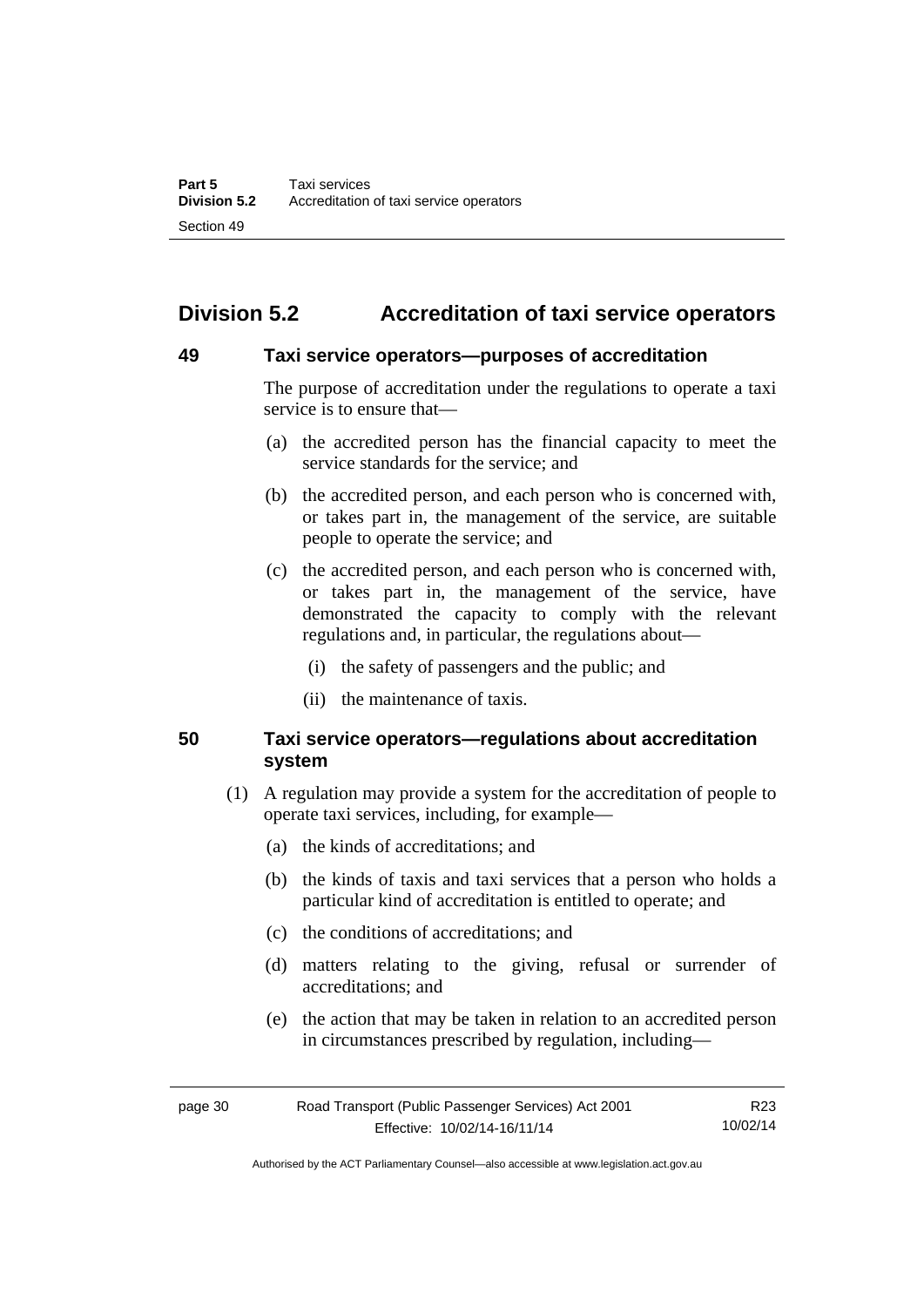- (i) the suspension or cancellation of an accreditation; and
- (ii) the imposition of a condition on, or the amendment of a condition of, an accreditation; and
- (iii) an order that an accredited person pay to the Territory an amount of not more than—
	- (A) for an individual—\$5 000; or
	- (B) for a corporation—\$25 000; and
- (iv) the reprimanding of an accredited person.
- *Note* An example is part of the Act, is not exhaustive and may extend, but does not limit, the meaning of the provision in which it appears (see [Legislation Act,](http://www.legislation.act.gov.au/a/2001-14) s 126 and s 132).
- (2) The regulations may make provision in relation to the accreditation of people to operate taxi services, including, for example—
	- (a) requirements about the suitability of the applicant and each person who will be concerned with, or take part in, the management of the service; and
	- (b) capacity to meet service standards; and
	- (c) financial viability.
- (3) For subsection (1) (a), the regulations must provide for the accreditation of people to operate—
	- (a) a taxi service (other than a restricted taxi service); and
	- (b) a restricted taxi service.
	- *Note* For examples of kinds of restricted taxi services, see s 48.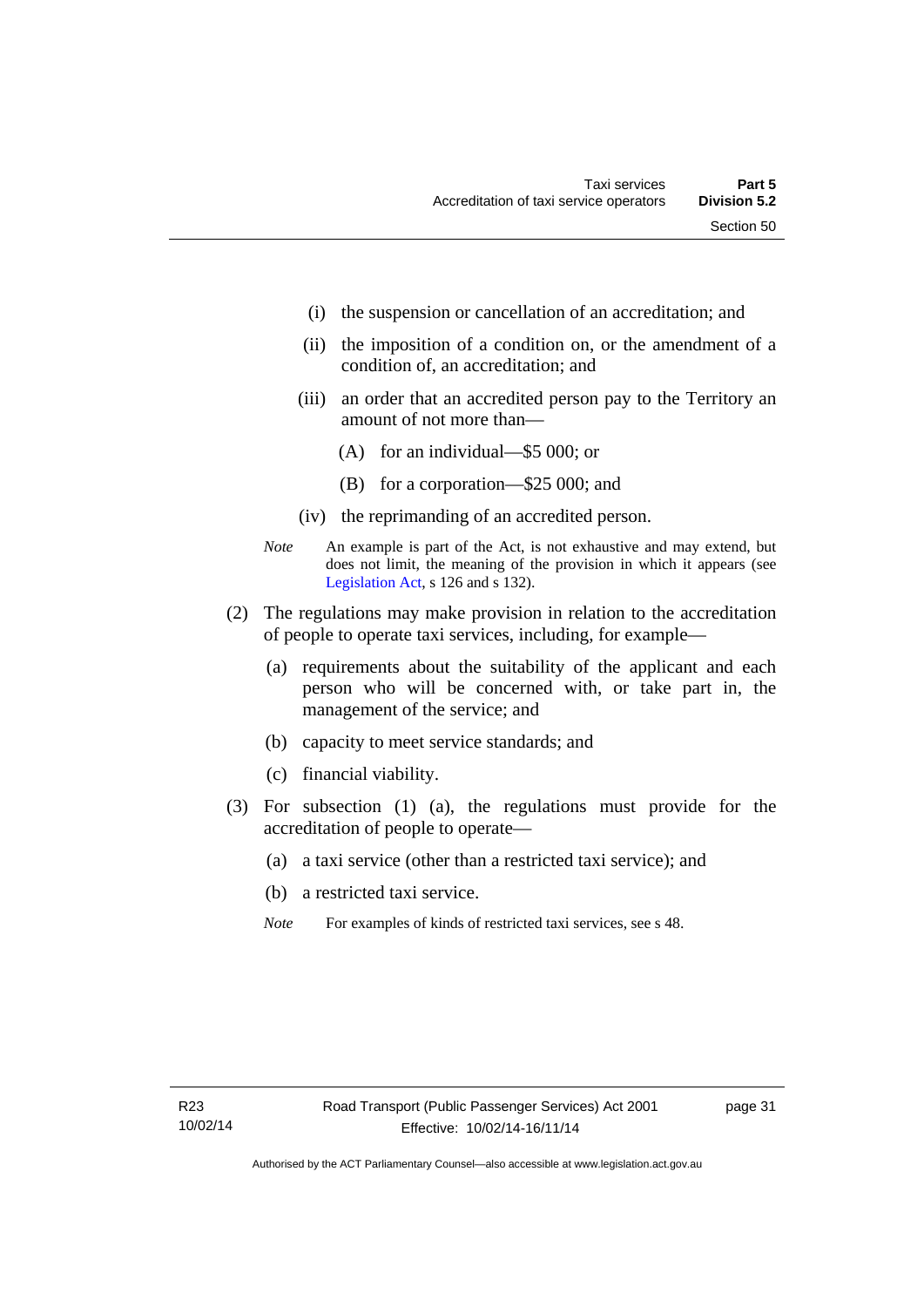# **Division 5.3 Entitlement to operate taxi services**

## **51 Entitlement to operate taxi services**

A person is entitled to operate a particular kind of taxi service, in or partly in the ACT, if—

- (a) the person is accredited under the regulations to operate a taxi service of that kind; and
- (b) the vehicles used to operate the service are licensed under the regulations as taxis for that kind of taxi service; and
- (c) the person is affiliated with an accredited taxi network provider.

## **52 Unaccredited operators not to operate taxi services**

(1) A person must not operate, in or partly in the ACT, a taxi service of a particular kind unless the person is accredited under the regulations to operate the taxi service of that kind.

Maximum penalty: 50 penalty units.

- (2) This section does not apply to a person in relation to the hiring of a taxi operated by the person if—
	- (a) the person is authorised to operate a taxi service under the law of another jurisdiction; and
	- (b) the hiring begins in that jurisdiction and is completed in the ACT.

## **53 Pretending to be an accredited taxi service operator**

(1) A person must not pretend to be accredited under the regulations to operate a taxi service.

Maximum penalty: 30 penalty units.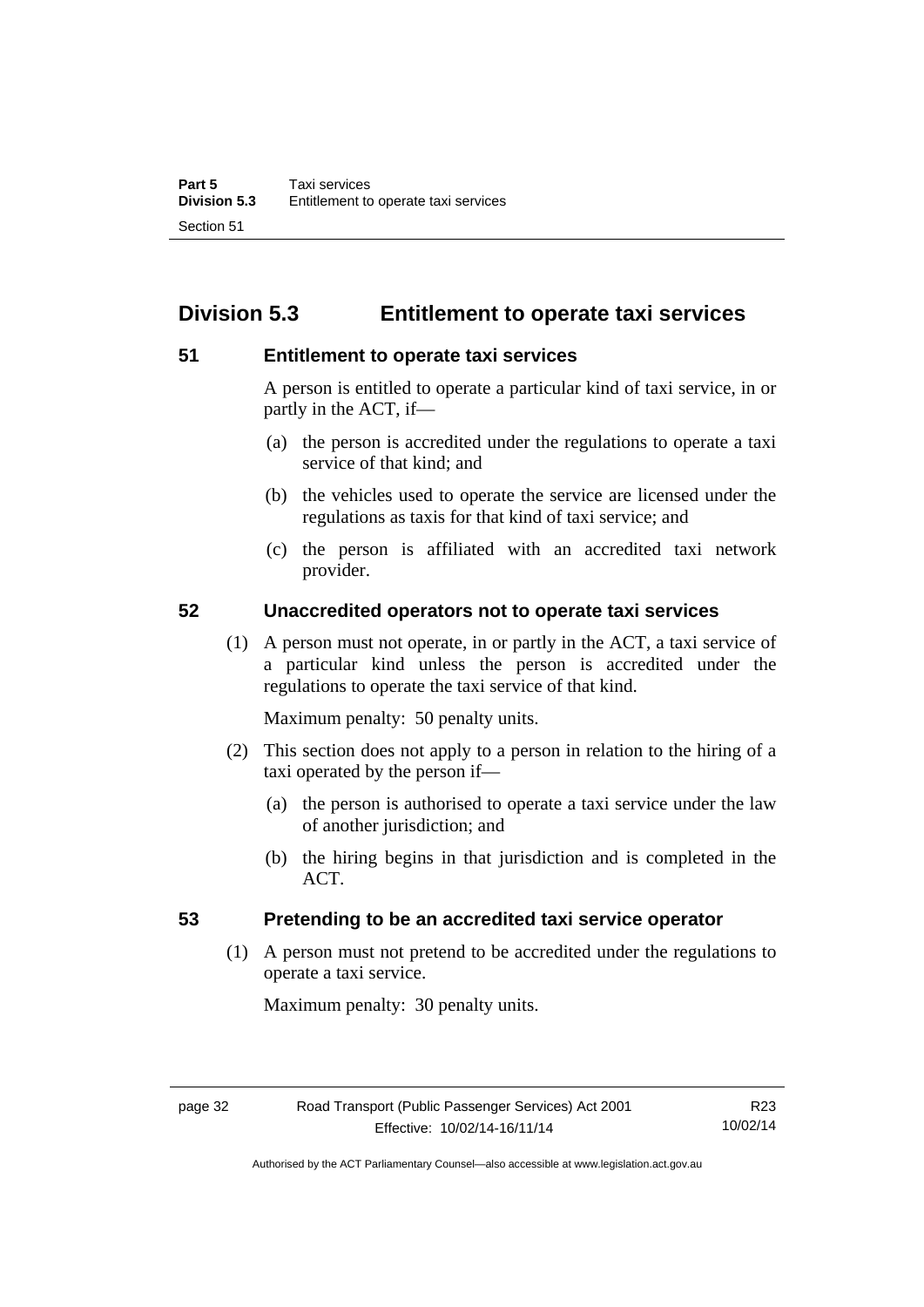(2) A person must not pretend to be accredited under the regulations to operate a particular kind of taxi service.

Maximum penalty: 30 penalty units.

## **54 Taxi service operators to be affiliated with taxi network**

- (1) The accredited operator of a taxi service commits an offence if—
	- (a) the operator operates a taxi service; and
	- (b) the operator is not affiliated with an accredited taxi network provider.

Maximum penalty: 50 penalty units.

(2) An offence against this section is a strict liability offence.

## **55 Pretending to be affiliated with taxi network**

A person must not pretend to be affiliated with an accredited taxi network provider.

Maximum penalty: 30 penalty units.

## **Division 5.4 Regulation of taxi services**

## **56 Regulations about operation of taxi services by accredited people**

A regulation may make provision in relation to the operation of taxi services by accredited taxi service operators, including, for example—

 (a) the specifications for, and operation of, equipment in taxis operated by accredited taxi service operators to receive messages from the accredited taxi network provider with which the operator is affiliated and for taximeters; and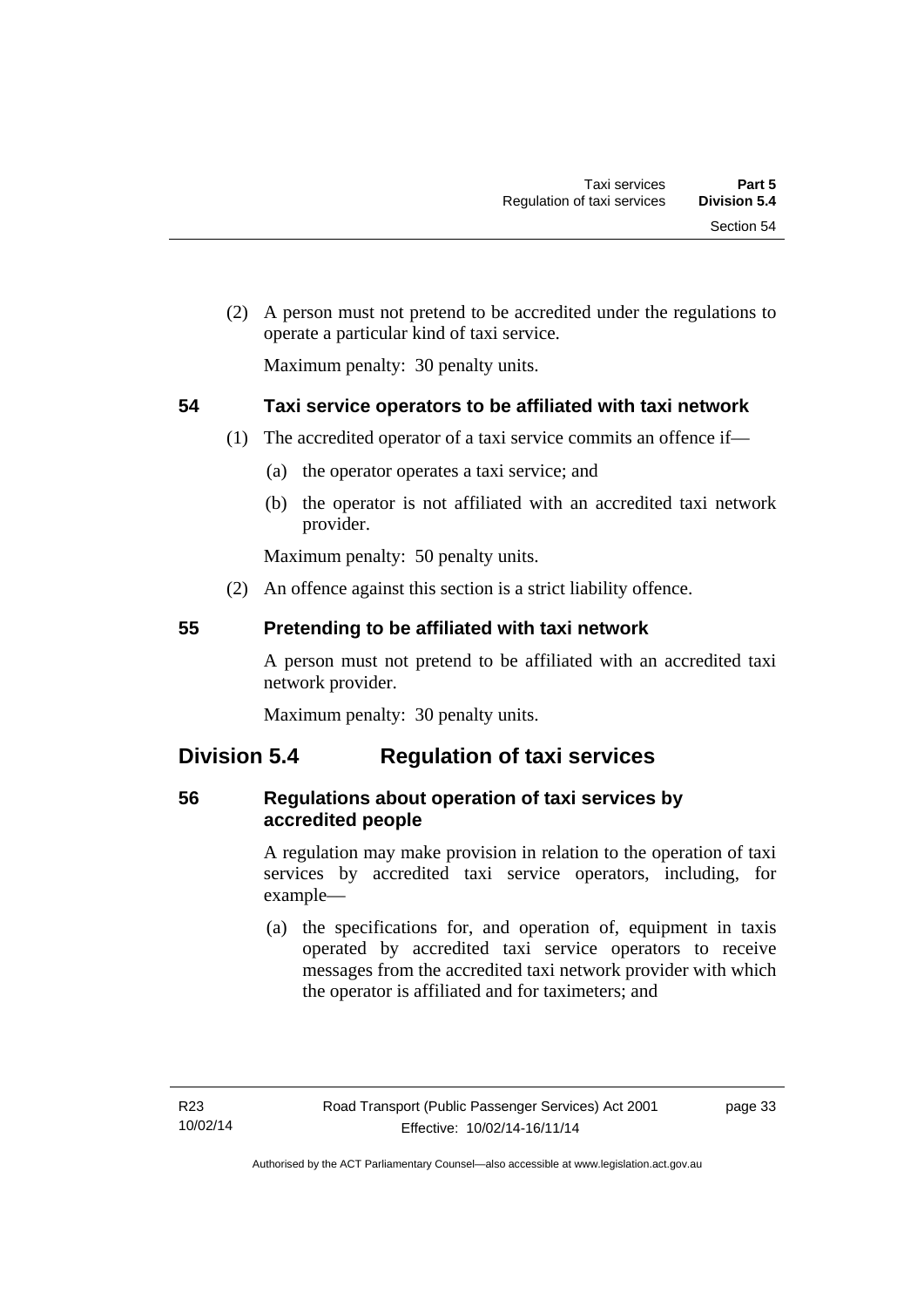- (b) compliance with the requirements of the accredited taxi network provider with which an accredited taxi service operator is affiliated; and
- (c) the supervision and monitoring of drivers of taxis for compliance with the service standards and other requirements of the operator's affiliated taxi network provider and the responsibilities of the operator in relation to a failure to comply with the standards; and
- (d) the safety of passengers (including, for example, by the use of particular kinds of security devices) and the public; and
- (e) the qualifications, training and experience of accredited taxi service operators and taxi drivers (including, for example, in relation to particular kinds of taxi services); and
- (f) maximum driving times and minimum rest times of taxi drivers; and
- (g) insurance; and
- (h) customer complaints and inquiries; and
	- *Note* For the vehicle age limitations on the registration of a motor vehicle as a taxi, see the *[Road Transport \(Vehicle Registration\)](http://www.legislation.act.gov.au/sl/2000-12)  [Regulation 2000](http://www.legislation.act.gov.au/sl/2000-12)*, s 32B.
- (i) lost property; and
- (j) the obligations of accredited taxi network providers and taxi drivers and other people providing services to or on behalf of accredited taxi service operators; and
- (k) the operation of particular kinds of taxis (including, for example, taxis with wheelchair access) and taxi services; and
- (l) the requirements that taxis, and their equipment and fittings (internal and external) (including, for example, baby capsules), must comply with; and
- (m) the maintenance and cleaning of taxis; and

| page 34 | Road Transport (Public Passenger Services) Act 2001 | R23      |
|---------|-----------------------------------------------------|----------|
|         | Effective: 10/02/14-16/11/14                        | 10/02/14 |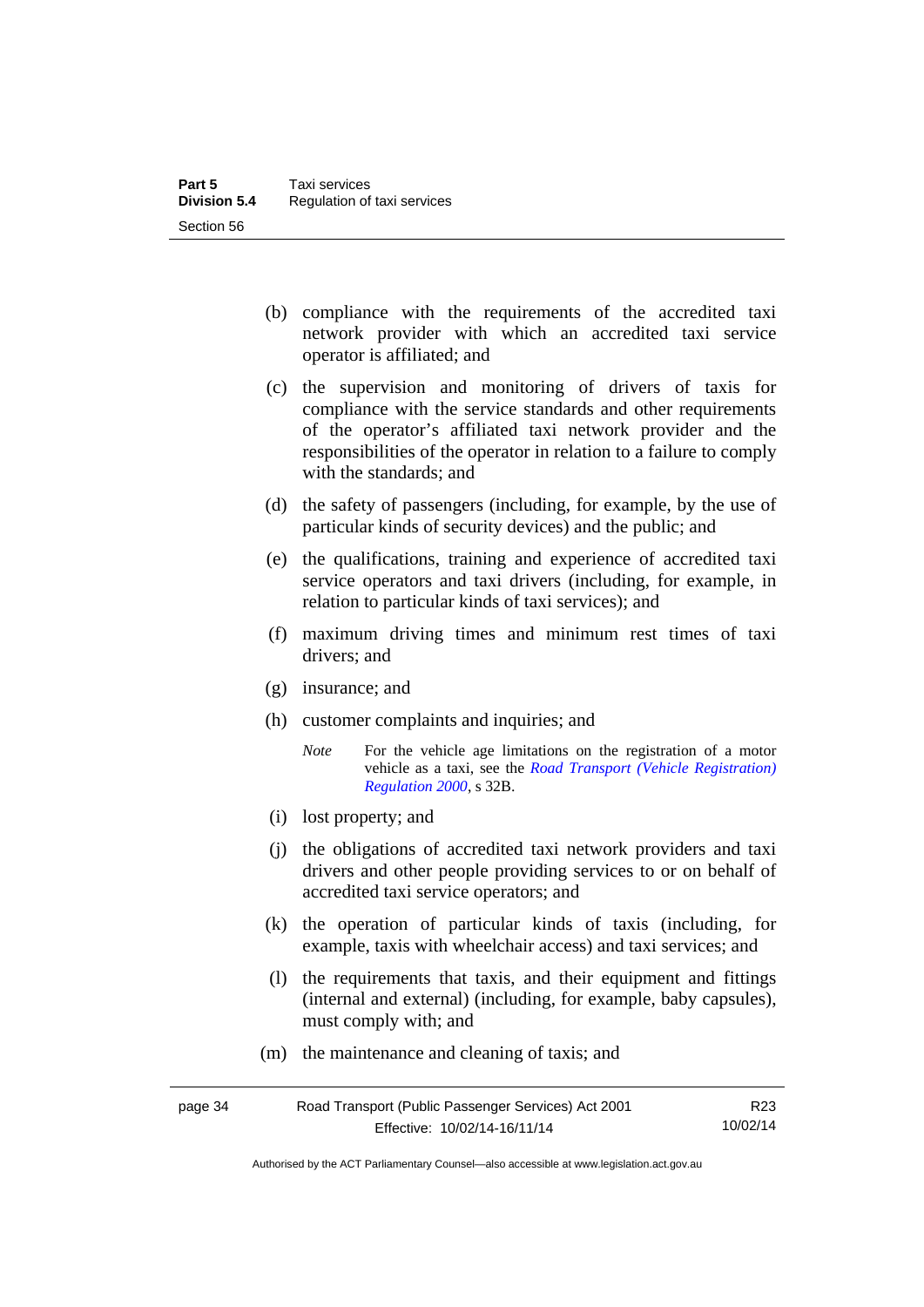- (n) the making and keeping of records and their inspection; and
- (o) the auditing of records and systems; and
- (p) the provision of information and reports to the road transport authority.
- *Note* An example is part of the Act, is not exhaustive and may extend, but does not limit, the meaning of the provision in which it appears (see [Legislation Act,](http://www.legislation.act.gov.au/a/2001-14) s 126 and s 132).

## **57 Regulations about operation of taxis**

A regulation may make provision in relation to the operation of taxis, including, for example—

- (a) the solicitation of passengers or hirings; and
- (b) the hiring of vehicles and the payment of fares; and
- (c) the picking-up and dropping-off of passengers and other matters relating to the transport of passengers; and
- (d) the transport of passengers' luggage or other goods, and animals; and
- (e) the regulation or prohibition of the use of vehicles on certain roads or road related areas; and
- (f) the maximum speed of a vehicle; and
- (g) the design, equipment and fittings (internal or external) of vehicles; and
- (h) the regulation or prohibition of notices, signs and advertisements inside or on the outside of vehicles; and
- (i) the records to be made and kept by drivers, how they are to be made and kept, and their inspection; and

page 35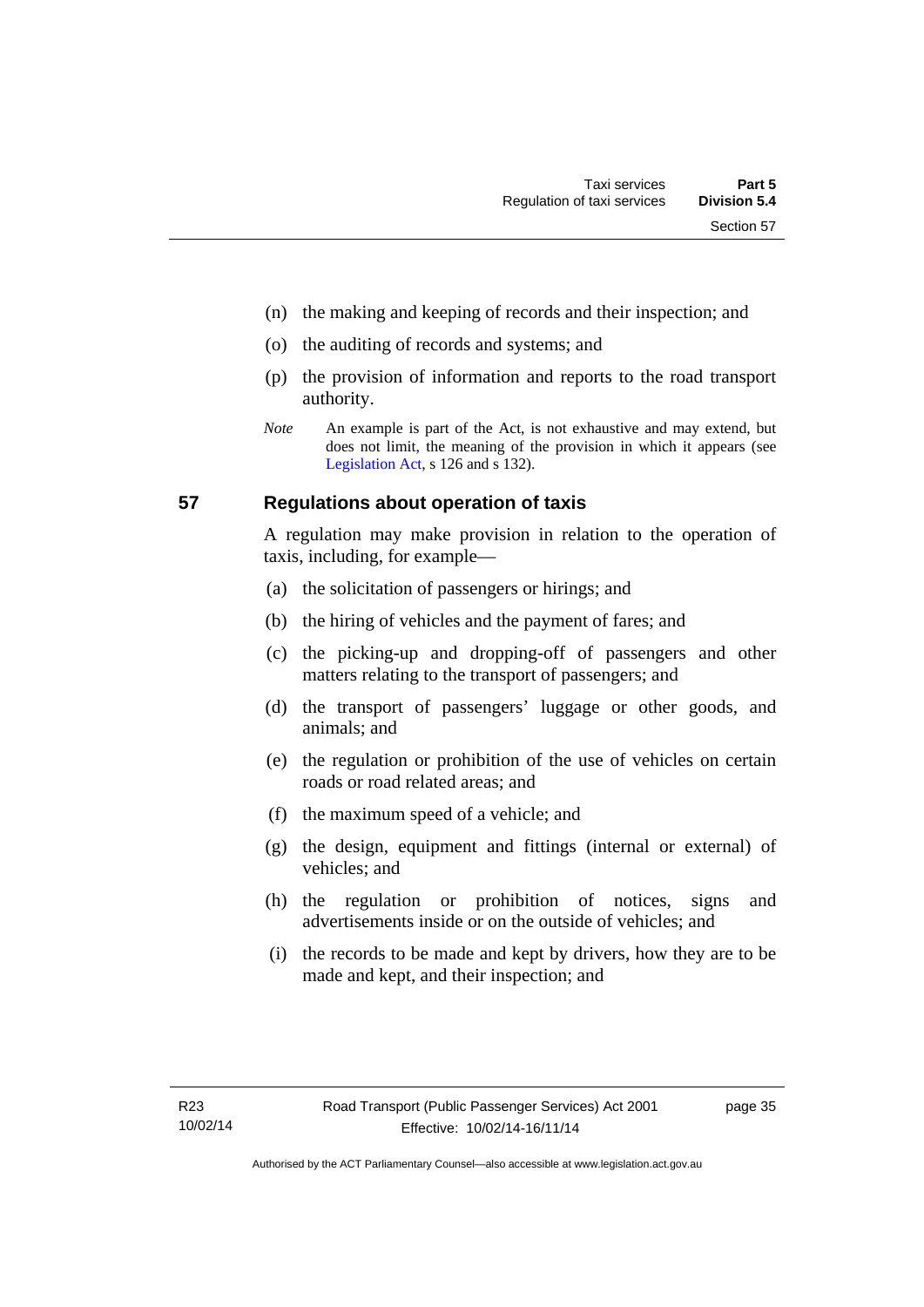- (j) the provision, use and operation of taxi zones.
- *Note* An example is part of the Act, is not exhaustive and may extend, but does not limit, the meaning of the provision in which it appears (see [Legislation Act,](http://www.legislation.act.gov.au/a/2001-14) s 126 and s 132).

## **58 Regulations about taxi drivers**

A regulation may make provision in relation to taxi drivers, including, for example—

- (a) the powers, duties and conduct of taxi drivers; and
- (b) the training of drivers; and
- (c) how taxi drivers must dress.
- *Note 1* For the licensing of people to drive taxis, see the *[Road Transport](http://www.legislation.act.gov.au/sl/2000-14)  [\(Driver Licensing\) Regulation 2000](http://www.legislation.act.gov.au/sl/2000-14)*.
- *Note 2* An example is part of the Act, is not exhaustive and may extend, but does not limit, the meaning of the provision in which it appears (see [Legislation Act,](http://www.legislation.act.gov.au/a/2001-14) s 126 and s 132).

#### **59 Regulations about conduct of taxi passengers**

A regulation may make provision in relation to the conduct of passengers being carried by taxis, including, for example—

- (a) the regulation or prohibition of eating and drinking; and
- (b) the authority of taxi drivers, police officers and authorised people to direct people contravening a regulation to leave a taxi and to remove them if they fail to leave.

#### **60 Power to determine maximum taxi fares**

- (1) The Minister may, in writing, determine maximum fares, and ways of calculating maximum fares, relating to hiring or using a taxi.
- (2) A determination is a disallowable instrument.
	- *Note* A disallowable instrument must be notified, and presented to the Legislative Assembly, under the [Legislation Act.](http://www.legislation.act.gov.au/a/2001-14)

| page 36 | Road Transport (Public Passenger Services) Act 2001 | R <sub>23</sub> |
|---------|-----------------------------------------------------|-----------------|
|         | Effective: 10/02/14-16/11/14                        | 10/02/14        |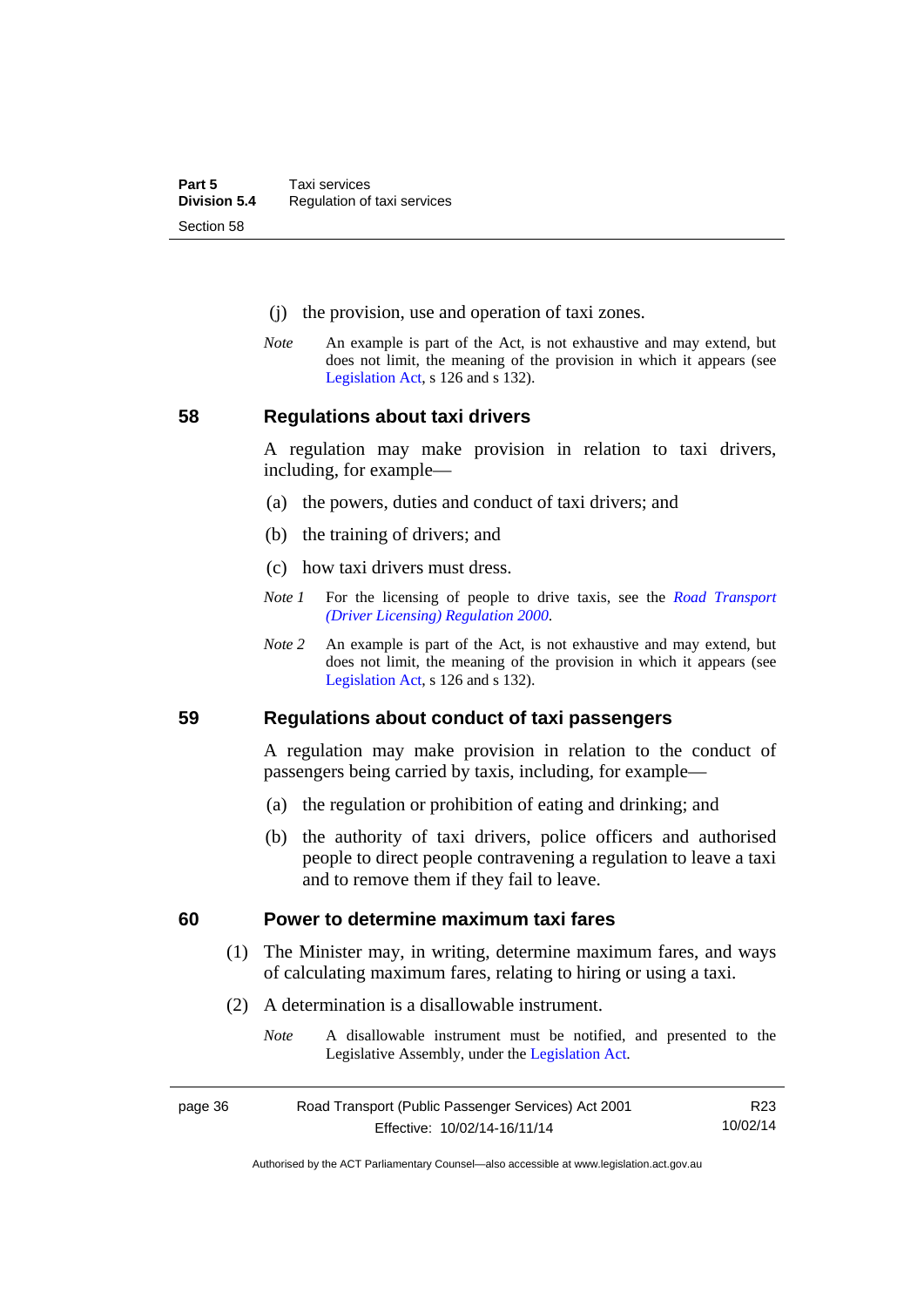- (3) This section does not require the Minister to determine maximum fares for hiring or using a taxi.
	- *Note* The Independent Competition and Regulatory Commission may give price directions for regulated industries, see the *Independent [Competition and Regulatory Commission Act 1997](http://www.legislation.act.gov.au/a/1997-77)*, s 20.
- (4) In this section:

*fare* includes a charge relating to hiring or using a taxi.

R23 10/02/14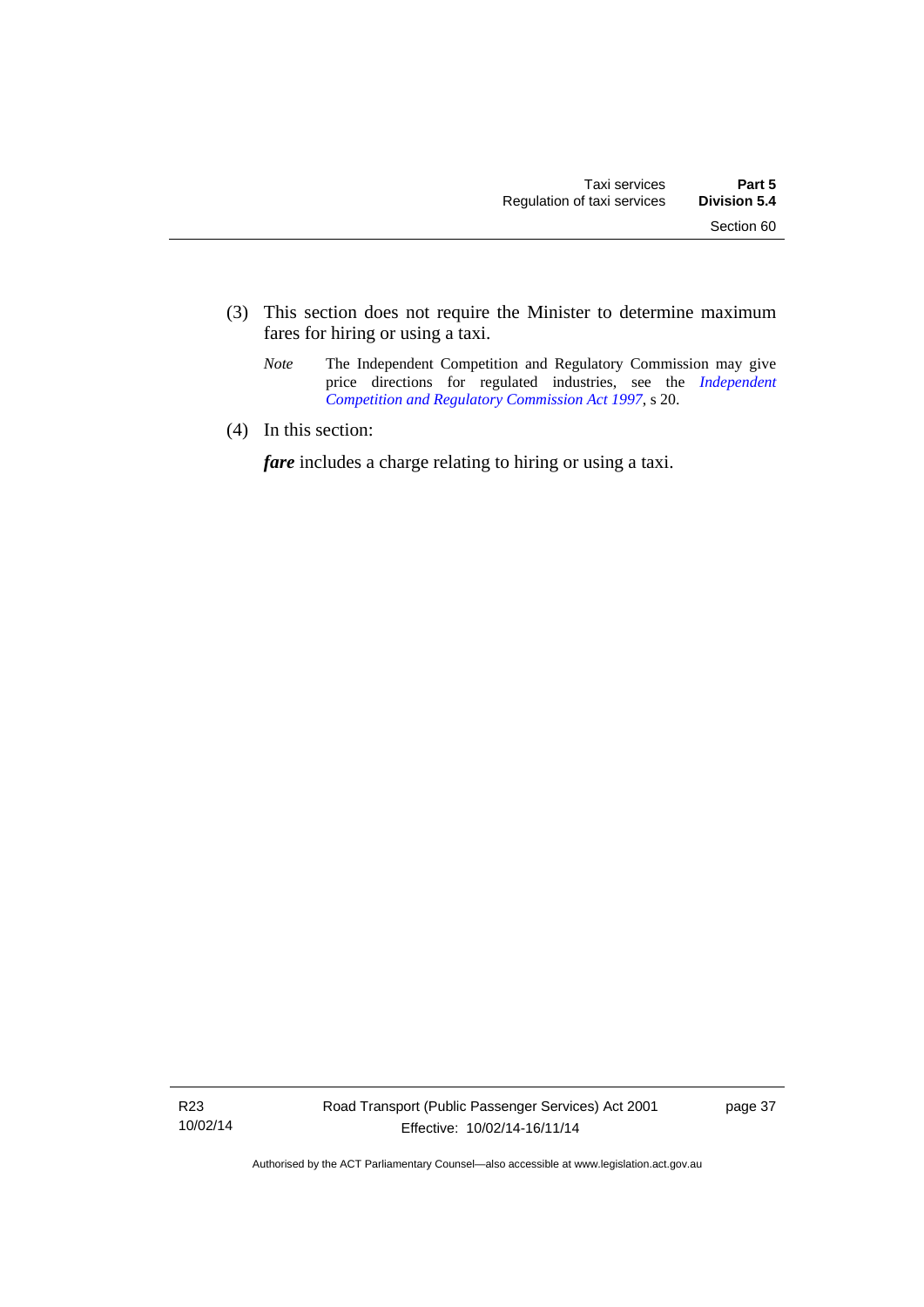**Part 6 Licensing of hire cars**<br>**Division 6.1 Basic concepts Division 6.1** Basic concepts Section 61

# **Part 6 Licensing of hire cars**

## **Division 6.1 Basic concepts**

## **61 Meaning of** *hire car licence*

A *hire car licence* is a licence issued under the regulations to use a vehicle as a hire car, and includes a restricted hire car licence.

*Note* References to *hire car licence* include a *restricted hire car licence* unless the contrary intention otherwise appears (see [Legislation Act,](http://www.legislation.act.gov.au/a/2001-14) s 155).

## **62 Meaning of** *restricted hire car licence*

A *restricted hire car licence* is a licence issued under the regulations to use a vehicle as a restricted hire car.

## **Division 6.2 Hire car licences**

## **63 Transferability of hire car licences**

 (1) A hire car licence (other than a restricted hire car licence) issued before the commencement of this section is transferable.

#### **Examples of how licence might be transferred**

- 1 hiring the licence to someone else
- 2 selling the licence to someone else
- *Note* An example is part of the Act, is not exhaustive and may extend, but does not limit, the meaning of the provision in which it appears (see [Legislation Act,](http://www.legislation.act.gov.au/a/2001-14) s 126 and s 132).
- (2) A hire car licence issued after the commencement of this section is not transferable.
- (3) A restricted hire car licence is not transferable.
- (4) If the holder of a transferable hire car licence asks the road transport authority to transfer the licence to someone else, the authority must transfer the licence to the person.

| page 38 | Road Transport (Public Passenger Services) Act 2001 | R23      |
|---------|-----------------------------------------------------|----------|
|         | Effective: 10/02/14-16/11/14                        | 10/02/14 |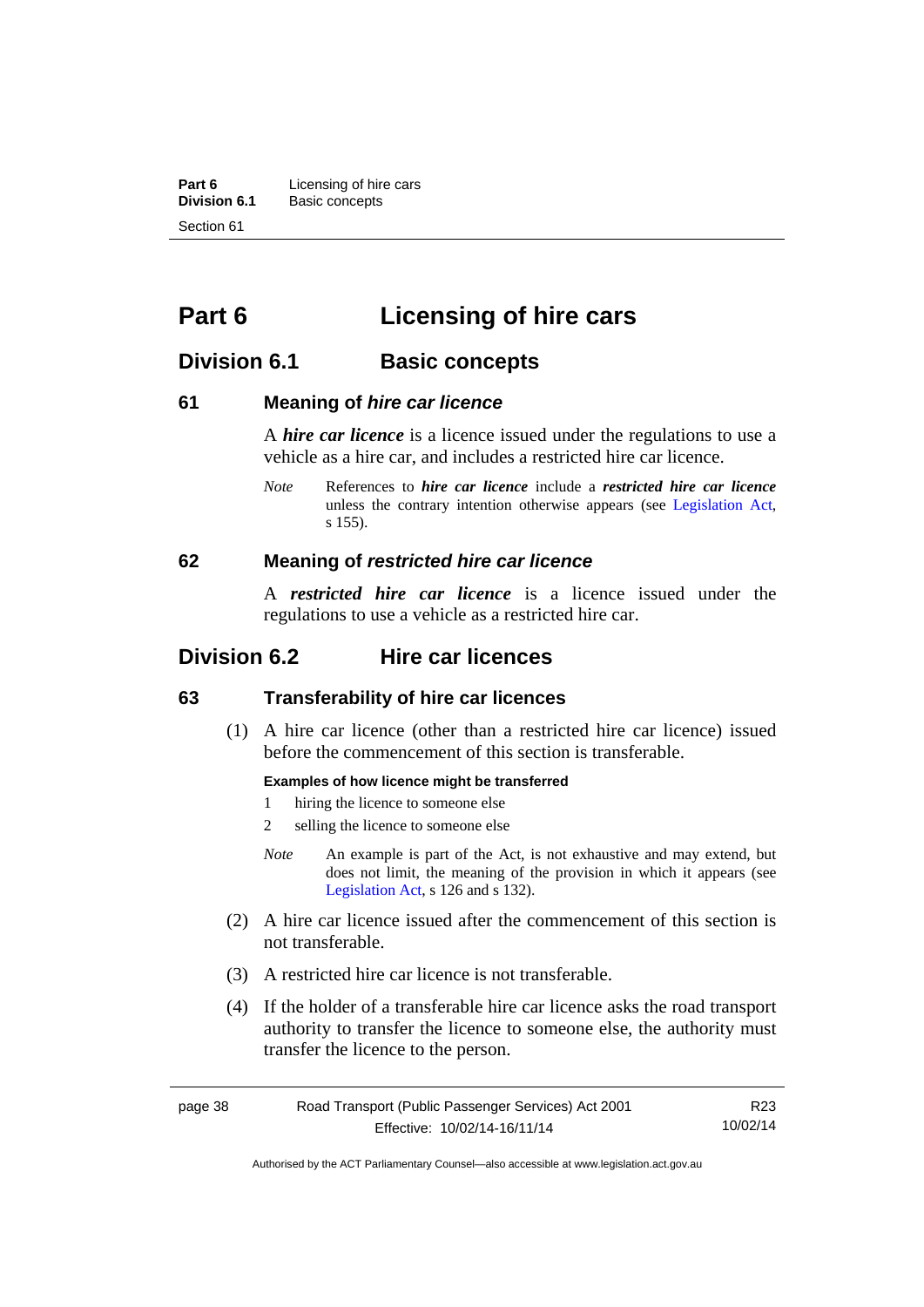## **64 Use of vehicles as hire cars**

 (1) A person must not use a vehicle as a hire car (other than a restricted hire car) unless the vehicle is licensed under the regulations as a hire car.

Maximum penalty: 50 penalty units.

 (2) A person must not use a vehicle as a restricted hire car unless the vehicle is licensed under the regulations as a restricted hire car.

Maximum penalty: 50 penalty units.

- (3) This section does not apply to a person in relation to the hiring of a vehicle used by the person if—
	- (a) the vehicle is licensed as a hire car under the law of another jurisdiction; and
	- (b) the hiring begins in that jurisdiction and is completed in the ACT.
- (4) This section also does not apply to a person who is using a substitute vehicle as a licensed hire car in accordance with the regulations.
- (5) An offence against this section is a strict liability offence.

#### **65 Pretending vehicles are licensed hire cars**

(1) A person must not pretend that a vehicle is licensed under the regulations as a hire car (other than a restricted hire car).

Maximum penalty: 30 penalty units.

 (2) A person must not pretend that a vehicle is licensed under the regulations as a restricted hire car.

Maximum penalty: 30 penalty units.

(3) An offence against this section is a strict liability offence.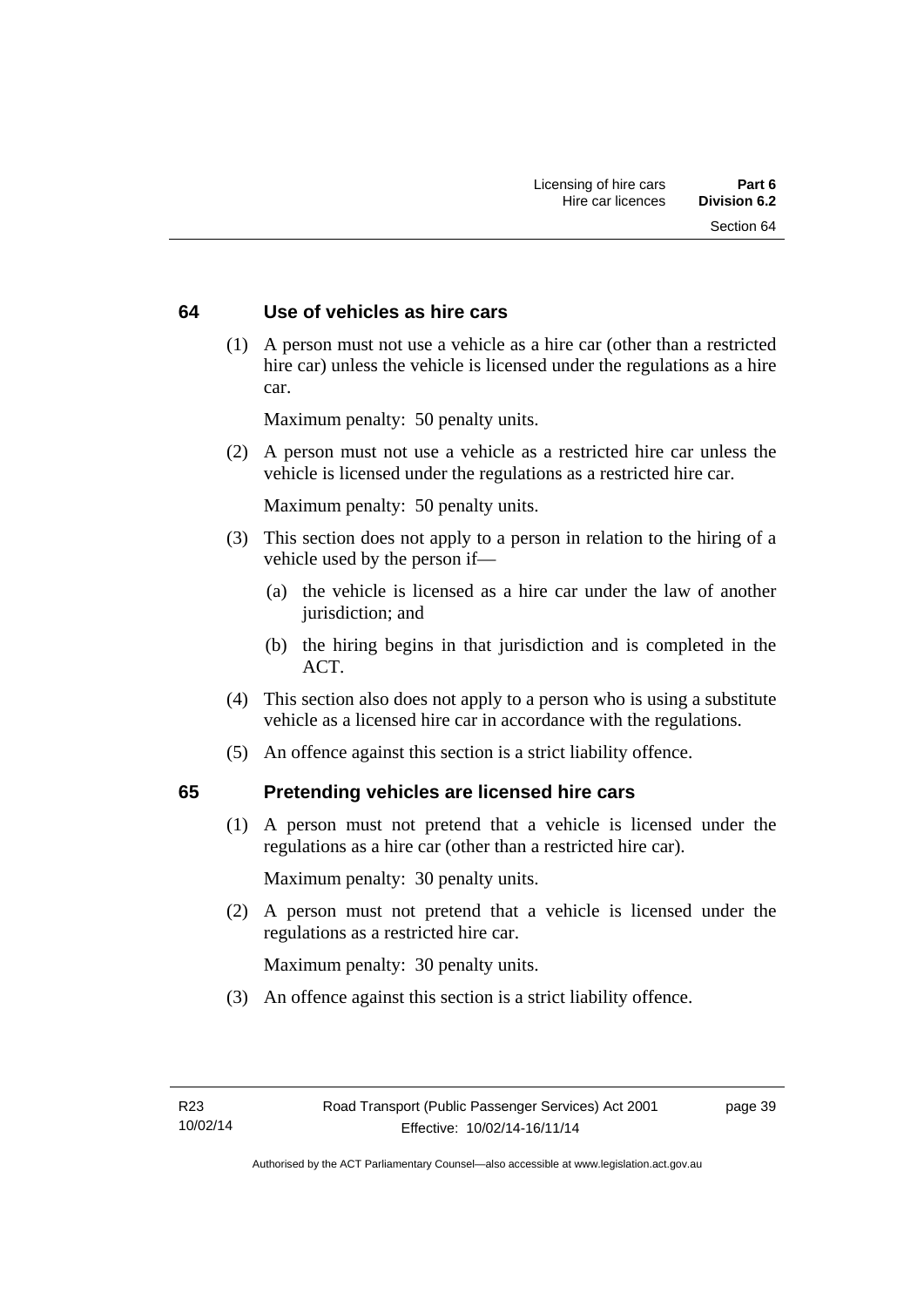#### **66 Regulations about hire car licences**

- (1) A regulation may provide a system for the licensing of hire cars and restricted hire cars, including, for example—
	- (a) matters in relation to the giving, refusal or surrender of licences; and
	- (b) the term of restricted hire car licences; and
	- (c) the conditions of licences; and
	- (d) the circumstances in which a substitute vehicle may be used as a licensed hire car; and
	- (e) the action that may be taken in relation to licences in circumstances prescribed by regulation, including, for example—
		- (i) the suspension or cancellation of a licence; and
		- (ii) the imposition of a condition on, or the amendment of a condition of, a licence; and
		- (iii) an order that the holder of a licence pay to the Territory an amount of not more than—
			- (A) for an individual—\$5 000; or
			- (B) for a corporation—\$25 000; and
		- (iv) the reprimanding of the holder of a licence.

#### **Examples of conditions for restricted hire car licences—s (1) (c)**

- 1 how the vehicle to which the restricted hire car licence relates must be equipped
- 2 the kinds of restricted hire car services that may be operated using the vehicle
- *Note* An example is part of the Act, is not exhaustive and may extend, but does not limit, the meaning of the provision in which it appears (see [Legislation Act,](http://www.legislation.act.gov.au/a/2001-14) s 126 and s 132).

```
R23
10/02/14
```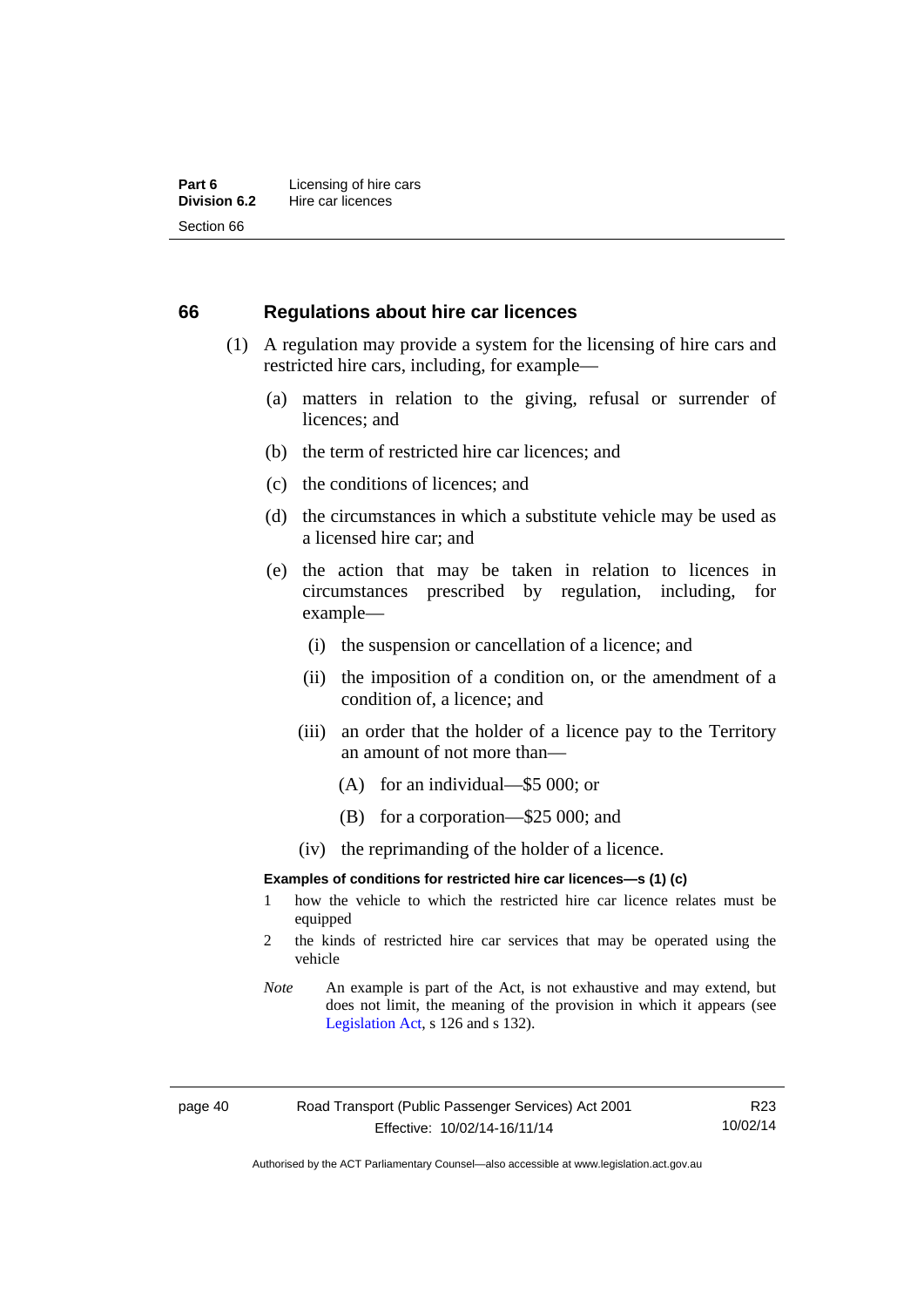(2) The regulations may place different requirements on the person to whom a hire car licence (other than a restricted hire car licence) is issued and a person to whom the licence is hired.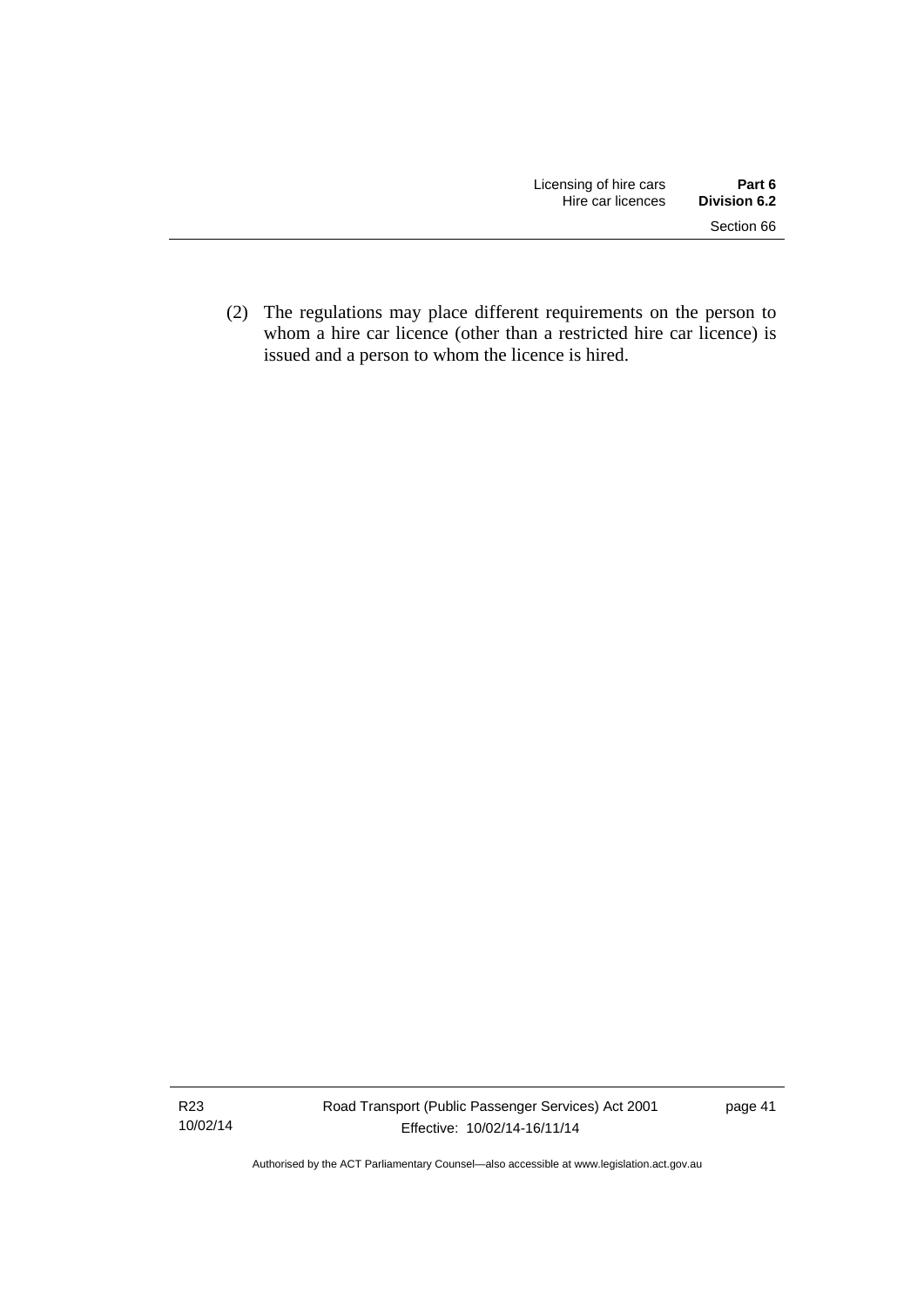**Part 7 Hire car services**<br>**Division 7.1 Basic concepts Division 7.1** Basic concepts Section 67

# **Part 7 Hire car services**

## **Division 7.1 Basic concepts**

## **67 Meaning of** *hire car*

A *hire car* is a vehicle (other than a bus, taxi or demand responsive service vehicle) that—

- (a) is used, or is intended to be used, for the transport of passengers under a contract; and
- (b) does not stand or ply for hire for the transport of passengers along a road or road related area;

and includes a restricted hire car.

*Note* References to *hire car* include a *restricted hire car* unless the contrary intention otherwise appears (see [Legislation Act](http://www.legislation.act.gov.au/a/2001-14), s 155).

## **68 Meaning of** *restricted hire car*

A *restricted hire car* is a vehicle (other than a bus, taxi or demand responsive service vehicle) that—

- (a) is used, or is intended to be used, for the transport of passengers under a contract; and
- (b) does not stand or ply for hire for the transport of passengers along a road or road related area; and
- (c) is licensed under the regulations as a restricted hire car.

#### **69 Meaning of** *hire car service*

A *hire car service* is a public passenger service operated using 1 or more hire cars (including restricted hire cars).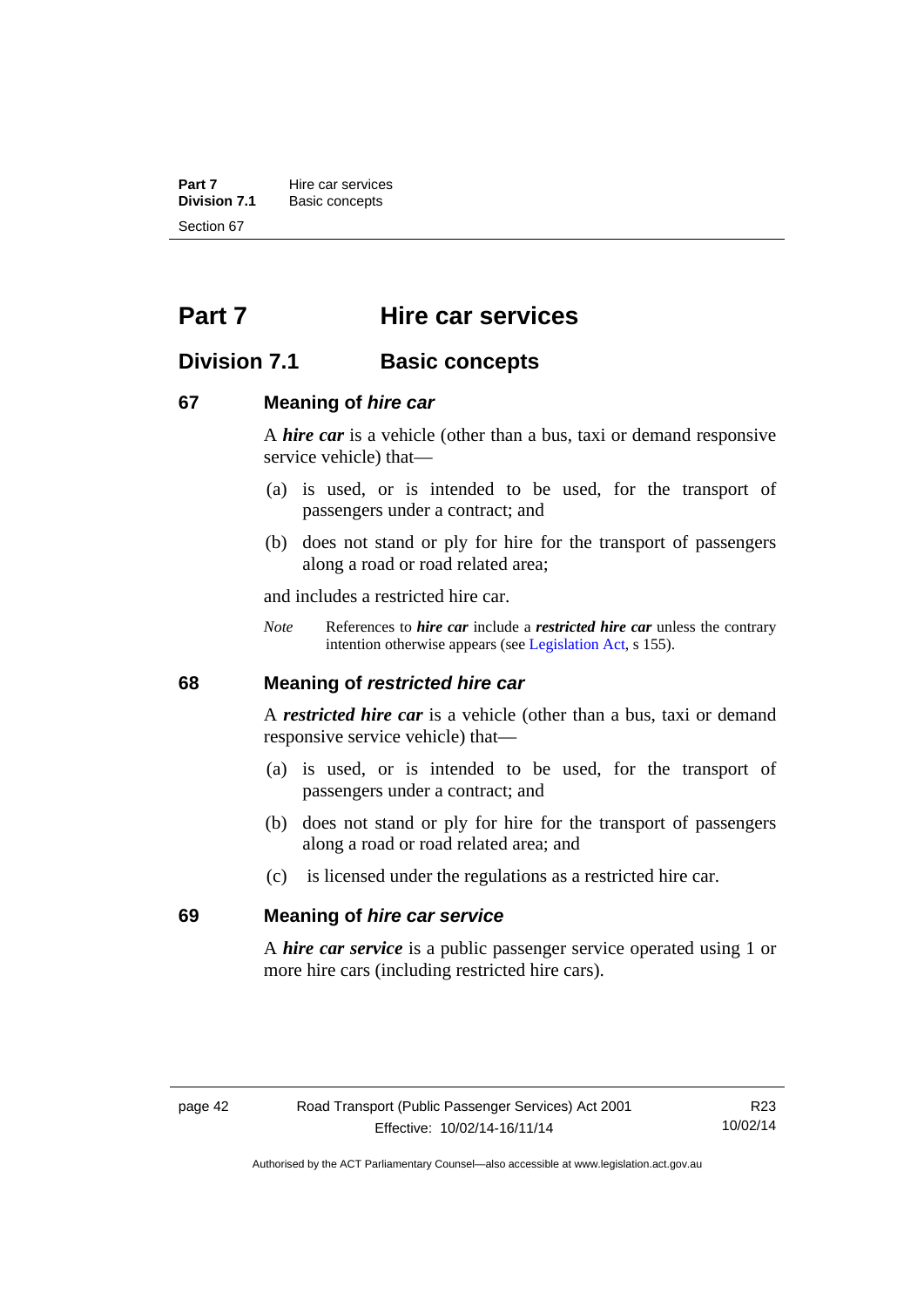## **70 Meaning of** *restricted hire car service*

A *restricted hire car service* is a public passenger service operated using only 1 or more restricted hire cars.

#### **Example of a restricted hire car service**

a pre-booked public passenger service that provides transport to weddings and school formals

## **Division 7.2 Accreditation of hire car service operators**

## **71 Hire car service operators—purposes of accreditation**

The purpose of accreditation under the regulations to operate a hire car service is to ensure that—

- (a) each person, including the accredited person, who is concerned with, or takes part in, the management of the service, is a suitable person to operate the service; and
- (b) each person, including the accredited person, who is concerned with, or takes part in, the management of the service, has demonstrated the capacity to comply with the relevant regulations and, in particular, the regulations about—
	- (i) the safety of passengers and the public; and
	- (ii) the maintenance of hire cars.

## **72 Hire car service operators—regulations about accreditation system**

- (1) A regulation may provide a system for the accreditation of people to operate hire car services, including, for example—
	- (a) the kinds of accreditations; and

*Note* An example is part of the Act, is not exhaustive and may extend, but does not limit, the meaning of the provision in which it appears (see [Legislation Act,](http://www.legislation.act.gov.au/a/2001-14) s 126 and s 132).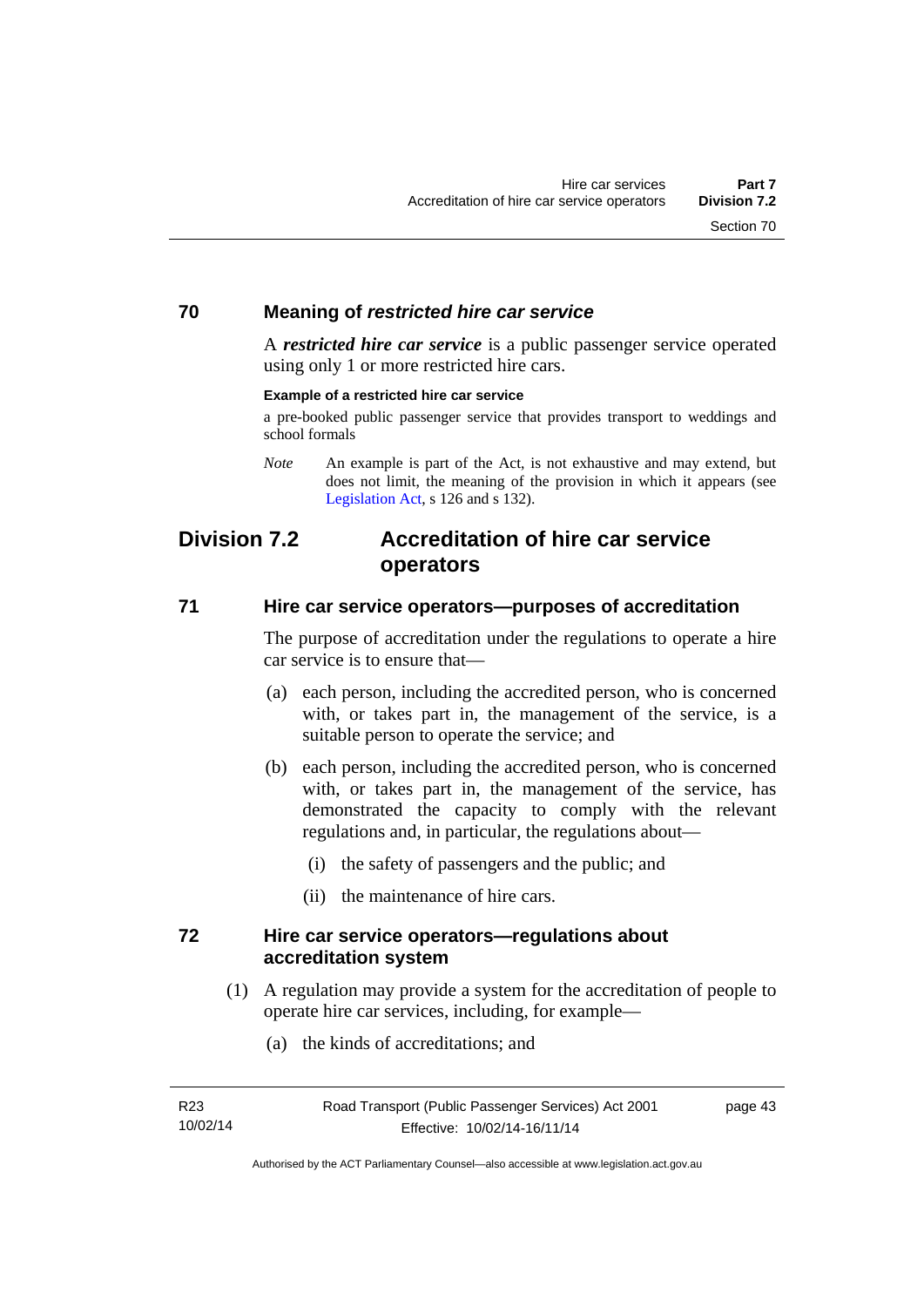- (b) the kinds of hire cars and hire car services that a person who holds a particular kind of accreditation is entitled to operate; and
- (c) the conditions of accreditations; and
- (d) matters in relation to the giving, refusal or surrender of accreditations; and
- (e) the action that may be taken in relation to an accredited person in circumstances prescribed by regulation, including, for example—
	- (i) the suspension or cancellation of an accreditation; and
	- (ii) the imposition of a condition on, or the amendment of a condition of, an accreditation; and
	- (iii) an order that an accredited person pay to the Territory an amount of not more than—
		- (A) for an individual—\$5 000; or
		- (B) for a corporation—\$25 000; and
	- (iv) the reprimanding of an accredited person.
- *Note* An example is part of the Act, is not exhaustive and may extend, but does not limit, the meaning of the provision in which it appears (see [Legislation Act,](http://www.legislation.act.gov.au/a/2001-14) s 126 and s 132).
- (2) The regulations may make provision in relation to the accreditation of people to operate hire car services, including, for example—
	- (a) requirements about the suitability of the applicant and each person who will be concerned with, or take part in, the management of the service; and
	- (b) capacity to meet service standards.
- (3) For subsection (1) (a), the regulations must provide for the accreditation of people to operate—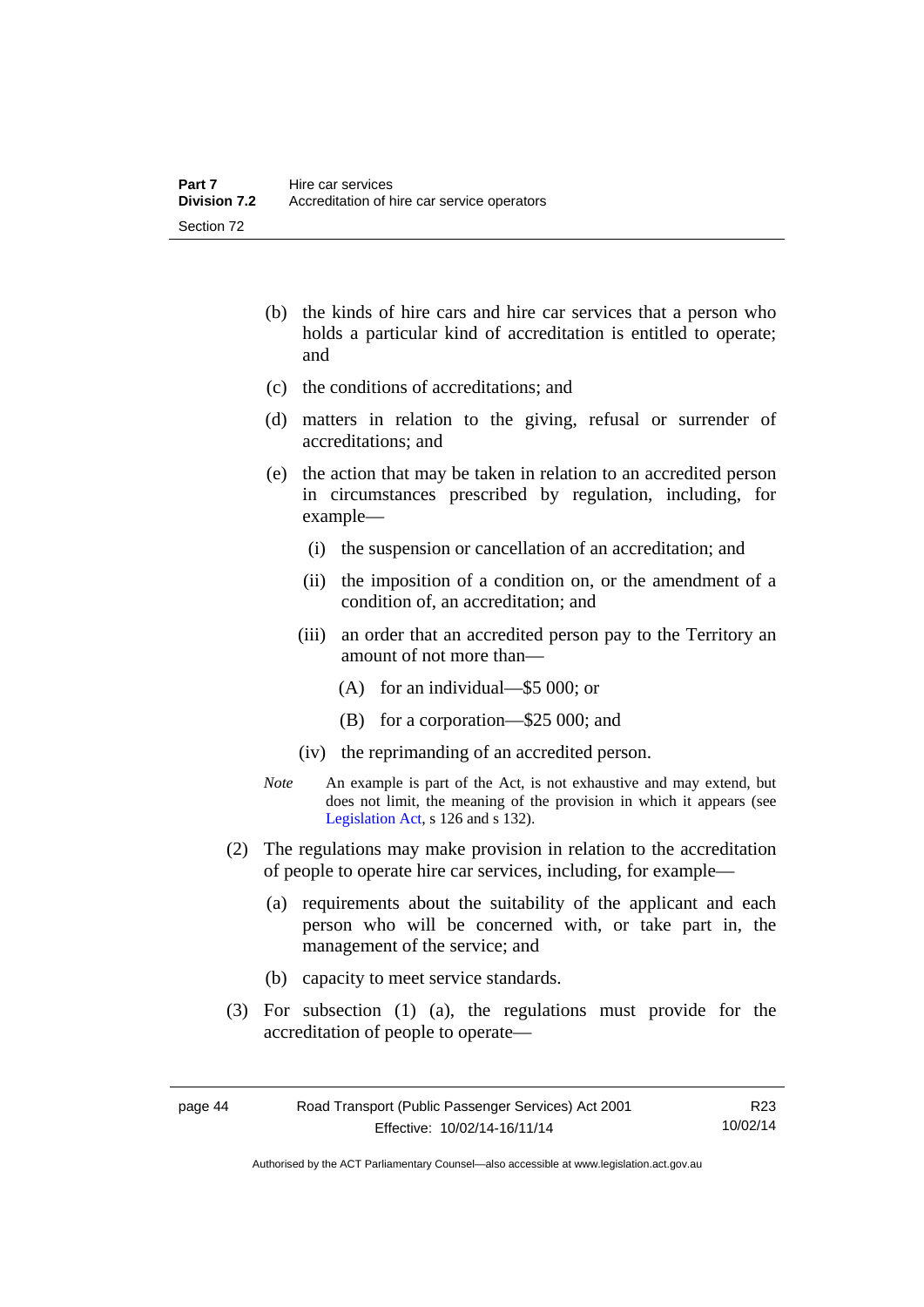- (a) a hire car service (other than a restricted hire car service); and
- (b) a restricted hire car service.
- *Note* For examples of kinds of restricted hire car services, see s 70.

## **Division 7.3 Entitlement to operate hire car services**

## **73 Entitlement to operate hire car services**

A person is entitled to operate a particular kind of hire car service, in or partly in the ACT, if—

- (a) the person is accredited under the regulations to operate a hire car service of that kind; and
- (b) the vehicles used to operate the service are licensed under the regulations as hire cars for that kind of hire car service.

## **74 Unaccredited operators not to operate hire car services**

(1) A person must not operate, in or partly in the ACT, a hire car service of a particular kind unless the person is accredited under the regulations to operate a hire car service of that kind.

Maximum penalty: 50 penalty units.

- (2) This section does not apply to a person in relation to the hiring of a hire car operated by the person if—
	- (a) the person is authorised to operate a hire car service under the law of another jurisdiction; and
	- (b) the hiring begins in that jurisdiction and is completed in the ACT; and
	- (c) the hiring is of a kind that the person is authorised to operate under the law of that jurisdiction.
- (3) An offence against this section is a strict liability offence.

page 45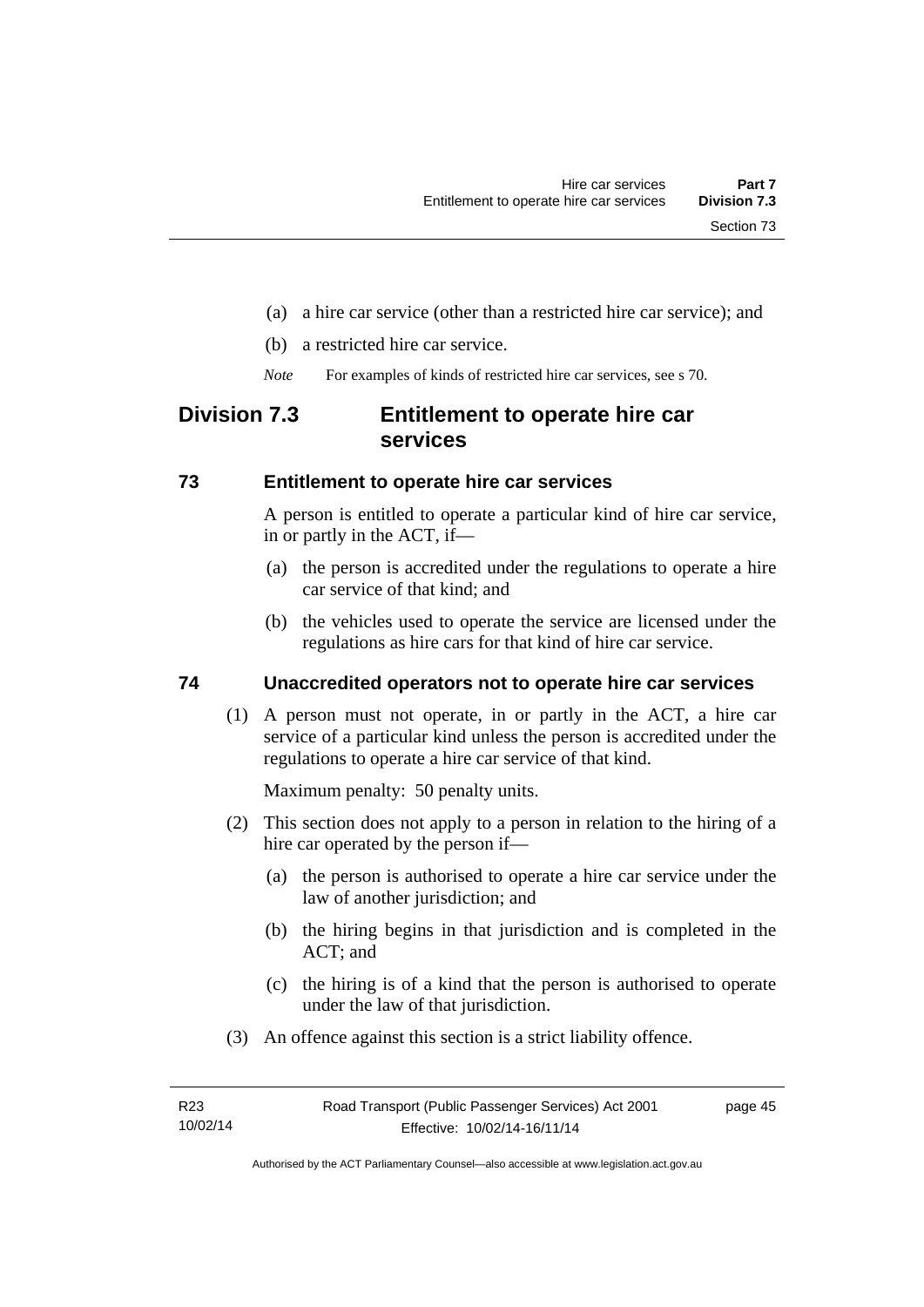## **75 Pretending to be an accredited hire car service operator**

 (1) A person must not pretend to be accredited under the regulations to operate a hire car service.

Maximum penalty: 30 penalty units.

 (2) A person must not pretend to be accredited under the regulations to operate a particular kind of hire car service.

Maximum penalty: 30 penalty units.

(3) An offence against this section is a strict liability offence.

## **Division 7.4 Regulation of hire car services**

## **76 Regulations about operation of hire car services by accredited people**

A regulation may make provision in relation to the operation of hire car services by accredited hire car service operators, including, for example—

- (a) the supervision and monitoring of drivers of hire cars for compliance with the service standards and the responsibilities of the operator in relation to a failure to comply with the standards; and
- (b) the safety of passengers (including, for example, by the use of particular kinds of security devices) and the public; and
- (c) the qualifications, training and experience of accredited hire car service operators and hire car drivers (including, for example, in relation to particular kinds of hire car services); and
- (d) maximum driving times and minimum rest times of hire car drivers; and
- (e) insurance; and

Authorised by the ACT Parliamentary Counsel—also accessible at www.legislation.act.gov.au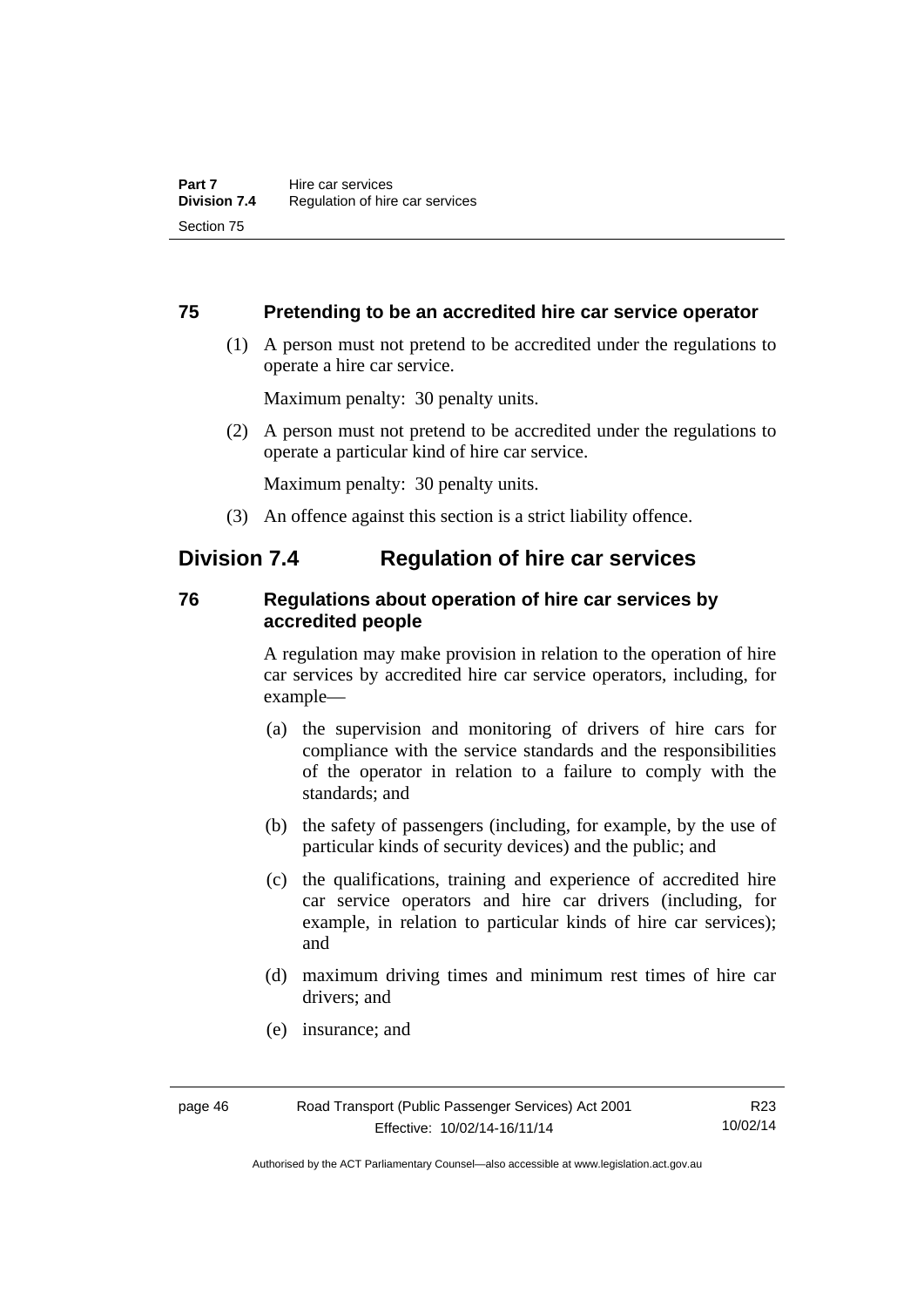- (f) customer complaints and inquiries; and
- (g) lost property; and
- (h) the operation of particular kinds of hire cars and hire car services; and
- (i) the requirements that hire cars, and their equipment and fittings (internal and external) (including, for example, baby capsules), must comply with; and
- (j) the maintenance and cleaning of hire cars; and
- (k) the making and keeping of records and their inspection; and
- (l) the auditing of records and systems; and
- (m) the display of licences; and
- (n) requirements for display of accreditation numbers on advertisements for the service; and
- (o) the provision of information and reports to the road transport authority.
- *Note* An example is part of the Act, is not exhaustive and may extend, but does not limit, the meaning of the provision in which it appears (see [Legislation Act,](http://www.legislation.act.gov.au/a/2001-14) s 126 and s 132).

## **77 Regulations about operation of hire cars**

A regulation may make provision in relation to the operation of hire cars, including, for example—

- (a) the solicitation of passengers or hirings; and
- (b) the hiring of vehicles; and
- (c) the picking-up and dropping-off of passengers and other matters relating to the transport of passengers; and
- (d) the transport of passengers' luggage or other goods, and animals; and

page 47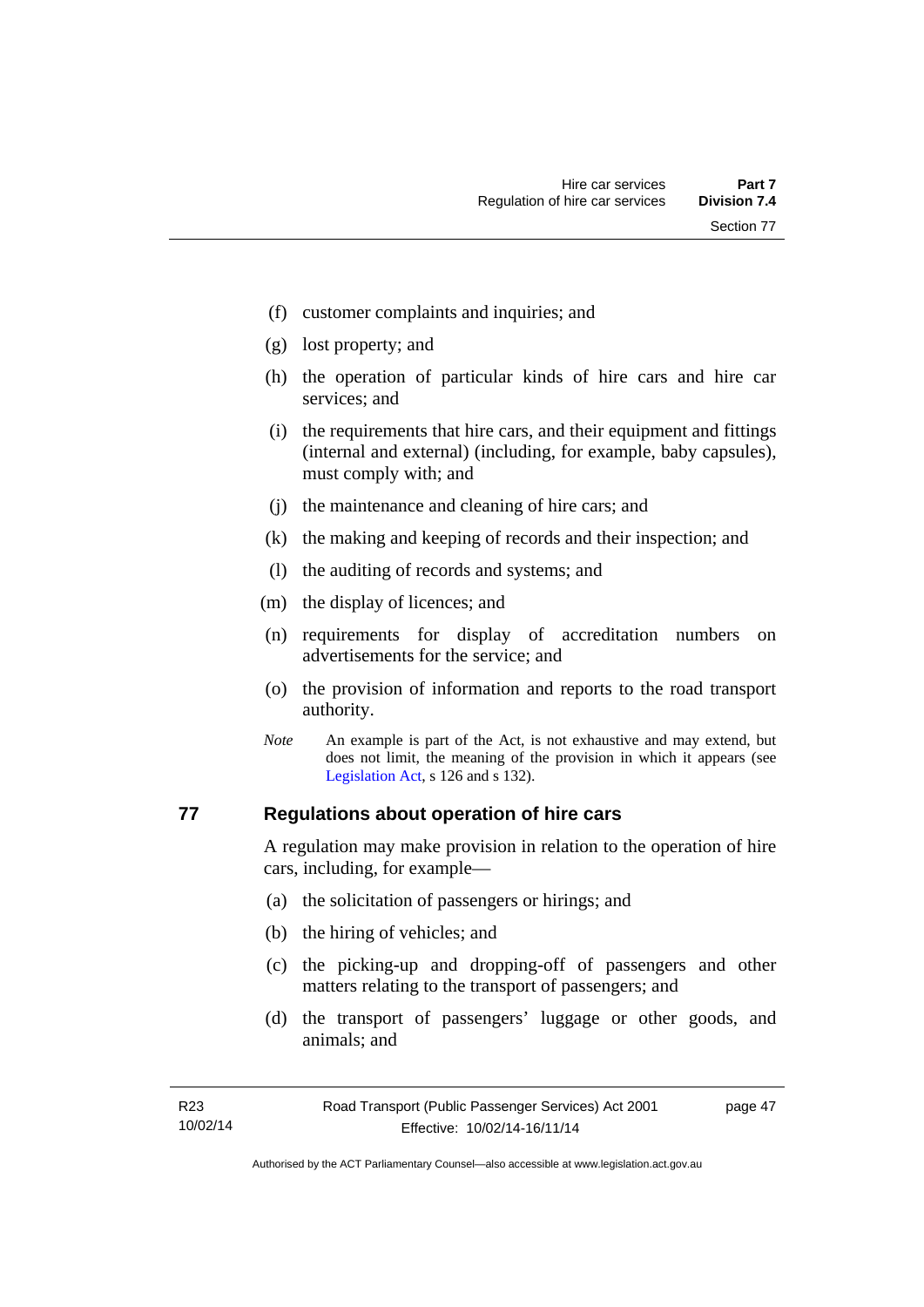- (e) the regulation or prohibition of the use of vehicles on certain roads or road related areas; and
- (f) the maximum speed of a vehicle; and
- (g) the design, equipment and fittings (internal or external) of vehicles; and
- (h) the regulation or prohibition of notices, signs and advertisements inside or on the outside of vehicles; and
- (i) the records to be made and kept, how they are to be made and kept, and their inspection; and
- (j) approval of uniforms or industry codes of practice for dress standards.
- *Note* An example is part of the Act, is not exhaustive and may extend, but does not limit, the meaning of the provision in which it appears (see [Legislation Act,](http://www.legislation.act.gov.au/a/2001-14) s 126 and s 132).

#### **78 Regulations about hire car drivers**

A regulation may make provision in relation to hire car drivers, including, for example—

- (a) the powers, duties and conduct of hire car drivers; and
- (b) the training of drivers; and
- (c) how hire car drivers must dress.
- *Note 1* For the licensing of people to drive hire cars, see the *Road Transport [\(Driver Licensing\) Regulation 2000](http://www.legislation.act.gov.au/sl/2000-14)*.
- *Note 2* An example is part of the Act, is not exhaustive and may extend, but does not limit, the meaning of the provision in which it appears (see [Legislation Act,](http://www.legislation.act.gov.au/a/2001-14) s 126 and s 132).

## **79 Regulations about conduct of hire car passengers**

A regulation may make provision in relation to the conduct of passengers being carried by hire cars, including, for example the

R23 10/02/14

Authorised by the ACT Parliamentary Counsel—also accessible at www.legislation.act.gov.au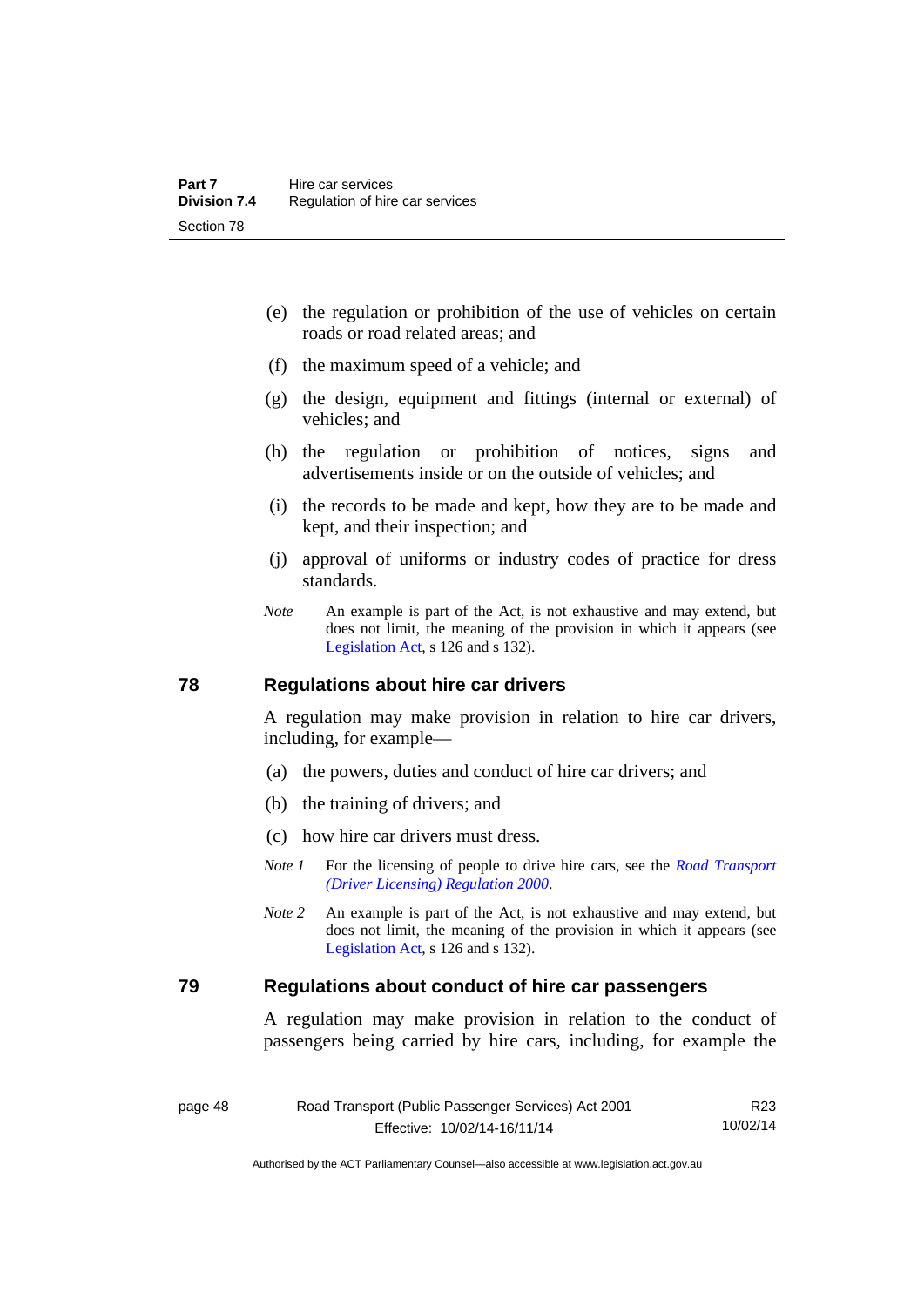authority of hire car drivers, police officers and authorised people to direct people contravening a regulation to leave a hire car and to remove them if they fail to leave.

*Note* An example is part of the Act, is not exhaustive and may extend, but does not limit, the meaning of the provision in which it appears (see [Legislation Act,](http://www.legislation.act.gov.au/a/2001-14) s 126 and s 132).

R23 10/02/14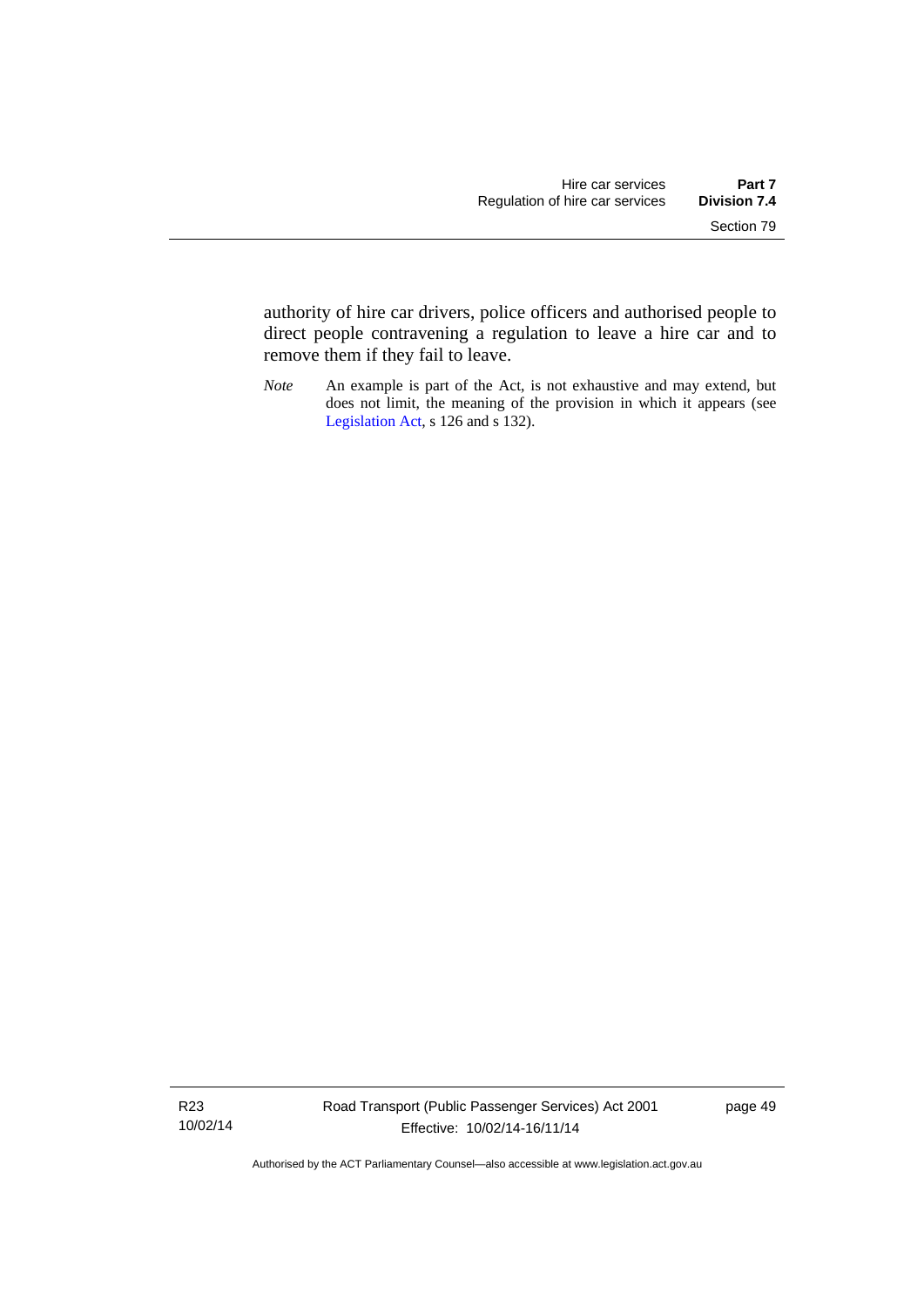**Part 8 Demand responsive services**<br>**Division 8.1 Basic concepts Division 8.1** Basic concepts Section 80

# **Part 8 Demand responsive services**

## **Division 8.1 Basic concepts**

## **80 Meaning of** *demand responsive service*

A *demand responsive service* is a public passenger service that a person may operate under an authorisation given for this part.

## **81 Meaning of** *demand responsive service vehicle*

A *demand responsive service vehicle* is a motor vehicle used, in accordance with a demand responsive service authorisation, to operate the demand responsive service.

## **Division 8.2 Authorisations to operate demand responsive services**

#### **82 Demand responsive service authorisations**

- (1) The Minister must have regard to the guidelines approved under section 83 in deciding whether to give a person an authorisation to operate a demand responsive service.
- (2) A demand responsive service authorisation may exempt a person or vehicle from this Act (or a stated provision of this Act).
	- *Note* A reference to an Act includes a reference to the statutory instruments made or in force under the Act, including any regulation (see [Legislation Act,](http://www.legislation.act.gov.au/a/2001-14) s 104).
- (3) An authorisation is a disallowable instrument.
	- *Note* A disallowable instrument must be notified, and presented to the Legislative Assembly, under the [Legislation Act.](http://www.legislation.act.gov.au/a/2001-14)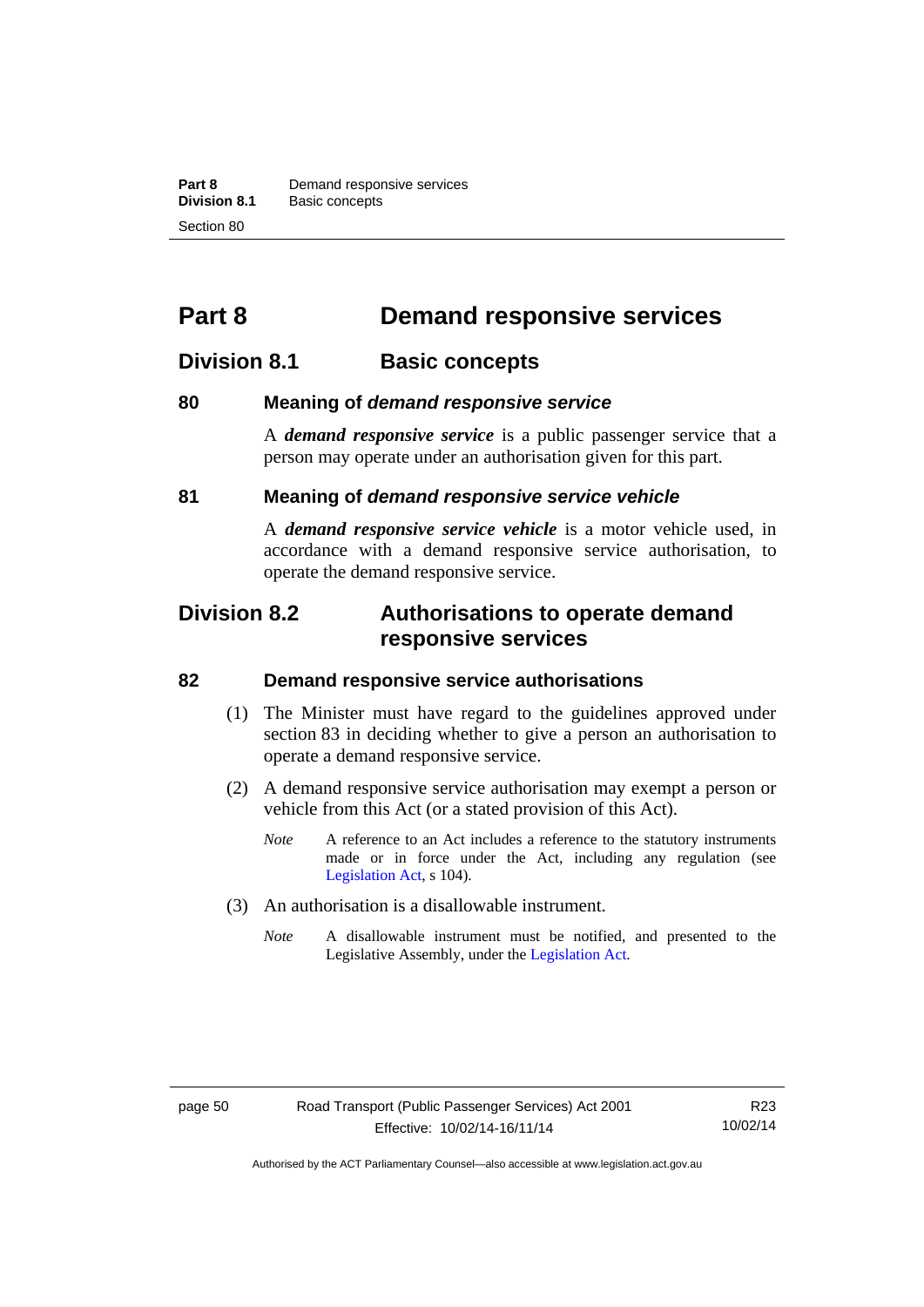## **82A Territory's entitlement to operate demand responsive service**

If the Territory operates a demand responsive service, the Territory may operate the service under a name prescribed by regulation.

#### **83 Demand responsive services—guidelines for giving authorisations**

- (1) The Minister may approve guidelines for the giving of authorisations to operate demand responsive services.
- (2) The guidelines may make provision in relation to—
	- (a) the kinds of public passenger services that may be operated under demand responsive service authorisations, including, for example, matters in relation to—
		- (i) hours of operation; and
		- (ii) routes and areas of operation; and
		- (iii) kinds of passengers that may be transported; and
		- (iv) accessing of services by passengers; and
	- (b) the kinds of vehicles that may be used to operate demand responsive services.
	- *Note* An example is part of the Act, is not exhaustive and may extend, but does not limit, the meaning of the provision in which it appears (see [Legislation Act,](http://www.legislation.act.gov.au/a/2001-14) s 126 and s 132).
- (3) The guidelines must provide that the Minister must not give a person an authorisation for a demand responsive service if the operation of the service will have an adverse impact on the viability of an existing regular route service.
- (4) Approved guidelines are a disallowable instrument.
	- *Note* A disallowable instrument must be notified, and presented to the Legislative Assembly, under the [Legislation Act.](http://www.legislation.act.gov.au/a/2001-14)

page 51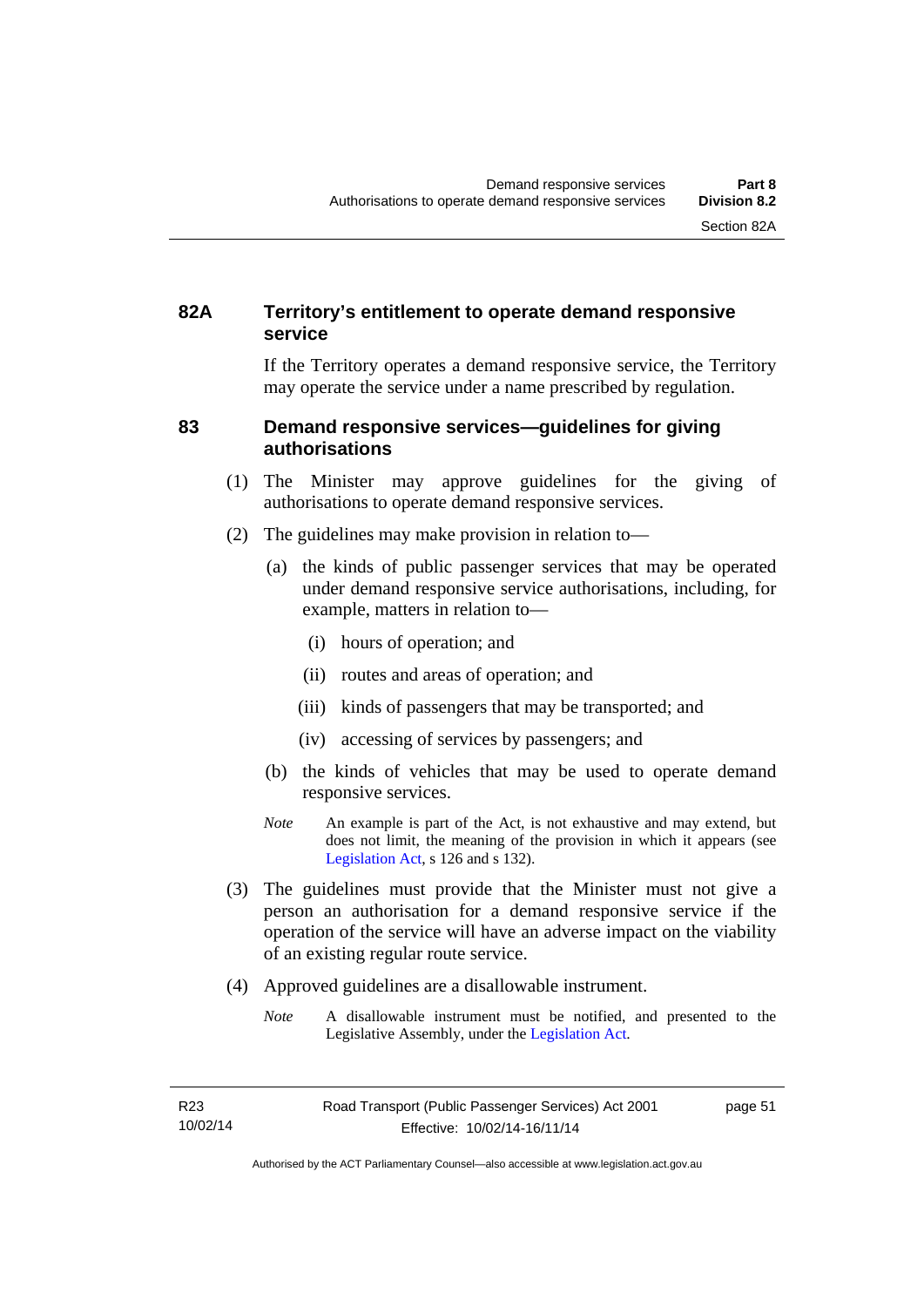## **84 Demand responsive services—regulations about authorisations**

A regulation may make provision in relation to authorisations to operate demand responsive services, including, for example—

- (a) the term of authorisations; and
- (b) the conditions of authorisations; and
- (c) matters relating to the giving, refusal or surrender of an authorisation; and
- (d) the action that may be taken in relation to an authorised demand responsive service operator in circumstances prescribed by regulation, including—
	- (i) the suspension or cancellation of an authorisation; and
	- (ii) the imposition of a condition on, or the amendment of a condition of, an authorisation; and
	- (iii) an order that an authorised demand responsive service operator pay to the Territory an amount of not more than—
		- (A) for an individual—\$5 000; or
		- (B) for a corporation—\$25 000; and
	- (iv) the reprimanding of an authorised demand responsive service operator.
- *Note* An example is part of the Act, is not exhaustive and may extend, but does not limit, the meaning of the provision in which it appears (see [Legislation Act,](http://www.legislation.act.gov.au/a/2001-14) s 126 and s 132).

R23 10/02/14

Authorised by the ACT Parliamentary Counsel—also accessible at www.legislation.act.gov.au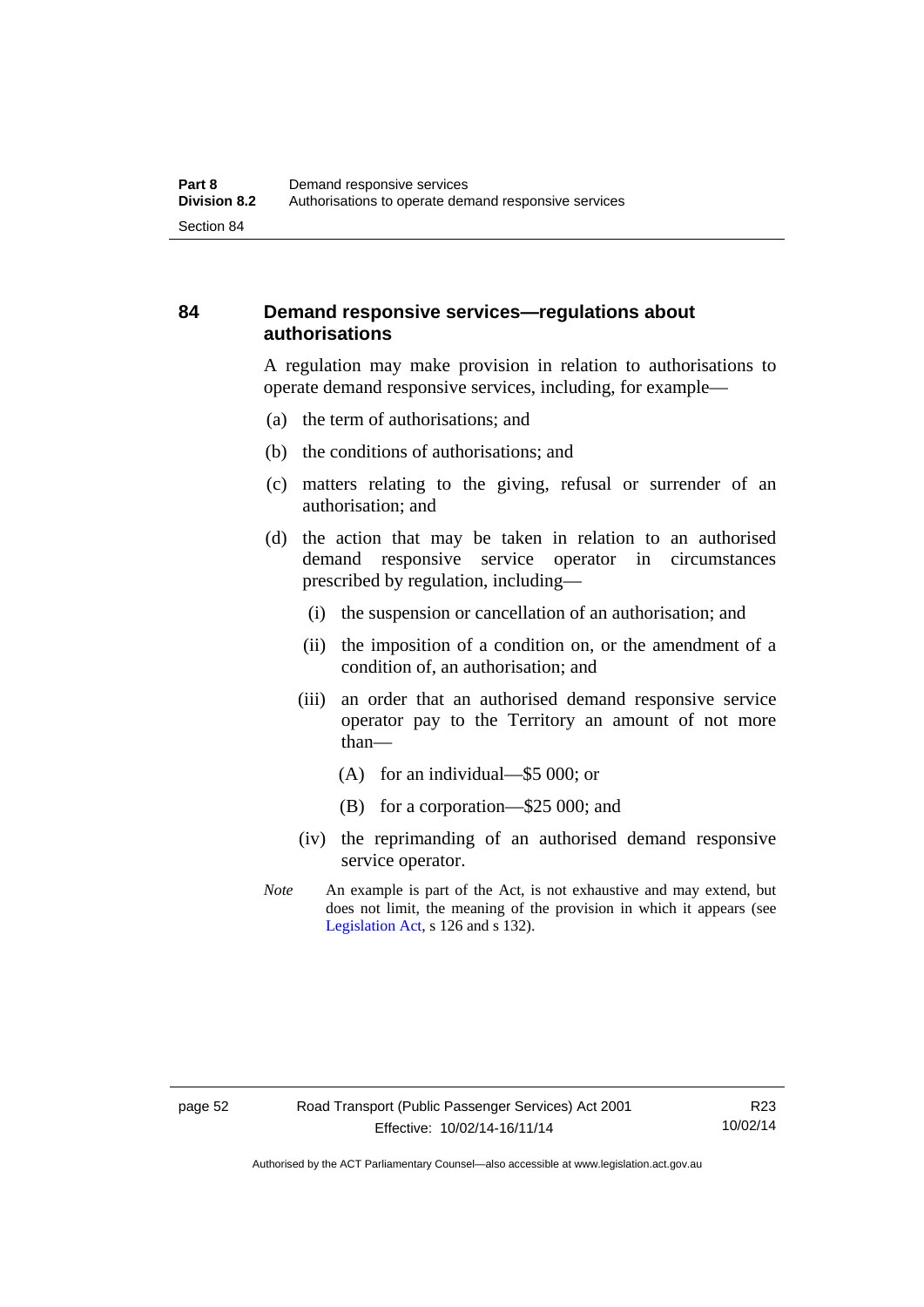## **85 Use of vehicles for demand responsive services**

- (1) An authorised demand responsive service operator commits an offence if—
	- (a) the operator uses a vehicle to operate a demand responsive service; and
	- (b) the operator is not authorised by the demand responsive service authorisation for the service to use the vehicle to operate the service.

Maximum penalty: 50 penalty units.

(2) An offence against this section is a strict liability offence.

## **86 Representing vehicle as demand responsive service vehicle**

- (1) A person commits an offence if—
	- (a) the person represents a vehicle to be a demand responsive service vehicle; and
	- (b) the person is reckless about whether the person's conduct represents the vehicle to be a demand responsive service vehicle; and
	- (c) the vehicle is not a demand responsive service vehicle.

Maximum penalty: 30 penalty units.

(2) Strict liability applies to subsection (1) (c).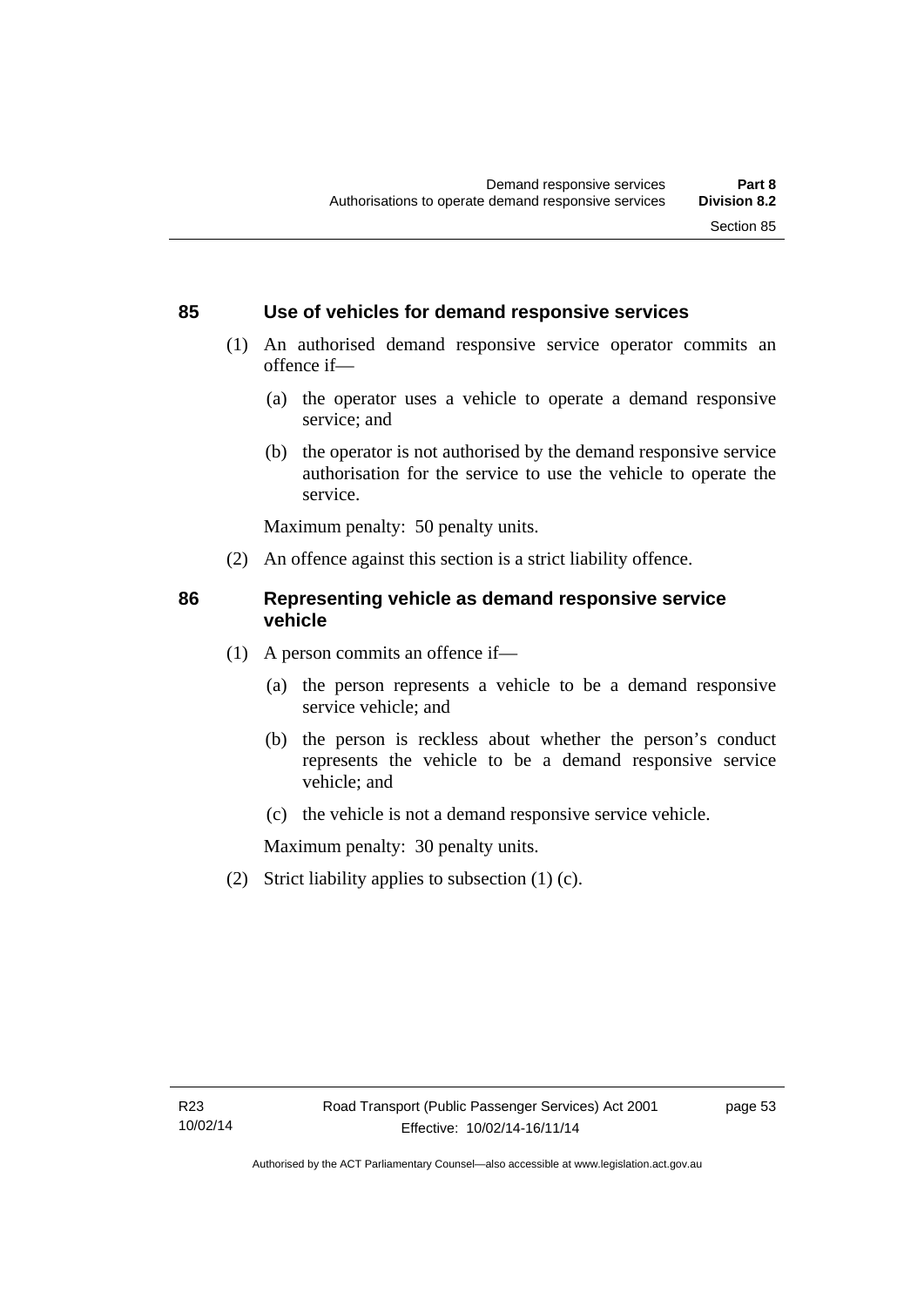## **Division 8.3 Accreditation of demand responsive service operators**

## **87 Demand responsive service operators—purposes of accreditation**

The purpose of accreditation under the regulations to operate a demand responsive service is to ensure that—

- (a) the accredited person has the financial capacity to meet the service standards for the service; and
- (b) the accredited person, and each person who is concerned with, or takes part in, the management of the service, are suitable people to operate the service; and
- (c) the accredited person, and each person who is concerned with, or takes part in, the management of the service, have demonstrated the capacity to comply with the relevant regulations and, in particular, regulations about—
	- (i) the safety of passengers and the public; and
	- (ii) the maintenance of demand responsive service vehicles.

## **88 Demand responsive service operators—regulations about accreditation system**

- (1) The regulations may provide a system for the accreditation of people to operate demand responsive services, including, for example—
	- (a) the kinds of accreditations; and
	- (b) the conditions of accreditations; and
	- (c) matters relating to the giving, refusal or surrender of accreditations; and
	- (d) the action that may be taken in relation to an accredited person in circumstances prescribed by regulation, including—

| page 54 | Road Transport (Public Passenger Services) Act 2001 | R23      |
|---------|-----------------------------------------------------|----------|
|         | Effective: 10/02/14-16/11/14                        | 10/02/14 |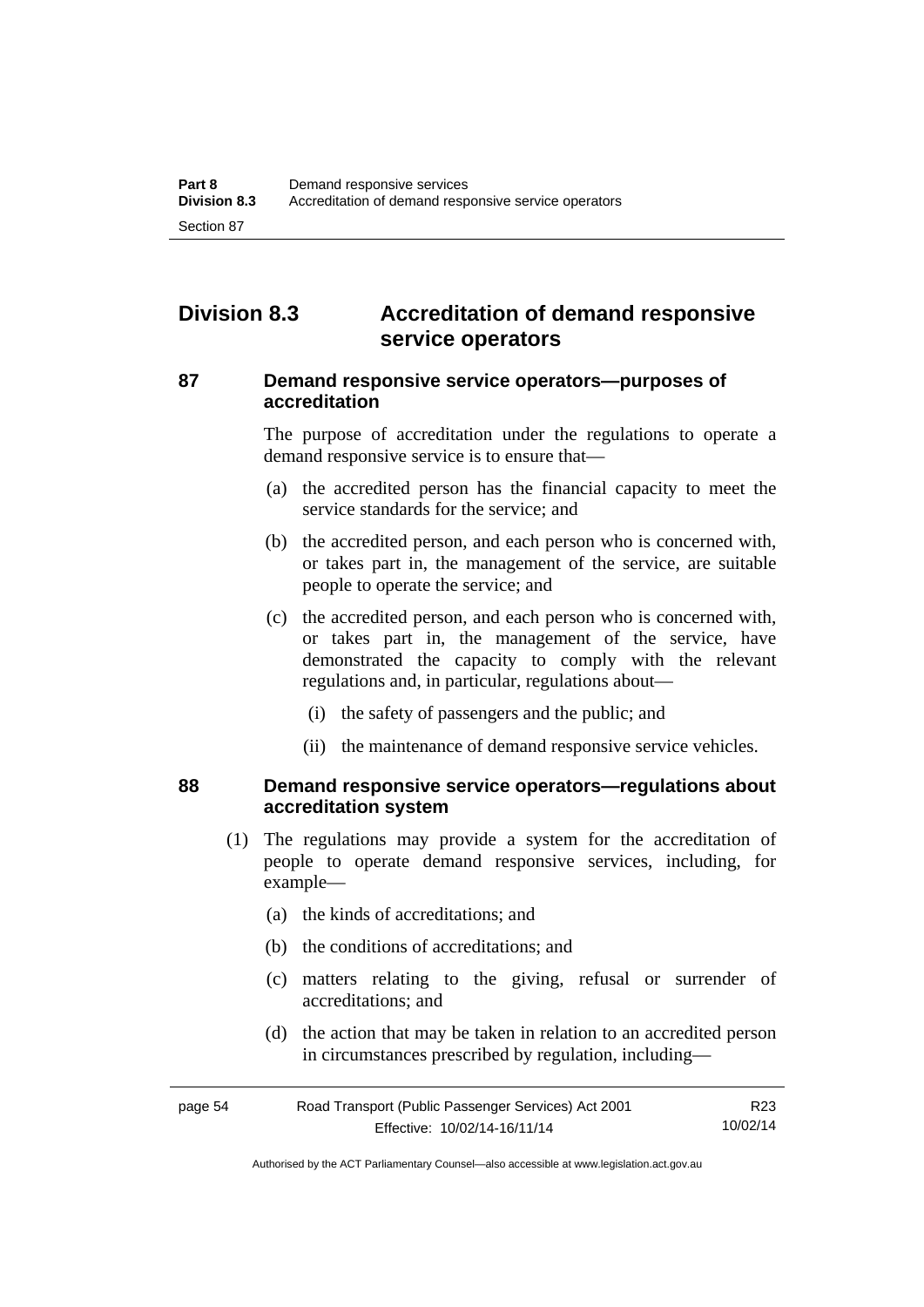- (i) the suspension or cancellation of an accreditation; and
- (ii) the imposition of a condition on, or the amendment of a condition of, an accreditation; and
- (iii) an order that an accredited person pay to the Territory an amount of not more than—
	- (A) for an individual—\$5 000; or
	- (B) for a corporation—\$25 000; and
- (iv) the reprimanding of an accredited person.
- *Note* An example is part of the Act, is not exhaustive and may extend, but does not limit, the meaning of the provision in which it appears (see [Legislation Act,](http://www.legislation.act.gov.au/a/2001-14) s 126 and s 132).
- (2) The regulations may make provision in relation to the accreditation of people to operate demand responsive services, including, for example—
	- (a) requirements about the suitability of the applicant and each person who will be concerned with, or take part in, the management of the service; and
	- (b) capacity to meet service standards; and
	- (c) financial viability.

## **Division 8.4 Service contracts for demand responsive services**

## **89 Service contracts—demand responsive services**

- (1) The road transport authority may, on behalf of the Territory, enter into a contract (a *service contract*) for the operation of a demand responsive service with an authorised demand responsive service operator.
- (2) A service contract must state whether the right given under the contract to operate a demand responsive service is an exclusive right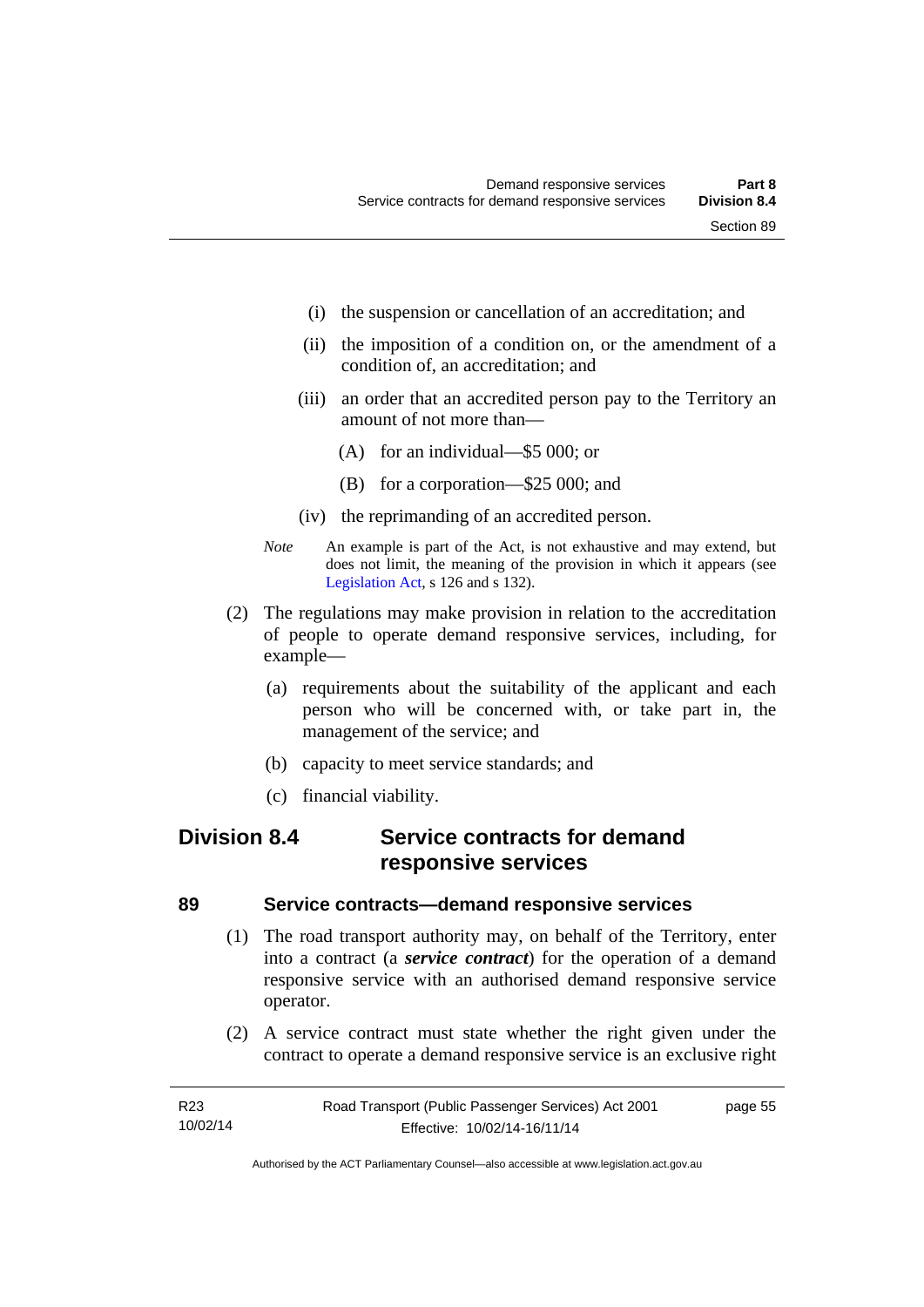to operate a demand responsive service, or a demand responsive service operated in a particular way, along a particular route or in a particular area.

- (3) A service contract may make provision in relation to the operation of a demand responsive service and the administration of the contract, including, for example—
	- (a) service requirements under the contract; and
	- (b) the availability and use of booking services for the service; and
	- (c) the transfer, suspension, cancellation and surrender of the contract; and
	- (d) the fees (if any) payable under the contract; and
	- (e) the adjustment of payments and refunds in relation to any contract fees; and
	- (f) financial or other penalties for breaches of the contract; and
	- (g) the records (including accounts) to be made and kept, how they are to be made and kept, and their inspection; and
	- (h) the provision of information and reports to the road transport authority about the demand responsive service and the verification of the information and reports; and
	- (i) the publication and the collection of fares payable by passengers; and
	- (j) the sale of tickets and the conditions under which tickets must be sold.
	- (k) free or reduced fares for travel; and
	- (l) the issue and acceptance of free or concession passes.
	- *Note* An example is part of the Act, is not exhaustive and may extend, but does not limit, the meaning of the provision in which it appears (see [Legislation Act,](http://www.legislation.act.gov.au/a/2001-14) s 126 and s 132).

Authorised by the ACT Parliamentary Counsel—also accessible at www.legislation.act.gov.au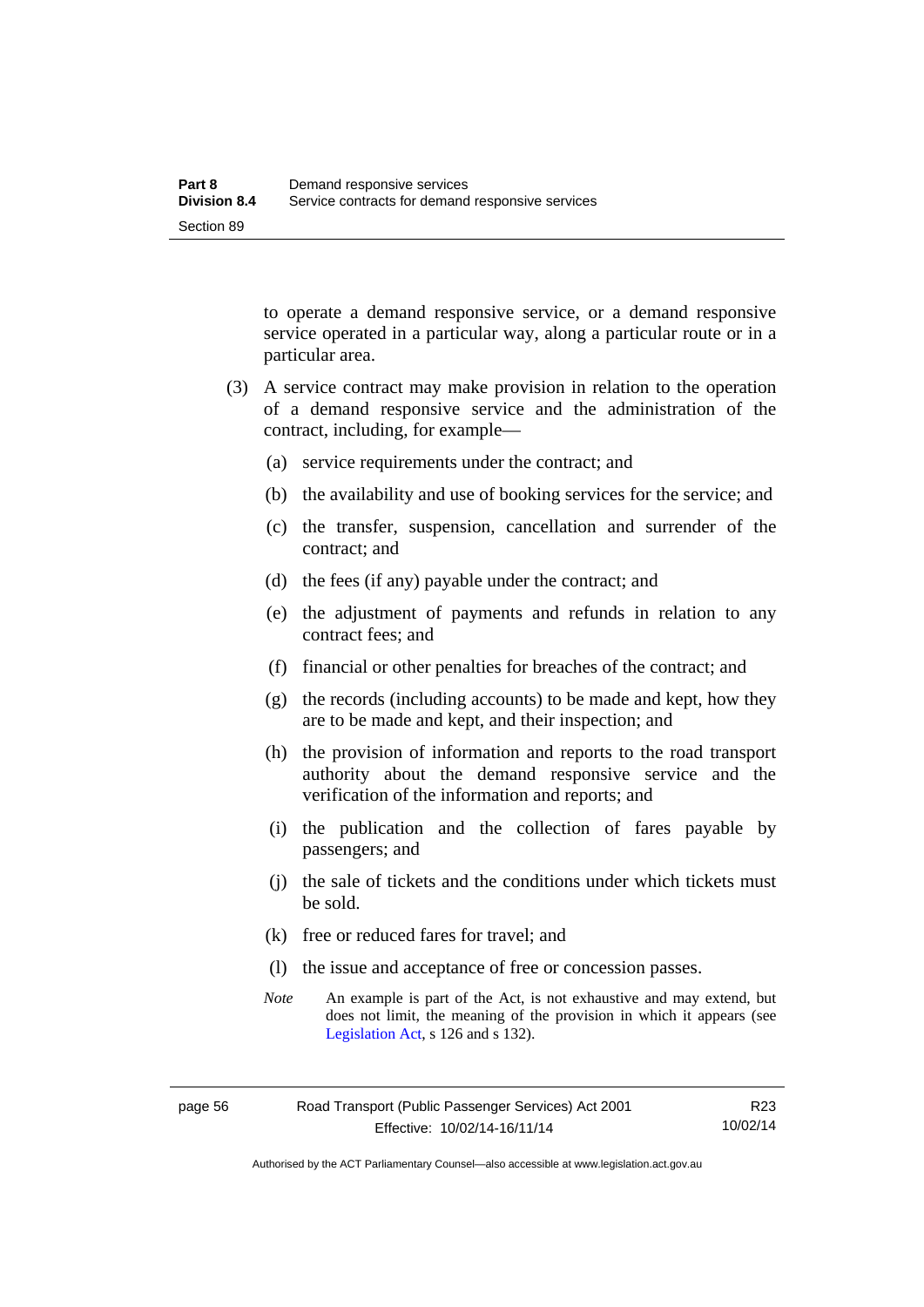(4) Subsection (3) does not limit the matters about which a service contract may make provision.

## **Division 8.5 Entitlement to operate demand responsive services**

## **90 Entitlement to operate demand responsive services**

- (1) A person is entitled to operate a demand responsive service, in or partly in the ACT, if the person—
	- (a) holds an authorisation to operate the service; and
	- (b) holds a service contract for the service; and
	- (c) is an accredited demand responsive service operator.
- (2) However, the Territory is entitled to operate a demand responsive service, whether or not the Territory—
	- (a) holds an authorisation to operate the service; or
	- (b) holds a service contract for the service; or
	- (c) is an accredited demand responsive service operator.
- (3) If the Territory operates a demand responsive service, part 8 (Demand responsive services) applies in relation to the Territory's operation of the service as if—
	- (a) the Territory held an authorisation to operate the service; and
	- (b) the Territory held a service contract for the service; and
	- (c) the Territory were accredited to operate the service; and
	- (d) all necessary changes, and any changes prescribed by regulation, were made.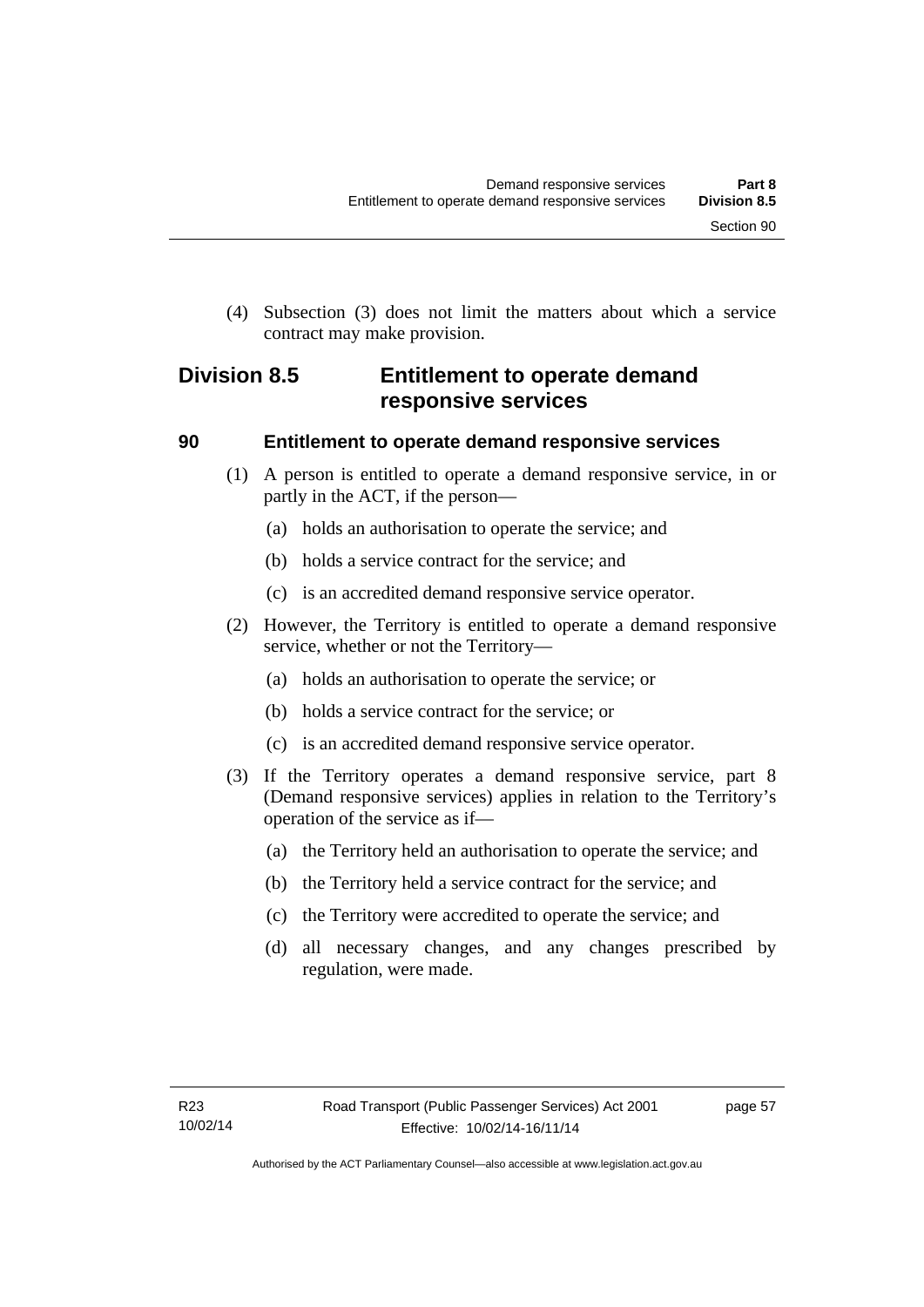## **91 Operating demand responsive service without entitlement**

- (1) A person commits an offence if—
	- (a) the person operates, in or partly in the ACT, a demand responsive service; and
	- (b) the person is not entitled under section 90 to operate the service.

Maximum penalty: 50 penalty units.

- (2) An offence against this section is a strict liability offence.
- (3) However, section 90 (b) does not apply in relation to the person if—
	- (a) a demand responsive service is discontinued because of a variation or termination of a service contract; and
	- (b) the road transport authority has made arrangements with the person, to operate a temporary demand responsive service without a service contract, to replace the discontinued service.
- (4) Also, this section does not apply to the operation of a demand responsive service by the Territory.

## **92 Representing entitlement to operate demand responsive service**

- (1) A person commits an offence if—
	- (a) the person represents that the person is entitled to operate a demand responsive service; and
	- (b) the person is reckless about whether the person's conduct represents that the person is entitled to operate a demand responsive service; and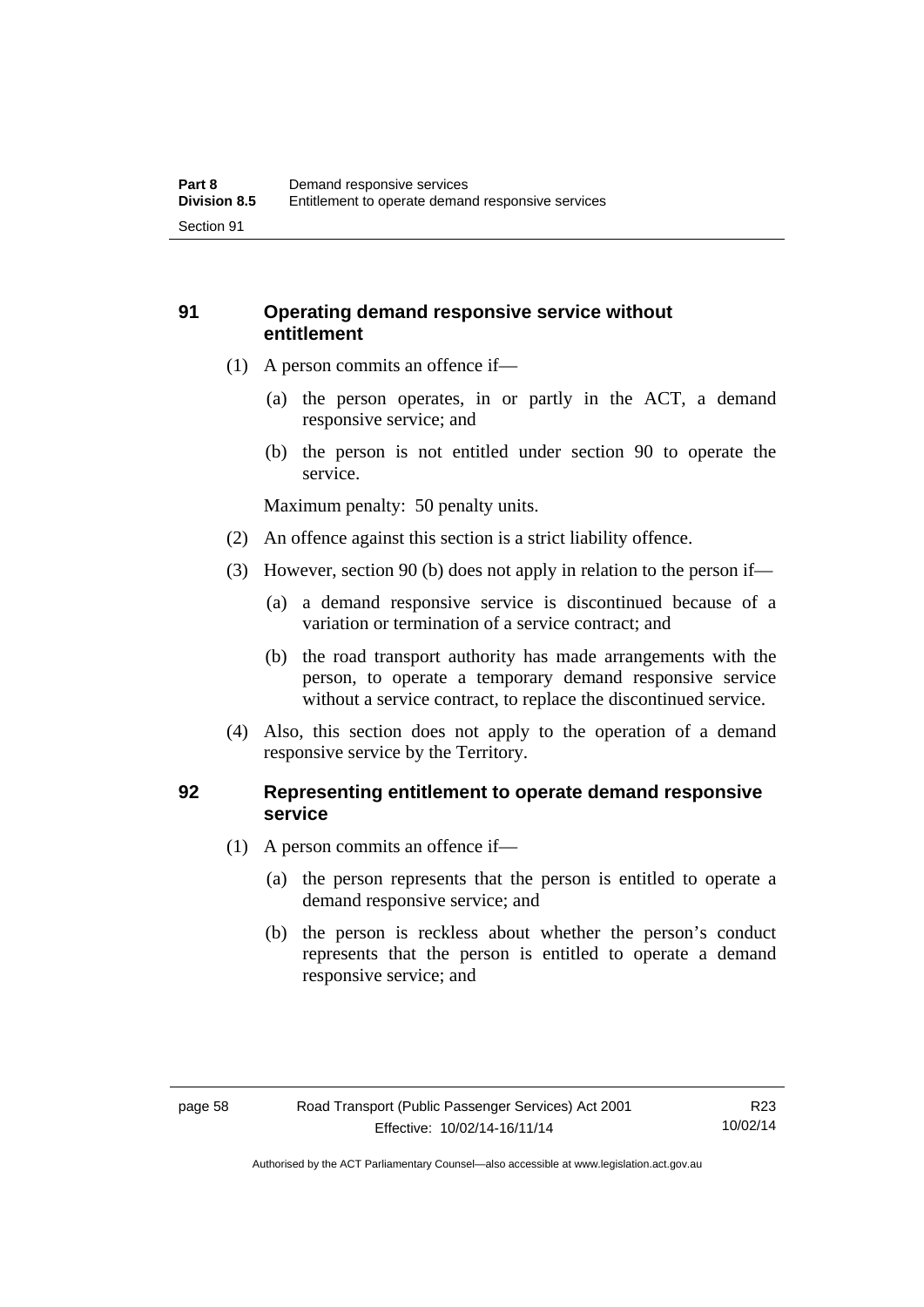(c) the person is not entitled to operate a demand responsive service.

Maximum penalty: 30 penalty units.

(2) Strict liability applies to subsection (1) (c).

## **Division 8.6 Regulation of demand responsive services**

## **93 Demand responsive services—minimum fares**

- (1) The Minister must determine minimum fares, or ways of calculating minimum fares, payable by passengers for a demand responsive service.
- (2) A determination is a disallowable instrument.
	- *Note* A disallowable instrument must be notified, and presented to the Legislative Assembly, under the [Legislation Act.](http://www.legislation.act.gov.au/a/2001-14)

## **94 Regulations about operation of demand responsive services**

A regulation may make provision in relation to the operation of demand responsive services by authorised demand responsive service operators, including, for example—

- (a) the conduct of demand responsive services, including, for example—
	- (i) the supervision and monitoring of drivers of demand responsive service vehicles for compliance with the service standards and the responsibilities of the operator in relation to a failure to comply with the standards; and

*Note* For the entitlement of a person to operate a demand responsive service, see s 90.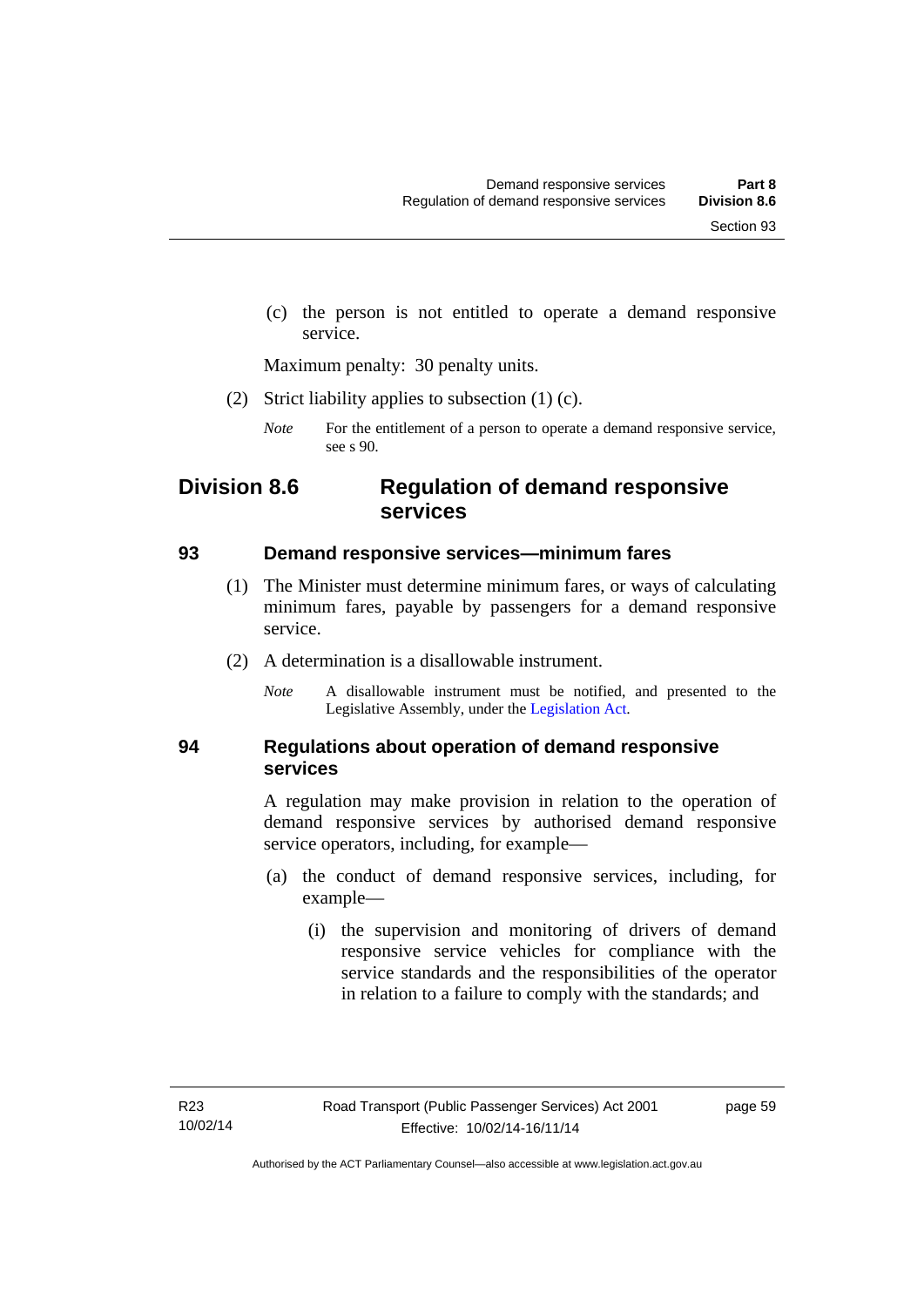- (ii) the safety of passengers (including, for example, by the use of particular kinds of security devices) and the public; and
- (iii) the qualifications, training and experience of demand responsive service vehicle drivers and other people providing services on behalf of authorised demand responsive service operators; and
- (iv) maximum driving times and minimum rest times of demand responsive service vehicle drivers; and
- (v) insurance; and
- (vi) if appropriate, the issue of tickets; and
- (vii) customer complaints and inquiries; and
- (viii) lost property; and
- (b) the preparation and publication of service information for demand responsive services, including timetables (if any) and compliance with any timetables; and
- (c) the obligations of drivers of demand responsive service vehicles and other people providing services on behalf of authorised demand responsive service operators; and
- (d) the requirements that demand responsive service vehicles, and their equipment and fittings (internal and external), must comply with; and
- (e) the maintenance and cleaning of demand responsive service vehicles; and
- (f) maintenance, parking and other facilities for demand responsive service vehicles; and
- (g) the making and keeping of records and their inspection; and
- (h) the auditing of records and systems; and

Authorised by the ACT Parliamentary Counsel—also accessible at www.legislation.act.gov.au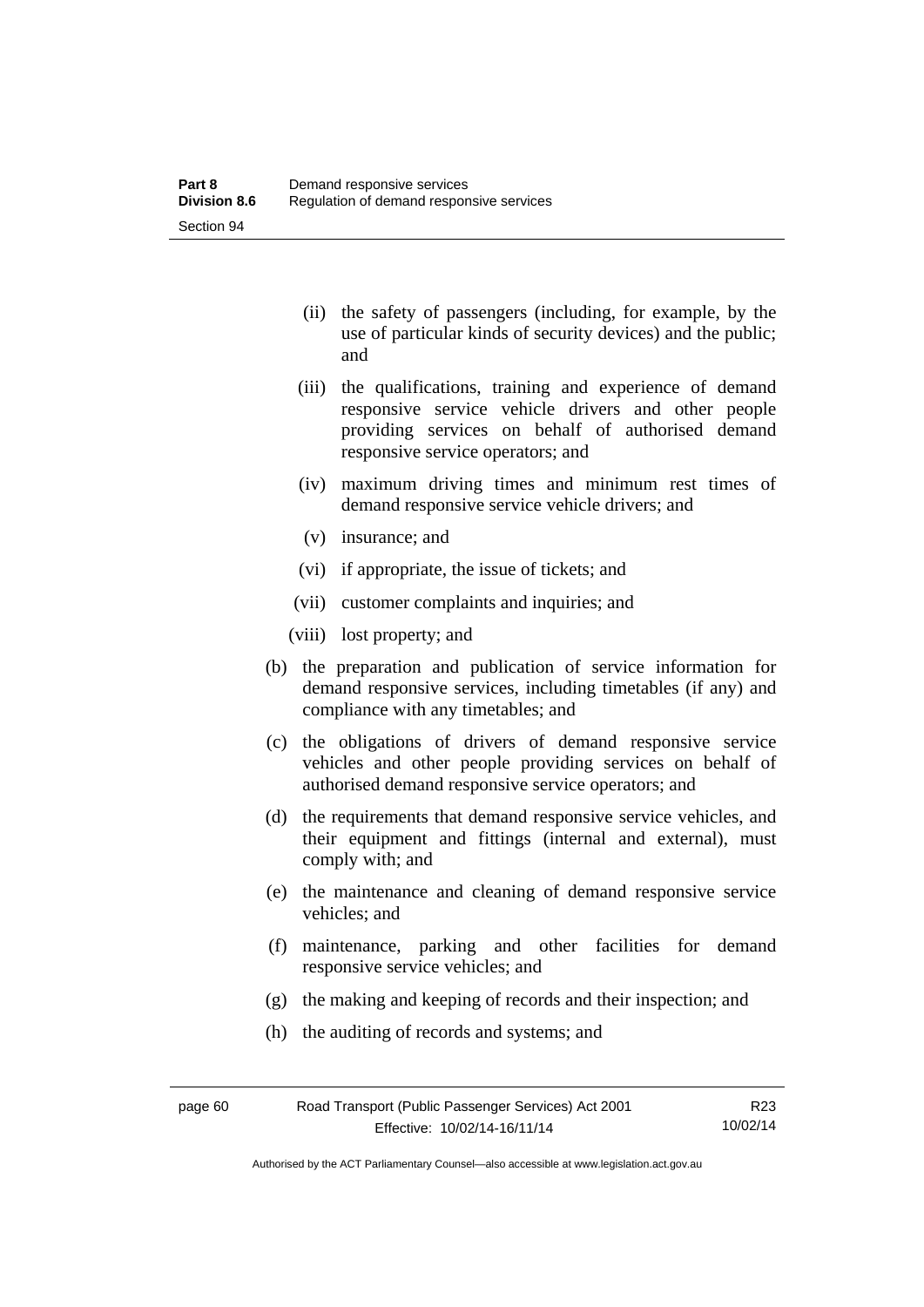- (i) requirements for display of authorisation numbers on advertisements for the service; and
- (j) the provision of information and reports to the road transport authority.
- *Note* An example is part of the Act, is not exhaustive and may extend, but does not limit, the meaning of the provision in which it appears (see [Legislation Act,](http://www.legislation.act.gov.au/a/2001-14) s 126 and s 132).

## **95 Regulations about operation of demand responsive service vehicles**

A regulation may make provision in relation to the operation of demand responsive service vehicles, including, for example—

- (a) the use of demand responsive services by people, including the payment of fares; and
- (b) the regulation or prohibition of the use of demand responsive service vehicles on certain roads or road related areas; and
- (c) the picking-up and dropping-off of passengers and other matters relating to the transport of passengers; and
- (d) the records to be made and kept, how they are to be made and kept, and their inspection; and
- (e) the transport of passengers' luggage or other goods, and animals; and
- (f) if the demand responsive service vehicle is a bus—the regulation or prohibition of the transport of passengers standing in or on any part of the vehicle; and
- (g) the maximum speed of demand responsive service vehicles; and
- (h) the solicitation of passengers; and
- (i) the payment of fares; and

page 61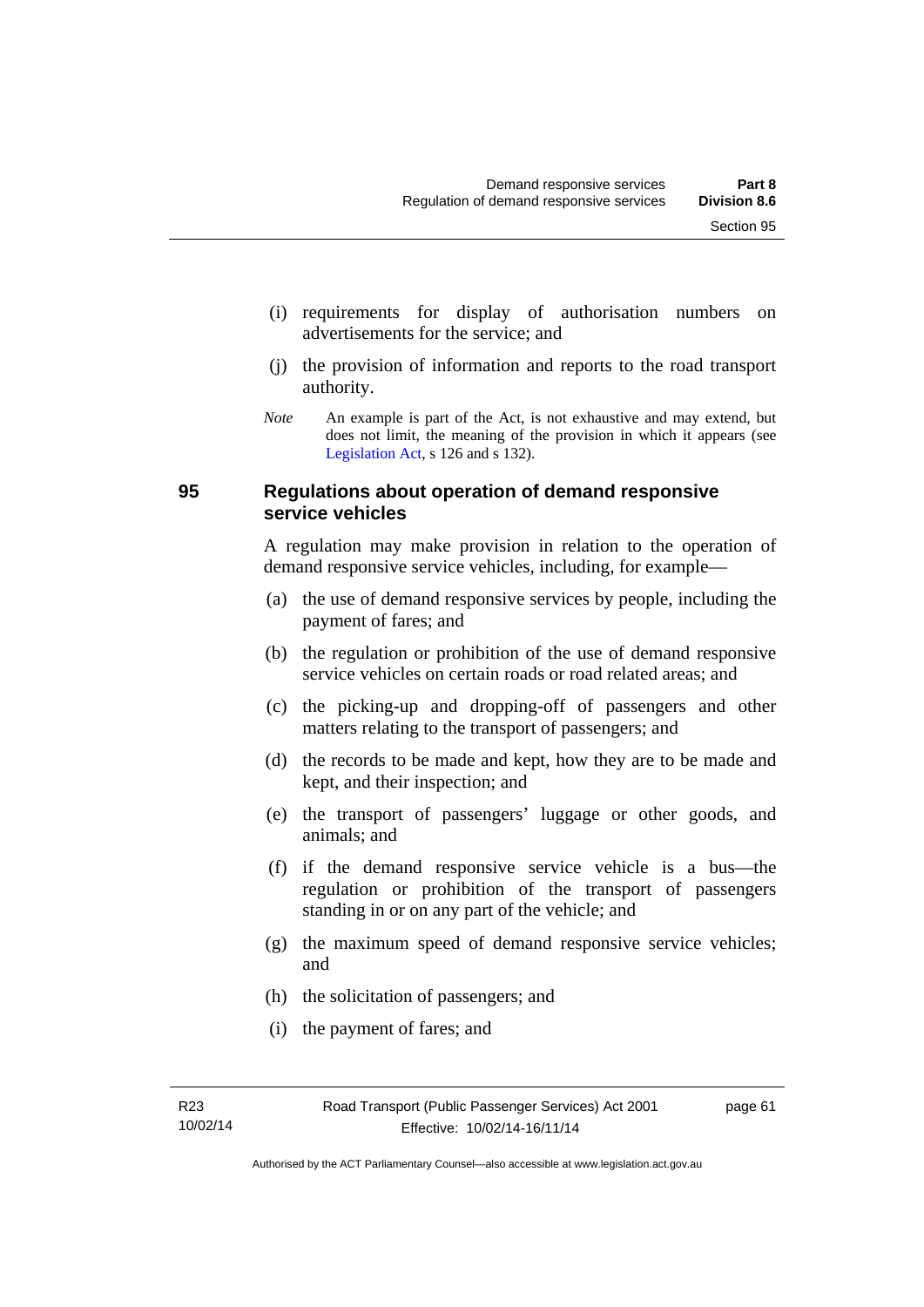- (j) the design, equipment and fittings (internal or external) of demand responsive service vehicles; and
- (k) the use of bus, minibus, loading and taxi zones; and
- (l) the regulation or prohibition of notices, signs, and advertisements inside or on the outside of demand responsive service vehicles; and
- (m) the use of decal signs and livery for demand responsive service vehicles; and
- (n) approval of uniforms or industry codes of practice for dress standards.
- *Note* An example is part of the Act, is not exhaustive and may extend, but does not limit, the meaning of the provision in which it appears (see [Legislation Act,](http://www.legislation.act.gov.au/a/2001-14) s 126 and s 132).

## **96 Regulations about demand responsive service vehicle drivers**

A regulation may make provision in relation to drivers of demand responsive service vehicles, including, for example—

- (a) the powers, duties and conduct of drivers; and
- (b) the training of drivers; and
- (c) how drivers must dress.
- *Note* An example is part of the Act, is not exhaustive and may extend, but does not limit, the meaning of the provision in which it appears (see [Legislation Act,](http://www.legislation.act.gov.au/a/2001-14) s 126 and s 132).

## **97 Regulations about conduct of demand responsive vehicle passengers**

A regulation may make provision in relation to the conduct of passengers being carried by demand responsive service vehicles, including, for example—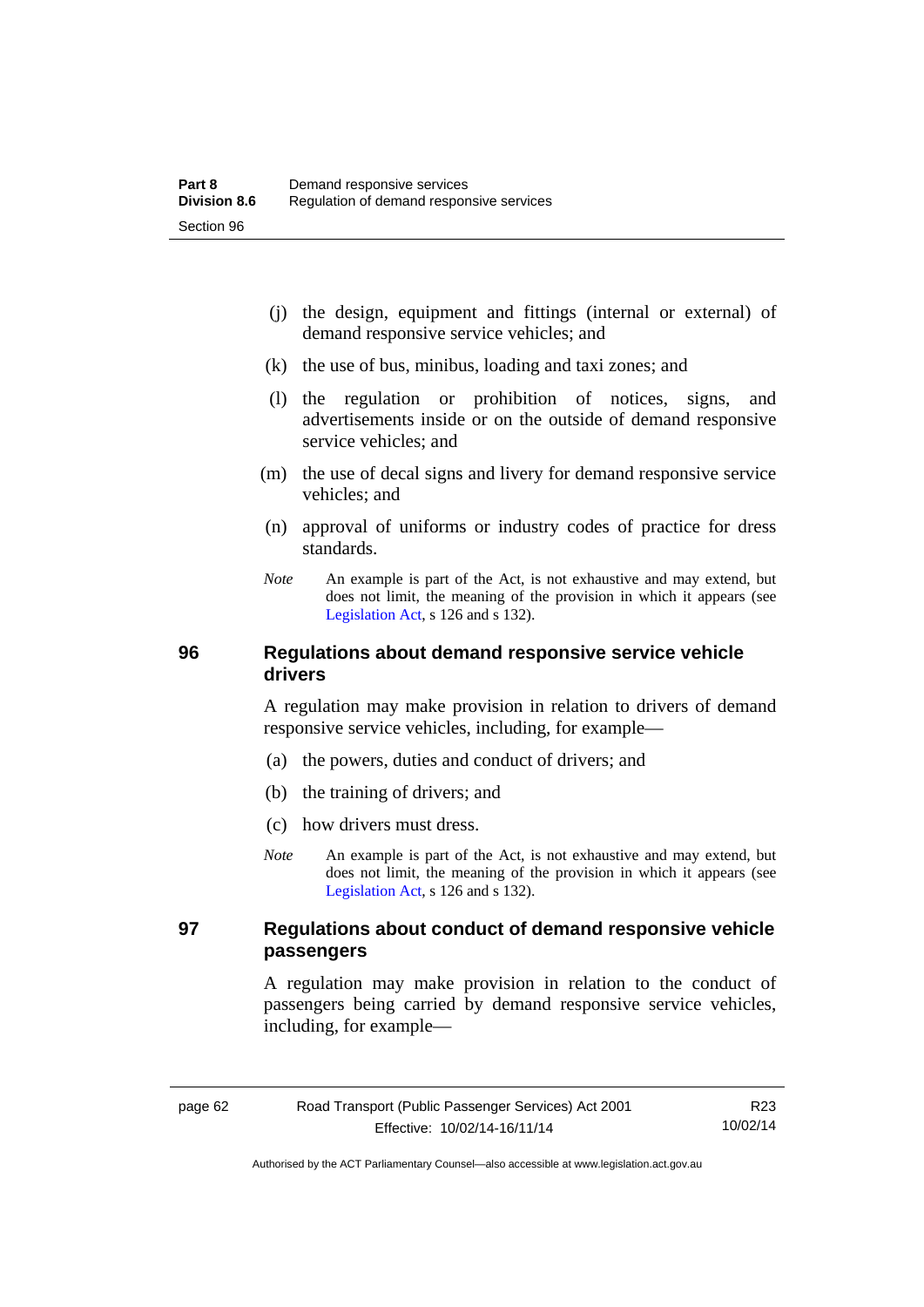- (a) the regulation or prohibition of eating and drinking; and
- (b) the authority of demand responsive service vehicle drivers, police officers and authorised people to direct people contravening a regulation to leave a demand responsive service vehicle and to remove them if they fail to leave.
- *Note* An example is part of the Act, is not exhaustive and may extend, but does not limit, the meaning of the provision in which it appears (see [Legislation Act,](http://www.legislation.act.gov.au/a/2001-14) s 126 and s 132).

R23 10/02/14 page 63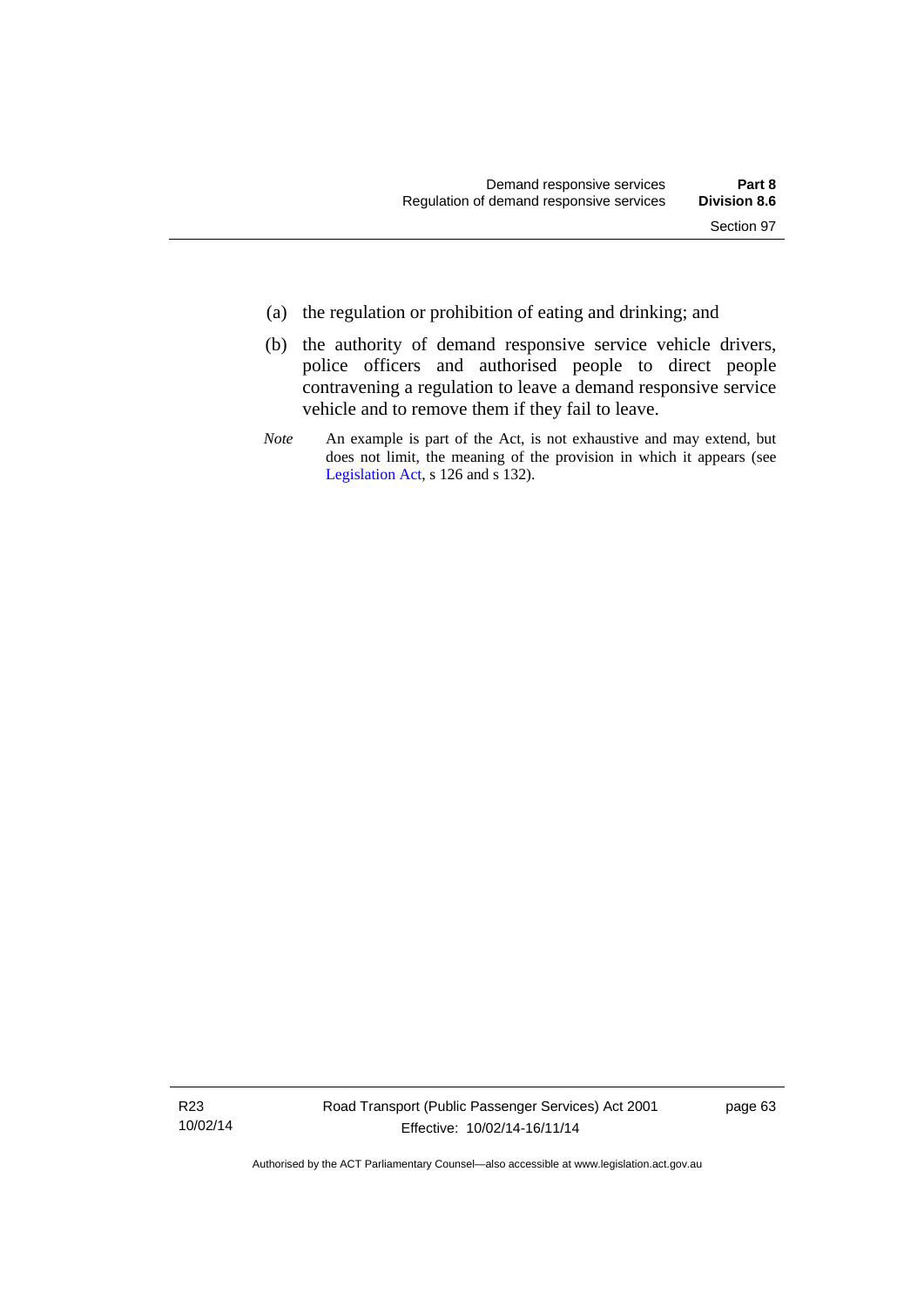Section 110

# **Part 8A Additional public passenger vehicle insurance**

## **110 Definitions—pt 8A**

In this part:

*accredited operator*, of a public passenger vehicle, means a person who is accredited to operate the public passenger service for which the vehicle is operated.

*public passenger vehicle policy* means a policy that—

- (a) is issued (or renewed) by a corporation authorised under the *[Insurance Act 1973](http://www.comlaw.gov.au/Details/C2013C00019)* (Cwlth); and
- (b) insures the accredited operator of the public passenger vehicle to which the policy applies against liability in relation to damage to property caused by, or arising out of the use of, the vehicle anywhere in Australia (whether or not on a road or road related area).

## **111 Public passenger vehicle insurance compulsory**

- (1) The accredited operator of a public passenger vehicle commits an offence if—
	- (a) the accredited operator operates the public passenger vehicle; and
	- (b) there is no public passenger vehicle policy for at least \$5 000 000 for the vehicle.

Maximum penalty: 50 penalty units.

 (2) To remove any doubt, it is irrelevant that a public passenger vehicle policy also insures the accredited operator against other risks.

R23 10/02/14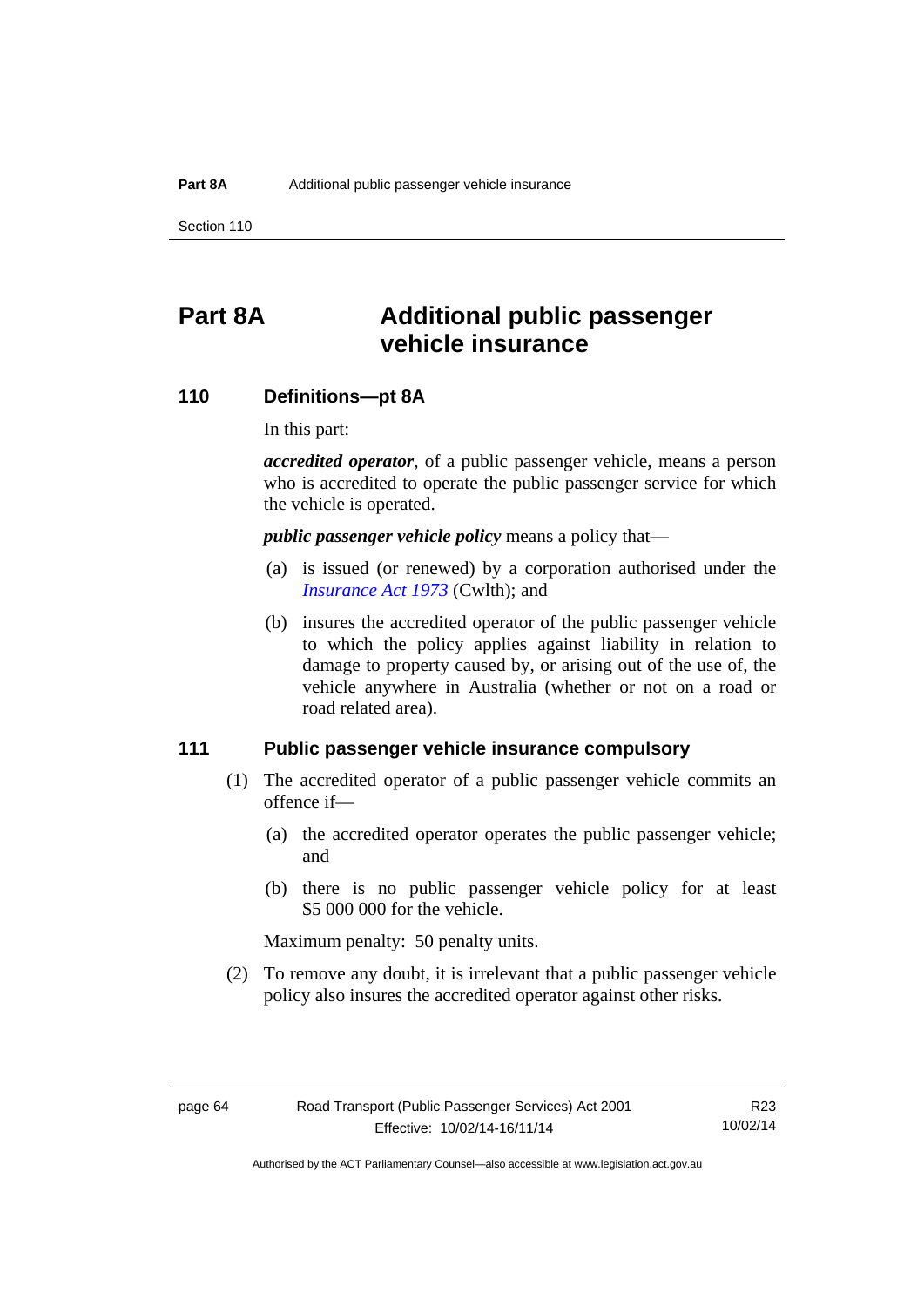### **112 Police officer or authorised person may require evidence of public passenger vehicle insurance**

- (1) A police officer or authorised person may require the accredited operator of a public passenger vehicle to produce evidence that a public passenger vehicle policy is in force for the vehicle.
- (2) The accredited operator must not fail to produce the evidence when required to do so.

Maximum penalty: 20 penalty units.

- (3) It is a defence to an offence against subsection (2) if—
	- (a) the accredited operator has a reasonable excuse for failing to produce the evidence when required to do so; and
	- (b) within 3 days after being required to produce the evidence, produces the evidence at a place prescribed by regulation or as directed by the police officer or authorised person.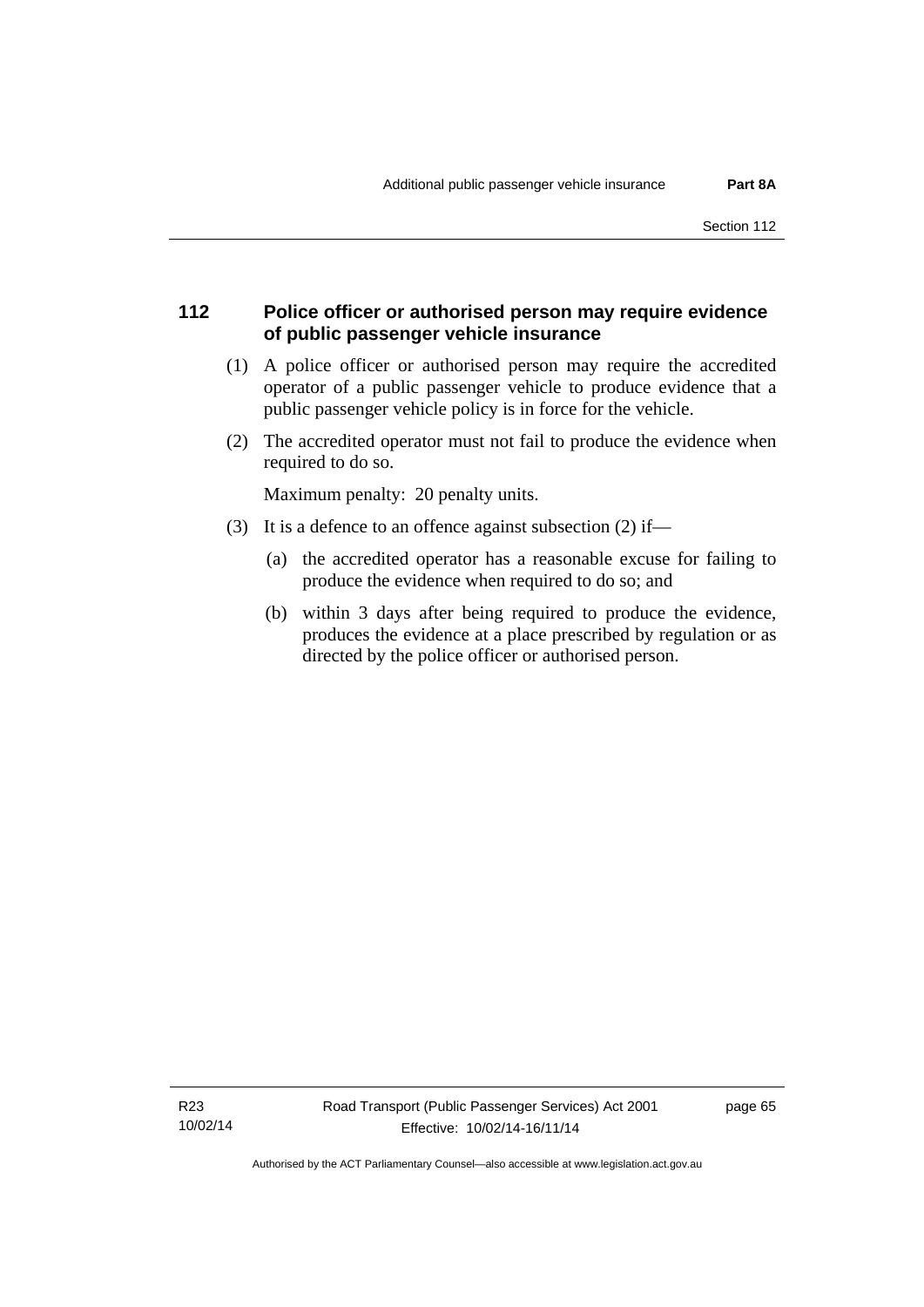#### **Part 9** Enforcement

Section 115

# **Part 9 Enforcement**

### **115 Purpose of powers under pt 9**

The powers under this part may be exercised by the road transport authority, a police officer or an authorised person to decide whether—

- (a) there has been compliance with, or a contravention of, this Act (including, for example, the conditions of an accreditation, taxi licence or hire car licence); or
- (b) a public passenger vehicle complies with the *[Road Transport](http://www.legislation.act.gov.au/a/1999-81)  [\(Vehicle Registration\) Act 1999](http://www.legislation.act.gov.au/a/1999-81)*.
- *Note 1* A reference to an Act includes a reference to the statutory instruments made or in force under the Act, including any regulation (see [Legislation Act,](http://www.legislation.act.gov.au/a/2001-14) s 104).
- *Note 2* An example is part of the regulation, is not exhaustive and may extend, but does not limit, the meaning of the provision in which it appears (see [Legislation Act,](http://www.legislation.act.gov.au/a/2001-14) s 126 and s 132).

### **116 Power to require records or information**

- (1) The road transport authority, a police officer or an authorised person may, by written notice, require a person to provide records or information within the reasonable time stated in the notice.
- (2) The notice may only require a person to provide records that are in the person's possession or control.
- (3) The road transport authority, police officer or authorised person may take copies of any record provided in response to the notice.
- (4) A record required by a notice must be provided in written form except as provided by the notice.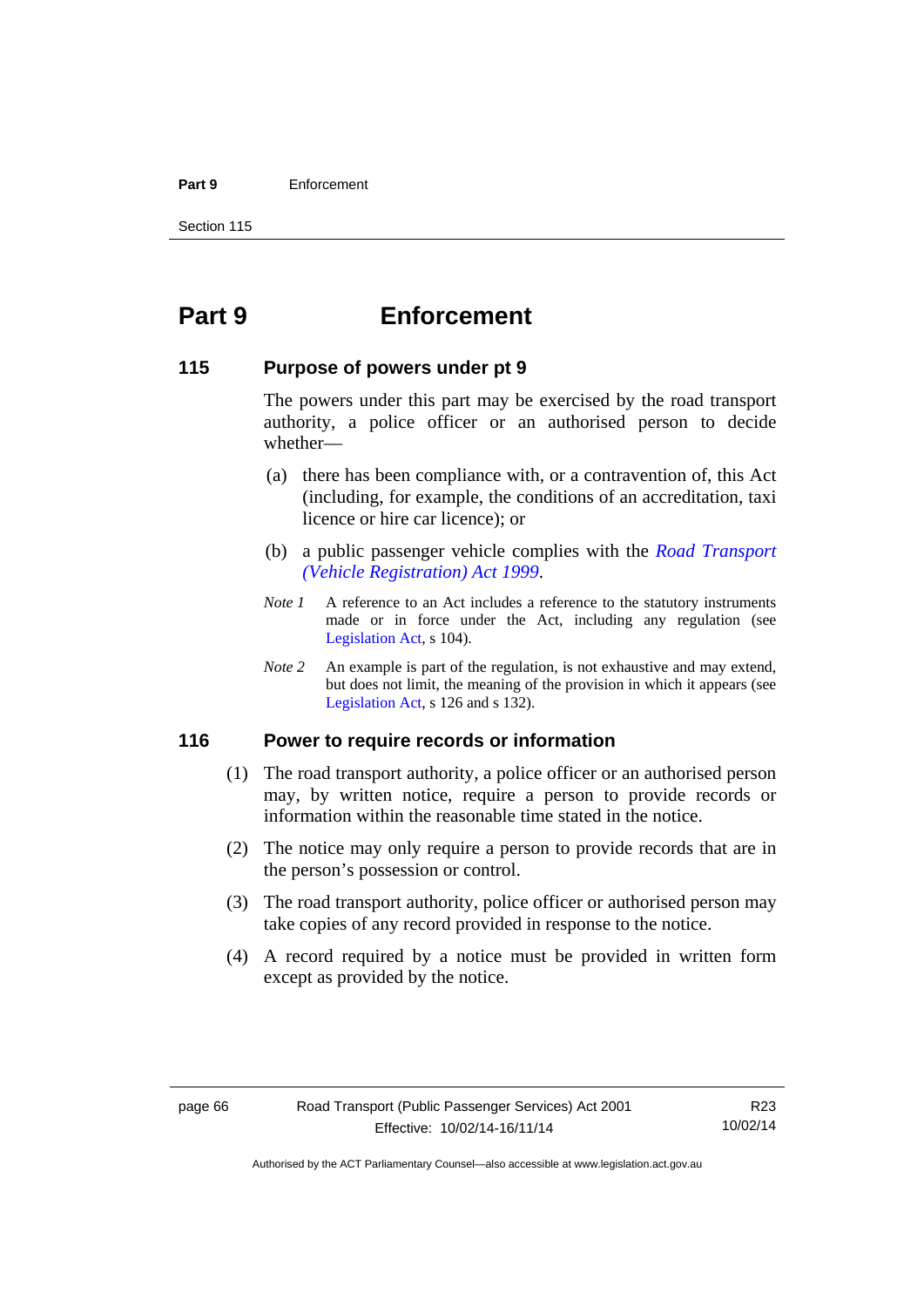(5) A person commits an offence if the person fails to comply with a notice given to the person under this section.

Maximum penalty: 20 penalty units.

(6) An offence against this section is a strict liability offence.

### **117 Power to inspect maintenance facilities**

- (1) For this part, a police officer or authorised person may, at any reasonable time, enter any premises used for or in relation to the maintenance of a public passenger vehicle (other than any part of premises being used solely for residential purposes).
- (2) The police officer or authorised person may—
	- (a) inspect records in the premises relating to the maintenance of public passenger vehicles carried out at the premises; and
	- (b) inspect the premises; and
	- (c) inspect or test any equipment in the premises used or proposed to be used for or in relation to the maintenance of a public passenger vehicle.
	- *Note* The dictionary definition of *inspect* a vehicle includes observe the performance of the vehicle or any of its equipment, with or without the use of instruments.
- (3) For subsection (2) (a), the police officer or authorised person may—
	- (a) require the person apparently in charge of the premises, or anyone else who has the custody or control of the records, to produce them to the police officer or authorised person for inspection; and
	- (b) make copies of, or take extracts from, a record and, for that purpose, may take possession of the record and, if necessary, keep it for not longer than 7 days.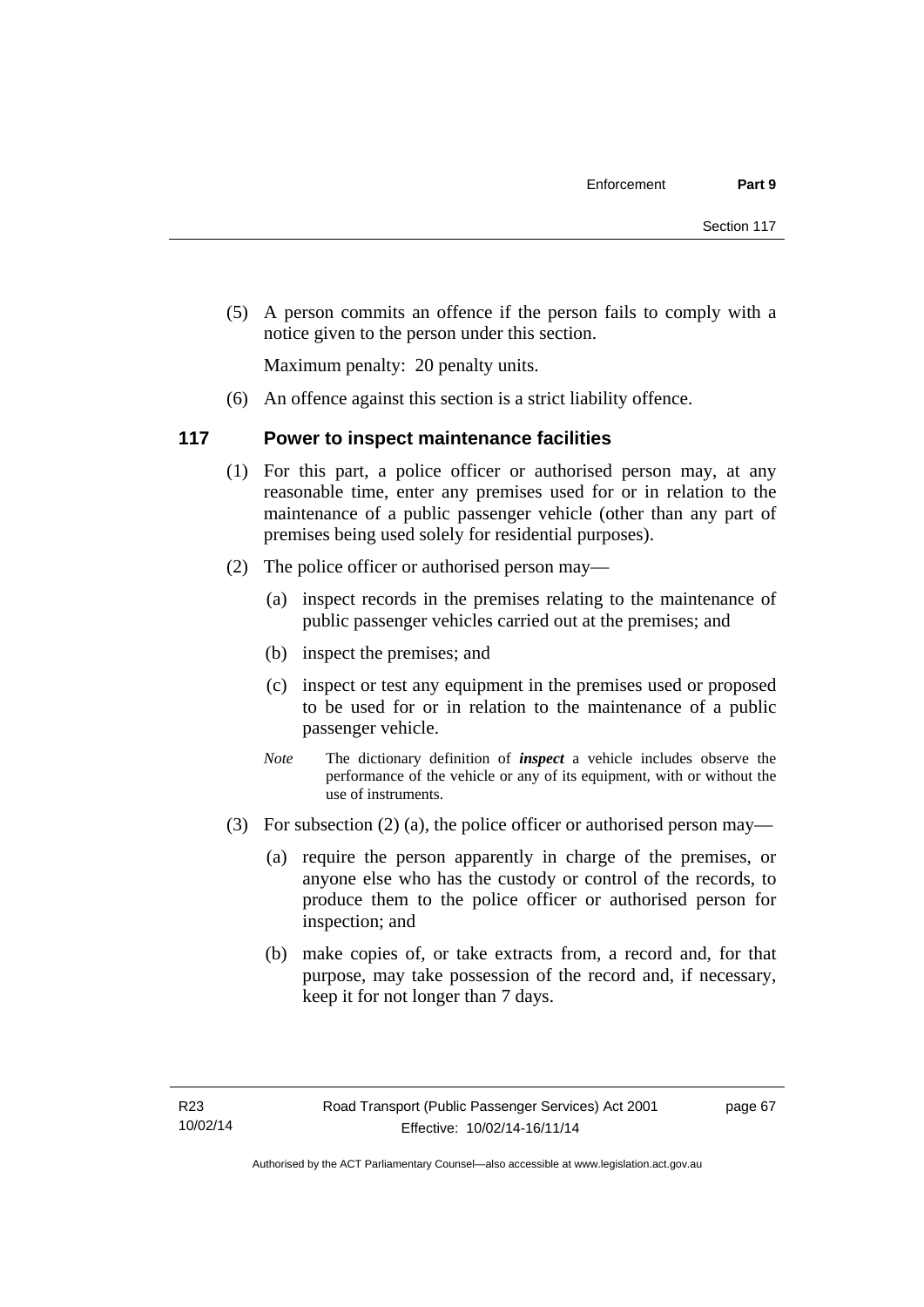- (4) For subsection (2) (c), the police officer or authorised person may do any 1 or more of the following:
	- (a) operate any equipment in the premises;
	- (b) require the person apparently in charge of the premises to give the police officer or authorised person any information the police officer or authorised person reasonably needs to inspect or test any equipment in the premises;
	- (c) require the person apparently in charge of the premises to do anything else the police officer or authorised person reasonably needs to inspect or test any equipment in the premises.
- (5) A person commits an offence if the person fails to comply with a requirement made by a police officer or authorised person under this section.

Maximum penalty: 20 penalty units.

- (6) An offence against this section is a strict liability offence.
- (7) An authorised person who enters premises under this section is not authorised to remain in the premises if, when asked by the person in charge of the premises, the authorised person does not produce his or her identity card for inspection.

### **118 Power to inspect and test vehicles**

- (1) A police officer or authorised person may inspect a public passenger vehicle, or any other vehicle that the police officer or authorised person believes, on reasonable grounds, is operating, or has operated, as a public passenger vehicle, and may inspect and test its equipment and fittings.
	- *Note* The dictionary definition of *inspect* a vehicle includes observe the performance of the vehicle or any of its equipment, with or without the use of instruments.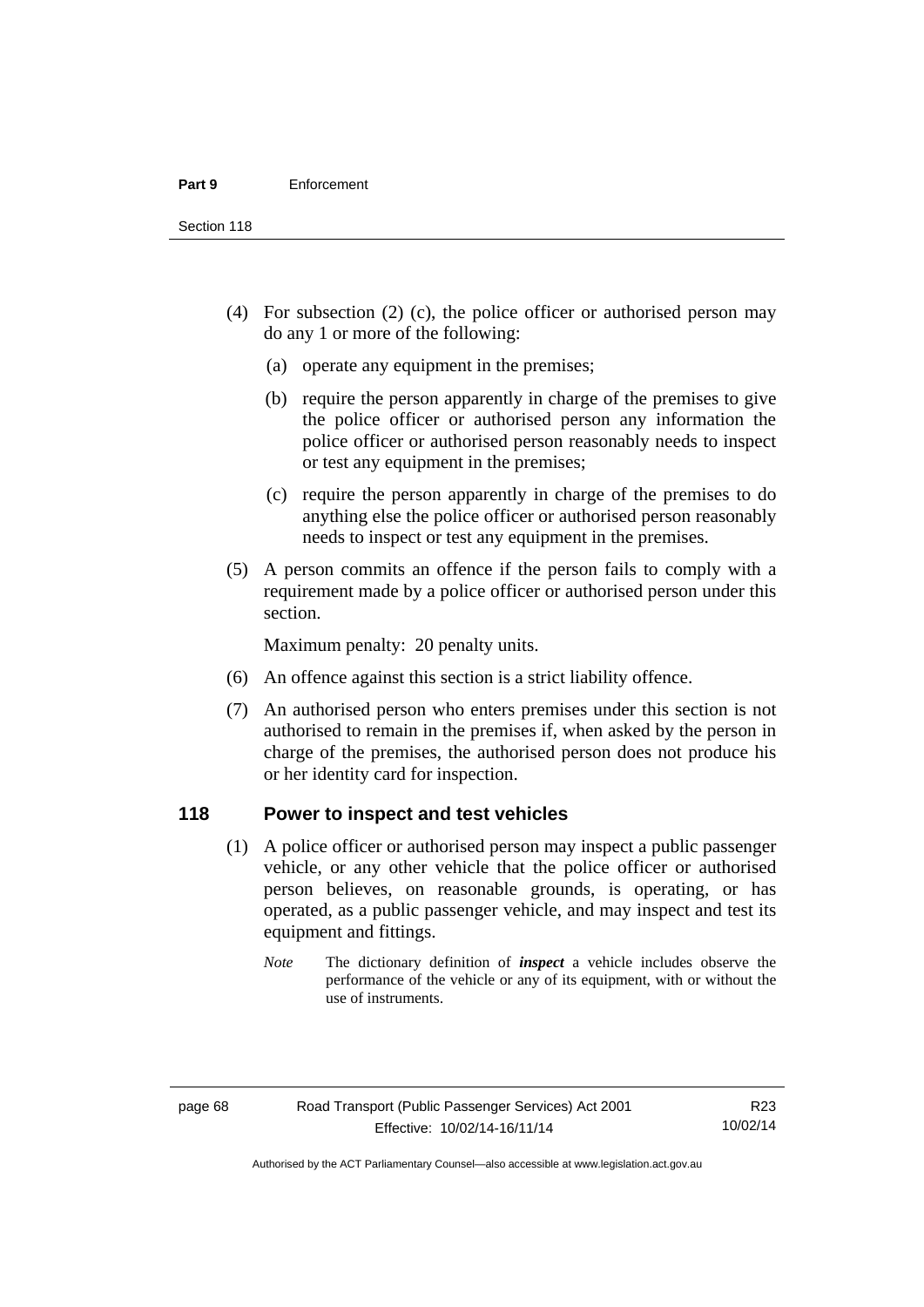- (2) Without limiting subsection (1), the police officer or authorised person may, for that subsection, do any 1 or more of the following:
	- (a) if the vehicle is being driven—ask or signal the driver of the vehicle to stop the vehicle;
	- (b) get into or onto the vehicle and remain in or on the vehicle;
	- (c) operate the vehicle and any of its equipment;
	- (d) ask the driver or anyone else apparently in charge of the vehicle to—
		- (i) give the police officer or authorised person any information the police officer or authorised person reasonably requires to inspect or test the vehicle; or
		- (ii) do anything else the police officer or authorised person reasonably requires to inspect or test the vehicle.
- (3) If a vehicle is stopped because of a request or signal under subsection (2) (a), any inspection or testing of the vehicle must be carried out—
	- (a) at, or as near as practicable to, the place where the request or signal is made or given; and
	- (b) as soon as practicable, and in any case within 1 hour, after the vehicle is stopped.
- (4) A person commits an offence if the person fails to comply with a request or signal made or given by a police officer or authorised person under this section.

Maximum penalty: 20 penalty units.

(5) An offence against this section is a strict liability offence.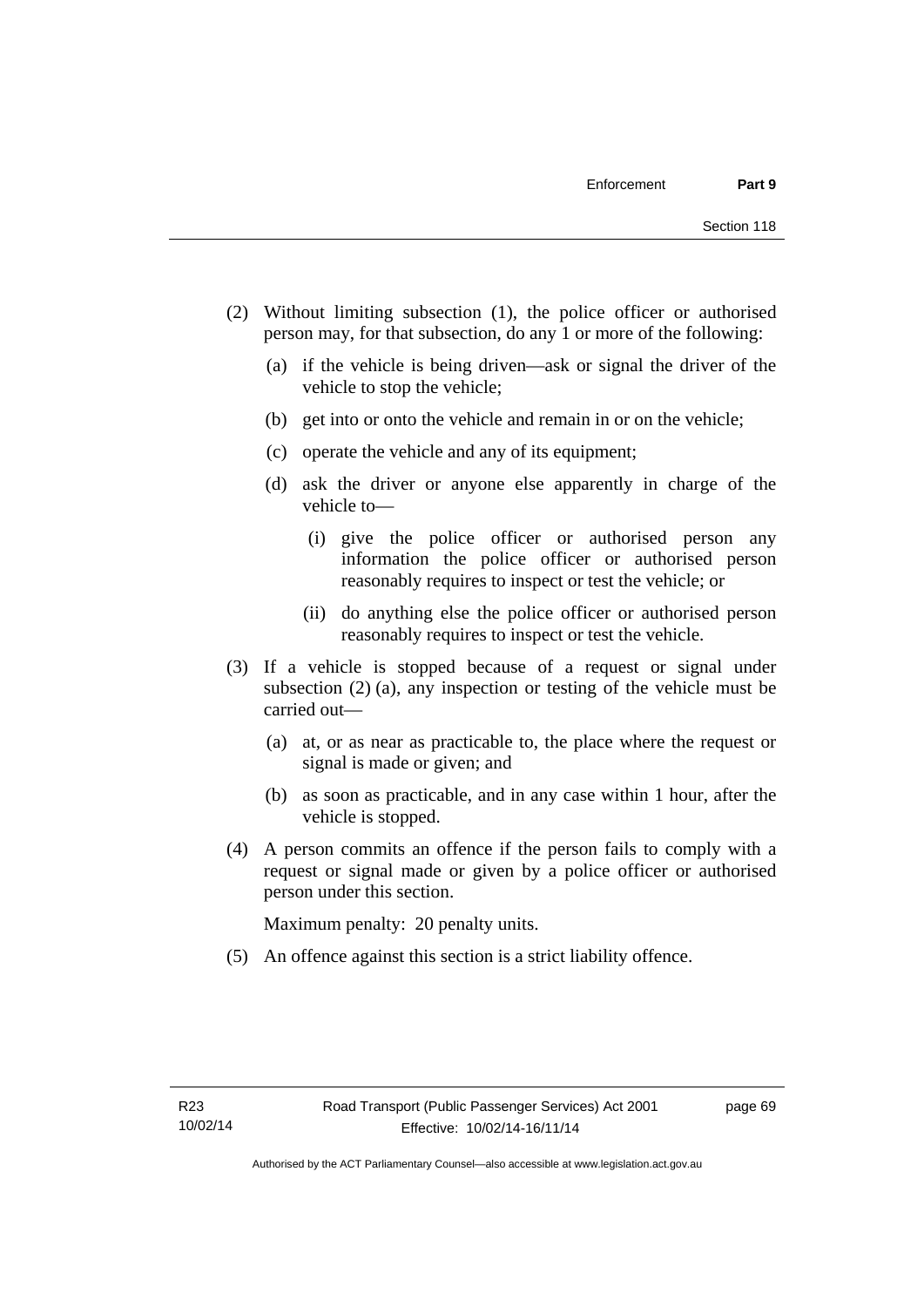#### **Part 9** Enforcement

### **119 Power to require vehicles or equipment to be inspected and tested**

- (1) A police officer or authorised person may, by written notice given to the operator of a public passenger vehicle, or any other vehicle that the police officer or authorised person believes, on reasonable grounds, is operating, or has operated, as a public passenger vehicle, require the person to have the vehicle and its equipment and fittings (or stated equipment) inspected or tested.
- (2) The notice may require any of the following:
	- (a) the inspection and testing to be carried out within or at a stated reasonable time;
	- (b) the inspection and testing to be carried out by or in the presence of a police officer, an authorised person or anyone else;
	- (c) the inspection and testing to be carried out at a stated reasonable place;
	- (d) a report of the inspection and testing to be given to a police officer, an authorised person or the road transport authority within a stated reasonable time;
	- (e) anything else reasonably necessary or convenient for the inspection and testing.
- (3) A person commits an offence if the person fails to comply with a notice given to the person under subsection (1).

Maximum penalty: 20 penalty units.

- (4) An offence against this section is a strict liability offence.
- (5) In subsection (1):

*operator*, of a vehicle, includes the responsible person for the vehicle within the meaning of the *[Road Transport \(General\) Act](http://www.legislation.act.gov.au/a/1999-77)  [1999](http://www.legislation.act.gov.au/a/1999-77)*, section 10 and section 11.

R23 10/02/14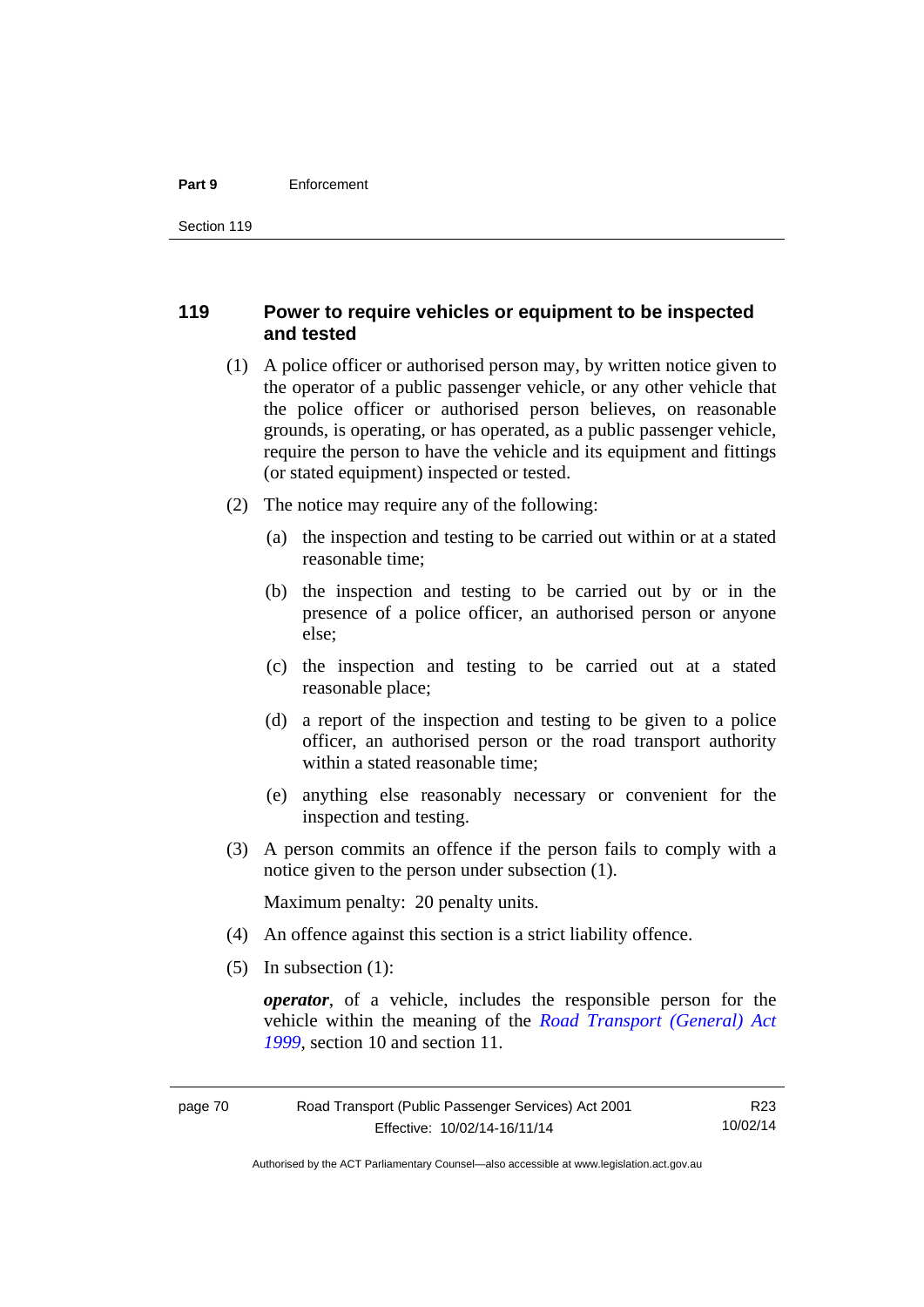### **120 Attachment and removal of noncompliance notices**

- (1) A police officer or authorised person, or a person inspecting a vehicle under this part, may attach a notice (a *noncompliance notice*) to the vehicle if the officer or person suspects, on reasonable grounds, that—
	- (a) the vehicle or its equipment or fittings, or its servicing or maintenance, do not comply with this Act; or
	- (b) the vehicle (including its equipment and fittings) does not comply with the *[Road Transport \(Vehicle Registration\) Act](http://www.legislation.act.gov.au/a/1999-81)  [1999](http://www.legislation.act.gov.au/a/1999-81)*.
	- *Note* A reference to an Act includes a reference to the statutory instruments made or in force under the Act, including any regulation (see [Legislation Act,](http://www.legislation.act.gov.au/a/2001-14) s 104).
- (2) The notice must state—
	- (a) the action necessary for the vehicle, equipment or fittings, or its servicing or maintenance, to comply with this Act or the *[Road Transport \(Vehicle Registration\) Act 1999](http://www.legislation.act.gov.au/a/1999-81)*; and
	- (b) a date and time (the *time of effect*) after which the vehicle must not be operated as a public passenger vehicle if the notice has not been removed by a police officer or authorised person.
- (3) A police officer or authorised person may remove the noncompliance notice from the vehicle, or direct in writing that it be taken to have been removed, if satisfied on inspection or testing of the vehicle or its equipment or fittings that the necessary action mentioned in the notice has been taken.
- (4) A person other than a police officer or authorised person commits an offence if the person removes a noncompliance notice from a public passenger vehicle.

Maximum penalty: 20 penalty units.

(5) An offence against this section is a strict liability offence.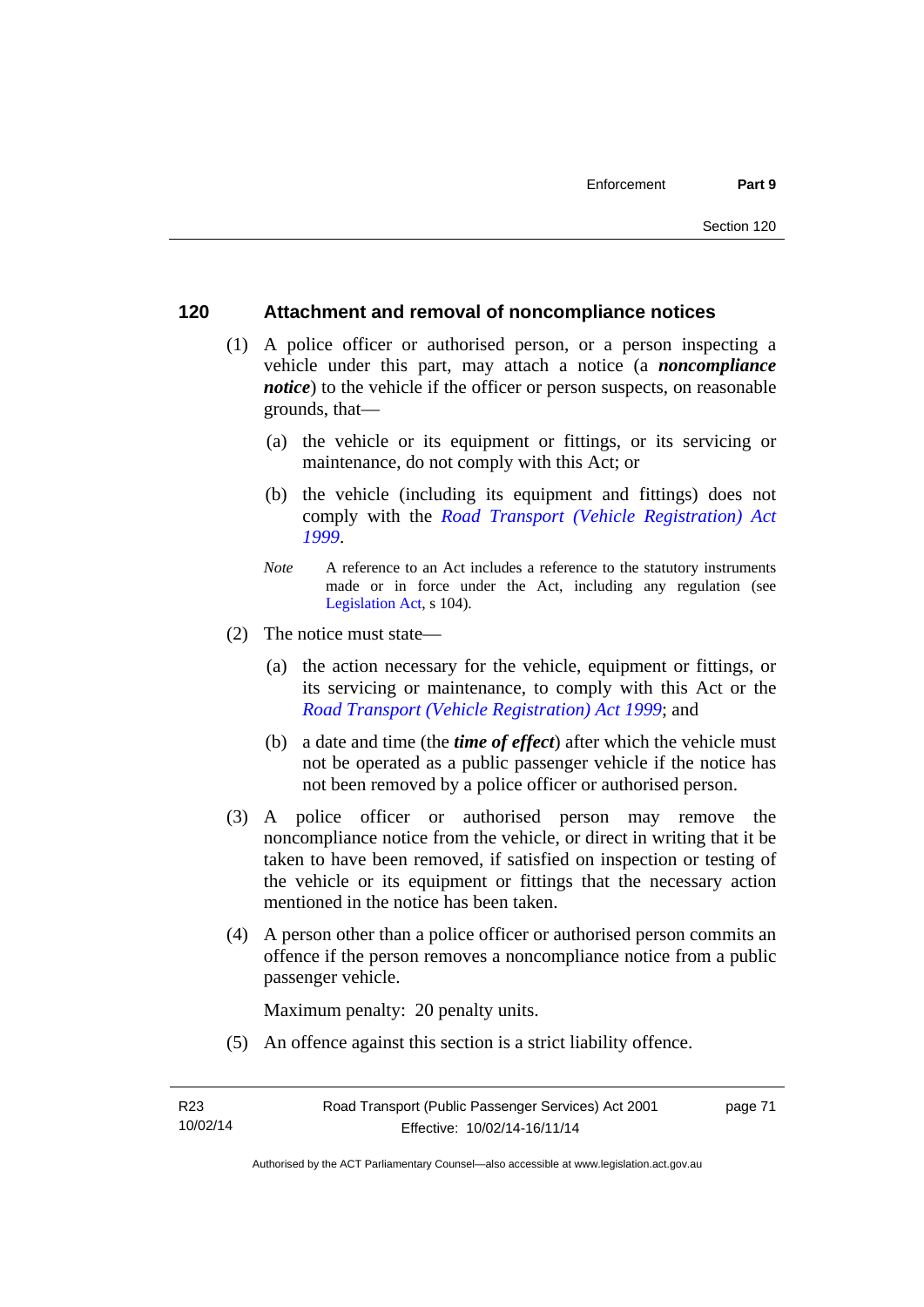#### **Part 9** Enforcement

Section 121

 (6) A police officer's or authorised person's power to issue a noncompliance notice for a public passenger vehicle under this section is additional to the power of the police officer or authorised person to issue a defect notice under the *[Road Transport \(Vehicle](http://www.legislation.act.gov.au/sl/2000-12)  [Registration\) Regulation 2000](http://www.legislation.act.gov.au/sl/2000-12)* for a public passenger vehicle.

### **121 Police officer or authorised person—power to require name and address etc**

- (1) A police officer or authorised person may require a person to state the person's name and home address if the police officer or authorised person believes, on reasonable grounds, that the person is committing or has committed an offence against this Act.
	- *Note* A reference to an Act includes a reference to the statutory instruments made or in force under the Act, including any regulation (see [Legislation Act,](http://www.legislation.act.gov.au/a/2001-14) s 104).
- (2) The police officer or authorised person must tell the person the reason for the requirement and, as soon as practicable, record the reason.
- (3) The person may ask the police officer or authorised person to produce his or her identity card for inspection by the person.
- (4) A person must comply with a requirement made of the person under subsection (1) if—
	- (a) the police officer or authorised person tells the person the reason for the requirement; and
	- (b) for a request made by an authorised person—the authorised person has complied with the *[Road Transport \(General\) Act](http://www.legislation.act.gov.au/a/1999-77)  [1999](http://www.legislation.act.gov.au/a/1999-77)*, section 21 (Power not to be exercised before identity card shown).

Maximum penalty: 10 penalty units.

(5) An offence against this section is a strict liability offence.

Authorised by the ACT Parliamentary Counsel—also accessible at www.legislation.act.gov.au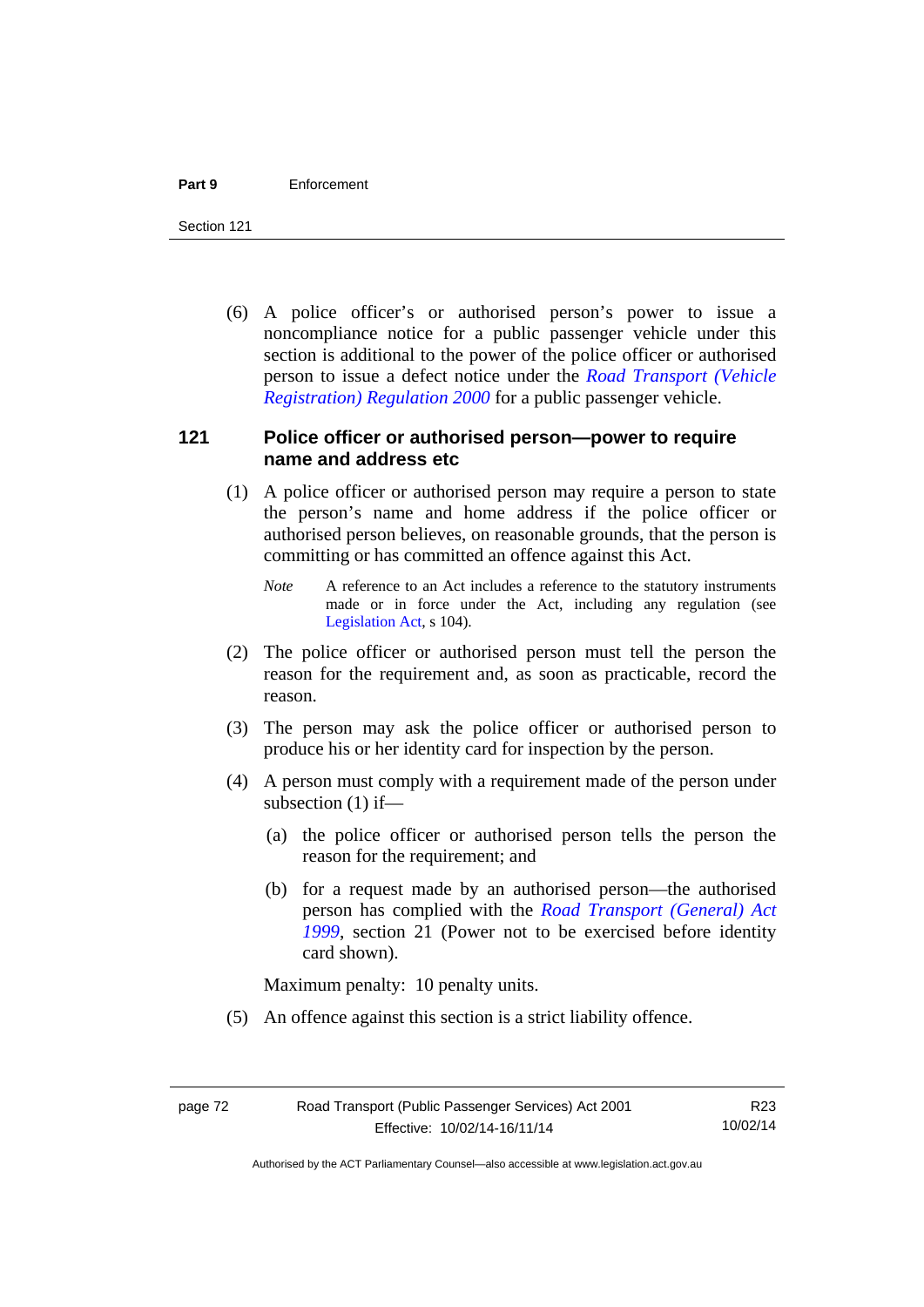# **Part 10 Miscellaneous**

### **125 Unauthorised public passenger services**

 (1) A person must not use a vehicle for the transport of passengers for a fare or other consideration along a road or road related area.

Maximum penalty: 50 penalty units.

- (2) This section does not apply to the person if—
	- (a) the monetary or other consideration receivable by the person is not more than the cost of operating the vehicle to transport the passengers; or
	- (b) the person is entitled under this Act to operate the public passenger service being operated by the person.

#### **Examples for par (a)**

- 1 A car pool in which participants share the costs of operating the vehicle for the car pool.
- 2 Helen is a member of Bush Hikers Anonymous. She carries 2 other members in her car to a club walk. The 2 other members pay Helen part of the costs of operating her car for the club walk.
- *Note 1* For the entitlement of a person to operate a public passenger service, see the following provisions:
	- $\bullet$  s 18 and s 19 (bus services)
	- s 51 (taxi services)
	- s 73 (hire car services)
	- s 90 (demand responsive services).
- *Note* 2 This section also does not apply if the person is exempted from the operation of this section under s 127 or s 128.
- *Note 3* An example is part of the Act, is not exhaustive and may extend, but does not limit, the meaning of the provision in which it appears (see [Legislation Act,](http://www.legislation.act.gov.au/a/2001-14) s 126 and s 132).
- (3) An offence against this section is a strict liability offence.

R23 10/02/14 page 73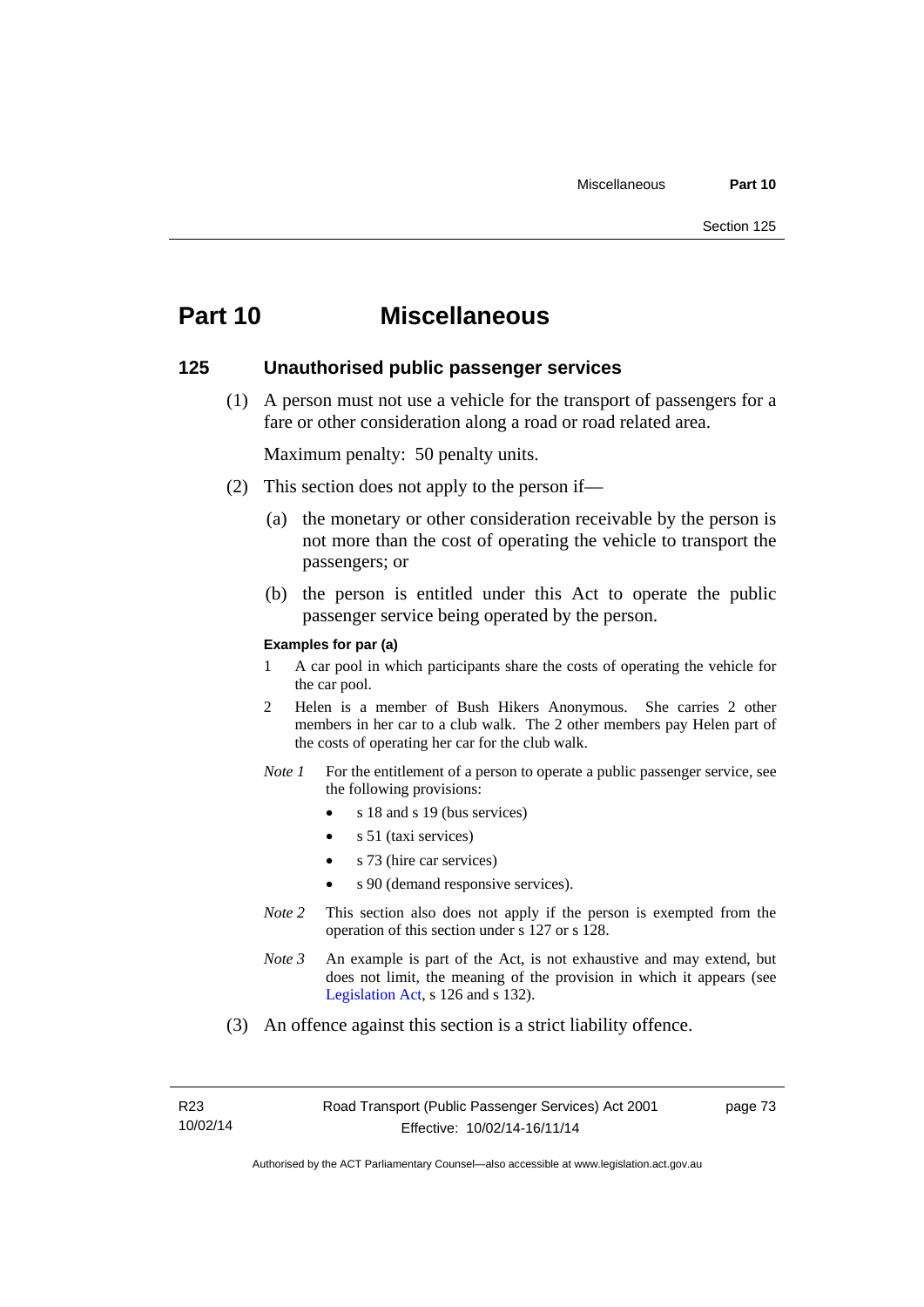#### **Part 10** Miscellaneous

Section 126

### **126 Regulation-making power**

- (1) The Executive may make regulations for this Act.
	- *Note* Regulations must be notified and presented to the Legislative Assembly, under the [Legislation Act.](http://www.legislation.act.gov.au/a/2001-14)
- (2) A regulation may apply, adopt or incorporate a law of another jurisdiction or an instrument, or a provision of a law of another jurisdiction or instrument, as in force from time to time.
	- *Note 1* The text of an applied, adopted or incorporated law or instrument, whether applied as in force from time to time or as at a particular time, is taken to be a notifiable instrument if the operation of the [Legislation](http://www.legislation.act.gov.au/a/2001-14)  [Act](http://www.legislation.act.gov.au/a/2001-14), s 47 (5) or (6) is not disapplied (see s 47 (7)).
	- *Note 2* A notifiable instrument must be notified under the [Legislation Act](http://www.legislation.act.gov.au/a/2001-14).
- (3) A regulation may make provision in relation to the powers and duties of police officers and authorised people in relation to public passenger services, including, for example, in relation to public passenger vehicles, drivers of public passenger vehicles and passengers.
	- *Note* An example is part of the Act, is not exhaustive and may extend, but does not limit, the meaning of the provision in which it appears (see [Legislation Act,](http://www.legislation.act.gov.au/a/2001-14) s 126 and s 132).
- (4) A regulation may make provision in relation to insurance against liability for damage to property caused by, or arising out of the use of, a public passenger vehicle.
- (5) A regulation may create offences and fix maximum penalties of not more than 20 penalty units for the offences.
- (6) In this section:

*law of another jurisdiction*—see the [Legislation Act](http://www.legislation.act.gov.au/a/2001-14), section 47 (10).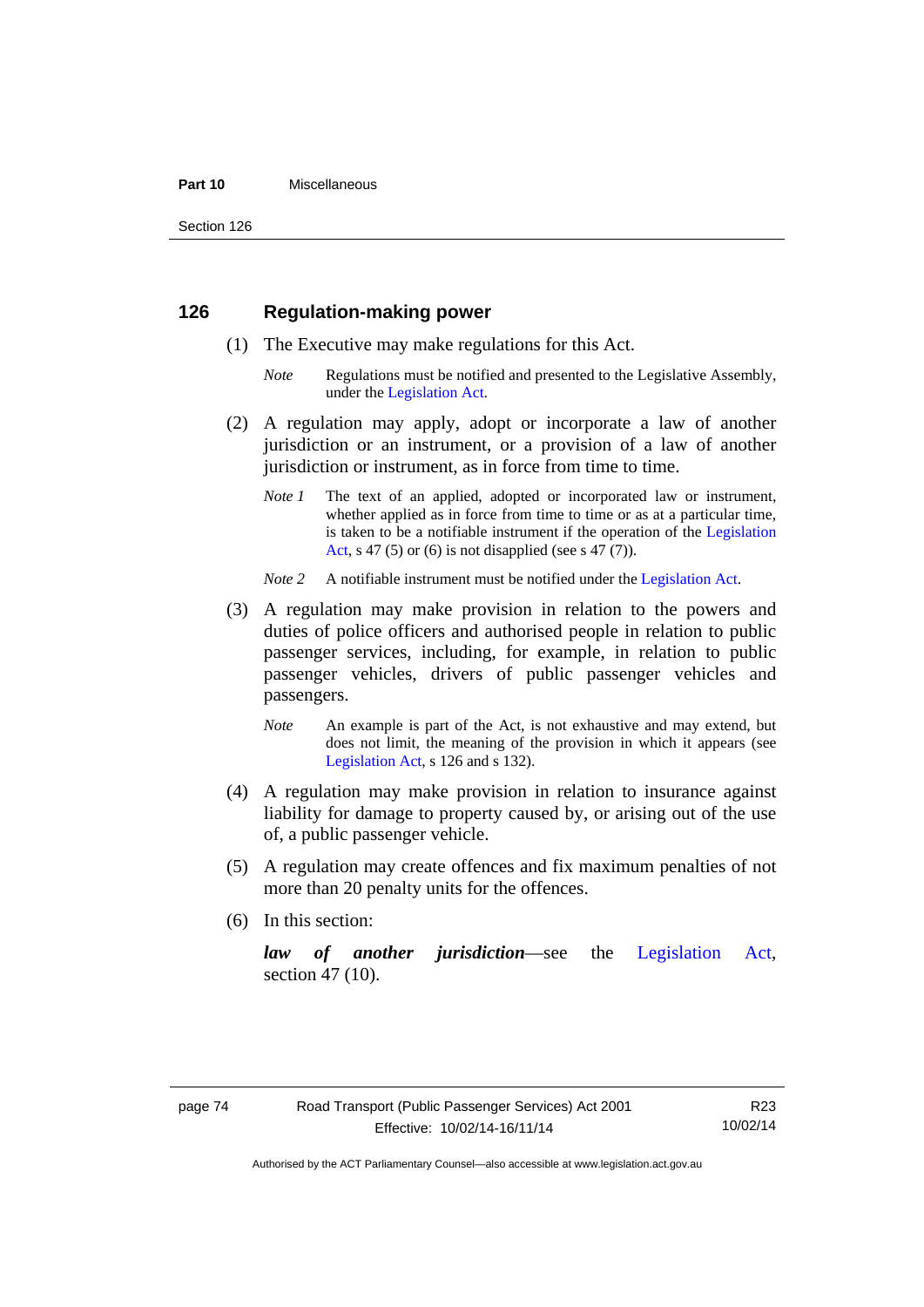### **127 Minister may exempt vehicles and people from Act**

- (1) The Minister may exempt a vehicle or person from this Act (or a stated provision of this Act).
- (2) An exemption is a disallowable instrument.
	- *Note* A disallowable instrument must be notified, and presented to the Legislative Assembly, under the [Legislation Act.](http://www.legislation.act.gov.au/a/2001-14)

### **128 Regulations may exempt vehicles and people from Act**

- (1) A regulation may—
	- (a) exempt a vehicle or person, or a kind of vehicle or person, prescribed by regulation from this Act (or a stated provision of this Act); or
	- (b) authorise the road transport authority to exempt a vehicle or person, or a kind of vehicle or person, by regulation from this Act (or a stated provision of this Act).
- (2) An exemption given under a regulation mentioned in subsection (1) may be conditional.
- (3) A regulation may provide for the road transport authority to—
	- (a) suspend the operation of a regulation mentioned in subsection (1) (a) in the way and circumstances prescribed by regulation; or
	- (b) suspend the operation of an exemption given by the authority to a vehicle or person in the way and circumstances prescribed by regulation.

### **129 References to Motor Traffic Act, Traffic Act etc**

(1) In any Act, instrument made under an Act or document, a reference to an earlier law is, in relation to anything to which this Act applies, a reference to this Act.

page 75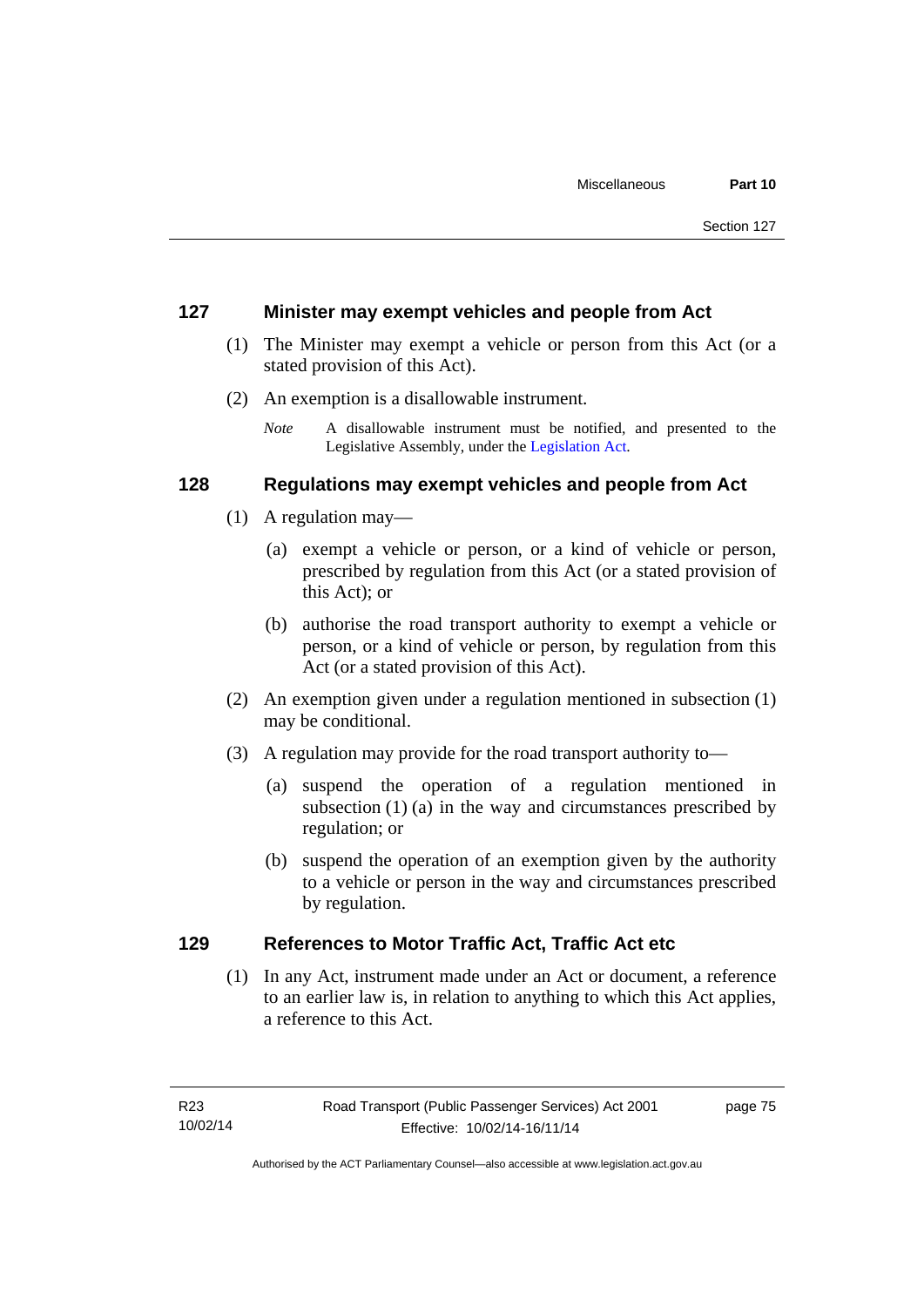#### **Part 10** Miscellaneous

(2) In this section:

*earlier law* means any of the following:

- (a) *[Motor Traffic Act 1936](http://www.legislation.act.gov.au/a/1936-45)*;
- (b) *[Motor Traffic Regulations 1934](http://www.legislation.act.gov.au/sl/1934-6)*;
- (c) *[Road Transport \(Bus Services\) Regulations 2000](http://www.legislation.act.gov.au/sl/2000-9)*;
- (d) *[Road Transport \(General\) Act 1999](http://www.legislation.act.gov.au/a/1999-77)*;
- (e) *[Road Transport \(Hire Vehicle Services\) Regulations 2000](http://www.legislation.act.gov.au/sl/2000-4)*;
- (f) *[Road Transport \(Taxi Services\) Regulations 2000](http://www.legislation.act.gov.au/sl/2000-5)*.

page 76 Road Transport (Public Passenger Services) Act 2001 Effective: 10/02/14-16/11/14

R23 10/02/14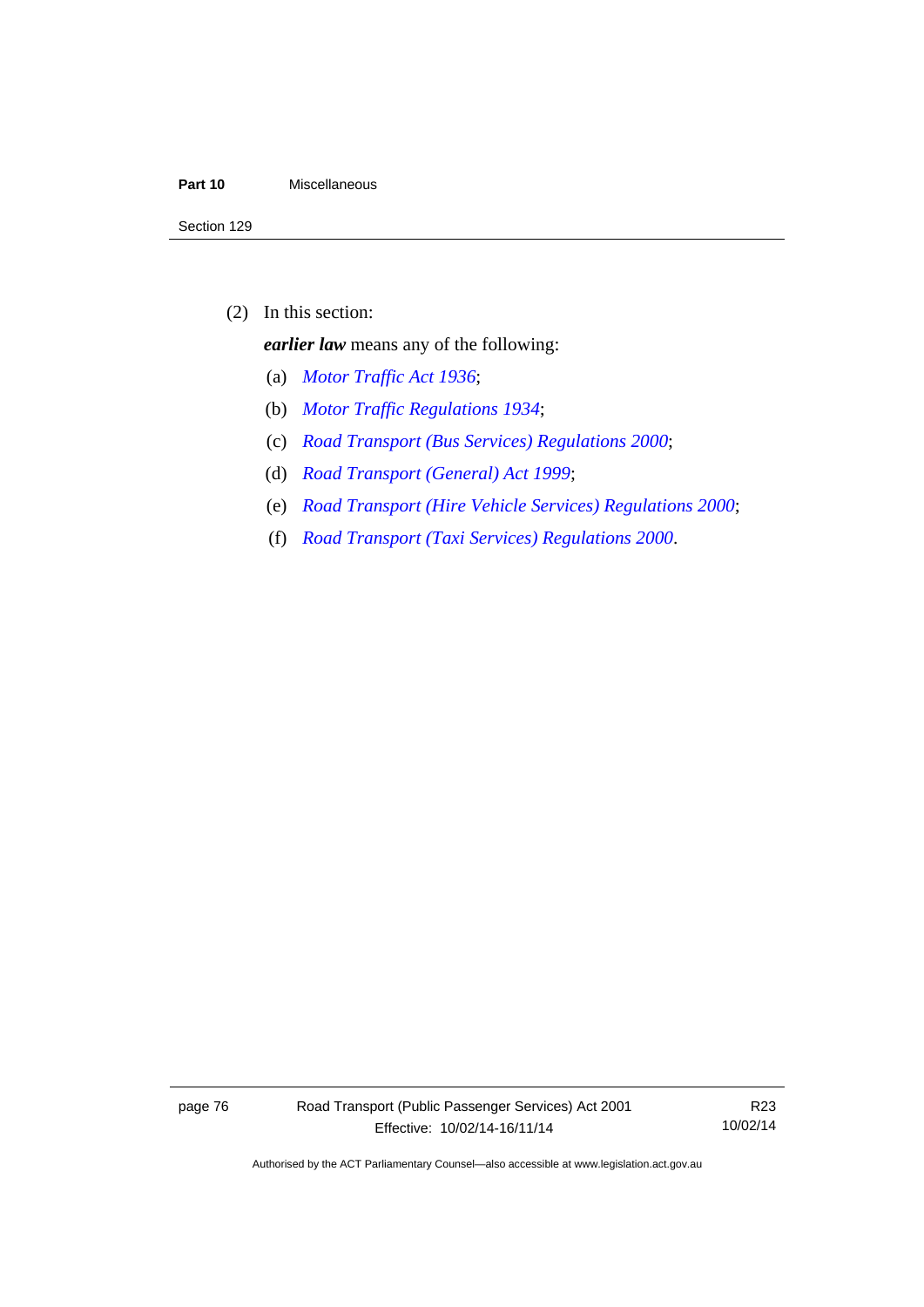# **Dictionary**

(see s 4)

- Note 1 The [Legislation Act](http://www.legislation.act.gov.au/a/2001-14) contains definitions and other provisions relevant to this Act.
- *Note 2* In particular, the [Legislation Act,](http://www.legislation.act.gov.au/a/2001-14) dict, pt 1, defines the following terms:
	- ACT
	- exercise
	- function
	- home address
	- the Territory.
- *Note 3* The *[Road Transport \(General\) Act 1999](http://www.legislation.act.gov.au/a/1999-77)* contains definitions relevant to this Act. For example, the following terms are defined in the *[Road](http://www.legislation.act.gov.au/a/1999-77)  [Transport \(General\) Act 1999](http://www.legislation.act.gov.au/a/1999-77)*, dictionary:
	- another jurisdiction
	- Australian Road Rules
	- driver
	- jurisdiction
	- motor vehicle
	- road transport authority (or authority) (see s 16)
	- road transport legislation (see s 6)
	- use (in relation to a vehicle)
	- vehicle.
- *Note 4* If a word or expression is defined in an Act (but not a regulation or another publication) included in the road transport legislation, the definition applies to each use of the word or expression in other road transport legislation unless the contrary intention appears (see *[Road](http://www.legislation.act.gov.au/a/1999-77)  [Transport \(General\) Act 1999](http://www.legislation.act.gov.au/a/1999-77)*, s 8).

*accredited*, in relation to a kind of public passenger service, means accredited under the regulations to operate that kind of public passenger service.

page 77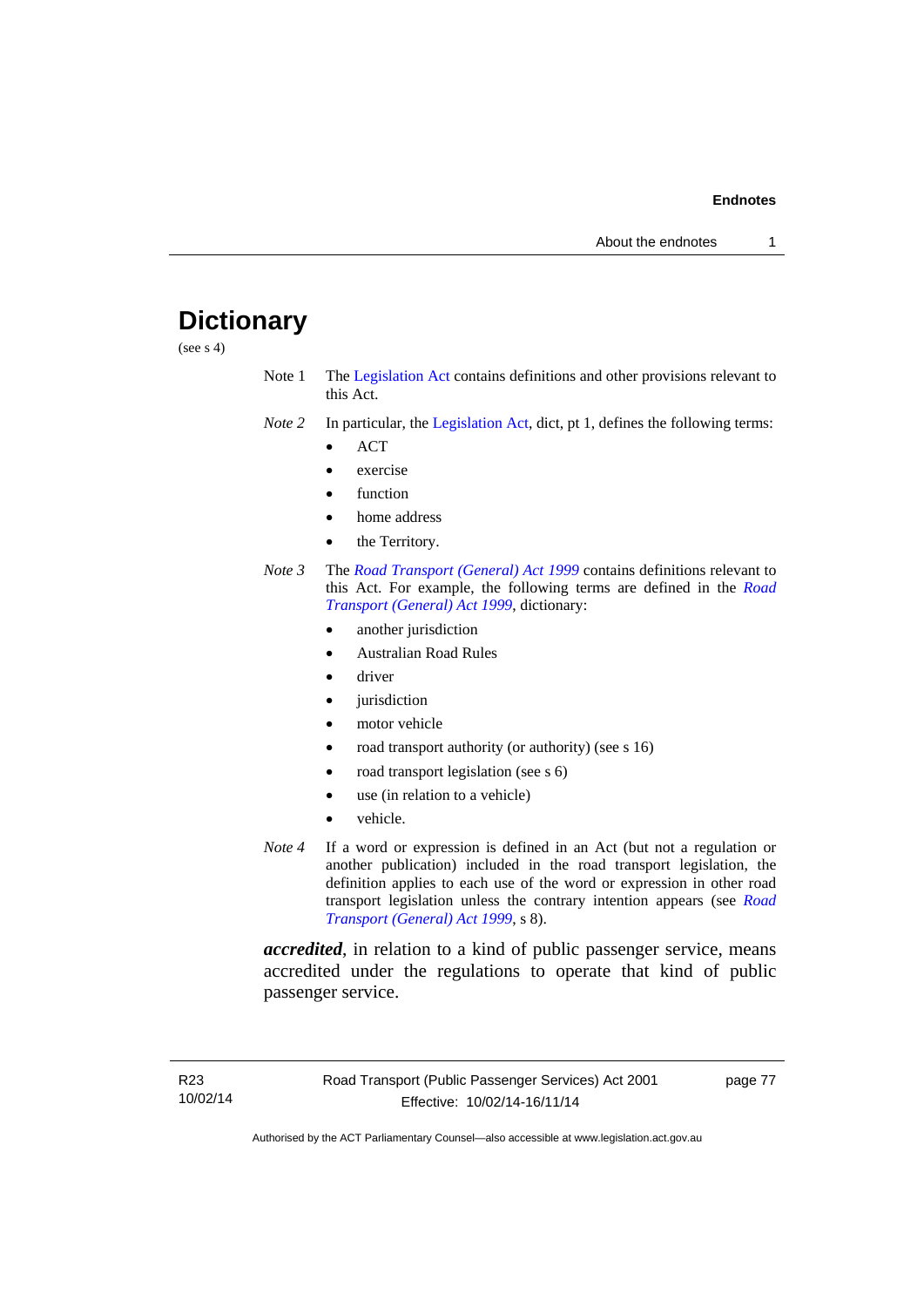#### 1 About the endnotes

*accredited demand responsive service operator* means accredited under a regulation to operate a demand responsive service.

*accredited hire car service operator* means accredited under the regulations to operate a hire car service.

*accredited taxi network provider* means accredited under the regulations to operate a taxi network.

*accredited taxi service operator* means accredited under the regulations to operate a taxi service.

*affiliated*, in relation to an accredited taxi service operator, means affiliated with an accredited taxi network provider.

*authorisation*, in relation to a demand responsive service, means an authorisation under this Act to operate a demand responsive service.

*authorised demand responsive service operator* means a person who is authorised under this Act to operate a demand responsive service.

*bus*—see section 10A.

*bus service*—see section 11.

*demand responsive service—*see section 80.

*demand responsive service vehicle—*see section 81.

*fare* means the amount payable by passengers for transport, or for the transport of passengers' luggage or other goods, on public passenger vehicles.

*fittings*, of a vehicle, includes the seats, seat covers and floor coverings of the vehicle.

*hire car*—see section 67.

*hire car licence*—see section 61.

*hire car service*—see section 69.

page 78 Road Transport (Public Passenger Services) Act 2001 Effective: 10/02/14-16/11/14

R23 10/02/14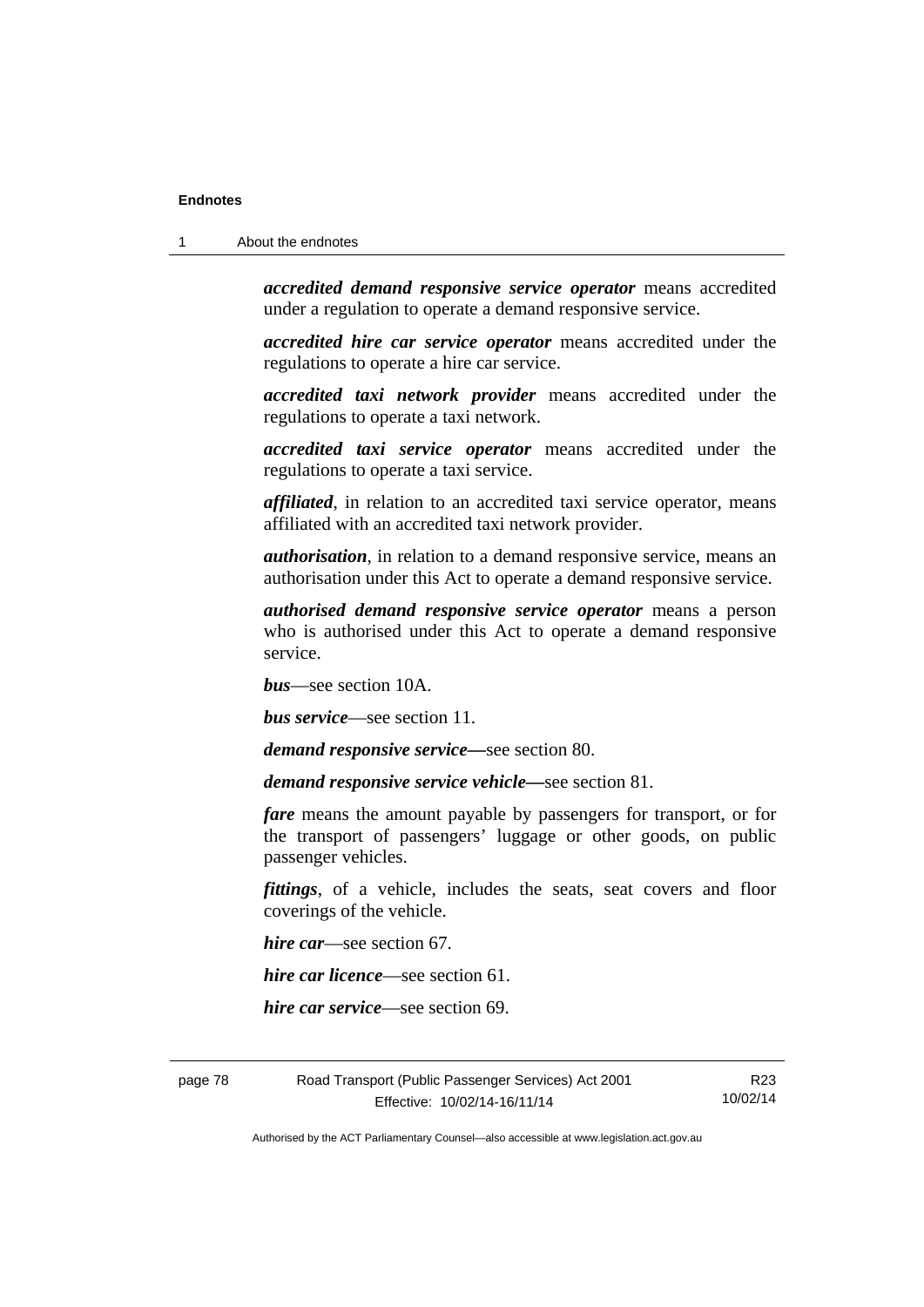*inspect* a vehicle includes observe the performance of the vehicle or any of its equipment, with or without the use of instruments.

*long-distance service*—see section 14.

*noncompliance notice*—see section 120 (1).

*public bus*—see section 10A.

*public passenger service*—see section 10.

*public passenger vehicle* means a public bus, taxi, hire car or demand responsive service vehicle.

*public vehicle licence*—see the *[Road Transport \(Driver Licensing\)](http://www.legislation.act.gov.au/a/1999-78)  [Act 1999](http://www.legislation.act.gov.au/a/1999-78)*, dictionary.

*regular route service*—see section 12.

*restricted hire car*—see section 68.

*restricted hire car licence*—see section 62.

*restricted hire car service*—see section 70.

*restricted taxi*—see section 46.

*restricted taxi licence*—see section 38.

*restricted taxi service*—see section 48.

*road* means an area that is open to or used by the public and is developed for, or has as 1 of its main uses, the driving or riding of motor vehicles, but does not include an area that would otherwise be a road so far as a declaration under the *[Road Transport \(General\)](http://www.legislation.act.gov.au/a/1999-77)  [Act 1999](http://www.legislation.act.gov.au/a/1999-77)*, section 12 (Power to include or exclude areas in road transport legislation) declares that this Act does not apply to the area.

*road related area* means—

- (a) an area that divides a road; or
- (b) a footpath or nature strip adjacent to a road; or

page 79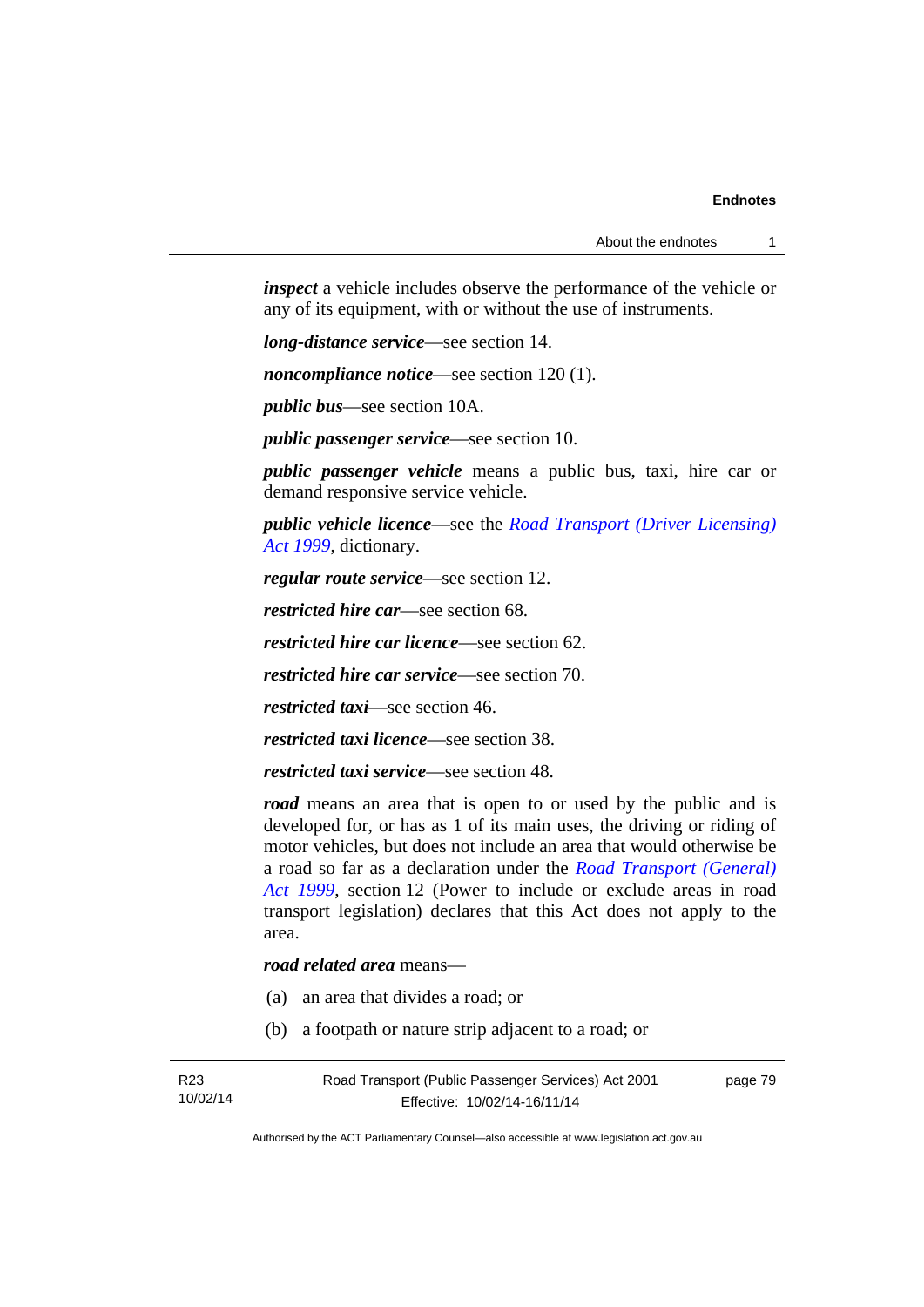- (c) an area that is open to the public and is designated for use by cyclists or animals; or
- (d) an area that is not a road and that is open to or used by the public for driving, riding or parking vehicles; or
- (e) a shoulder of a road; or
- (f) any other area that is open to or used by the public so far as a declaration under the *[Road Transport \(General\) Act 1999](http://www.legislation.act.gov.au/a/1999-77)*, section 12 (Power to include or exclude areas in road transport legislation) declares that this Act applies to the area;

but does not include an area that would otherwise be a road related area so far as a declaration under that section declares that this Act does not apply to the area.

#### *service contract—*

- (a) for part 2 (Bus services)—see section 17; and
- (b) for part 8 (Demand responsive services)—see section 89.

*taxi*—see section 45.

*taxi booking service*—see section 29.

*taxi driver* means the person driving a taxi if the person holds a public vehicle licence authorising the person to drive the taxi for hire or reward.

*taxi licence*—see section 37.

*taxi network*—see section 28.

*taxi service*—see section 47.

*taxi zone*—see the [Australian Road Rules](http://www.legislation.act.gov.au//ni/db_37271/default.asp), rule 182.

*time of effect*, for a noncompliance notice—see section 120 (2) (b).

*tour and charter service*—see section 13.

page 80 Road Transport (Public Passenger Services) Act 2001 Effective: 10/02/14-16/11/14

R23 10/02/14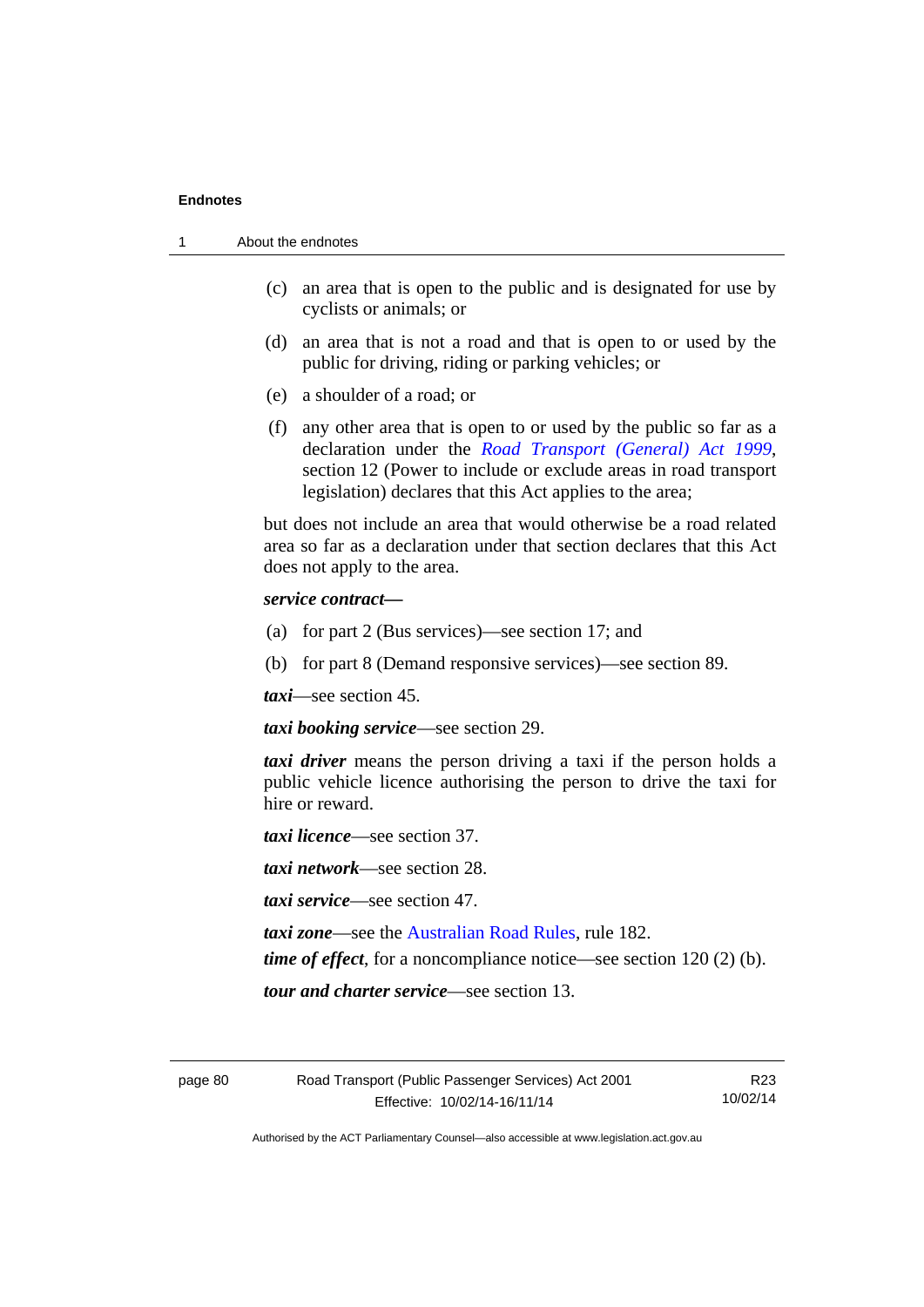## **Endnotes**

### **1 About the endnotes**

Amending and modifying laws are annotated in the legislation history and the amendment history. Current modifications are not included in the republished law but are set out in the endnotes.

Not all editorial amendments made under the *Legislation Act 2001*, part 11.3 are annotated in the amendment history. Full details of any amendments can be obtained from the Parliamentary Counsel's Office.

Uncommenced amending laws are not included in the republished law. The details of these laws are underlined in the legislation history. Uncommenced expiries are underlined in the legislation history and amendment history.

If all the provisions of the law have been renumbered, a table of renumbered provisions gives details of previous and current numbering.

The endnotes also include a table of earlier republications.

| $A = Act$<br>$AF =$ Approved form<br>$am = amended$<br>$amdt = amendment$<br>$AR = Assembly resolution$<br>$ch = chapter$<br>$CN =$ Commencement notice<br>$def = definition$<br>$DI = Disallowable instrument$<br>$dict = dictionary$<br>disallowed = disallowed by the Legislative<br>Assembly<br>$div = division$<br>$exp = expires/expired$<br>$Gaz = gazette$<br>$hdg = heading$<br>$IA = Interpretation Act 1967$<br>$ins = inserted/added$<br>$LA =$ Legislation Act 2001<br>$LR =$ legislation register | NI = Notifiable instrument<br>$o = order$<br>$om = omitted/repealed$<br>$ord = ordinance$<br>$orig = original$<br>par = paragraph/subparagraph<br>$pres = present$<br>$prev = previous$<br>$(\text{prev}) = \text{previously}$<br>$pt = part$<br>$r = rule/subrule$<br>$reloc = relocated$<br>$remum = renumbered$<br>$R[X]$ = Republication No<br>$RI = reissue$<br>$s = section/subsection$<br>$sch = schedule$<br>$sdiv = subdivision$<br>$SL = Subordinate$ law<br>$sub =$ substituted |
|-----------------------------------------------------------------------------------------------------------------------------------------------------------------------------------------------------------------------------------------------------------------------------------------------------------------------------------------------------------------------------------------------------------------------------------------------------------------------------------------------------------------|--------------------------------------------------------------------------------------------------------------------------------------------------------------------------------------------------------------------------------------------------------------------------------------------------------------------------------------------------------------------------------------------------------------------------------------------------------------------------------------------|
| $LRA =$ Legislation (Republication) Act 1996                                                                                                                                                                                                                                                                                                                                                                                                                                                                    | $underlining = whole or part not commenced$                                                                                                                                                                                                                                                                                                                                                                                                                                                |
| $mod = modified/modification$                                                                                                                                                                                                                                                                                                                                                                                                                                                                                   | or to be expired                                                                                                                                                                                                                                                                                                                                                                                                                                                                           |
|                                                                                                                                                                                                                                                                                                                                                                                                                                                                                                                 |                                                                                                                                                                                                                                                                                                                                                                                                                                                                                            |

### **2 Abbreviation key**

R23 10/02/14 Road Transport (Public Passenger Services) Act 2001 Effective: 10/02/14-16/11/14

page 81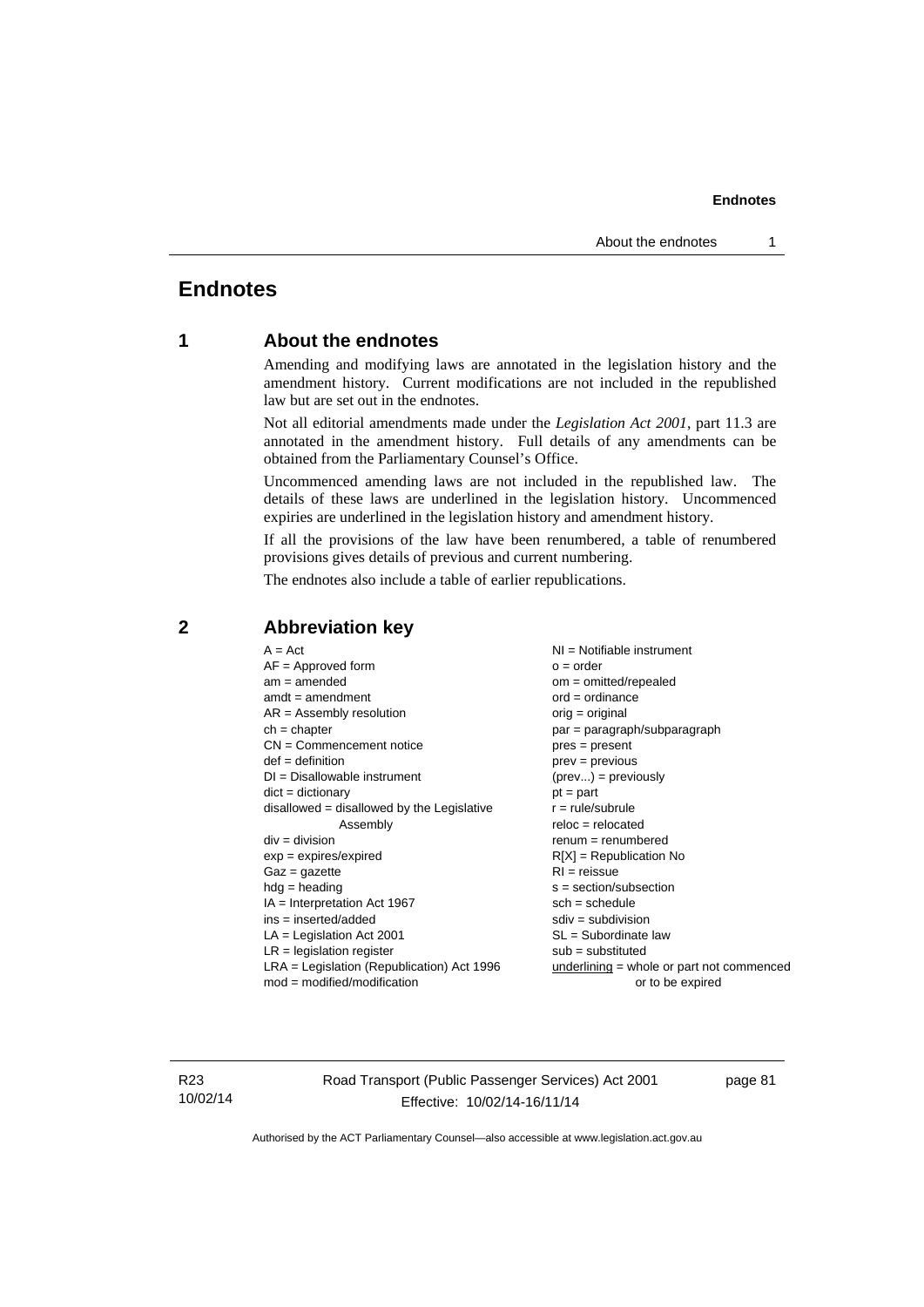3 Legislation history

### **3 Legislation history**

#### **Road Transport (Public Passenger Services) Act 2001 A2001-62**  notified 10 September 2001 [\(Gaz 2001 No S66\)](http://www.legislation.act.gov.au/gaz/2001-S66/default.asp)

s 1, s 2 commenced 10 September 2001 (IA s 10B) remainder commenced 1 December 2001 (s 2 and [CN2001-2\)](http://www.legislation.act.gov.au/cn/2001-2/default.asp)

as amended by

#### **[Road Transport \(Public Passenger Services\) Amendment Act 2001](http://www.legislation.act.gov.au/a/2001-94) A2001-94**

notified LR 27 September 2001

s 1, s 2 commenced 27 September 2001 (LA s 75) remainder commenced 1 March 2002 (s 2 and [CN2002-2\)](http://www.legislation.act.gov.au/cn/2002-2/default.asp)

### **[Statute Law Amendment Act 2002](http://www.legislation.act.gov.au/a/2002-30) A2002-30 pt 3.70**

notified LR 16 September 2002

s 1, s 2 taken to have commenced 19 May 1997 (LA s 75 (2))

pt 3.70 commenced 17 September 2002 (s 2 (1))

### **[Statute Law Amendment Act 2002 \(No 2\)](http://www.legislation.act.gov.au/a/2002-49) A2002-49 pt 3.23**

notified LR 20 December 2002 s 1, s 2 taken to have commenced 7 October 1994 (LA s 75 (2)) pt 3.23 commenced 17 January 2003 (s 2 (1))

#### **[Road Transport \(Public Passenger Services\) \(Hire Cars\) Amendment](http://www.legislation.act.gov.au/a/2004-69)  [Act 2004](http://www.legislation.act.gov.au/a/2004-69) A2004-69 pt 2**

notified LR 9 September 2004 s 1, s 2 commenced 9 September 2004 (LA s 75 (1)) pt 2 commenced 9 March 2005 (s 2 and LA s 79)

as modified by

#### **[Road Transport \(Public Passenger Services\) Regulation 2002](http://www.legislation.act.gov.au/sl/2002-3) SL2002-3 (as am by [SL2005-4](http://www.legislation.act.gov.au/sl/2005-4) s 12)**

notified LR 27 February 2002

s 1, s 2 commenced 27 February 2002 (LA s 75 (1))

s 132 (4) commenced 1 March 2003 (s 2 (2))

remainder commenced 1 March 2002 (s 2 (1) and see [CN2002-2](http://www.legislation.act.gov.au/cn/2002-2/default.asp))

page 82 Road Transport (Public Passenger Services) Act 2001 Effective: 10/02/14-16/11/14

R23 10/02/14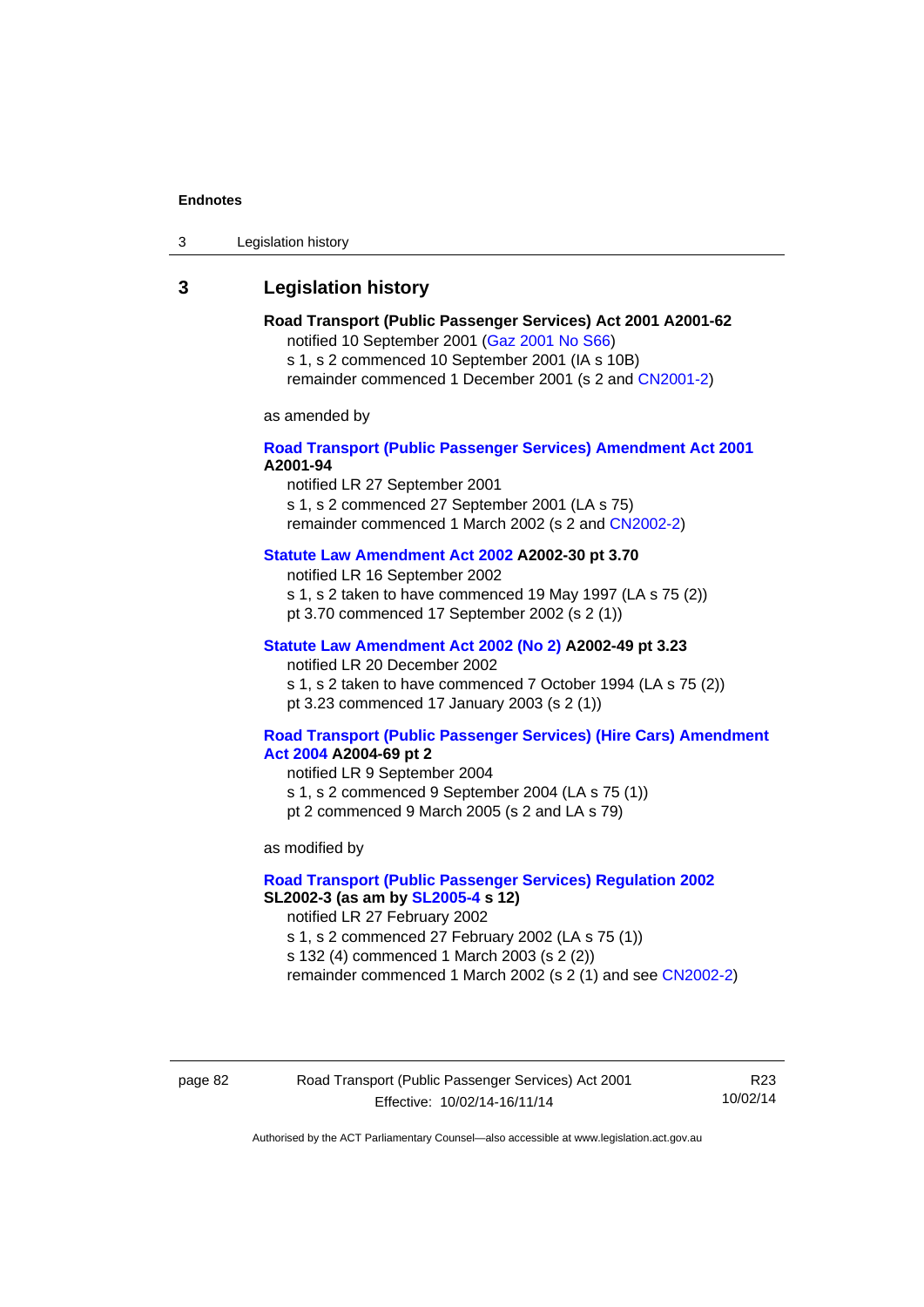### **[Road Transport Legislation \(Hire Cars\) Amendment Regulation 2005](http://www.legislation.act.gov.au/sl/2005-4)  [\(No 1\)](http://www.legislation.act.gov.au/sl/2005-4) SL2005-4 s 12**

notified LR 7 March 2005

s 1, s 2 commenced 7 March 2005 (LA s 75 (1))

s 12 commenced 9 March 2005 (s 2 and see Road Transport (Public [Passenger Services\) \(Hire Cars\) Amendment Act 2004](http://www.legislation.act.gov.au/a/2004-69) A2004-69, s 2 and LA s 79)

*Note* This regulation only amends the [Road Transport \(Public](http://www.legislation.act.gov.au/sl/2002-3)  [Passenger Services\) Regulation 2002](http://www.legislation.act.gov.au/sl/2002-3) SL2002-3.

as amended by

#### **[Statute Law Amendment Act 2005](http://www.legislation.act.gov.au/a/2005-20) A2005-20 sch 3 pt 3.57**

notified LR 12 May 2005

s 1, s 2 taken to have commenced 8 March 2005 (LA s 75 (2)) amdt 3.372, amdt 3.374 commenced 2 June 2005 (s 2 (2)) sch 3 pt 3.57 remainder commenced 2 June 2005 (s 2 (1))

#### **[Road Transport \(Public Passenger Services\) Amendment Act 2006](http://www.legislation.act.gov.au/a/2006-9) A2006-9**

notified LR 15 March 2006 s 1, s 2 commenced 15 March 2006 (LA s 75 (1)) remainder commenced 1 July 2006 (s 2 and [CN2006-13](http://www.legislation.act.gov.au/cn/2006-13/default.asp))

#### **[Road Transport Legislation Amendment Act 2006](http://www.legislation.act.gov.au/a/2006-26) A2006-26 pt 2, s 31**

notified LR 14 June 2006 s 1, s 2 commenced 14 June 2006 (LA s 75 (1)) pt 2, s 31 commenced 2 July 2006 (s 2 and [CN2006-12](http://www.legislation.act.gov.au/cn/2006-12/default.asp))

#### **[Administrative \(Miscellaneous Amendments\) Act 2006](http://www.legislation.act.gov.au/a/2006-30) A2006-30 sch 1 pt 1.10**

notified LR 16 June 2006 s 1, s 2 commenced 16 June 2006 (LA s 75 (1)) amdt 1.84 commenced 3 July 2006 (s 2 (2)) sch 1 pt 1.10 remainder commenced 1 July 2006 (s 2 (1))

#### **[Road Transport \(Third-Party Insurance\) Act 2008](http://www.legislation.act.gov.au/a/2008-1) A2008-1 sch 1 pt 1.9 (as am by [A2008-39](http://www.legislation.act.gov.au/a/2008-39) s 4)**

notified LR 26 February 2008

s 1, s 2 commenced 26 February 2008 (LA s 75 (1))

sch 1 pt 1.9 commenced 1 October 2008 (s 2 as am by [A2008-39](http://www.legislation.act.gov.au/a/2008-39) s 4)

R23 10/02/14 Road Transport (Public Passenger Services) Act 2001 Effective: 10/02/14-16/11/14

page 83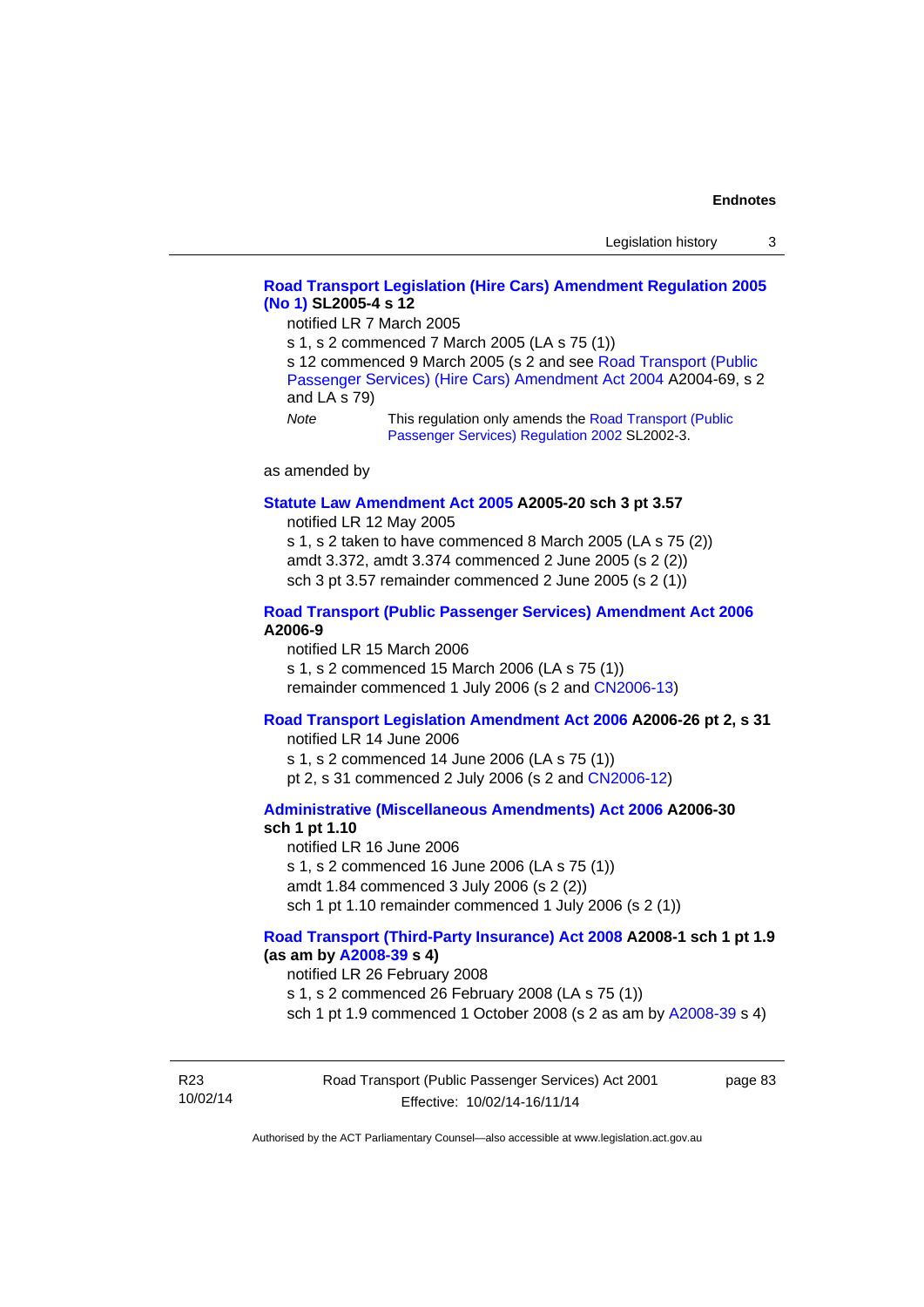3 Legislation history

### **[Road Transport \(Third-Party Insurance\) Amendment Act 2008](http://www.legislation.act.gov.au/a/2008-39) A2008-39**

notified LR 22 August 2008 s 1, s 2 commenced 22 August 2008 (LA s 75 (1)) remainder commenced 23 August 2008 (s 2) *Note* This Act only amends the [Road Transport \(Third-Party](http://www.legislation.act.gov.au/a/2008-1)  [Insurance\) Act 2008](http://www.legislation.act.gov.au/a/2008-1) A2008-1.

as modified by

#### **[Road Transport \(Third-Party Insurance\) Regulation 2008](http://www.legislation.act.gov.au/sl/2008-37) SL2008-37 s 103 and sch 20 mod 20.1**

notified LR 25 August 2008

s 1, s 2 commenced 25 August 2008 (LA s 75 (1)) s 103 and sch 20 mod 20.1 commenced 1 October 2008 (s 2 and see [Road Transport \(Third-Party Insurance\) Act 2008](http://www.legislation.act.gov.au/a/2008-1) A2008-1 s 2 (as am by [A2008-39](http://www.legislation.act.gov.au/a/2008-39) s 4))

as amended by

#### **[Road Transport \(Third-Party Insurance\) Amendment Act 2009](http://www.legislation.act.gov.au/a/2009-16) A2009-16 sch 3 pt 3.3**

notified LR 30 June 2009 s 1, s 2 commenced 30 June 2009 (LA s 75 (1)) sch 3 pt 3.3 commenced 5 July 2009 (s 2)

### **[Road Transport \(Mass, Dimensions and Loading\) Act 2009](http://www.legislation.act.gov.au/a/2009-22/default.asp) A2009-22**

#### **sch 1 pt 1.8**

notified LR 3 September 2009

s 1, s 2 commenced 3 September 2009 (LA s 75 (1))

sch 1 pt 1.8 commenced 3 March 2010 (s 2 and LA s 79)

### **[Statute Law Amendment Act 2009 \(No 2\)](http://www.legislation.act.gov.au/a/2009-49) A2009-49 sch 3 pt 3.63**

notified LR 26 November 2009 s 1, s 2 commenced 26 November 2009 (LA s 75 (1)) sch 3 pt 3.63 commenced 17 December 2009 (s 2)

#### **[Statute Law Amendment Act 2010](http://www.legislation.act.gov.au/a/2010-18) A2010-18 sch 3 pt 3.18**

notified LR 13 May 2010

s 1, s 2 commenced 13 May 2010 (LA s 75 (1))

sch 3 pt 3.18 commenced 3 June 2010 (s 2)

| page 84 | Road Transport (Public Passenger Services) Act 2001 |          |
|---------|-----------------------------------------------------|----------|
|         | Effective: 10/02/14-16/11/14                        | 10/02/14 |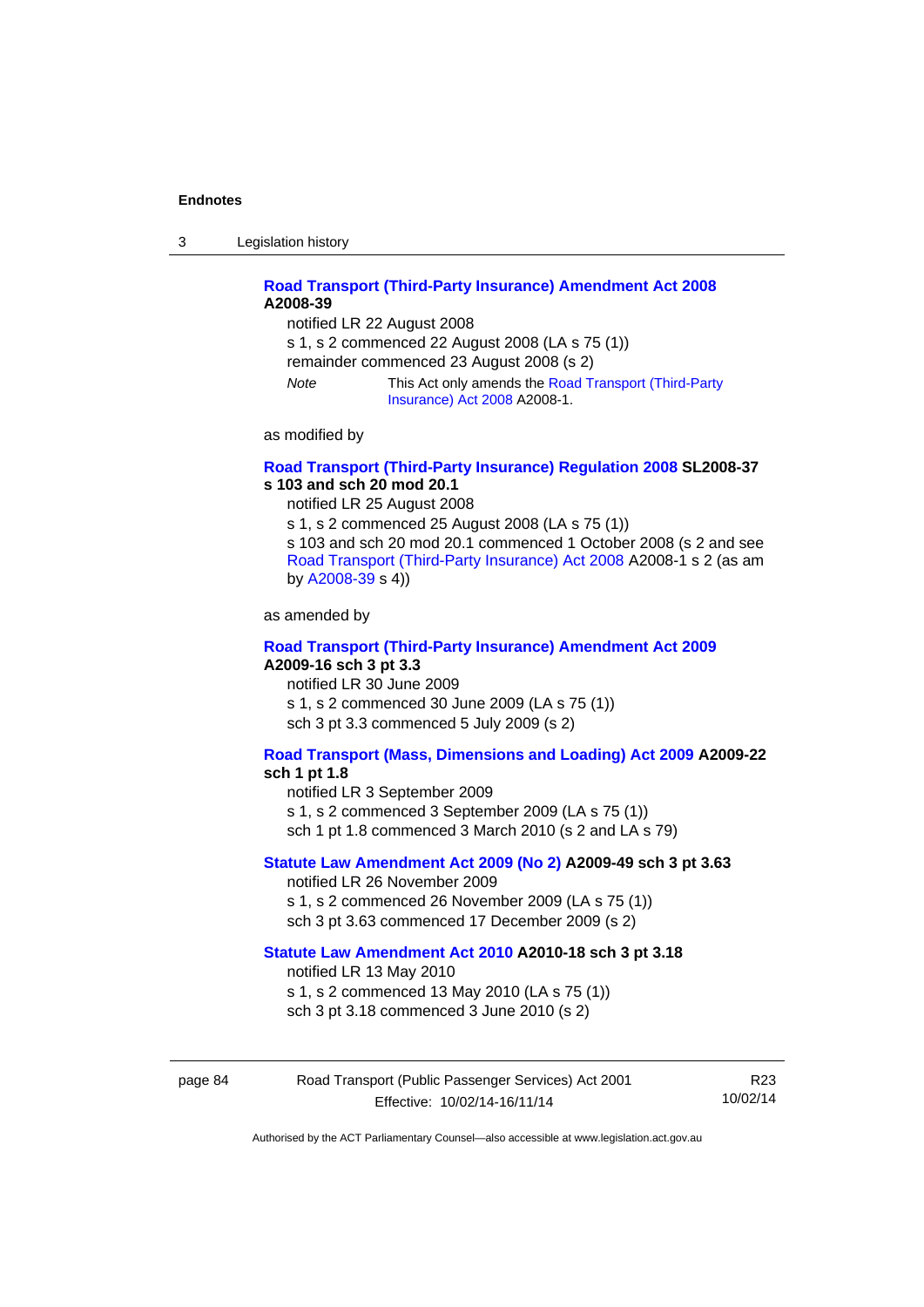| Legislation history |  |  |
|---------------------|--|--|
|---------------------|--|--|

### **[Fair Trading \(Australian Consumer Law\) Amendment Act 2010](http://www.legislation.act.gov.au/a/2010-54) A2010-54 sch 3 pt 3.21**

notified LR 16 December 2010 s 1, s 2 commenced 16 December 2010 (LA s 75 (1)) sch 3 pt 3.21 commenced 1 January 2011 (s 2 (1))

#### **[Statute Law Amendment Act 2013](http://www.legislation.act.gov.au/a/2013-19) A2013-19 sch 3 pt 3.42**

notified LR 24 May 2013

s 1, s 2 commenced 24 May 2013 (LA s 75 (1))

sch 3 pt 3.42 commenced 14 June 2013 (s 2)

#### **[Heavy Vehicle National Law \(Consequential Amendments\) Act 2013](http://www.legislation.act.gov.au/a/2013-52) A2013-52 pt 11**

notified LR 9 December 2013

s 1, s 2 commenced 9 December 2013 (LA s 75 (1)) pt 11 commenced 10 February 2014 (s 2 and see [Heavy Vehicle](http://www.legislation.act.gov.au/a/2013-51/default.asp)  [National Law \(ACT\) Act 2013](http://www.legislation.act.gov.au/a/2013-51/default.asp) A2013-51, s 2 (1) and [CN2014-2](http://www.legislation.act.gov.au/cn/2014-2/default.asp))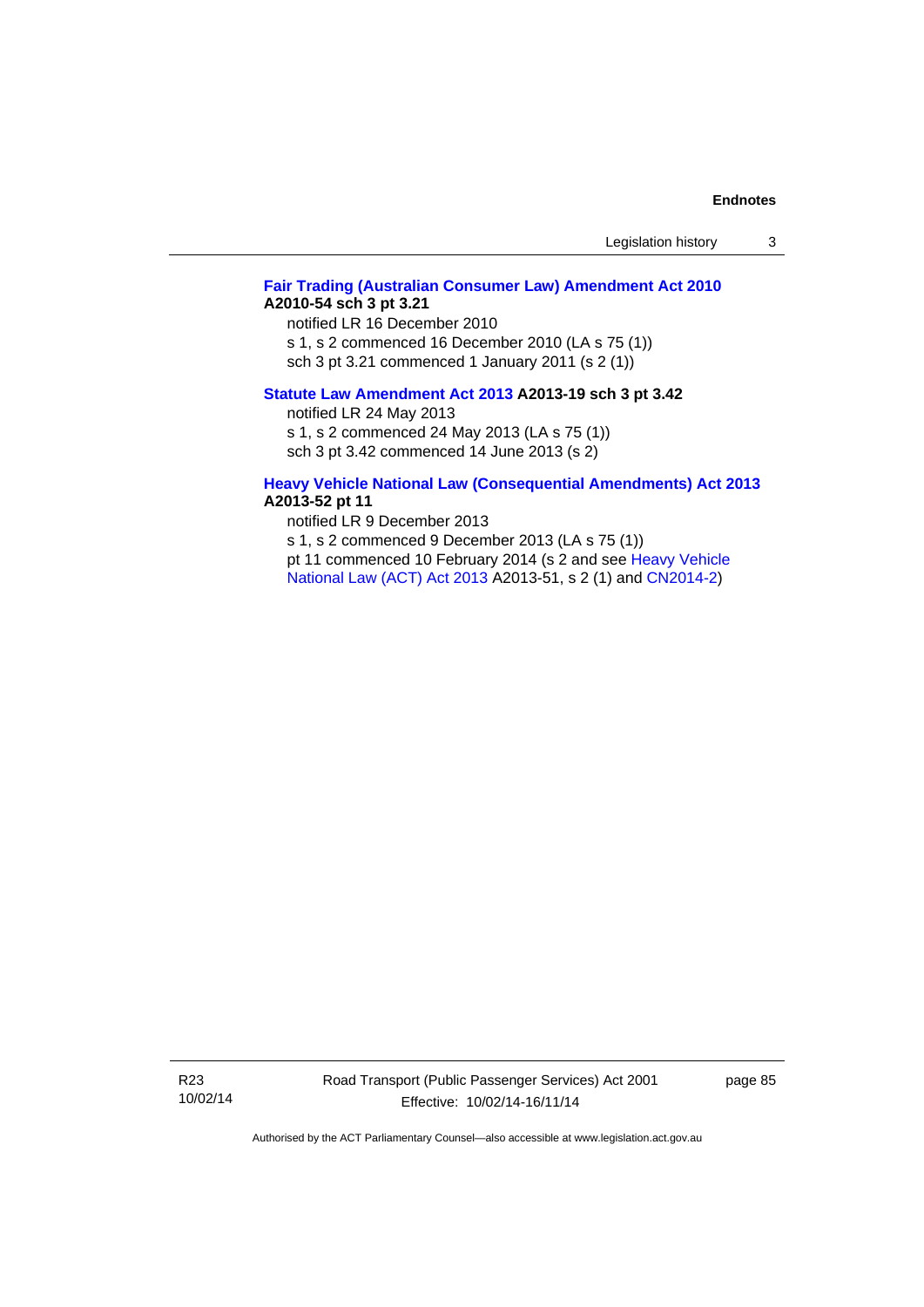| 4 | Amendment history |
|---|-------------------|
|---|-------------------|

# **4 Amendment history**

| Preliminary<br>pt 1 hdg note                | om A2005-20 amdt 3.369                                                                                                                                                |
|---------------------------------------------|-----------------------------------------------------------------------------------------------------------------------------------------------------------------------|
| Name of Act<br>s <sub>1</sub>               | am A2005-20 amdt 3.370; A2009-22 amdt 1.23; A2013-52<br>s 61, s 62                                                                                                    |
| <b>Objects</b><br>s 2 hdg<br>s <sub>2</sub> | bracketed note exp 30 June 2002 (s 4 (3))<br>orig s 2 om R1 LA (s 89 (4))<br>(prev s 3) sub A2001-94 s 4<br>renum as s 2 R1 LA (see A2001-94 s 17)<br>am A2004-69 s 4 |
| <b>Dictionary</b><br>s <sub>3</sub>         | (prev s 4) renum as s 3 R1 LA (see A2001-94 s 17)                                                                                                                     |
|                                             |                                                                                                                                                                       |
| <b>Notes</b><br>s <sub>4</sub>              | (prev s 5) sub A2001-94 s 5<br>renum as s 4 R1 LA (see A2001-94 s 17)<br>ss (2), (3) exp 30 June 2002 (s 4 (3))                                                       |
| s 4A                                        | Offences against Act-application of Criminal Code etc<br>ins A2004-69 s 5<br>am A2006-9 s 4; A2006-26 s 4                                                             |
|                                             | Functions of road transport authority                                                                                                                                 |
| s 5                                         | (prev s 6) sub A2001-94 s 5<br>renum as s 5 R1 LA (see A2001-94 s 17)<br>am A2004-69 s 6; A2006-9 ss 5-7; pars renum R13 LA                                           |
| and licences                                | Registers of accredited people, demand responsive service authorisations                                                                                              |
| s 6 hdg<br>s 6                              | sub A2006-9 s 8<br>(prev s 7) sub A2001-94 s 5<br>renum as s 6 R1 LA (see A2001-94 s 17)<br>am A2004-69 s 7; A2006-9 s 9                                              |
|                                             | Security and disclosure of information in registers                                                                                                                   |
| s <sub>7</sub>                              | (prev s 8) sub A2001-94 s 5<br>renum as s 7 R1 LA (see A2001-94 s 17)<br>sub A2002-49 amdt 3.229<br>am A2006-9 s 10                                                   |
|                                             | <b>Competition and Consumer Act authorisation</b>                                                                                                                     |
|                                             |                                                                                                                                                                       |

| page 86 |  |
|---------|--|
|---------|--|

86 Road Transport (Public Passenger Services) Act 2001 Effective: 10/02/14-16/11/14

R23 10/02/14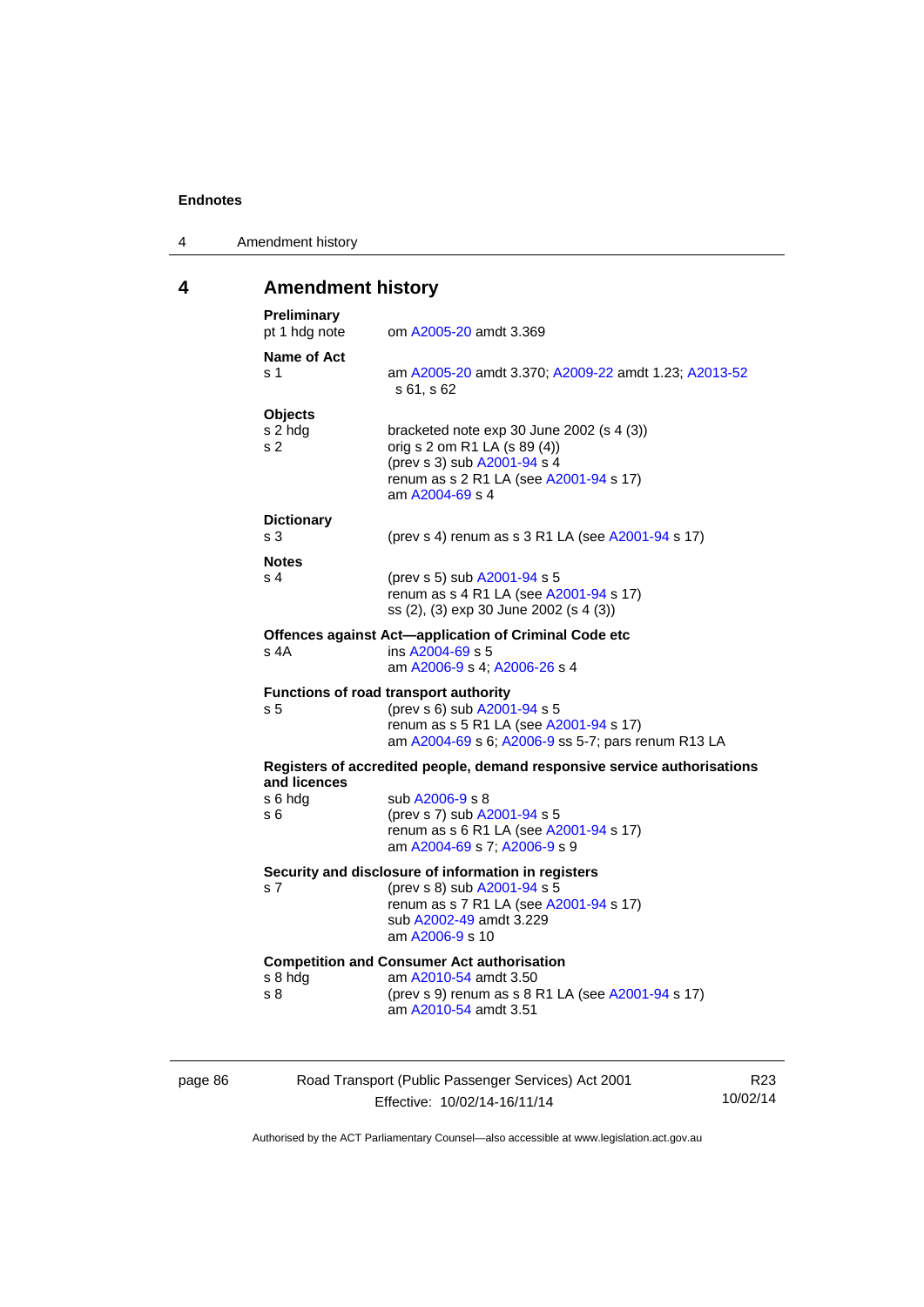| s 9                                               | (prev s 9A) ins A2001-94 s 6<br>renum as s 9 R1 LA (see A2001-94 s 17)<br>sub A2006-9 s 11                                                               |
|---------------------------------------------------|----------------------------------------------------------------------------------------------------------------------------------------------------------|
| s 9A                                              | <b>Combinations of accreditations and licences</b><br>renum as s 9                                                                                       |
| Meaning of bus and public bus<br>s 10A            | ins A2005-20 amdt 3.371                                                                                                                                  |
| <b>Meaning of bus service</b><br>s 11 hdg<br>s 11 | bracketed note $exp 30$ June 2002 (s 4 (3))<br>sub A2006-9 s 12                                                                                          |
| What is a regular route service?<br>s 12 hdg      | bracketed note $exp 30$ June 2002 (s 4 (3))                                                                                                              |
| What is a long-distance service?<br>s 14 hda      | bracketed note $exp 30$ June 2002 (s 4 (3))                                                                                                              |
| s 15 hdg                                          | Bus operators--purposes of accreditation<br>bracketed note $exp 30$ June 2002 (s 4 (3))                                                                  |
| s 16                                              | <b>Regulations about accreditation system</b><br>am A2002-30 amdt 3.748; A2006-9 amdt 1.9                                                                |
| s 17 hdg<br>s <sub>17</sub>                       | Service contracts-regular route services<br>bracketed note exp 30 June 2002 (s 4 (3))<br>sub A2006-9 s 13<br>am A2002-49 amdt 3.230; A2005-20 amdt 3.372 |
| s 18                                              | Entitlement to operate regular route services<br>am A2006-30 amdt 1.78                                                                                   |
| s 19                                              | Entitlement to operate tour and charter services<br>am A2006-30 amdt 1.79                                                                                |
| s 19A                                             | Territory's entitlement to operate bus service<br>ins A2006-30 amdt 1.80                                                                                 |
| s 20 hdg<br>s 20                                  | Unaccredited operators not to operate certain bus services<br>bracketed note $exp 30$ June 2002 (s 4 (3))<br>am A2006-30 amdt 1.81                       |
| s 21                                              | Pretending to be an accredited bus service operator<br>sub A2002-30 amdt 3.749                                                                           |
| s 22 hdg<br>s 22                                  | Operators of regular route services to hold service contracts<br>bracketed note $exp 30$ June 2002 (s 4 (3))<br>am A2006-30 amdt 1.82                    |
| s 24                                              | Regulations about operation of bus services by accredited people<br>am A2004-69 s 8; A2006-9 amdt 1.1                                                    |

page 87

Authorised by the ACT Parliamentary Counsel—also accessible at www.legislation.act.gov.au

Effective: 10/02/14-16/11/14

R23 10/02/14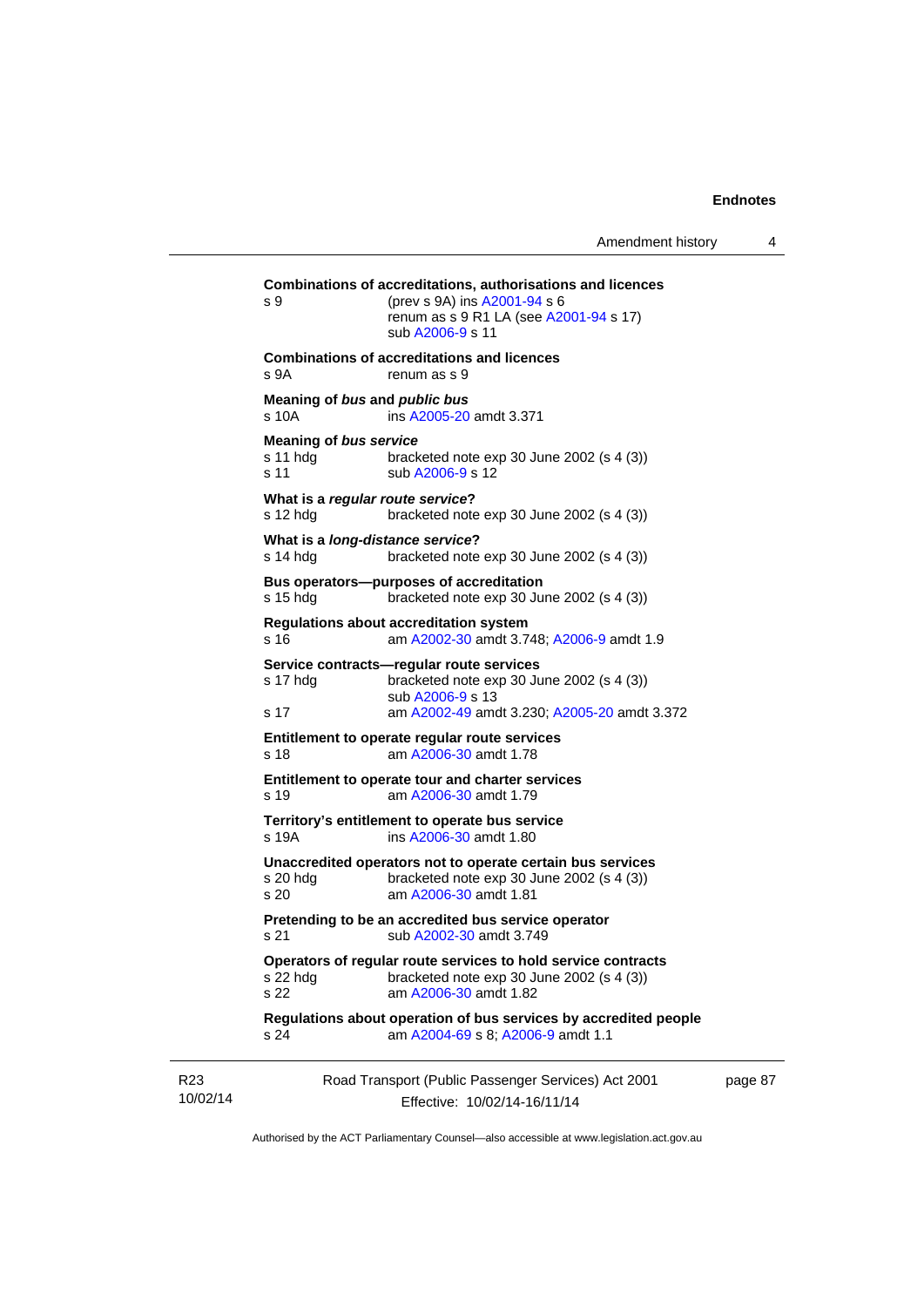4 Amendment history

| <b>Regulations about bus drivers</b>                |                                                                                                                                                   |
|-----------------------------------------------------|---------------------------------------------------------------------------------------------------------------------------------------------------|
| s 26                                                | am A2002-49 amdt 3.230                                                                                                                            |
| s 27                                                | Regulations about conduct of passengers<br>am A2002-49 amdt 3.230                                                                                 |
| <b>Taxi networks</b><br>pt 3 hdg                    | sub A2001-94 s 8                                                                                                                                  |
| <b>Basic concepts</b><br>div 3.1 hdg                | ins A2001-94 s 8                                                                                                                                  |
| Meaning of taxi network<br>s 28 hda<br>s 28         | bracketed note exp 30 June 2002 (s 4 (3))<br>orig s 28 om A2001-94 s 7<br>(prev s 29) sub A2001-94 s 8<br>renum as s 28 R1 LA (see A2001-94 s 17) |
| Meaning of taxi booking service<br>s 29 hda<br>s 29 | bracketed note exp 30 June 2002 (s 4 (3))<br>(prev s 29A) ins A2001-94 s 8<br>renum as s 29 R1 LA (see A2001-94 s 17)                             |
| Meaning of taxi booking service<br>s 29A            | renum as s 29                                                                                                                                     |
| s 29B                                               | Taxi network providers-purposes of accreditation<br>renum as s 30                                                                                 |
| s 29C                                               | Taxi network providers-regulations about accreditation system<br>renum as s 31                                                                    |
| s 29D                                               | <b>Entitlement to operate taxi networks</b><br>renum as s 32                                                                                      |
| s 29E                                               | Unaccredited persons not to operate taxi network<br>renum as s 33                                                                                 |
| s 29F                                               | Pretending to be an accredited taxi network provider<br>renum as s 34                                                                             |
| s 29G                                               | Regulations about operation of taxi networks by accredited people<br>renum as s 35                                                                |
| s 29H                                               | Regulations about operation of taxi networks<br>renum as s 36                                                                                     |
| div 3.2 hdq                                         | <b>Accreditation of taxi network providers</b><br>ins A2001-94 s 8                                                                                |

page 88 Road Transport (Public Passenger Services) Act 2001 Effective: 10/02/14-16/11/14

R23 10/02/14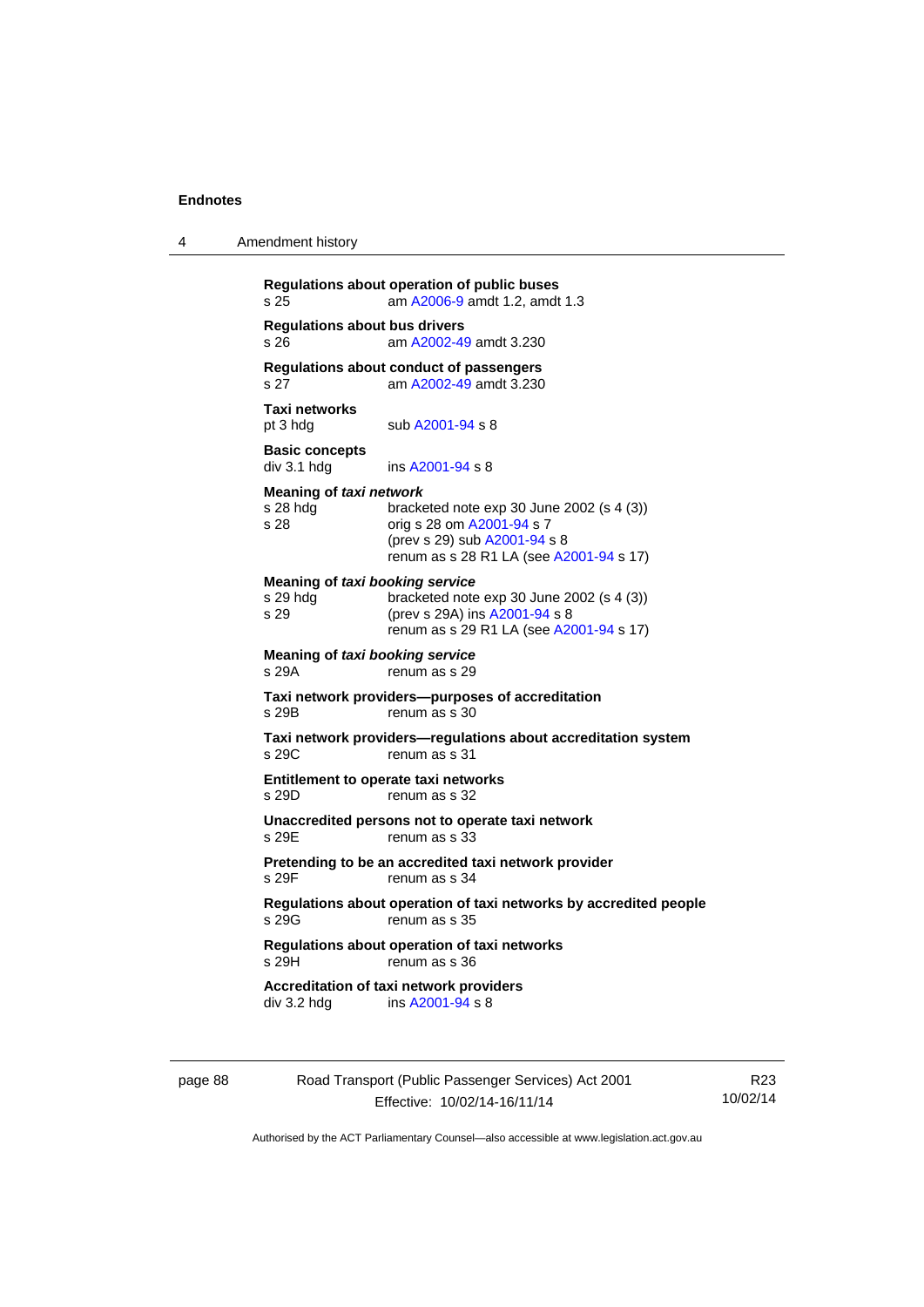```
Road Transport (Public Passenger Services) Act 2001 
Taxi network providers—purposes of accreditation 
s 30 hdg bracketed note exp 30 June 2002 (s 4 (3)) 
s 30 (prev s 29B) ins A2001-94 s 8 
                renum as s 30 R1 LA (see A2001-94 s 17)
Meaning of restricted taxi licence 
s 30A renum as s 38 
Maximum numbers of taxi licences 
s 30B renum as s 39
Issue of taxi licences 
s 30C renum as s 40
Transferability of taxi licences 
s 30D renum as s 41
Use of vehicles as taxis 
s 30E renum as s 42
Pretending vehicles are licensed taxis 
s 30F renum as s 43
Regulations about taxi licences 
s 30G renum as s 44
Taxi network providers—regulations about accreditation system 
s 31 hdg bracketed note exp 30 June 2002 (s 4 (3))
s 31 (prev s 29C) ins A2001-94 s 8 
                renum as s 31 R1 LA (see A2001-94 s 17)
                 am A2006-9 amdt 1.9; A2006-26 s 5; pars renum A2006-26
                 s 6 
Meaning of restricted taxi 
s 31A renum as s 46
Meaning of taxi service<br>s 31B renur
                renum as s 47
Meaning of restricted taxi service 
s 31C renum as s 48
Taxi service operators—purposes of accreditation 
s 31D renum as s 49
Taxi service operators—regulations about accreditation system 
s 31E renum as s 50
Entitlement to operate taxi services 
                renum as s 51
Unaccredited operators not to operate taxi services 
s 31G renum as s 52
```
R23 10/02/14

Effective: 10/02/14-16/11/14

page 89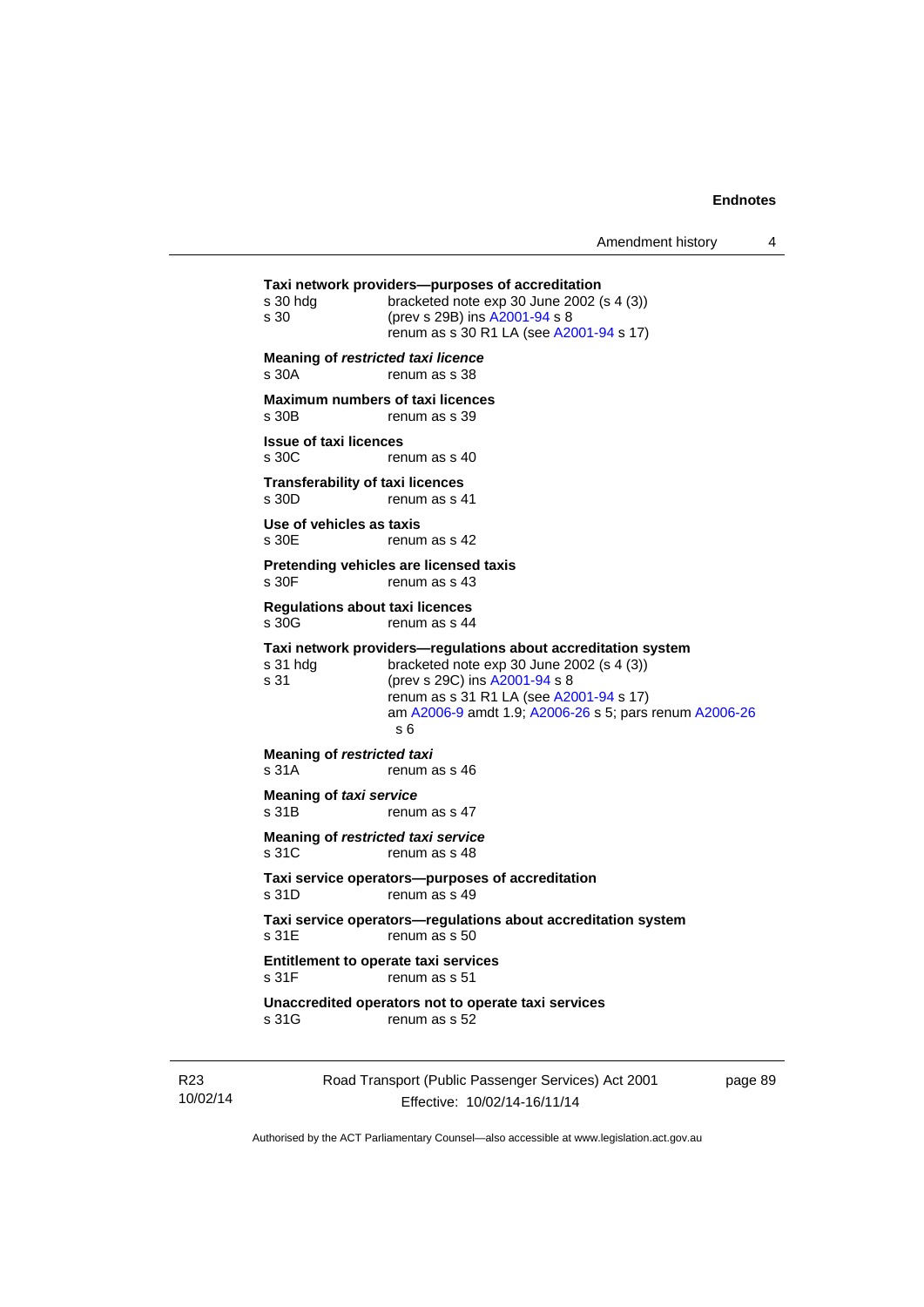| 4 | Amendment history                                                                                                                                                                                                                                    |
|---|------------------------------------------------------------------------------------------------------------------------------------------------------------------------------------------------------------------------------------------------------|
|   | Pretending to be an accredited taxi service operator<br>s 31H<br>renum as s 53                                                                                                                                                                       |
|   | Taxi service operators to be affiliated with taxi network<br>s 31l<br>renum as s 54                                                                                                                                                                  |
|   | Pretending to be affiliated with taxi network<br>s 31 J<br>renum as s 55                                                                                                                                                                             |
|   | Regulations about operation of taxi services by accredited people<br>s 31K<br>renum as s 56                                                                                                                                                          |
|   | <b>Regulations about operation of taxis</b><br>s 31L<br>renum as s 57                                                                                                                                                                                |
|   | <b>Regulations about taxi drivers</b><br>s 31M<br>renum as s 58                                                                                                                                                                                      |
|   | Regulations about conduct of taxi passengers<br>renum as s 59<br>s 31N                                                                                                                                                                               |
|   | Power to determine maximum taxi fares<br>s 31O<br>renum as s 60                                                                                                                                                                                      |
|   | Entitlement to operate taxi networks<br>ins A2001-94 s 8<br>div 3.3 hdg                                                                                                                                                                              |
|   | Entitlement to operate taxi networks<br>(prev s 29D) ins A2001-94 s 8<br>s 32<br>renum as s 32 R1 LA (see A2001-94 s 17)<br>sub A2006-26 s 7                                                                                                         |
|   | Regulations may apply certain laws and instruments<br>s 32A<br>renum as s 62 and then s 82                                                                                                                                                           |
|   | <b>Regulations about enforcement</b><br>s 32B<br>renum as s 63 and then s 83                                                                                                                                                                         |
|   | Minister may exempt vehicles and people from Act<br>s 32C<br>renum as s 64 and then s 84                                                                                                                                                             |
|   | Regulations may exempt vehicles and people from Act<br>renum as s 65 and then s 85<br>s 32D                                                                                                                                                          |
|   | Operating taxi network without entitlement<br>s 33 hdg<br>bracketed note exp 30 June 2002 (s 4 (3))<br>s 33<br>orig s 33 renum as s 66 and then s 87<br>(prev s 29E) ins A2001-94 s 8<br>renum as s 33 R1 LA (see A2001-94 s 17)<br>sub A2006-26 s 7 |

page 90 Road Transport (Public Passenger Services) Act 2001 Effective: 10/02/14-16/11/14

R23 10/02/14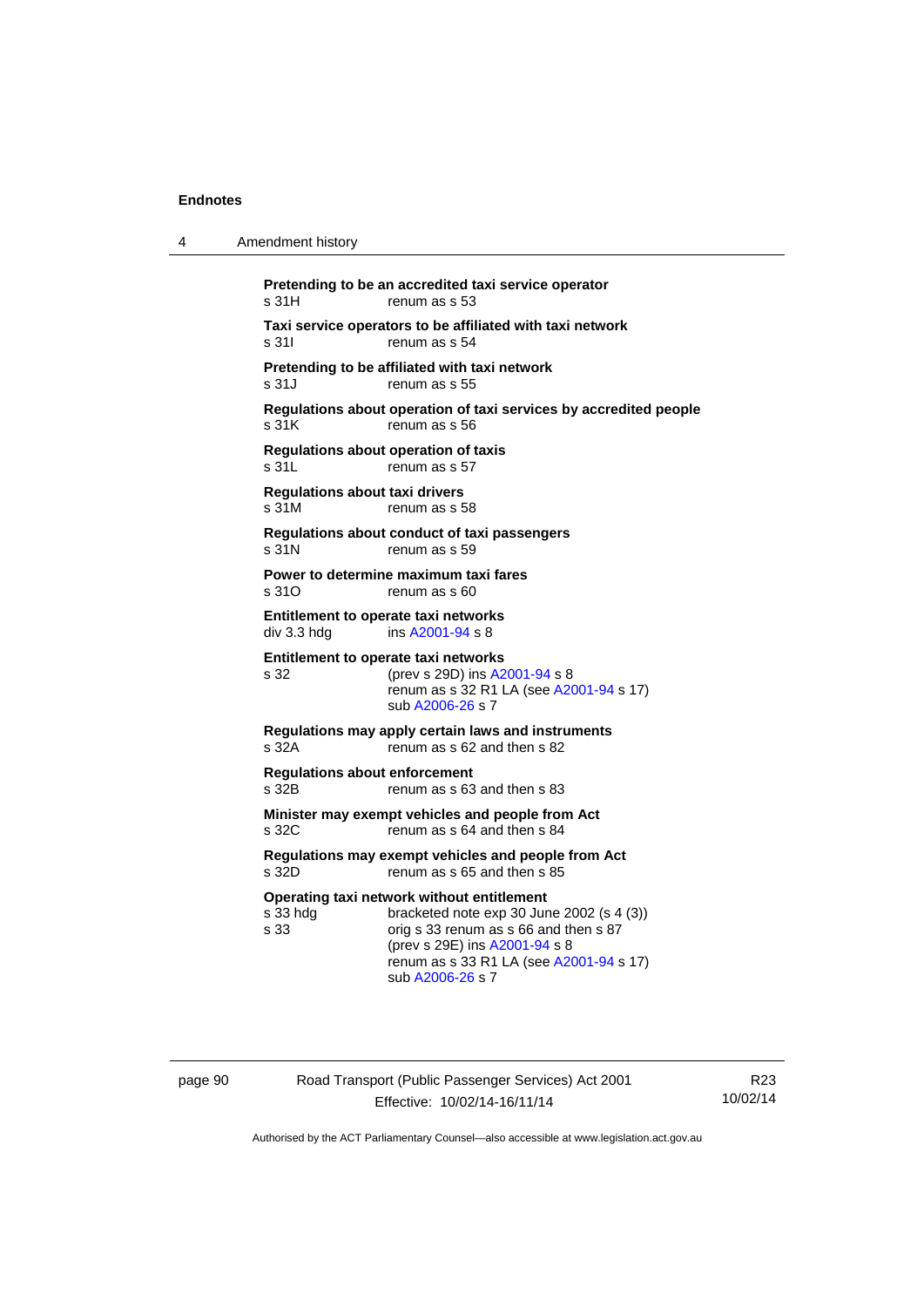| s 34                                               | orig s 34 renum as s 67 and then s 88<br>(prev s 29F) ins A2001-94 s 8<br>renum as s 34 R1 LA (see A2001-94 s 17)<br>am A2006-26 s 8                                                                                                |
|----------------------------------------------------|-------------------------------------------------------------------------------------------------------------------------------------------------------------------------------------------------------------------------------------|
| <b>Regulation of taxi networks</b><br>div 3.4 hdg  | ins A2001-94 s 8                                                                                                                                                                                                                    |
| s 35 hdg<br>s <sub>35</sub>                        | Regulations about operation of taxi networks by accredited people<br>bracketed note exp 30 June 2002 (s 4 (3))<br>orig s 35 renum as s 68 and then s 89<br>(prev s 29G) ins A2001-94 s 8<br>renum as s 35 R1 LA (see A2001-94 s 17) |
| s 36                                               | Regulations about operation of taxi networks<br>orig s 36 renum as s 69 and then s 90<br>(prev s 29H) ins A2001-94 s 8<br>renum as s 36 R1 LA (see A2001-94 s 17)                                                                   |
| Licensing of taxi vehicles<br>pt 4 hdg             | orig pt 4 hdg renum as pt 7 hdg (see A2001-94 s 9)<br>ins A2001-94 s 8                                                                                                                                                              |
| <b>Basic concepts</b><br>div 4.1 hdg               | orig div 4.1 hdg renum as div 7.1 hdg<br>ins A2001-94 s 8                                                                                                                                                                           |
| <b>Meaning of taxi licence</b><br>s 37 hdg<br>s 37 | bracketed note exp 30 June 2002 (s 4 (3))<br>orig s 37 renum as s 70 and then s 91<br>(prev s 30) sub A2001-94 s 8<br>renum as s 37 R1 LA (see A2001-94 s 17)<br>sub A2004-69 s 37                                                  |
| s 38 hdg<br>s 38                                   | <b>Meaning of restricted taxi licence</b><br>bracketed note exp 30 June 2002 (s 4 (3))<br>orig s 38 renum as s 71 and then s 92<br>(prev s 30A) ins A2001-94 s 8<br>renum as s 38 R1 LA (see A2001-94 s 17)                         |
| <b>Taxi licences</b><br>div 4.2 hdg                | orig div 4.2 hdg renum as div 7.2 hdg<br>ins $A2001 - 94$ s $8$                                                                                                                                                                     |
| s 39 hda<br>s 39                                   | <b>Maximum numbers of taxi licences</b><br>bracketed note exp 30 June 2002 (s 4 (3))<br>orig s 39 renum as s 72 and then s 93<br>(prev s 30B) ins A2001-94 s 8<br>renum as s 39 R1 LA (see A2001-94 s 17)                           |

R23 10/02/14 Road Transport (Public Passenger Services) Act 2001 Effective: 10/02/14-16/11/14

page 91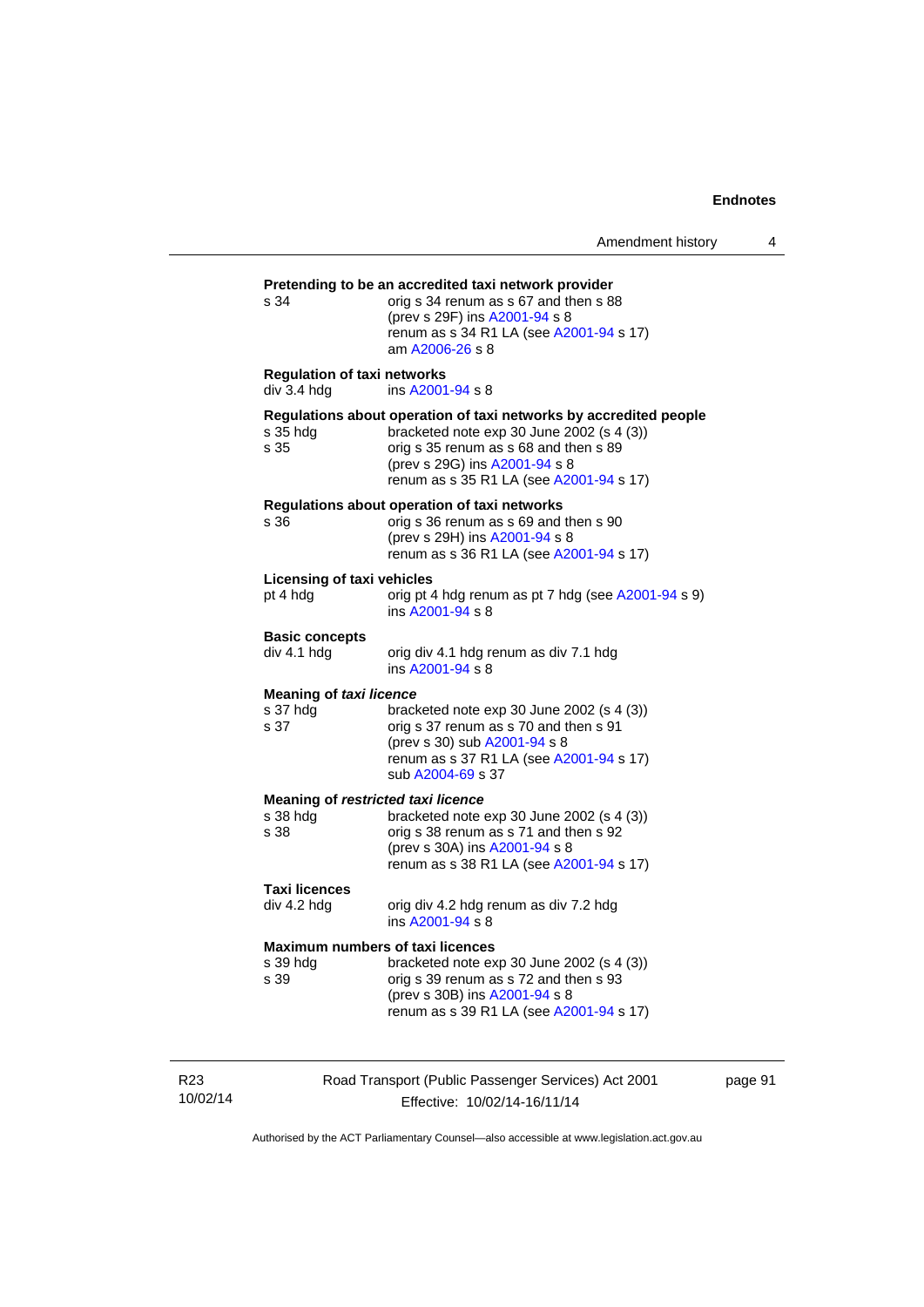4 Amendment history

| <b>Issue of taxi licences</b><br>s 40 hda<br>s <sub>40</sub>          | bracketed note $exp 30$ June 2002 (s 4 (3))<br>orig s 40 renum as s 73<br>(prev s 30C) ins A2001-94 s 8<br>renum as s 40 R1 LA (see A2001-94 s 17)                                     |  |
|-----------------------------------------------------------------------|----------------------------------------------------------------------------------------------------------------------------------------------------------------------------------------|--|
| <b>Transferability of taxi licences</b><br>s 41 hdg<br>s 41           | bracketed note exp 30 June 2002 (s 4 (3))<br>orig s 41 renum as s 74<br>(prev s 30D) ins A2001-94 s 8<br>renum as s 41 R1 LA (see A2001-94 s 17)<br>sub A2006-26 s 9                   |  |
| Use of vehicles as taxis<br>s 42 hdg<br>s 42                          | bracketed note exp 30 June 2002 (s 4 (3))<br>orig s 42 renum as s 75<br>(prev s 30E) ins A2001-94 s 8<br>renum as s 42 R1 LA (see A2001-94 s 17)<br>am A2004-69 s 10                   |  |
| s 43                                                                  | Pretending vehicles are licensed taxis<br>orig s 43 renum as s 76<br>(prev s 30F) ins A2001-94 s 8<br>renum as s 43 R1 LA (see A2001-94 s 17)                                          |  |
| <b>Regulations about taxi licences</b><br>s 44 hdg<br>s <sub>44</sub> | bracketed note exp 30 June 2002 (s 4 (3))<br>orig s 44 renum as s 77<br>(prev s 30G) ins A2001-94 s 8<br>renum as s 44 R1 LA (see A2001-94 s 17)<br>am A2006-9 amdt 1.9; A2006-26 s 10 |  |
| Taxi services<br>pt 5 hdg                                             | orig pt 5 hdg om R1 LA (s 89 (3)) but see s 54)<br>prev pt 5 hdg exp 31 December 2001 (s 54)<br>ins A2001-94 s 8                                                                       |  |
| <b>Basic concepts</b><br>div 5.1 hdg                                  | ins A2001-94 s 8                                                                                                                                                                       |  |
| Meaning of taxi<br>s 45 hdg<br>s 45                                   | bracketed note exp 30 June 2002 (s 4 (3))<br>orig s 45 renum as s 78<br>(prev s 31) sub A2001-94 s 8<br>renum as s 45 R1 LA (see A2001-94 s 17)<br>sub A2004-69 s 11                   |  |

page 92 Road Transport (Public Passenger Services) Act 2001 Effective: 10/02/14-16/11/14

R23 10/02/14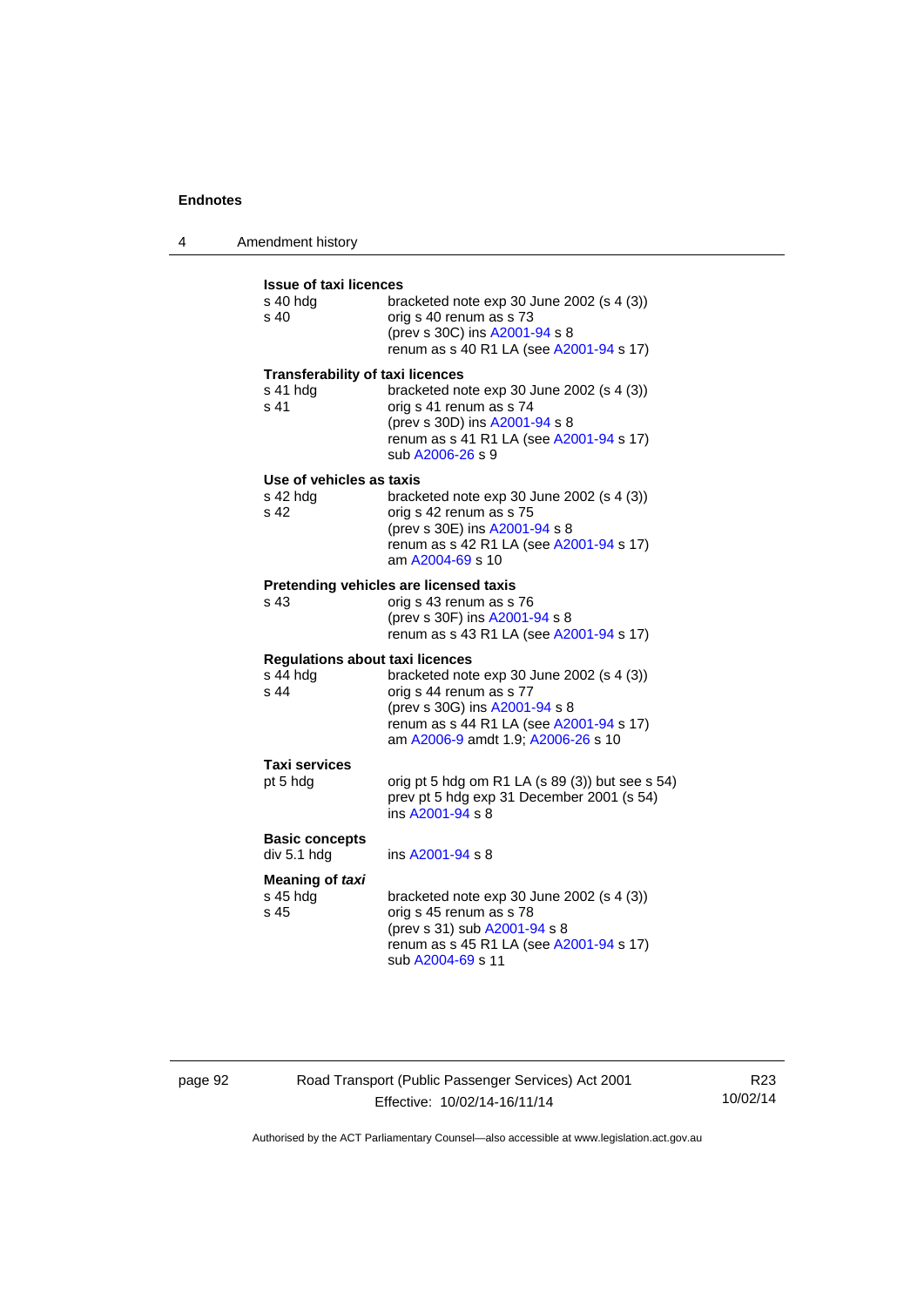#### **Meaning of** *restricted taxi*

| meaning or restricted taxi         |                                                                                                                                                                                                         |
|------------------------------------|---------------------------------------------------------------------------------------------------------------------------------------------------------------------------------------------------------|
| s 46 hdg<br>s 46                   | bracketed note $exp 30$ June 2002 (s 4 (3))<br>orig s 46 renum as s 79<br>(prev s 31A) ins A2001-94 s 8<br>renum as s 46 R1 LA (see A2001-94 s 17)<br>am A2006-9 s 15                                   |
| Meaning of taxi service            |                                                                                                                                                                                                         |
| s 47 hdg<br>s 47                   | bracketed note exp 30 June 2002 (s 4 (3))<br>orig s 47 renum as s 80<br>(prev s 31B) ins A2001-94 s 8<br>renum as s 47 R1 LA (see A2001-94 s 17)                                                        |
| Meaning of restricted taxi service |                                                                                                                                                                                                         |
| s 48                               | orig s 48 renum as s 81<br>(prev s 31C) ins A2001-94 s 8<br>renum as s 48 R1 LA (see A2001-94 s 17)                                                                                                     |
| div 5.2 hdg                        | Accreditation of taxi service operators<br>ins A2001-94 s 8                                                                                                                                             |
| s 49 hdg<br>s 49                   | Taxi service operators--purposes of accreditation<br>bracketed note $exp 30$ June 2002 (s 4 (3))<br>orig s 49 renum as s 82<br>(prev s 31D) ins A2001-94 s 8<br>renum as s 49 R1 LA (see A2001-94 s 17) |
| s 50 hdg                           | Taxi service operators-regulations about accreditation system<br>bracketed note $exp 30$ June 2002 (s 4 (3))                                                                                            |
| $-\sim$                            | $\sim$ $\sim$ $\sim$ $\sim$ $\sim$                                                                                                                                                                      |

| s 50 hda | bracketed note $exp 30$ June $2002$ (s 4 (3))                  |
|----------|----------------------------------------------------------------|
| s 50     | orig s 50 renum as s 83                                        |
|          | (prev s 31E) ins A2001-94 s 8                                  |
|          | renum as s 50 R1 LA (see A2001-94 s 17)<br>am A2006-9 amdt 1.9 |
|          |                                                                |

#### **Entitlement to operate taxi services**<br>div 5.3 hdg ins A2001-94 s 8  $ins A2001-94 s 8$  $ins A2001-94 s 8$  $ins A2001-94 s 8$

#### **Entitlement to operate taxi services**

| (prev s 31F) ins A2001-94 s 8 | s 51 hda<br>s 51 | bracketed note $exp 30$ June 2002 (s 4 (3))<br>orig s 51 renum as s 84 |
|-------------------------------|------------------|------------------------------------------------------------------------|
| am A2006-26 s 11              |                  | renum as s 51 R1 LA (see A2001-94 s 17)                                |

### **Existing approved taxi networks**

 $s 51A$  renum as  $s 85$ 

**Existing taxi licences and restricted taxi licences**  renum as s 86

#### **Interim accreditation of existing taxi operators**   $renum$  as s  $87$

R23 10/02/14 Road Transport (Public Passenger Services) Act 2001 Effective: 10/02/14-16/11/14

page 93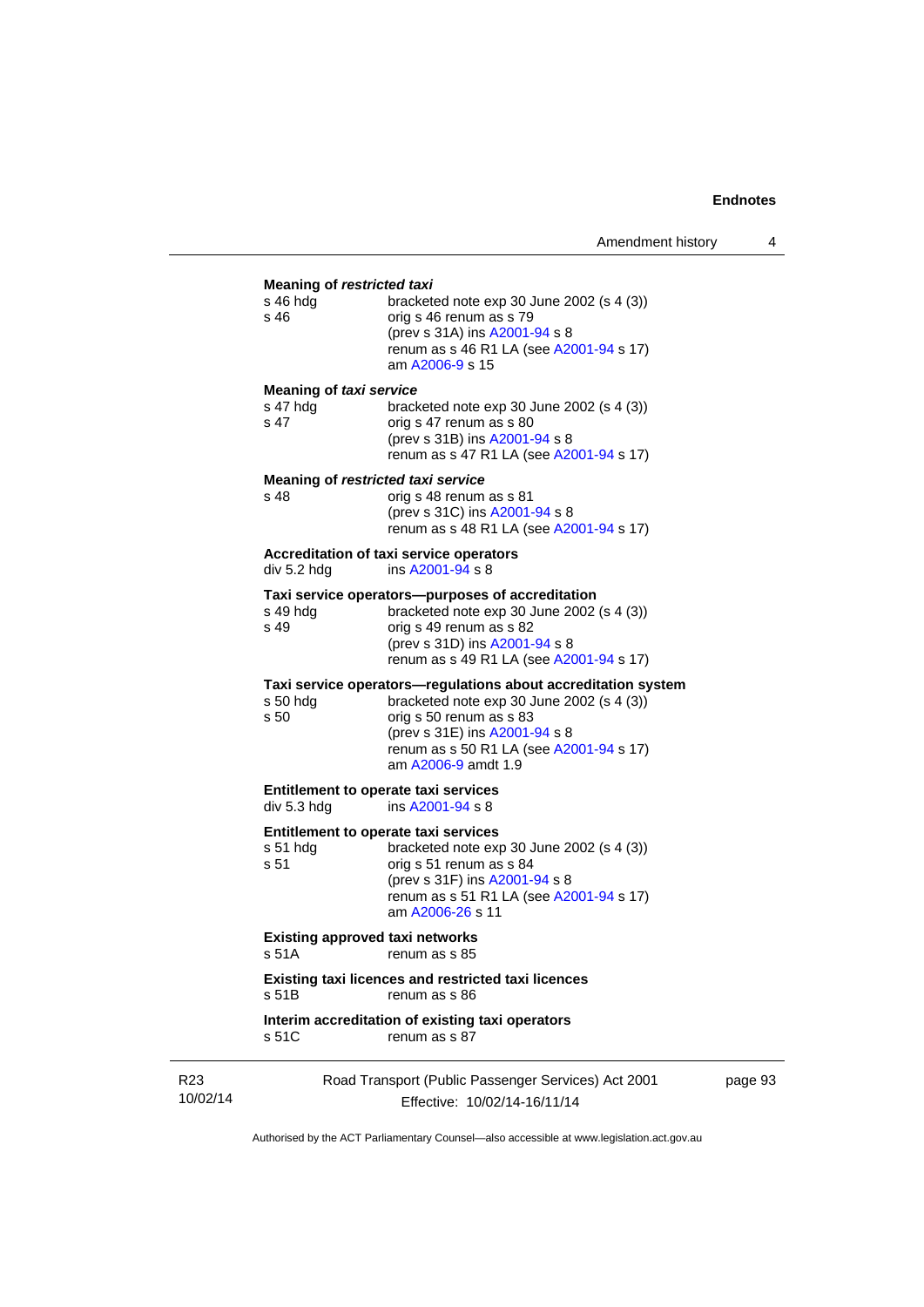| 4 | Amendment history                                 |                                                                                                                                                                                                                                                 |
|---|---------------------------------------------------|-------------------------------------------------------------------------------------------------------------------------------------------------------------------------------------------------------------------------------------------------|
|   | s 51D                                             | Determination about maximum number of taxi licences<br>renum as s 88                                                                                                                                                                            |
|   | s 51E                                             | Determination about maximum number of restricted taxi licences<br>renum as s 89                                                                                                                                                                 |
|   | Application to transfer taxi licence<br>s 51F     | renum as s 90                                                                                                                                                                                                                                   |
|   | s 51G                                             | Determination about maximum taxi fares<br>renum as s 91                                                                                                                                                                                         |
|   | Expiry of div 7.7<br>s.51H                        | renum as s 92                                                                                                                                                                                                                                   |
|   | s 52 hdg<br>s 52                                  | Unaccredited operators not to operate taxi services<br>bracketed note exp 30 June 2002 (s 4 (3))<br>orig s 52 exp 31 December 2001 (s 54)<br>(prev s 31G) ins A2001-94 s 8<br>renum as s 52 R1 LA (see A2001-94 s 17)<br>am A2004-69 s 12       |
|   | s 53                                              | Pretending to be an accredited taxi service operator<br>orig s 53 exp 31 December 2001 (s 54)<br>(prev s 31H) ins A2001-94 s 8<br>renum as s 53 R1 LA (see A2001-94 s 17)                                                                       |
|   | s 54                                              | Taxi service operators to be affiliated with taxi network<br>orig s 54 exp 31 December 2001 (s 54)<br>(prev s 31l) ins A2001-94 s 8<br>renum as s 54 R1 LA (see A2001-94 s 17)<br>sub A2006-26 s 12                                             |
|   | s 55                                              | Pretending to be affiliated with taxi network<br>(prev s 31J) ins A2001-94 s 8<br>renum as s 55 R1 LA (see A2001-94 s 17)                                                                                                                       |
|   | <b>Regulation of taxi services</b><br>div 5.4 hdg | ins A2001-94 s 8                                                                                                                                                                                                                                |
|   | s 56 hdg<br>s 56                                  | Regulations about operation of taxi services by accredited people<br>bracketed note exp 30 June 2002 (s 4 (3))<br>(prev s 31K) ins A2001-94 s 8<br>renum as s 56 R1 LA (see A2001-94 s 17)<br>am A2006-9 amdt 1.4, amdt 1.5; A2010-18 amdt 3.77 |
|   | s 57                                              | Regulations about operation of taxis<br>(prev s 31L) ins A2001-94 s 8<br>renum as s 57 R1 LA (see A2001-94 s 17)                                                                                                                                |

page 94 Road Transport (Public Passenger Services) Act 2001 Effective: 10/02/14-16/11/14

R23 10/02/14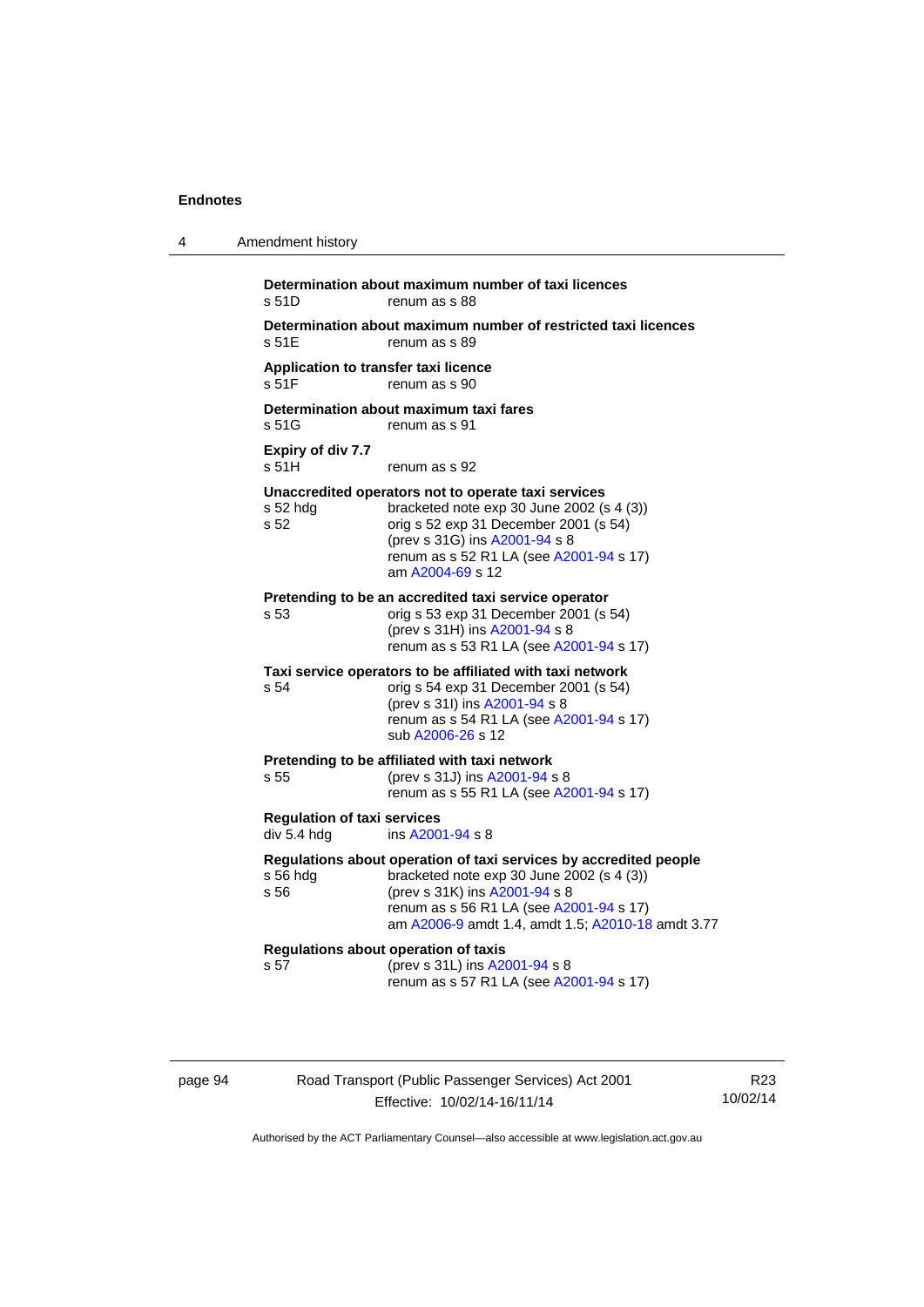| Amendment history |  |
|-------------------|--|
|-------------------|--|

|                 | <b>Regulations about taxi drivers</b><br>s 58          | (prev s 31M) ins A2001-94 s 8<br>renum as s 58 R1 LA (see A2001-94 s 17)                                                                                         |
|-----------------|--------------------------------------------------------|------------------------------------------------------------------------------------------------------------------------------------------------------------------|
|                 | s 59                                                   | Regulations about conduct of taxi passengers<br>(prev s 31N) ins A2001-94 s 8<br>renum as s 59 R1 LA (see A2001-94 s 17)                                         |
|                 | s 60 hdg<br>s 60                                       | Power to determine maximum taxi fares<br>bracketed note $exp 30$ June 2002 (s 4 (3))<br>(prev s 31O) ins A2001-94 s 8<br>renum as s 60 R1 LA (see A2001-94 s 17) |
|                 | <b>Licensing of hire cars</b><br>pt 5A hdg             | renum as pt 6 hdg                                                                                                                                                |
|                 | <b>Basic concepts</b><br>div 5A.1 hdg                  | renum as div 6.1 hdg                                                                                                                                             |
|                 | Hire car licences<br>div 5A.2 hdg                      | renum as div 6.2 hdg                                                                                                                                             |
|                 | Hire car services<br>pt 5B hdg                         | renum as pt 7 hdg                                                                                                                                                |
|                 | <b>Basic concepts</b><br>div 5B.1 hdg                  | renum as div 7.1 hdg                                                                                                                                             |
|                 | div 5B.2 hdg                                           | Accreditation of hire car service operators<br>renum as div 7.2 hdg                                                                                              |
|                 | div 5B.3 hdg                                           | Entitlement to operate hire car services<br>renum as div 7.3 hdg                                                                                                 |
|                 | <b>Regulation of hire car services</b><br>div 5B.4 hdg | renum as div 7.4 hdg                                                                                                                                             |
|                 | <b>Licensing of hire cars</b><br>pt 6 hdg              | orig pt 6 hdg renum as pt 8 hdg<br>(prev pt 5A hdg) ins A2004-69 s 13<br>renum as pt 6 hdg R10 LA (see A2004-69 s 17)                                            |
|                 | <b>Basic concepts</b><br>div 6.1 hdg                   | (prev div 5A.1 hdg) ins A2004-69 s 13<br>renum as div 6.1 hdg R10 LA (see A2004-69 s 17)                                                                         |
|                 | <b>Meaning of hire car licence</b><br>s 60A            | renum as s 61                                                                                                                                                    |
|                 | s 60B                                                  | Meaning of restricted hire car licence<br>renum as s 62                                                                                                          |
|                 | <b>Transferability of hire car licences</b><br>s 60C   | renum as s 63                                                                                                                                                    |
| R23<br>10/02/14 |                                                        | Road Transport (Public Passenger Services) Act 2001<br>Effective: 10/02/14-16/11/14                                                                              |

page 95

Authorised by the ACT Parliamentary Counsel—also accessible at www.legislation.act.gov.au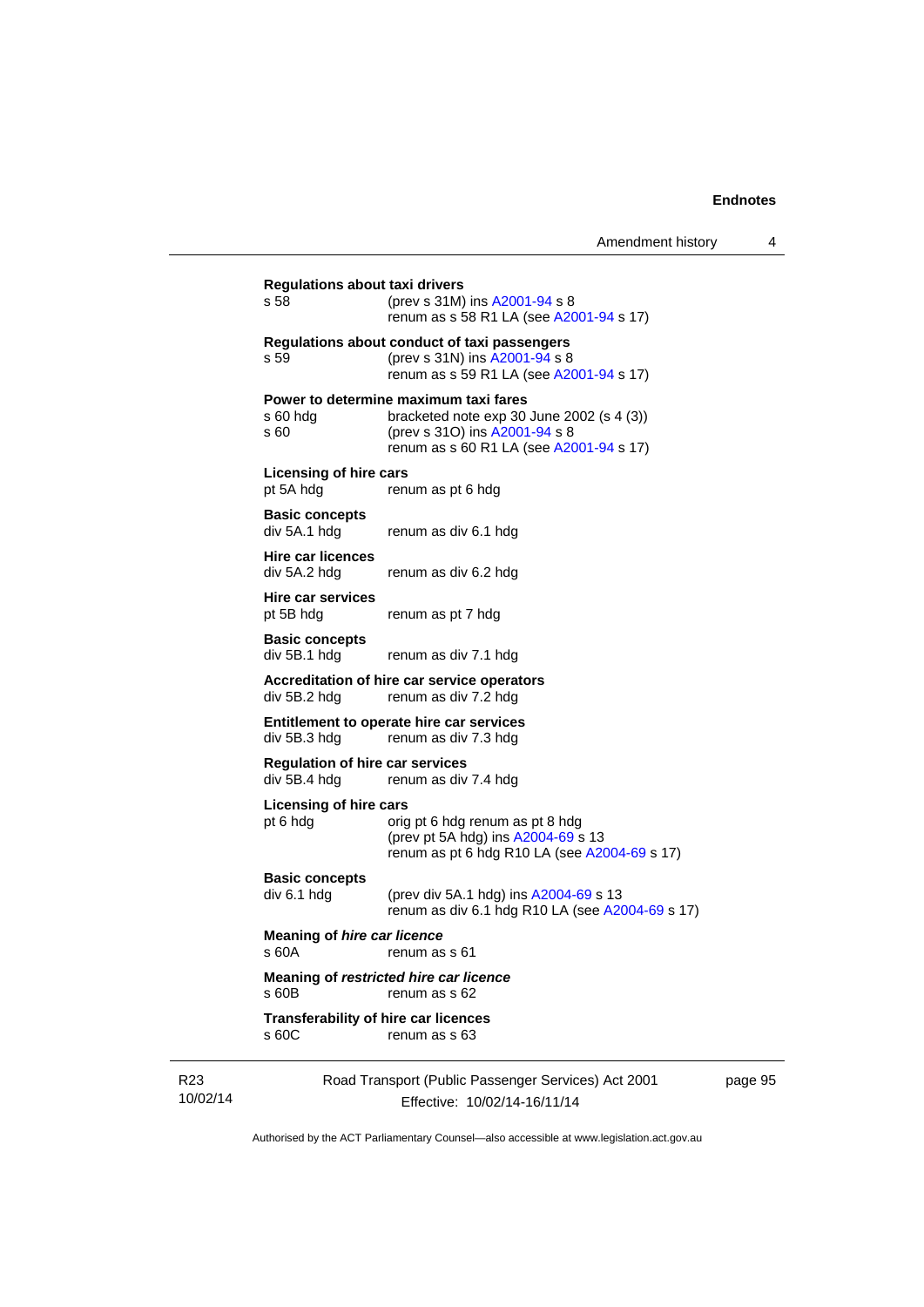4 Amendment history

|         | Use of vehicles as hire cars<br>s 60D<br>renum as s 64                             |                                                                                                                       |                 |
|---------|------------------------------------------------------------------------------------|-----------------------------------------------------------------------------------------------------------------------|-----------------|
|         | Pretending vehicles are licensed hire cars<br>$s$ 60 $F$<br>renum as s 65          |                                                                                                                       |                 |
|         | Regulations about hire car licences<br>s 60F<br>renum as s 66                      |                                                                                                                       |                 |
|         | Meaning of hire car<br>s 60G<br>renum as s 67                                      |                                                                                                                       |                 |
|         | Meaning of restricted hire car<br>s60H<br>renum as s 68                            |                                                                                                                       |                 |
|         | Meaning of hire car service<br>s 601<br>renum as s 69                              |                                                                                                                       |                 |
|         | Meaning of restricted hire car service<br>s 60J<br>renum as s 70                   |                                                                                                                       |                 |
|         | Hire car service operators--purposes of accreditation<br>s 60K<br>renum as s 71    |                                                                                                                       |                 |
|         | $s$ 60L<br>renum as s 72                                                           | Hire car service operators-regulations about accreditation system                                                     |                 |
|         | Entitlement to operate hire car services<br>s 60M<br>renum as s 73                 |                                                                                                                       |                 |
|         | Unaccredited operators not to operate hire car services<br>s 60N<br>renum as s 74  |                                                                                                                       |                 |
|         | Pretending to be an accredited hire car service operator<br>s 60O<br>renum as s 75 |                                                                                                                       |                 |
|         | s 60P<br>renum as s 76                                                             | Regulations about operation of hire car services by accredited people                                                 |                 |
|         | Regulations about operation of hire cars<br>s 60Q<br>renum as s 77                 |                                                                                                                       |                 |
|         | Regulations about hire car drivers<br>s 60R<br>renum as s 78                       |                                                                                                                       |                 |
|         | Regulations about conduct of hire car passengers<br>s 60S<br>renum as s 79         |                                                                                                                       |                 |
|         | Unauthorised public passenger services<br>s 60T<br>renum as s 80                   |                                                                                                                       |                 |
|         | <b>Meaning of hire car licence</b><br>s 61                                         | (prev s 32) renum as s 61 and then s 81<br>(prev s 60A) ins A2004-69 s 13<br>renum as s 61 R10 LA (see A2004-69 s 17) |                 |
| page 96 |                                                                                    | Road Transport (Public Passenger Services) Act 2001                                                                   | R <sub>23</sub> |
|         |                                                                                    | Effective: 10/02/14-16/11/14                                                                                          | 10/02/14        |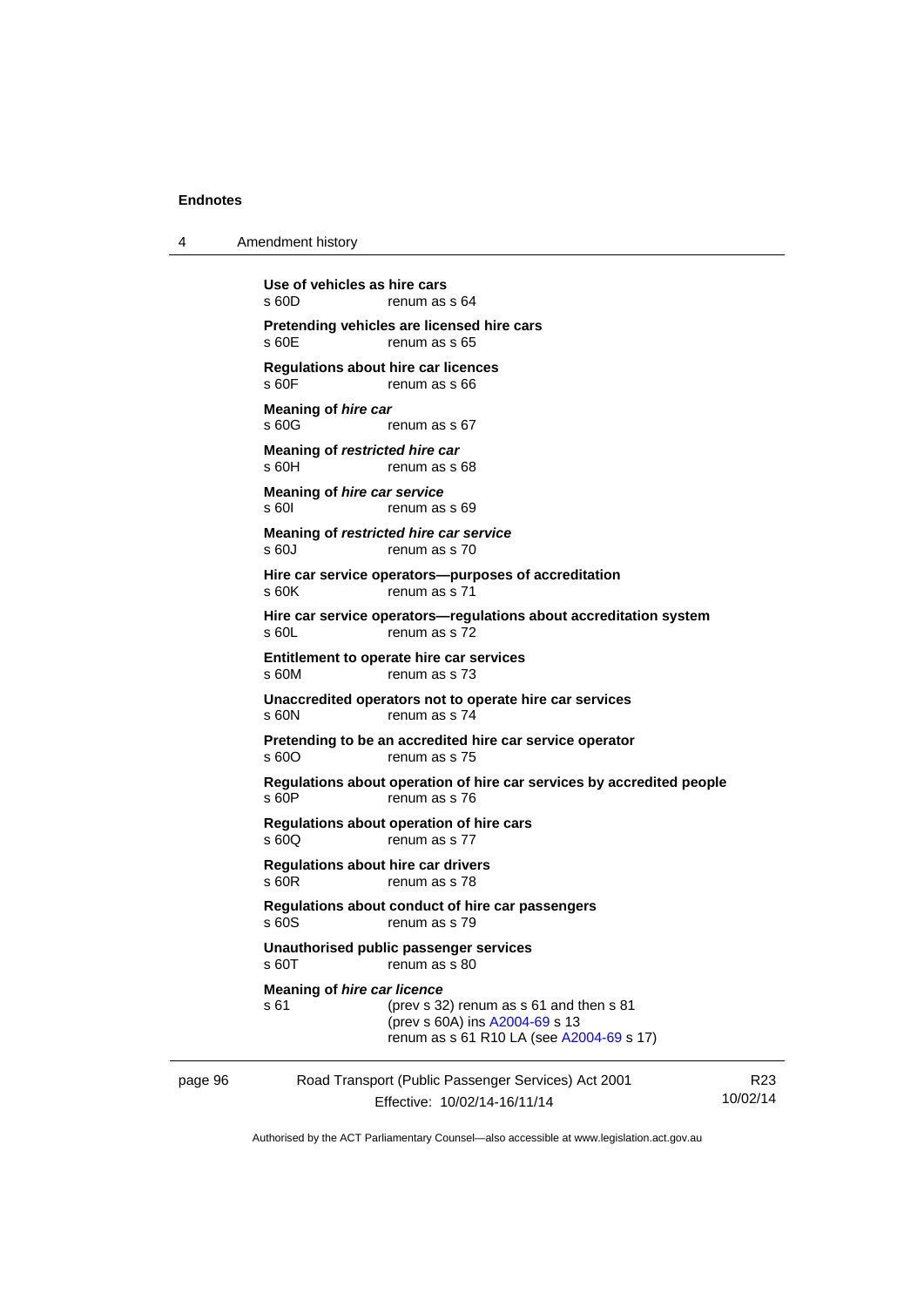|                                              |                                                                                                                                                                                                                                                                                                                                                   | Amendment history | 4 |
|----------------------------------------------|---------------------------------------------------------------------------------------------------------------------------------------------------------------------------------------------------------------------------------------------------------------------------------------------------------------------------------------------------|-------------------|---|
| s 62                                         | Meaning of restricted hire car licence<br>(prev s 32A) renum as s 62 and then s 82<br>(prev s 60B) ins A2004-69 s 13<br>renum as s 62 R10 LA (see A2004-69 s 17)                                                                                                                                                                                  |                   |   |
| <b>Hire car licences</b><br>div 6.2 hdg      | (prev div 5A.2 hdg) ins A2004-69 s 13<br>renum as div 6.2 hdg R10 LA (see A2004-69 s 17)                                                                                                                                                                                                                                                          |                   |   |
| Transferability of hire car licences<br>s 63 | (prev s 32B) renum as s 63 and then s 83<br>(prev s 60C) ins A2004-69 s 13<br>renum as s 63 R10 LA (see A2004-69 s 17)                                                                                                                                                                                                                            |                   |   |
| Use of vehicles as hire cars<br>s 64         | (prev s $32C$ ) renum as s $64$ and then s $84$<br>(prev s 60D) ins A2004-69 s 13<br>renum as s 64 R10 LA (see A2004-69 s 17)                                                                                                                                                                                                                     |                   |   |
| s 65                                         | Pretending vehicles are licensed hire cars<br>(prev s 32D) renum as s 65 and then s 85<br>(prev s 60E) ins A2004-69 s 13<br>renum as s 65 R10 LA (see A2004-69 s 17)                                                                                                                                                                              |                   |   |
| s 65A                                        | References to Motor Traffic Act, Traffic Act etc<br>renum as s 86                                                                                                                                                                                                                                                                                 |                   |   |
| Regulations about hire car licences<br>s 66  | orig s 66 (prev s 33) def restricted taxi operator's licence ins<br>A2001-94 s 10<br>def taxi operator's licence ins A2001-94 s 10<br>renum as s 66 R1 LA (see A2001-94 s 17)<br>exp 1 June 2003 (s 69)<br>prev s 66 renum as s 87<br>pres s 66 (prev s 60F) ins A2004-69 s 13<br>renum as s 66 R10 LA (see A2004-69 s 17)<br>am A2006-9 amdt 1.9 |                   |   |
| Hire car services<br>pt 7 hdg                | orig pt 7 hdg<br>(prev pt 4 hdg) renum as pt 7 hdg A2001-94 s 9<br>om R9 LA<br>prev pt 7 hdg<br>renum as pt 9 hdg<br>pres pt 7 hdg<br>(prev pt 5B hdg) ins A2004-69 s 13<br>renum as pt 7 hdg R10 LA (see A2004-69 s 17)                                                                                                                          |                   |   |

R23 10/02/14 Road Transport (Public Passenger Services) Act 2001 Effective: 10/02/14-16/11/14

page 97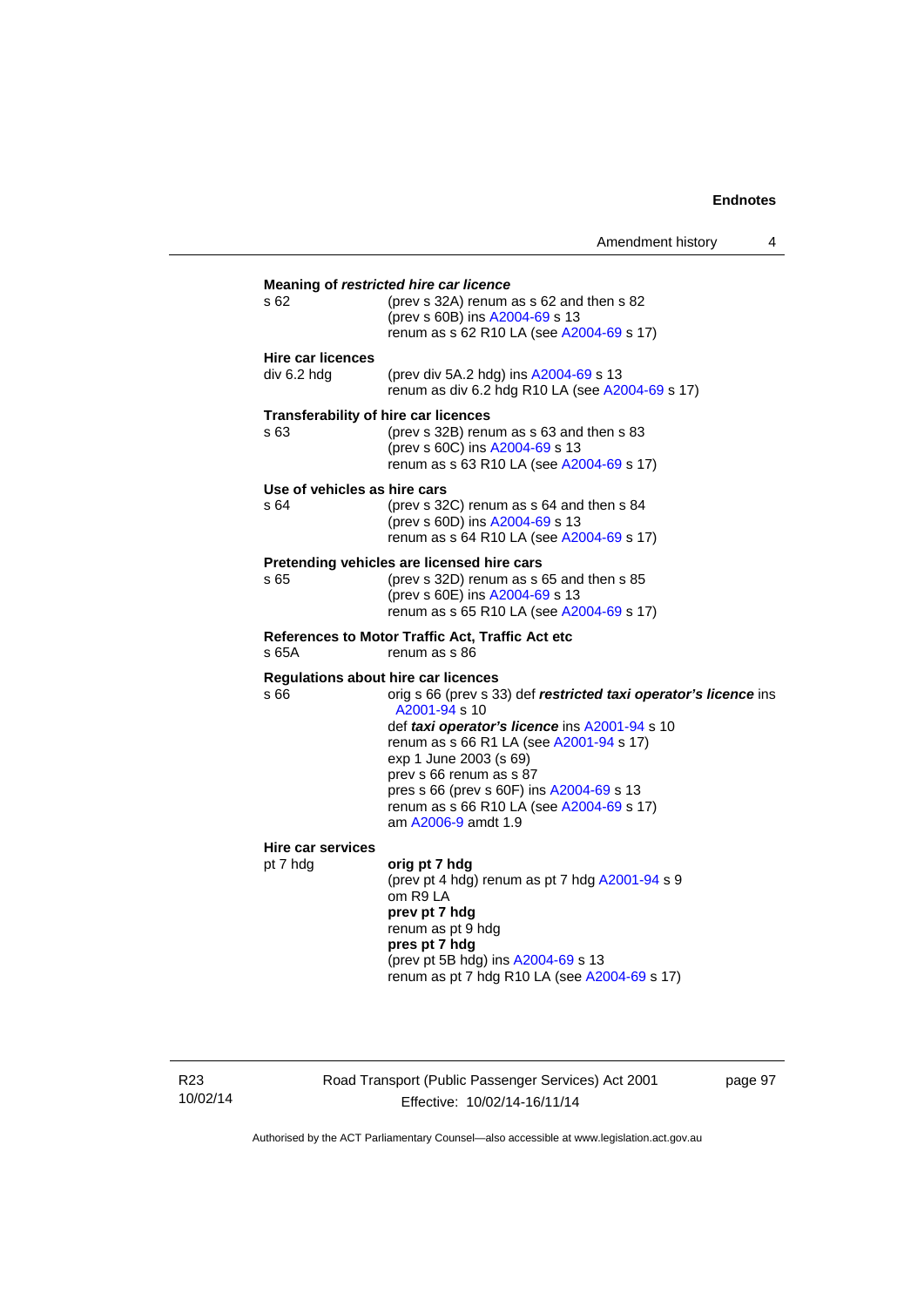4 Amendment history



page 98 Road Transport (Public Passenger Services) Act 2001 Effective: 10/02/14-16/11/14

R23 10/02/14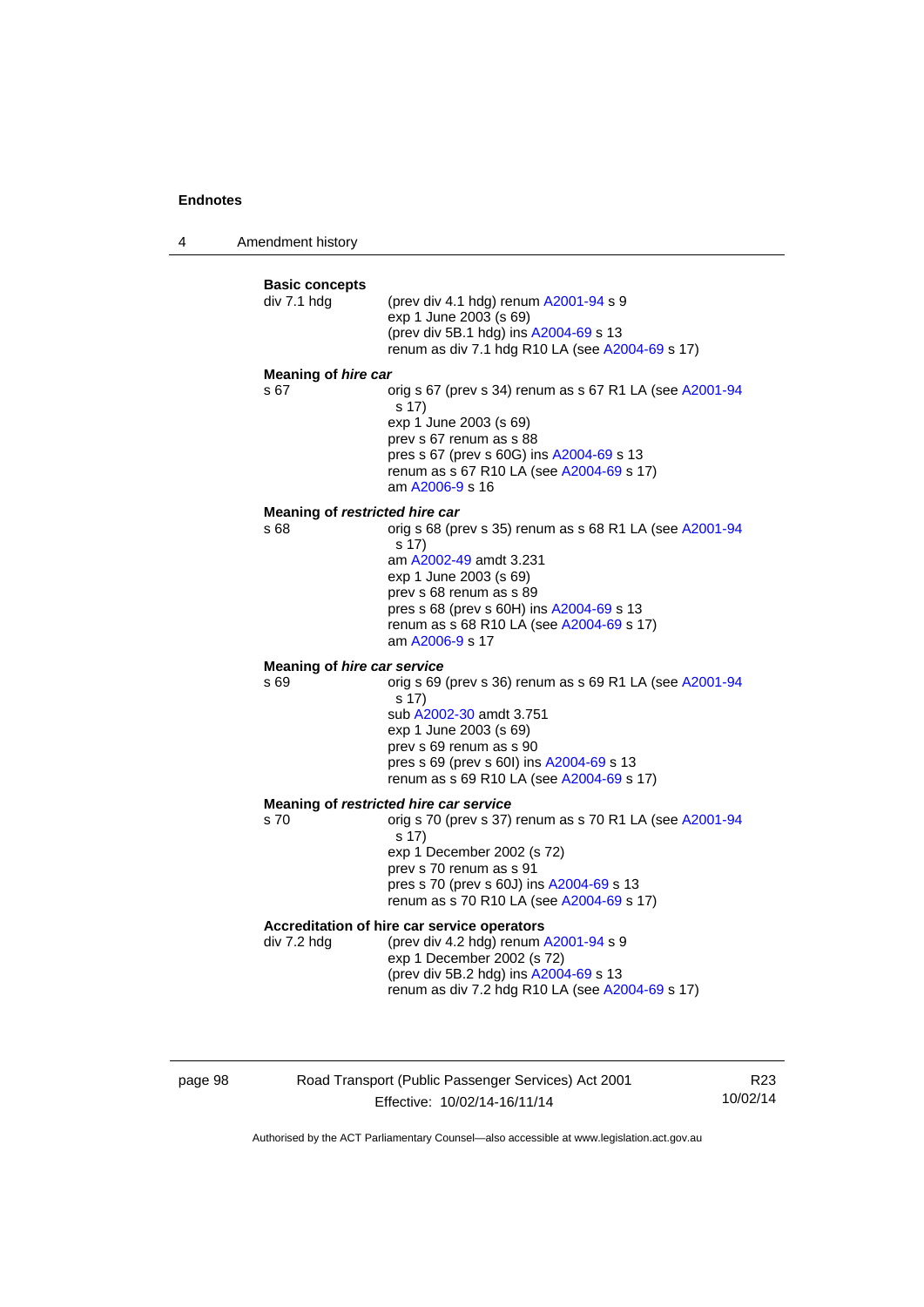#### **Hire car service operators—purposes of accreditation**  s 71 orig s 71 (prev s 38) renum as s 71 R1 LA (see [A2001-94](http://www.legislation.act.gov.au/a/2001-94) s 17) exp 1 December 2002 (s 72) prev s 71 renum as s 92 pres s 71 (prev s 60K) ins [A2004-69](http://www.legislation.act.gov.au/a/2004-69) s 13 renum as s 71 R10 LA (see [A2004-69](http://www.legislation.act.gov.au/a/2004-69) s 17) **Hire car service operators—regulations about accreditation system**  s 72 orig s 72 (prev s 39) renum as s 72 R1 LA (see [A2001-94](http://www.legislation.act.gov.au/a/2001-94) s 17) exp 1 December 2002 (s 72) prev s 72 renum as s 93 pres s 72 (prev s 60L) ins [A2004-69](http://www.legislation.act.gov.au/a/2004-69) s 13 renum as s 72 R10 LA (see [A2004-69](http://www.legislation.act.gov.au/a/2004-69) s 17) am [A2006-9](http://www.legislation.act.gov.au/a/2006-9) amdt 1.9 **Entitlement to operate hire car services**  div 7.3 hdg (prev div 4.3 hdg) renum [A2001-94](http://www.legislation.act.gov.au/a/2001-94) s 9  $exp 1$  June 2002 $(s 78)$ (prev div 5B.3 hdg) ins [A2004-69](http://www.legislation.act.gov.au/a/2004-69) s 13 renum as div 7.3 hdg R10 LA (see [A2004-69](http://www.legislation.act.gov.au/a/2004-69) s 17) **Entitlement to operate hire car services**  s 73 (prev s 40) renum R1 LA (see [A2001-94](http://www.legislation.act.gov.au/a/2001-94) s 17) exp 1 June 2002 (s 78) (prev s 60M) ins [A2004-69](http://www.legislation.act.gov.au/a/2004-69) s 13 renum as s 73 R10 LA (see [A2004-69](http://www.legislation.act.gov.au/a/2004-69) s 17) **Unaccredited operators not to operate hire car services**  s 74 (prev s 41) renum R1 LA (see [A2001-94](http://www.legislation.act.gov.au/a/2001-94) s 17) exp 1 June 2002 (s 78) (prev s 60N) ins [A2004-69](http://www.legislation.act.gov.au/a/2004-69) s 13 renum as s 74 R10 LA (see [A2004-69](http://www.legislation.act.gov.au/a/2004-69) s 17) **Pretending to be an accredited hire car service operator**  s 75 (prev s 42) renum R1 LA (see [A2001-94](http://www.legislation.act.gov.au/a/2001-94) s 17) exp 1 June 2002 (s 78) (prev s 60O) ins [A2004-69](http://www.legislation.act.gov.au/a/2004-69) s 13 renum as s 75 R10 LA (see [A2004-69](http://www.legislation.act.gov.au/a/2004-69) s 17) **Regulation of hire car services**   $div 7.4$  hdg  $(prev div 4.4 hdq)$  renum  $A2001-94 s 9$  $A2001-94 s 9$ exp 1 December 2002 (s 80) (prev div 5B.4 hdg) ins [A2004-69](http://www.legislation.act.gov.au/a/2004-69) s 13 renum as div 7.4 hdg R10 LA (see [A2004-69](http://www.legislation.act.gov.au/a/2004-69) s 17)

R23 10/02/14 Road Transport (Public Passenger Services) Act 2001 Effective: 10/02/14-16/11/14

page 99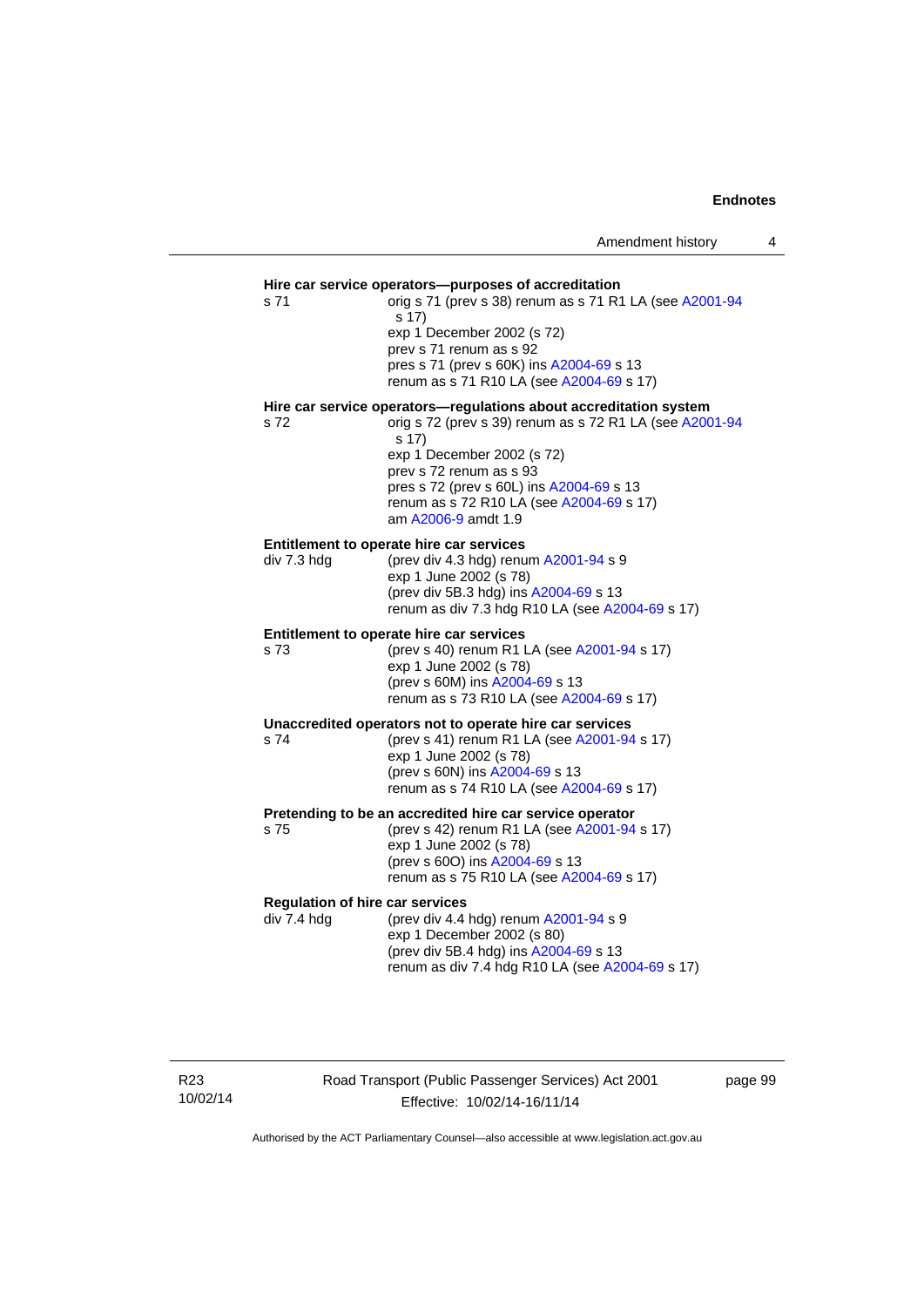|  | Amendment history |  |
|--|-------------------|--|
|--|-------------------|--|

| s 76                                          | Regulations about operation of hire car services by accredited people<br>(prev s 43) renum R1 LA (see A2001-94 s 17)<br>exp 1 June 2002 (s 78)<br>(prev s 60P) ins A2004-69 s 13<br>renum as s 76 R10 LA (see A2004-69 s 17)<br>am A2006-9 amdt 1.6, amdt 1.7 |
|-----------------------------------------------|---------------------------------------------------------------------------------------------------------------------------------------------------------------------------------------------------------------------------------------------------------------|
| s 77                                          | Regulations about operation of hire cars<br>(prev s 44) renum R1 LA (see A2001-94 s 17)<br>exp 1 June 2002 (s 78)<br>(prev s 60Q) ins A2004-69 s 13<br>renum as s 77 R10 LA (see A2004-69 s 17)<br>am A2006-9 amdt 1.8                                        |
| Regulations about hire car drivers<br>s 78    | (prev s 45) renum R1 LA (see A2001-94 s 17)<br>exp 1 June 2002 (s 78)<br>(prev s 60R) ins A2004-69 s 13<br>renum as s 78 R10 LA (see A2004-69 s 17)                                                                                                           |
| s 79                                          | Regulations about conduct of hire car passengers<br>(prev s 46) renum R1 LA (see A2001-94 s 17)<br>exp 1 December 2002 (s 80)<br>(prev s 60S) ins A2004-69 s 13<br>renum as s 79 R10 LA (see A2004-69 s 17)                                                   |
| <b>Bus service licences</b><br>div 7.5 hdg    | (prev div 4.5 hdg) renum R1 LA (see A2001-94 s 17)<br>exp 1 December 2002 (s 82)                                                                                                                                                                              |
| <b>Small buses</b><br>div 7.6 hdg             | (prev div 4.6 hdg) renum R1 LA (see A2001-94 s 17)<br>exp 1 June 2003 (s 84)                                                                                                                                                                                  |
| <b>Taxis</b><br>div 7.7 hdg                   | ins A2001-94 s 11<br>exp 2 March 2003 (s 92)                                                                                                                                                                                                                  |
| <b>Demand responsive services</b><br>pt 8 hdg | (prev pt 6 hdg) ins A2001-94 s 8<br>renum as pt 8 hdg R10 LA (see A2004-69 s 17)<br>sub A2006-9 s 18                                                                                                                                                          |
| <b>Basic concepts</b><br>div 8.1 hdg          | ins A2006-9 s 18                                                                                                                                                                                                                                              |

page 100 Road Transport (Public Passenger Services) Act 2001 Effective: 10/02/14-16/11/14

R23 10/02/14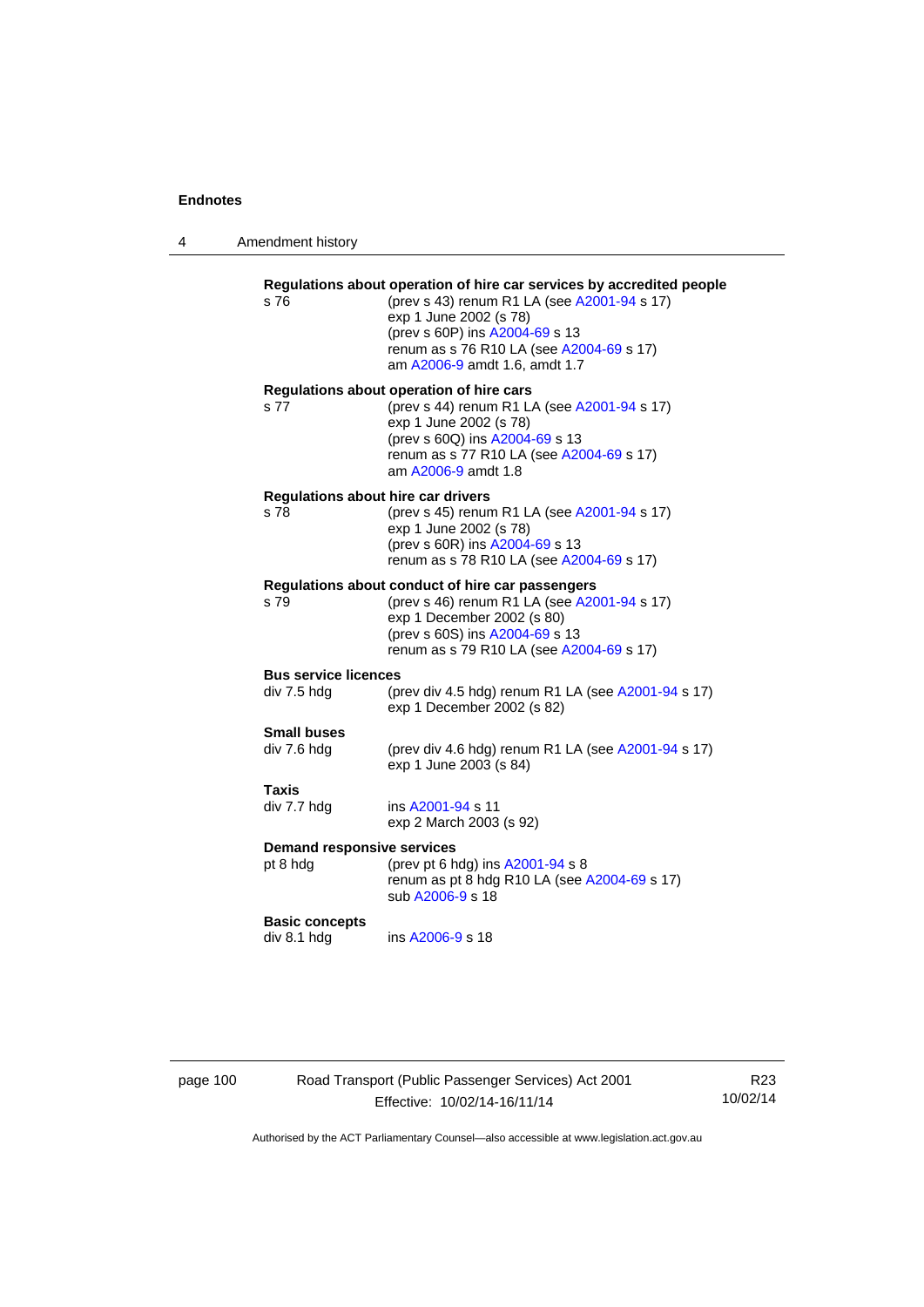| s 80                                                                                                  | Meaning of demand responsive service<br>(prev s 47) renum R1 LA (see A2001-94 s 17)<br>sub A2002-30 amdt 3.753<br>exp 1 December 2002 (s 80)<br>(prev s 60T) ins A2004-69 s 14<br>renum as s 80 R10 LA (see A2004-69 s 17)<br>sub A2006-9 s 18                                       |  |  |
|-------------------------------------------------------------------------------------------------------|--------------------------------------------------------------------------------------------------------------------------------------------------------------------------------------------------------------------------------------------------------------------------------------|--|--|
| Meaning of demand responsive service vehicle<br>bracketed note exp 30 June 2002 (s 4 (3))<br>s 81 hda |                                                                                                                                                                                                                                                                                      |  |  |
| s 81                                                                                                  | (prev s 48) renum R1 LA (see A2001-94 s 17)<br>exp 1 December 2002 (s 82)<br>(prev s 32) sub A2001-94 s 8<br>renum as s 61 R1 LA (see A2001-94 s 17)<br>renum as s 81 R10 LA (see A2004-69 s 17)<br>sub A2006-9 s 18                                                                 |  |  |
| div 8.2 hdg                                                                                           | Authorisations to operate demand responsive services<br>ins A2006-9 s 18                                                                                                                                                                                                             |  |  |
| Demand responsive service authorisations                                                              |                                                                                                                                                                                                                                                                                      |  |  |
| s 82                                                                                                  | (prev s 32A) ins A2001-94 s 8<br>renum as s 62 R1 LA (see A2001-94 s 17)<br>sub A2002-30 amdt 3.750<br>renum as s 82 R10 LA (see A2004-69 s 17)<br>sub A2006-9 s 18                                                                                                                  |  |  |
| Territory's entitlement to operate demand responsive service                                          |                                                                                                                                                                                                                                                                                      |  |  |
| s 82A                                                                                                 | ins A2006-30 amdt 1.83<br>om A2006-9 s 18                                                                                                                                                                                                                                            |  |  |
| s 83                                                                                                  | Demand responsive services-guidelines for giving authorisations<br>(prev s 50) renum R1 LA (see A2001-94 s 17)<br>exp 1 June 2003 (s 84)<br>(prev s 32B) ins A2001-94 s 8<br>renum as s 63 R1 LA (see A2001-94 s 17)<br>renum as s 83 R10 LA (see A2004-69 s 17)<br>sub A2006-9 s 18 |  |  |
|                                                                                                       | Demand responsive services-regulations about authorisations                                                                                                                                                                                                                          |  |  |
| s.84                                                                                                  | (prev s 51) renum R1 LA (see A2001-94 s 17)<br>sub A2002-30 amdt 3.755<br>exp 1 June 2003 (s 84)<br>(prev s 32C) ins A2001-94 s 8<br>renum as s 64 R1 LA (see A2001-94 s 17)<br>renum as s 84 R10 LA (see A2004-69 s 17)<br>sub A2006-9 s 18                                         |  |  |

R23 10/02/14 Road Transport (Public Passenger Services) Act 2001 Effective: 10/02/14-16/11/14

page 101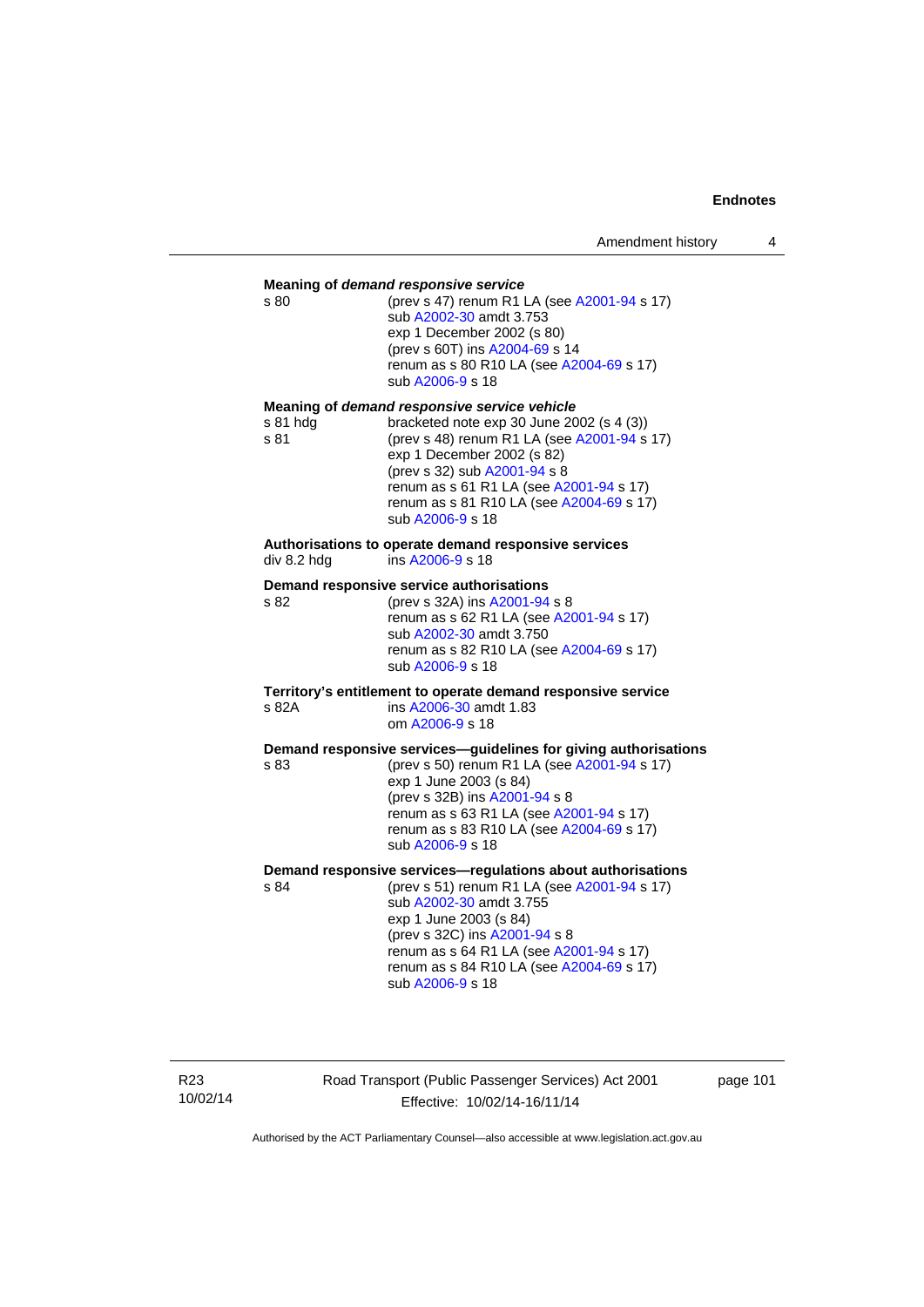4 Amendment history

| s 85 hda<br>s 85 | Use of vehicles for demand responsive services<br>bracketed note exp 30 June 2002 (s 4 (3))<br>(prev s 51A) ins A2001-94 s 11<br>renum R1 LA (see A2001-94 s 17)<br>exp 2 March 2003 (s 92)<br>(prev s 32D) ins A2001-94 s 8<br>renum as s 65 R1 LA (see A2001-94 s 17)<br>renum as s 85 R10 LA (see A2004-69 s 17)<br>sub A2006-9 s 18                                                                                                      |
|------------------|----------------------------------------------------------------------------------------------------------------------------------------------------------------------------------------------------------------------------------------------------------------------------------------------------------------------------------------------------------------------------------------------------------------------------------------------|
| s 86             | Representing vehicle as demand responsive service vehicle<br>(prev s 51B) ins A2001-94 s 11<br>renum R1 LA (see A2001-94 s 17)<br>exp 2 March 2003 (s 92)<br>(prev s 65A) ins A2004-69 s 15<br>renum as s 86 R10 LA (see A2004-69 s 17)<br>sub A2006-9 s 18                                                                                                                                                                                  |
| div 8.3 hdg      | Accreditation of demand responsive service operators<br>ins A2006-9 s 18                                                                                                                                                                                                                                                                                                                                                                     |
| s 87             | Demand responsive service operators--purposes of accreditation<br>(prev s 51C) ins A2001-94 s 11<br>renum R1 LA (see A2001-94 s 17)<br>exp 2 March 2003 (s 92)<br>(prev s 66) ins A2004-69 s 16<br>def annual weddings and school formals licence ins<br>A2004-69 s 16<br>def commencement ins A2004-69 s 16<br>def General Act ins A2004-69 s 16<br>renum as s 87 R10 LA (see A2004-69 s 17)<br>exp 9 March 2006 (s 93)<br>ins A2006-9 s 18 |
| system           | Demand responsive service operators-regulations about accreditation                                                                                                                                                                                                                                                                                                                                                                          |
| s 88             | (prev s 51D) ins A2001-94 s 11<br>renum R1 LA (see A2001-94 s 17)<br>exp 2 March 2003 (s 92)<br>(prev s 67) ins A2004-69 s 16<br>renum as s 88 R10 LA (see A2004-69 s 17)<br>exp 9 March 2006 (s 93)                                                                                                                                                                                                                                         |
|                  | ins A2006-9 s 18                                                                                                                                                                                                                                                                                                                                                                                                                             |

page 102 Road Transport (Public Passenger Services) Act 2001 Effective: 10/02/14-16/11/14

R23 10/02/14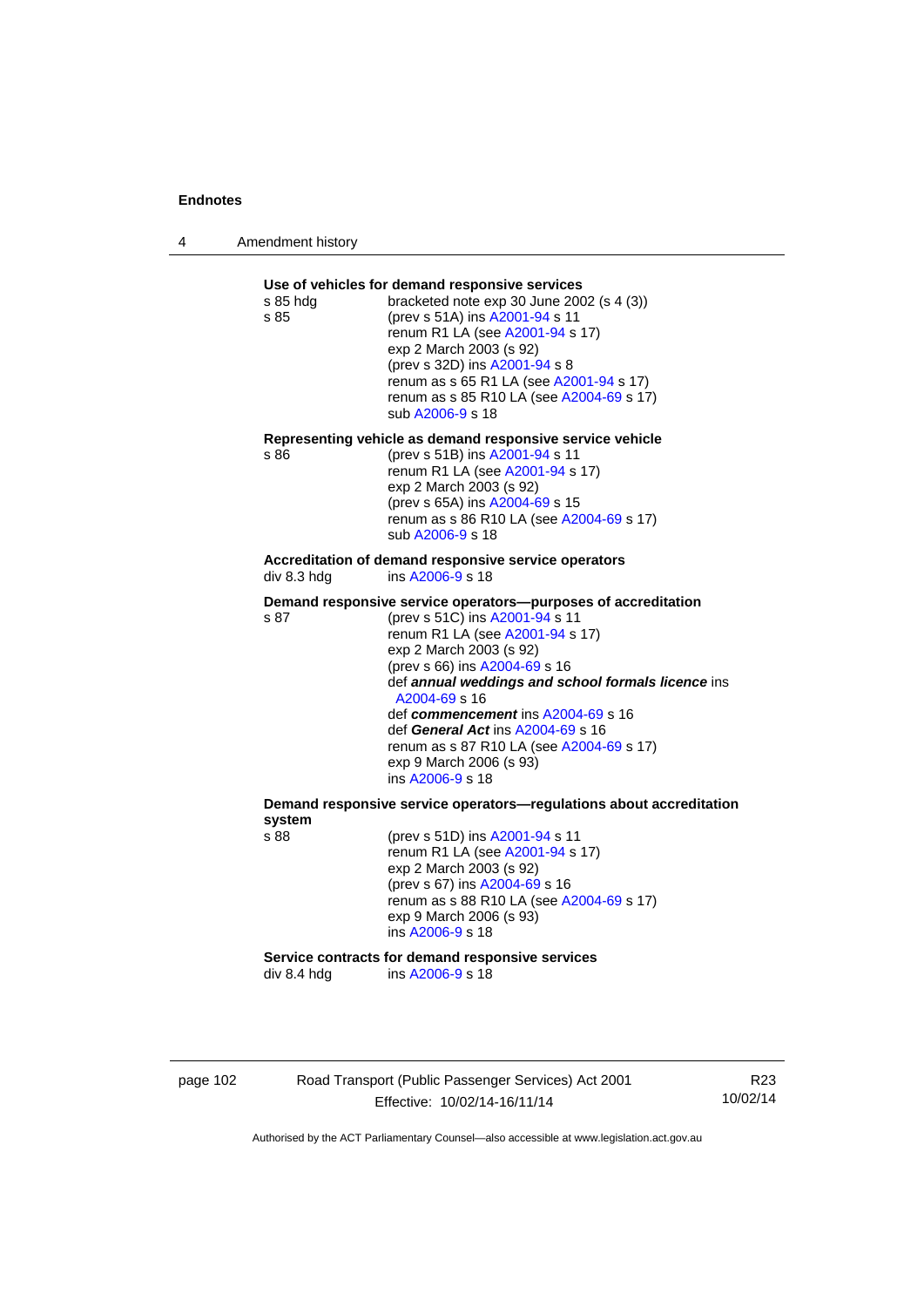### **Service contracts—demand responsive services**

s 89 (prev s 51E) ins [A2001-94](http://www.legislation.act.gov.au/a/2001-94) s 11 renum R1 LA (see [A2001-94](http://www.legislation.act.gov.au/a/2001-94) s 17) exp 2 March 2003 (s 92) (prev s 68) ins [A2004-69](http://www.legislation.act.gov.au/a/2004-69) s 16 renum as s 89 R10 LA (see [A2004-69](http://www.legislation.act.gov.au/a/2004-69) s 17) exp 9 March 2006 (s 93) ins [A2006-9](http://www.legislation.act.gov.au/a/2006-9) s 18

### **Entitlement to operate demand responsive services**  div 8.5 hdg ins [A2006-9](http://www.legislation.act.gov.au/a/2006-9) s 18

### **Entitlement to operate demand responsive services**

s 90 (prev s 51F) ins [A2001-94](http://www.legislation.act.gov.au/a/2001-94) s 11 renum R1 LA (see [A2001-94](http://www.legislation.act.gov.au/a/2001-94) s 17) exp 2 March 2003 (s 92) (prev s 69) ins [A2004-69](http://www.legislation.act.gov.au/a/2004-69) s 16 renum as s 90 R10 LA (see [A2004-69](http://www.legislation.act.gov.au/a/2004-69) s 17) mod [SL2002-3](http://www.legislation.act.gov.au/sl/2002-3) s 246 (as am by [SL2005-4](http://www.legislation.act.gov.au/sl/2005-4) s 12) exp 9 March 2006 (s 93) ins [A2006-9](http://www.legislation.act.gov.au/a/2006-9) s 18 am [A2006-30](http://www.legislation.act.gov.au/a/2006-30) amdt 1.84

### **Operating demand responsive service without entitlement**

s 91 (prev s 51G) ins [A2001-94](http://www.legislation.act.gov.au/a/2001-94) s 11 renum R1 LA (see [A2001-94](http://www.legislation.act.gov.au/a/2001-94) s 17) exp 2 March 2003 (s 92) (prev s 70) ins [A2004-69](http://www.legislation.act.gov.au/a/2004-69) s 16 renum as s 91 R10 LA (see [A2004-69](http://www.legislation.act.gov.au/a/2004-69) s 17) exp 9 March 2006 (s 93) ins [A2006-9](http://www.legislation.act.gov.au/a/2006-9) s 18 am [A2006-30](http://www.legislation.act.gov.au/a/2006-30) amdt 1.85

### **Representing entitlement to operate demand responsive service**

s 92 (prev s 51H) ins [A2001-94](http://www.legislation.act.gov.au/a/2001-94) s 11 renum R1 LA (see [A2001-94](http://www.legislation.act.gov.au/a/2001-94) s 17) sub [A2002-30](http://www.legislation.act.gov.au/a/2002-30) amdt 3.756 exp 2 March 2003 (s 92) (prev s 71) ins [A2004-69](http://www.legislation.act.gov.au/a/2004-69) s 16 renum as s 92 R10 LA (see [A2004-69](http://www.legislation.act.gov.au/a/2004-69) s 17) exp 9 March 2006 (s 93) ins [A2006-9](http://www.legislation.act.gov.au/a/2006-9) s 18

# **Regulation of demand responsive services**

div 8.6 hdg ins [A2006-9](http://www.legislation.act.gov.au/a/2006-9) s 18

R23 10/02/14 Road Transport (Public Passenger Services) Act 2001 Effective: 10/02/14-16/11/14

page 103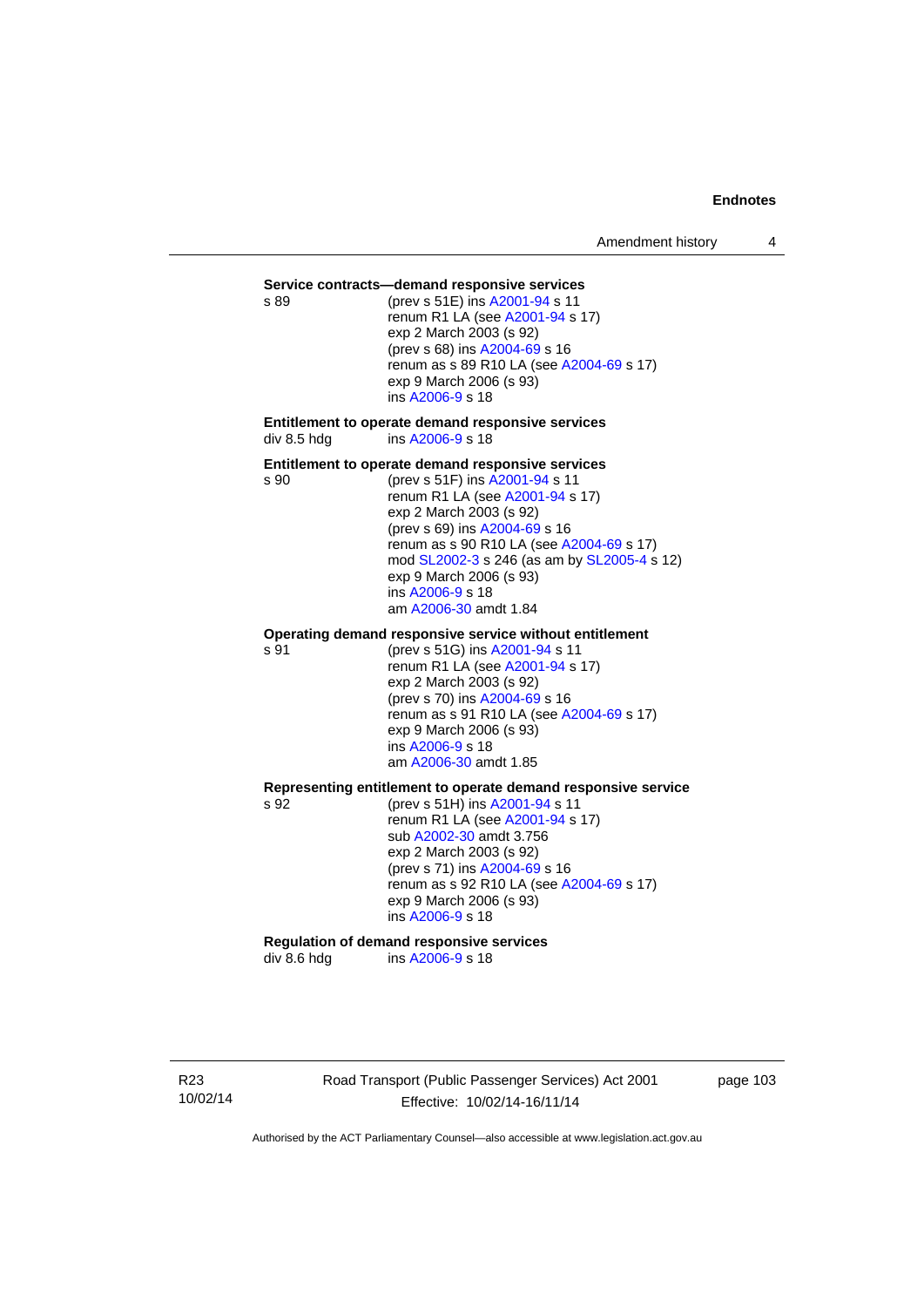| 4                                                                                                                                                                                                       | Amendment history                                                                                                                                                                                                                                |                                                                                                                                                                                                                                                                                                                                                                                                                                                                                      |  |  |
|---------------------------------------------------------------------------------------------------------------------------------------------------------------------------------------------------------|--------------------------------------------------------------------------------------------------------------------------------------------------------------------------------------------------------------------------------------------------|--------------------------------------------------------------------------------------------------------------------------------------------------------------------------------------------------------------------------------------------------------------------------------------------------------------------------------------------------------------------------------------------------------------------------------------------------------------------------------------|--|--|
|                                                                                                                                                                                                         | s 93                                                                                                                                                                                                                                             | Demand responsive services-minimum fares<br>(prev s 72) ins A2004-69 s 16<br>renum as s 93 R10 LA (see A2004-69 s 17)<br>exp 9 March 2006 (s 93)<br>ins A2006-9 s 18                                                                                                                                                                                                                                                                                                                 |  |  |
|                                                                                                                                                                                                         | s 94                                                                                                                                                                                                                                             | Regulations about operation of demand responsive services<br>ins A2006-9 s 18                                                                                                                                                                                                                                                                                                                                                                                                        |  |  |
|                                                                                                                                                                                                         | s 95                                                                                                                                                                                                                                             | Regulations about operation of demand responsive service vehicles<br>ins A2006-9 s 18                                                                                                                                                                                                                                                                                                                                                                                                |  |  |
| Regulations about demand responsive service vehicle drivers<br>ins A2006-9 s 18<br>s 96<br>ins A2006-9 s 18<br>s 97<br>Additional public passenger vehicle insurance<br>pt 8A hdg<br>A2009-16 amdt 2.21 |                                                                                                                                                                                                                                                  |                                                                                                                                                                                                                                                                                                                                                                                                                                                                                      |  |  |
|                                                                                                                                                                                                         |                                                                                                                                                                                                                                                  | Regulations about conduct of demand responsive vehicle passengers                                                                                                                                                                                                                                                                                                                                                                                                                    |  |  |
|                                                                                                                                                                                                         |                                                                                                                                                                                                                                                  | ins as mod SL2008-37 mod 20.1<br>mod lapsed 5 July 2009 when sch 20 SL2008-37 om by                                                                                                                                                                                                                                                                                                                                                                                                  |  |  |
|                                                                                                                                                                                                         | Definitions-pt 8A<br>s 110                                                                                                                                                                                                                       | ins as mod SL2008-37 mod 20.1<br>mod lapsed 5 July 2009 when sch 20 SL2008-37 om by<br>A2009-16 amdt 2.21<br>ins A2009-16 amdt 3.4<br>def accredited operator ins as mod SL2008-37 mod 20.1<br>mod lapsed 5 July 2009 when sch 20 SL2008-37 om by<br>A2009-16 amdt 2.21<br>ins A2009-16 amdt 3.4<br>def <i>public passenger vehicle policy</i> ins as mod SL2008-37<br>mod 20.1<br>mod lapsed 5 July 2009 when sch 20 SL2008-37 om by<br>A2009-16 amdt 2.21<br>ins A2009-16 amdt 3.4 |  |  |
|                                                                                                                                                                                                         | s 111                                                                                                                                                                                                                                            | Public passenger vehicle insurance compulsory<br>ins as mod SL2008-37 mod 20.1<br>mod lapsed 5 July 2009 when sch 20 SL2008-37 om by<br>A2009-16 amdt 2.21<br>ins A2009-16 amdt 3.4                                                                                                                                                                                                                                                                                                  |  |  |
|                                                                                                                                                                                                         | Police officer or authorised person may require evidence of public<br>passenger vehicle insurance<br>s 112<br>ins as mod SL2008-37 mod 20.1<br>mod lapsed 5 July 2009 when sch 20 SL2008-37 om by<br>A2009-16 amdt 2.21<br>ins A2009-16 amdt 3.4 |                                                                                                                                                                                                                                                                                                                                                                                                                                                                                      |  |  |
| page 104                                                                                                                                                                                                |                                                                                                                                                                                                                                                  | Road Transport (Public Passenger Services) Act 2001<br>R <sub>23</sub>                                                                                                                                                                                                                                                                                                                                                                                                               |  |  |

Effective: 10/02/14-16/11/14

R23 10/02/14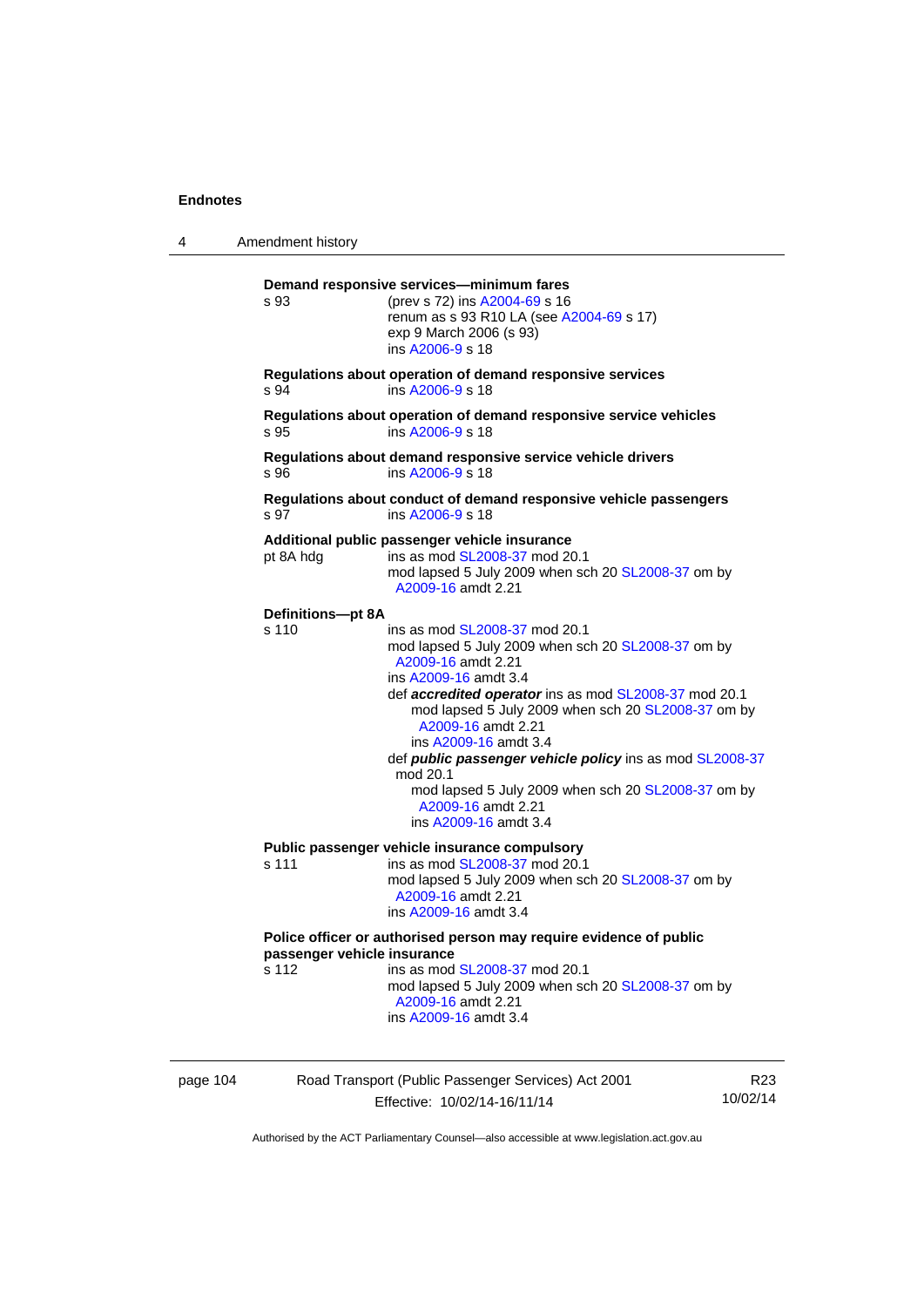|                                                                                                                                                                                                                            | Application of Road Transport (Offences) Regulation to s 111 (1) and<br>s 112 (2)                                                              |                                                                                                                                                                                                                                |  |  |
|----------------------------------------------------------------------------------------------------------------------------------------------------------------------------------------------------------------------------|------------------------------------------------------------------------------------------------------------------------------------------------|--------------------------------------------------------------------------------------------------------------------------------------------------------------------------------------------------------------------------------|--|--|
|                                                                                                                                                                                                                            | s 113                                                                                                                                          | ins as mod SL2008-37 mod 20.1<br>mod lapsed 5 July 2009 when sch 20 SL2008-37 om by<br>A2009-16 amdt 2.21                                                                                                                      |  |  |
|                                                                                                                                                                                                                            | <b>Enforcement</b>                                                                                                                             |                                                                                                                                                                                                                                |  |  |
|                                                                                                                                                                                                                            | pt 9 hdg                                                                                                                                       | orig pt 9 hdg<br>(prev pt 7 hdg) ins A2004-69 s 16<br>renum as pt 9 hdg R10 LA (see A2004-69 s 17)<br>exp 9 March 2006 (s 93)<br>prev pt 9 hdg<br>ins A2006-9 s 18<br>renum as pt 10 hdg<br>pres pt 9 hdg<br>ins A2006-26 s 14 |  |  |
|                                                                                                                                                                                                                            | Purpose of powers under pt 9<br>reloc from Road Transport (Public Passenger Services)<br>Regulation 2002 s 229 by A2006-26 s 31                |                                                                                                                                                                                                                                |  |  |
|                                                                                                                                                                                                                            | s 116                                                                                                                                          | Power to require records or information<br>reloc from Road Transport (Public Passenger Services)<br>Regulation 2002 s 230 by A2006-26 s 31                                                                                     |  |  |
|                                                                                                                                                                                                                            | Power to inspect maintenance facilities<br>reloc from Road Transport (Public Passenger Services)<br>Regulation 2002 s 231 by A2006-26 s 31     |                                                                                                                                                                                                                                |  |  |
|                                                                                                                                                                                                                            | Power to inspect and test vehicles<br>s 118<br>reloc from Road Transport (Public Passenger Services)<br>Regulation 2002 s 232 by A2006-26 s 31 |                                                                                                                                                                                                                                |  |  |
| Power to require vehicles or equipment to be inspected and tested<br>s 119<br>Regulation 2002 s 233 by A2006-26 s 31<br>Attachment and removal of noncompliance notices<br>s 120<br>Regulation 2002 s 234 by A2006-26 s 31 |                                                                                                                                                | reloc from Road Transport (Public Passenger Services)                                                                                                                                                                          |  |  |
|                                                                                                                                                                                                                            |                                                                                                                                                | reloc from Road Transport (Public Passenger Services)                                                                                                                                                                          |  |  |
|                                                                                                                                                                                                                            | s 121                                                                                                                                          | Police officer or authorised person--power to require name and address etc<br>reloc from Road Transport (Public Passenger Services)<br>Regulation 2002 s 235 by A2006-26 s 31<br>am A2009-49 amdt 3.153                        |  |  |
|                                                                                                                                                                                                                            | <b>Miscellaneous</b><br>pt 10 hdg                                                                                                              | (prev pt 9 hdg) ins A2006-9 s 18<br>renum as pt 10 hdg A2006-26 s 13                                                                                                                                                           |  |  |
|                                                                                                                                                                                                                            | Unauthorised public passenger services<br>ins A2006-9 s 18<br>s 125                                                                            |                                                                                                                                                                                                                                |  |  |
| R <sub>23</sub><br>10/02/14                                                                                                                                                                                                |                                                                                                                                                | Road Transport (Public Passenger Services) Act 2001<br>page 105<br>Effective: 10/02/14-16/11/14                                                                                                                                |  |  |

Authorised by the ACT Parliamentary Counsel—also accessible at www.legislation.act.gov.au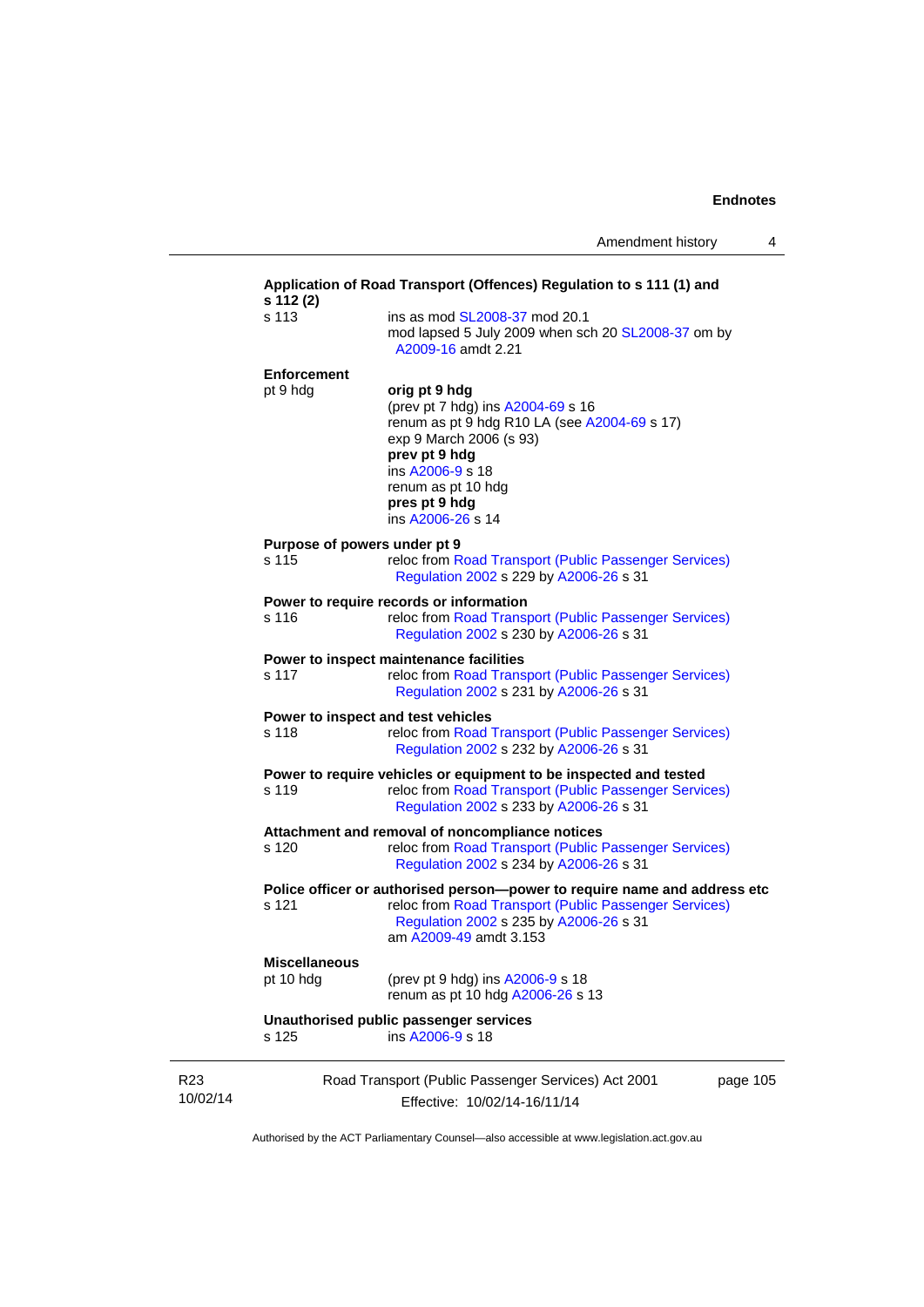4 Amendment history **Regulation-making power**  s 126 ins [A2006-9](http://www.legislation.act.gov.au/a/2006-9) s 18 am [A2008-1](http://www.legislation.act.gov.au/a/2008-1) amdt 1.33; ss renum R16 LA; [A2010-18](http://www.legislation.act.gov.au/a/2010-18) amdt 3.78 **Minister may exempt vehicles and people from Act**  s 127 ins [A2006-9](http://www.legislation.act.gov.au/a/2006-9) s 18 **Regulations may exempt vehicles and people from Act**  s 128 ins [A2006-9](http://www.legislation.act.gov.au/a/2006-9) s 18 **References to Motor Traffic Act, Traffic Act etc**  s 129 ins [A2006-9](http://www.legislation.act.gov.au/a/2006-9) s 18 **Dictionary**  dict am [A2002-30](http://www.legislation.act.gov.au/a/2002-30) amdt 3.757; [A2009-49](http://www.legislation.act.gov.au/a/2009-49) amdt 3.154; [A2010-18](http://www.legislation.act.gov.au/a/2010-18) amdt 3.79; [A2013-19](http://www.legislation.act.gov.au/a/2013-19) amdt 3.429 def *accredited* sub [A2001-94](http://www.legislation.act.gov.au/a/2001-94) s 12 def *accredited bus operators register* om [A2001-94](http://www.legislation.act.gov.au/a/2001-94) s 14 def *accredited demand responsive service operator* ins [A2006-9](http://www.legislation.act.gov.au/a/2006-9) s 19 def *accredited hire car service operator* ins [A2004-69](http://www.legislation.act.gov.au/a/2004-69) s 18 def *accredited taxi network provider* ins [A2001-94](http://www.legislation.act.gov.au/a/2001-94) s 13 def *accredited taxi service operator* ins [A2001-94](http://www.legislation.act.gov.au/a/2001-94) s 13 def *affiliated* ins [A2001-94](http://www.legislation.act.gov.au/a/2001-94) s 13 def *another jurisdiction* om [A2010-18](http://www.legislation.act.gov.au/a/2010-18) amdt 3.80 def *authorisation* ins [A2006-9](http://www.legislation.act.gov.au/a/2006-9) s 19 def *authorised demand responsive service operator* ins [A2006-9](http://www.legislation.act.gov.au/a/2006-9) s 19 def *authority* om [A2010-18](http://www.legislation.act.gov.au/a/2010-18) amdt 3.81 def *bus* sub [A2005-20](http://www.legislation.act.gov.au/a/2005-20) amdt 3.373 def *demand responsive service* ins [A2006-9](http://www.legislation.act.gov.au/a/2006-9) s 19 def *demand responsive service vehicle* ins [A2006-9](http://www.legislation.act.gov.au/a/2006-9) s 19 def *fittings* ins [A2006-26](http://www.legislation.act.gov.au/a/2006-26) s 15 def *function* om [A2002-30](http://www.legislation.act.gov.au/a/2002-30) amdt 3.758 def *hire car* ins [A2004-69](http://www.legislation.act.gov.au/a/2004-69) s 18 def *hire car licence* ins [A2004-69](http://www.legislation.act.gov.au/a/2004-69) s 18 def *hire car service* ins [A2004-69](http://www.legislation.act.gov.au/a/2004-69) s 18 def *holder* sub [A2001-94](http://www.legislation.act.gov.au/a/2001-94) s 12; [A2004-69](http://www.legislation.act.gov.au/a/2004-69) s 19 om [A2005-20](http://www.legislation.act.gov.au/a/2005-20) amdt 3.374 def *inspect* ins [A2006-26](http://www.legislation.act.gov.au/a/2006-26) s 15 def *jurisdiction* om [A2010-18](http://www.legislation.act.gov.au/a/2010-18) amdt 3.82 def *licence* ins [A2001-94](http://www.legislation.act.gov.au/a/2001-94) s 13 om [A2004-69](http://www.legislation.act.gov.au/a/2004-69) s 20 def *motor vehicle* om [A2010-18](http://www.legislation.act.gov.au/a/2010-18) amdt 3.82 def *noncompliance notice* ins [A2006-26](http://www.legislation.act.gov.au/a/2006-26) s 15 def *public bus* sub [A2005-20](http://www.legislation.act.gov.au/a/2005-20) amdt 3.375

page 106 Road Transport (Public Passenger Services) Act 2001 Effective: 10/02/14-16/11/14

R23 10/02/14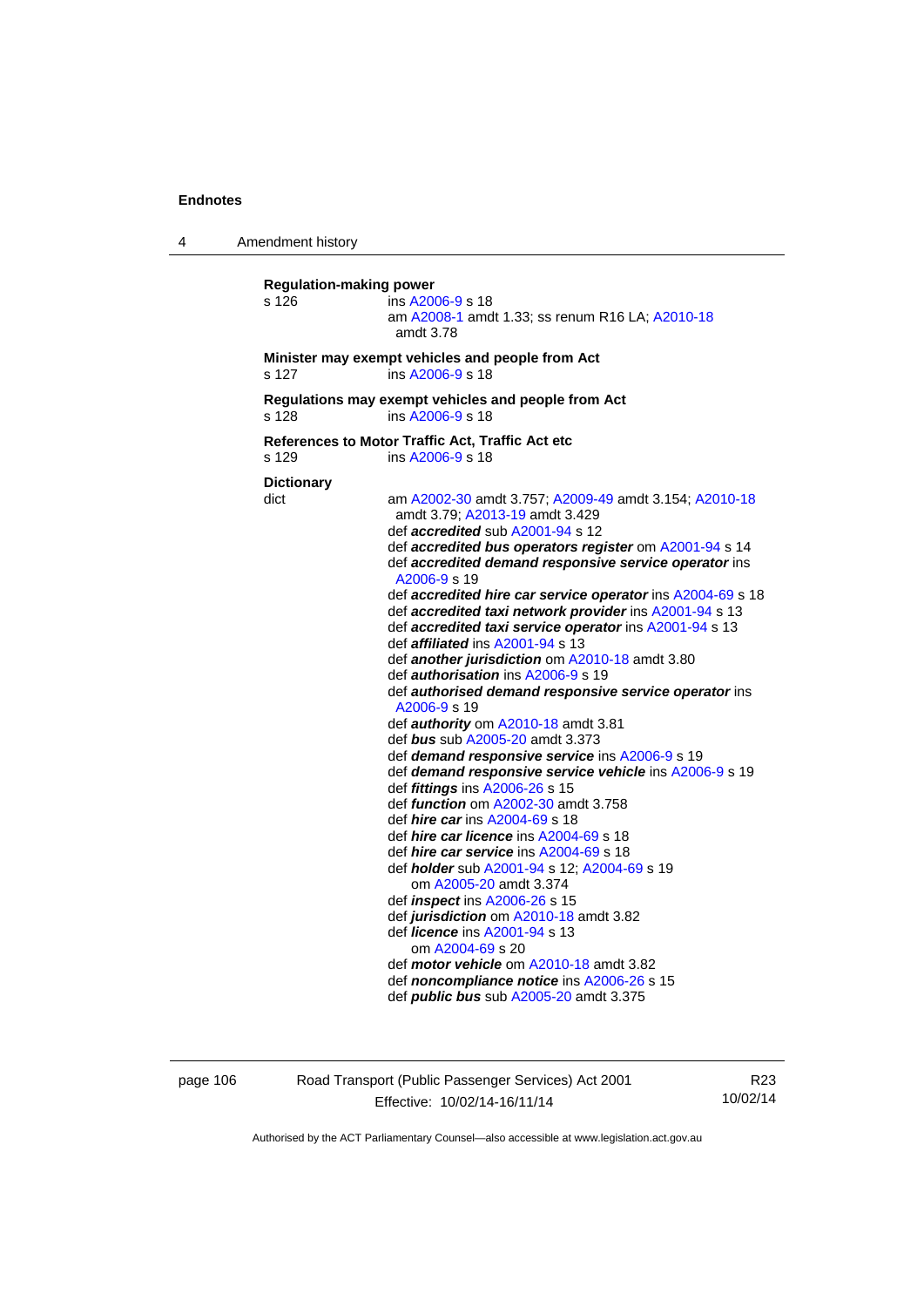Amendment history 4

```
 def public passenger vehicle sub A2001-94 s 12; A2004-69
s 21 
   am A2006-9 s 20 
def public vehicle licence ins A2001-94 s 13 
def restricted hire car ins A2004-69 s 22 
def restricted hire car licence ins A2004-69 s 22 
def restricted hire car service ins A2004-69 s 22 
def restricted taxi ins A2001-94 s 13 
def restricted taxi licence ins A2001-94 s 13 
def restricted taxi service ins A2001-94 s 13 
def road am A2002-30 amdt 3.759, amdt 3.760 
def road related area am A2002-30 amdt 3.759, amdt 3.760 
def road transport authority om A2010-18 amdt 3.82
def service contract sub A2006-9 s 21 
def taxi ins A2001-94 s 13 
def taxi booking service ins A2001-94 s 13 
def taxi driver ins A2001-94 s 13 
def taxi licence ins A2001-94 s 13 
def taxi network ins A2001-94 s 13 
def taxi service ins A2001-94 s 13 
def taxi zone ins A2001-94 s 13 
def time of effect ins A2006-26 s 15 
def vehicle om A2013-19 amdt 3.430
```
## **Consequential amendments**

sch 1 om R1 LA (s 89 (3)) but see s 54

page 107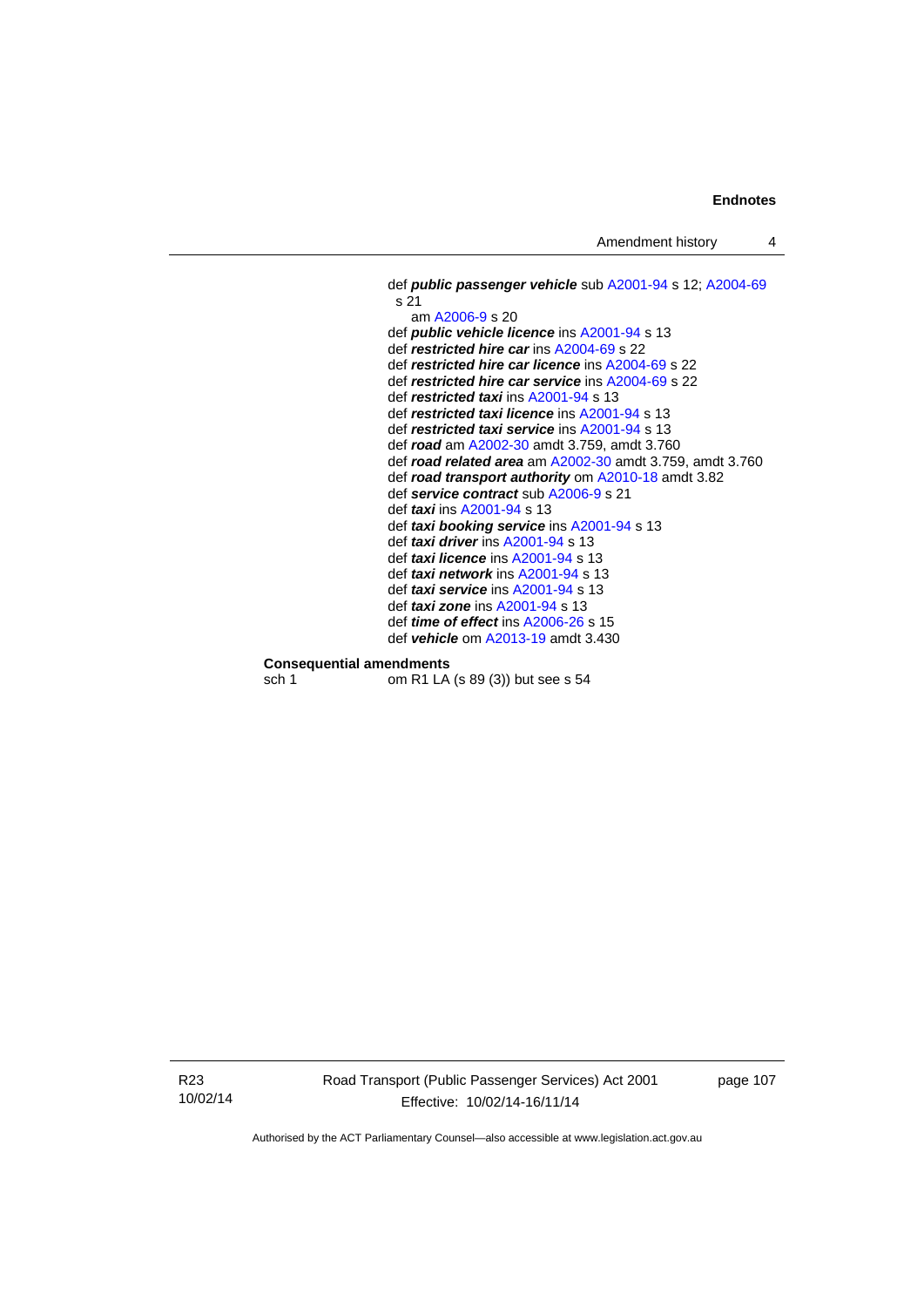5 Earlier republications

# **5 Earlier republications**

Some earlier republications were not numbered. The number in column 1 refers to the publication order.

Since 12 September 2001 every authorised republication has been published in electronic pdf format on the ACT legislation register. A selection of authorised republications have also been published in printed format. These republications are marked with an asterisk (\*) in column 1. Electronic and printed versions of an authorised republication are identical.

| <b>Republication</b><br>No and date | <b>Effective</b>             | Last<br>amendment<br>made by                        | <b>Republication</b><br>for                                                                       |
|-------------------------------------|------------------------------|-----------------------------------------------------|---------------------------------------------------------------------------------------------------|
| R <sub>1</sub><br>5 Dec 2001        | 1 Dec 2001-<br>28 Feb 2002   | A2001-94                                            | new Act                                                                                           |
| R <sub>2</sub><br>1 Mar 2002        | 1 Mar 2002-<br>1 June 2002   | A2001-94                                            | amendments by<br>A2001-94                                                                         |
| R3<br>3 June 2002                   | 2 June 2002-<br>30 June 2002 | A2001-94                                            | commenced expiry                                                                                  |
| R <sub>4</sub><br>1 July 2002       | 1 July 2002-<br>16 Sept 2002 | A2001-94                                            | commenced expiry                                                                                  |
| R <sub>5</sub><br>3 Oct 2002        | 17 Sept 2002-<br>1 Dec 2002  | A2002-30                                            | amendments by<br>A2002-30                                                                         |
| R <sub>6</sub><br>2 Dec 2002        | 2 Dec 2002-<br>16 Jan 2003   | A2002-30                                            | commenced expiry                                                                                  |
| R7<br>17 Jan 2003                   | 17 Jan 2003-<br>2 Mar 2003   | A2002-49                                            | amendments by<br>A2002-49                                                                         |
| R <sub>8</sub><br>3 Mar 2003        | 3 Mar 2003-<br>1 June 2003   | A2002-49                                            | commenced expiry                                                                                  |
| R <sub>9</sub><br>2 June 2003       | 2 June 2003-<br>8 Mar 2005   | A2002-49                                            | commenced expiry                                                                                  |
| $R10*$<br>9 Mar 2005                | 9 Mar 2005-<br>1 June 2005   | A2004-69                                            | amendments by<br>A2004-69 and<br>modifications by<br>SL2002-3 as<br>amended by<br><b>SL2005-4</b> |
| R <sub>11</sub><br>2 June 2005      | 2 June 2005-<br>9 Mar 2006   | A2005-20                                            | amendments by<br>A2005-20                                                                         |
|                                     | Effective: 10/02/14-16/11/14 | Road Transport (Public Passenger Services) Act 2001 | R <sub>23</sub><br>10/02/14                                                                       |

page 108

Effective: 10/02/14-16/11/14